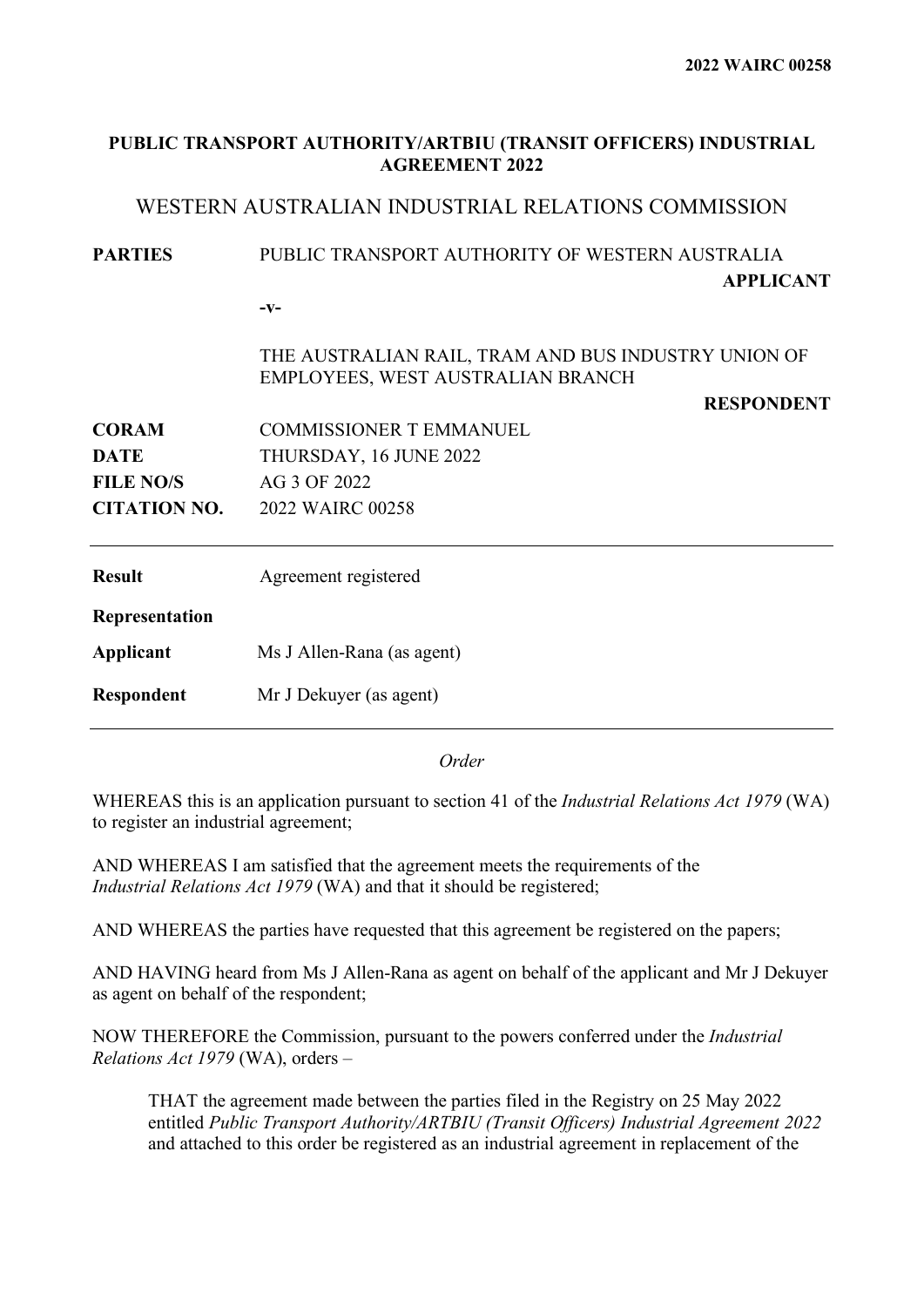*Public Transport Authority/ARTBIU (Transit Officers) Industrial Agreement 2020*, which by operation of s 41(8) is cancelled.

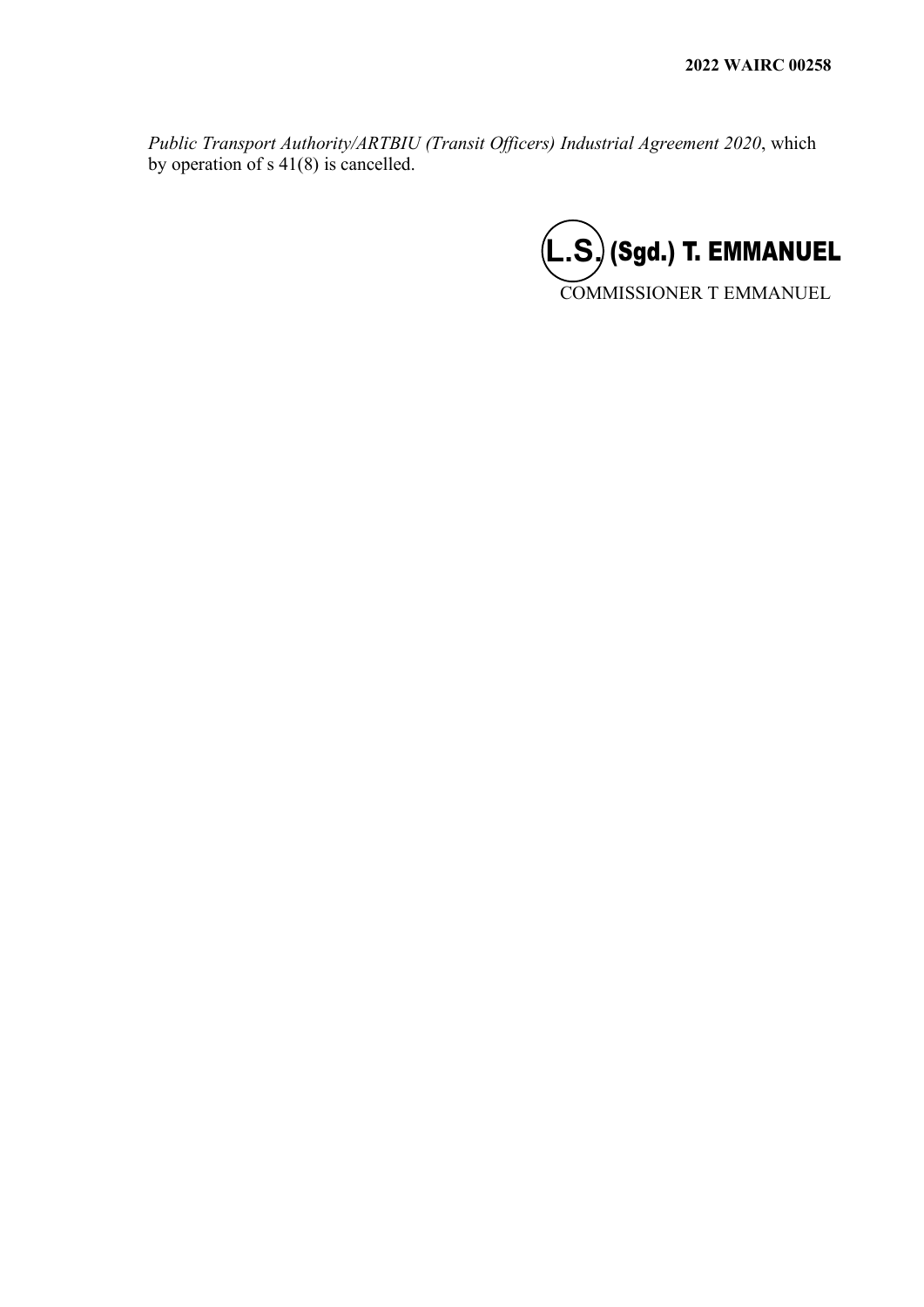# **Public Transport Authority/ ARTBIU (Transit Officers) Industrial Agreement 2022**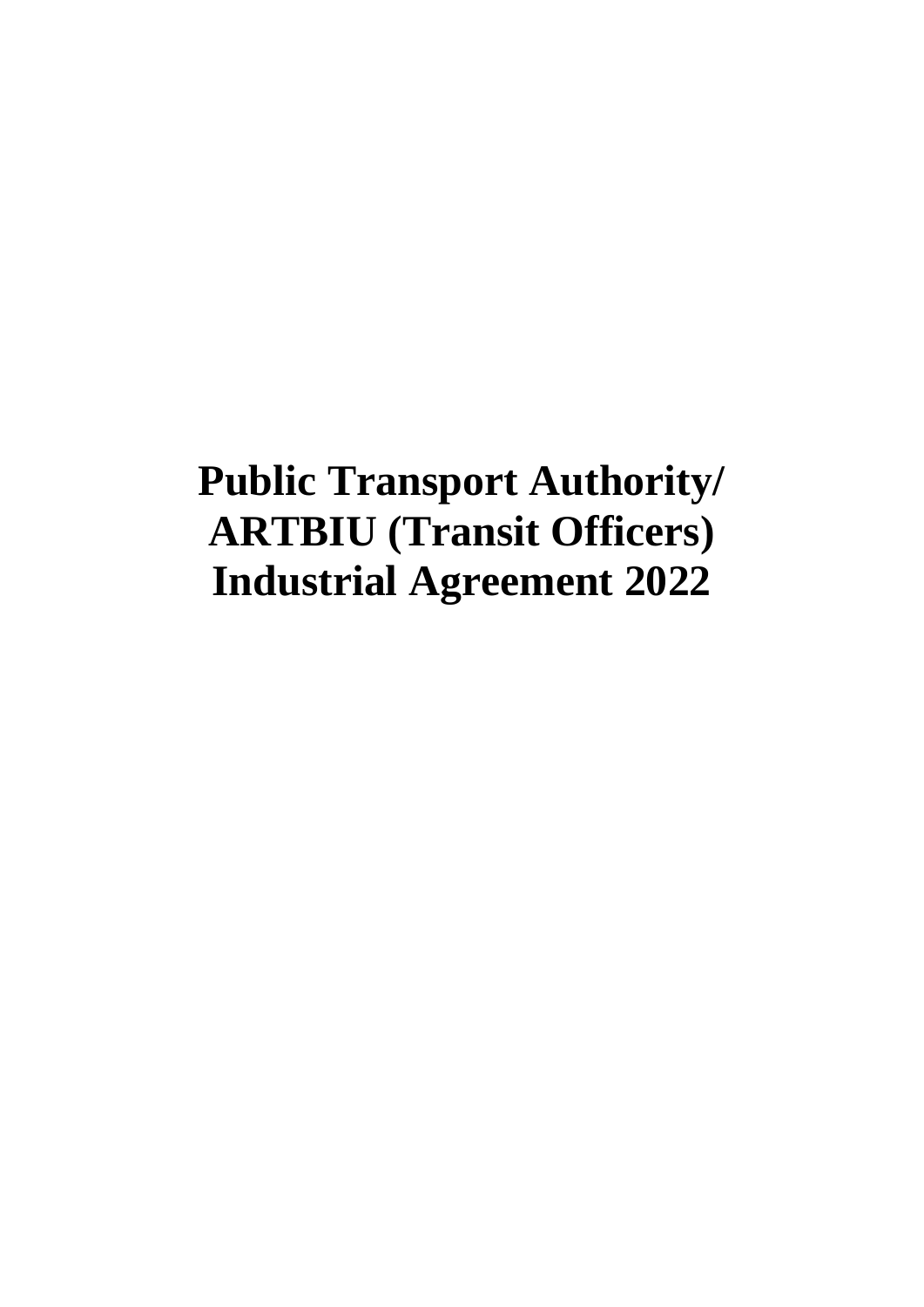#### <span id="page-3-0"></span> $\mathbf{1}$ APPLICATION AND OPERATION

#### <span id="page-3-1"></span> $1.1$ **Title**

This Agreement shall be known as the Public Transport Authority/ ARTBIU (Transit Officers) Industrial Agreement 2022.

<span id="page-3-2"></span>

| 1.2 | <b>Arrangement</b> |  |
|-----|--------------------|--|
|-----|--------------------|--|

| $\mathbf{1}$   |      |  |
|----------------|------|--|
|                | 1.1  |  |
|                | 1.2  |  |
|                | 1.3  |  |
|                | 1.4  |  |
|                | 1.5  |  |
|                | 1.6  |  |
|                | 1.7  |  |
| $\overline{2}$ |      |  |
|                | 2.1  |  |
|                | 2.2  |  |
|                | 2.3  |  |
|                | 2.4  |  |
|                | 2.5  |  |
|                | 2.6  |  |
|                | 2.7  |  |
|                | 2.8  |  |
|                | 2.9  |  |
|                | 2.10 |  |
|                |      |  |
|                |      |  |
|                |      |  |
|                |      |  |
| 3              |      |  |
|                | 3.1  |  |
|                | 3.2  |  |
|                | 3.3  |  |
|                | 3.4  |  |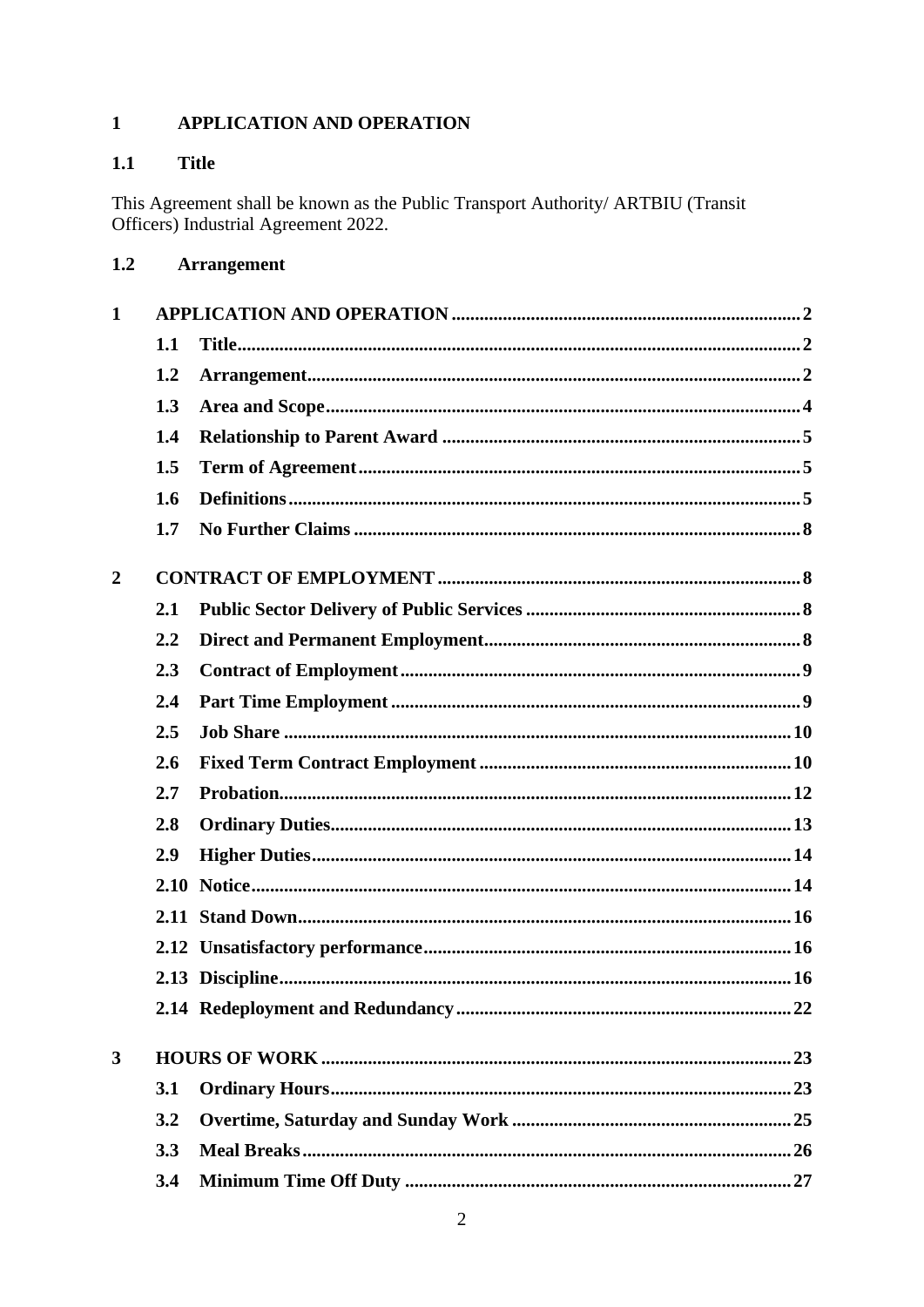|                         | 3.5 |  |
|-------------------------|-----|--|
|                         | 3.6 |  |
|                         |     |  |
| $\overline{\mathbf{4}}$ |     |  |
|                         | 4.1 |  |
|                         | 4.2 |  |
|                         | 4.3 |  |
|                         | 4.4 |  |
|                         | 4.5 |  |
|                         | 4.6 |  |
| 5                       |     |  |
|                         | 5.1 |  |
|                         | 5.2 |  |
| 6                       |     |  |
|                         | 6.1 |  |
|                         | 6.2 |  |
|                         | 6.3 |  |
|                         | 6.4 |  |
|                         | 6.5 |  |
|                         | 6.6 |  |
|                         | 6.7 |  |
|                         | 6.8 |  |
|                         | 6.9 |  |
|                         |     |  |
|                         |     |  |
|                         |     |  |
|                         |     |  |
|                         |     |  |
|                         |     |  |
|                         |     |  |
|                         |     |  |
|                         |     |  |
|                         |     |  |
|                         |     |  |
|                         |     |  |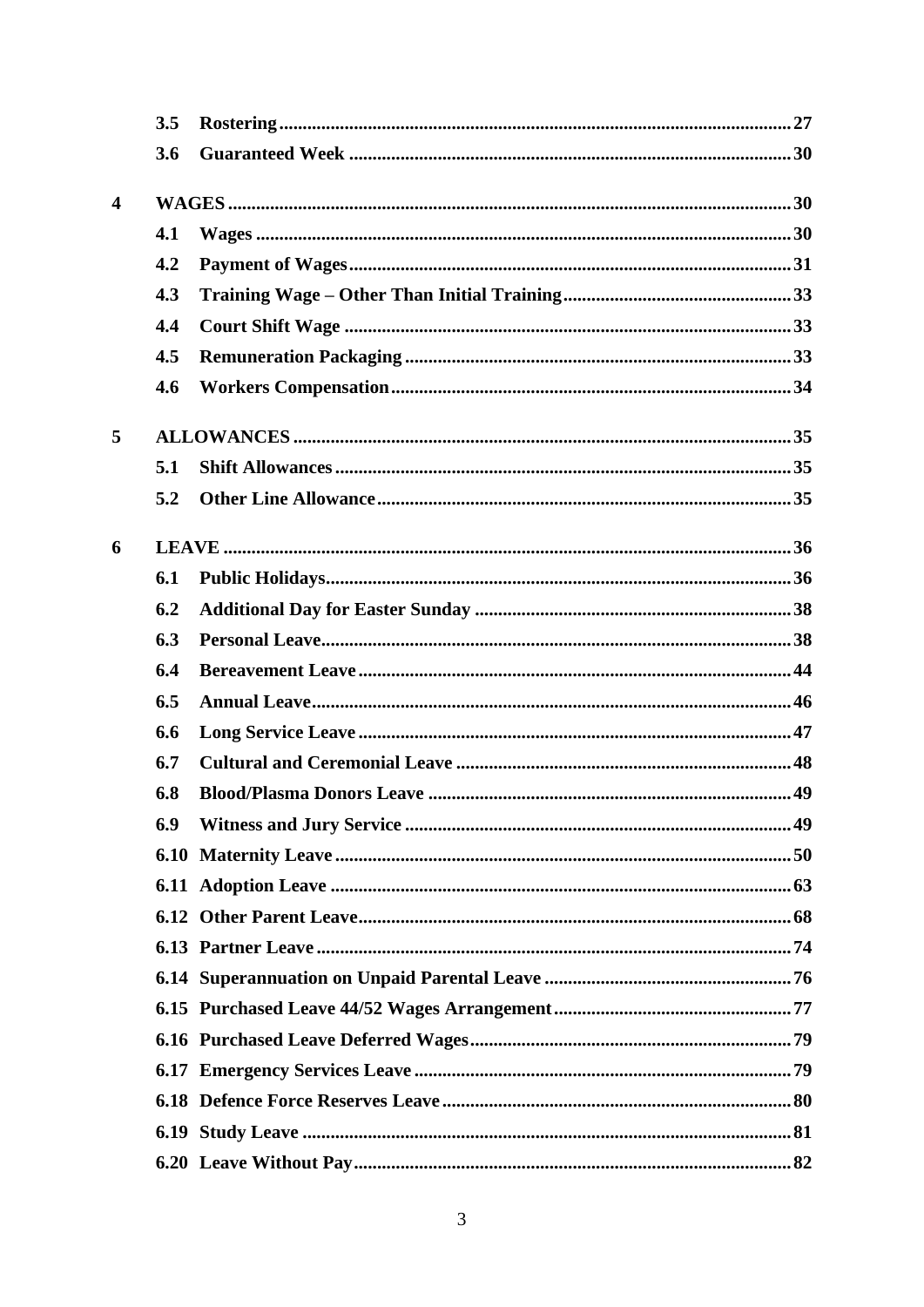| $\overline{7}$   |     |                                                                     |  |
|------------------|-----|---------------------------------------------------------------------|--|
|                  | 7.1 |                                                                     |  |
|                  | 7.2 |                                                                     |  |
|                  | 7.3 |                                                                     |  |
|                  | 7.4 |                                                                     |  |
|                  | 7.5 |                                                                     |  |
| 8                |     |                                                                     |  |
|                  | 8.1 |                                                                     |  |
|                  | 8.2 |                                                                     |  |
|                  | 8.3 | Occupational Safety and Health Representatives Records  95          |  |
| $\boldsymbol{9}$ |     |                                                                     |  |
|                  |     | SCHEDULE 1 - WAGE TABLE AND CLASSIFICATION STRUCTURE  97            |  |
|                  |     | <b>SCHEDULE 2 - REIMBURSEMENT - KILOMETRES ALLOWANCE 98</b>         |  |
|                  |     | <b>SCHEDULE 3 - SHIFT WORK CONFIGURATIONS AND ALLOWANCES 99</b>     |  |
|                  |     | <b>SCHEDULE 4 - AGREED ANNUAL LEAVE LOADING FOR EMPLOYEES AS AT</b> |  |

# <span id="page-5-0"></span>**1.3 Area and Scope**

- 1.3.1 The parties bound by this Agreement are the Employer and the Union.
- 1.3.2 This Agreement shall apply to all Employees in classifications listed in Schedule 1 who are members of, or are eligible to become members of the Union.
- 1.3.3 At the date of registration, the approximate number of Employees bound by this Agreement is 314.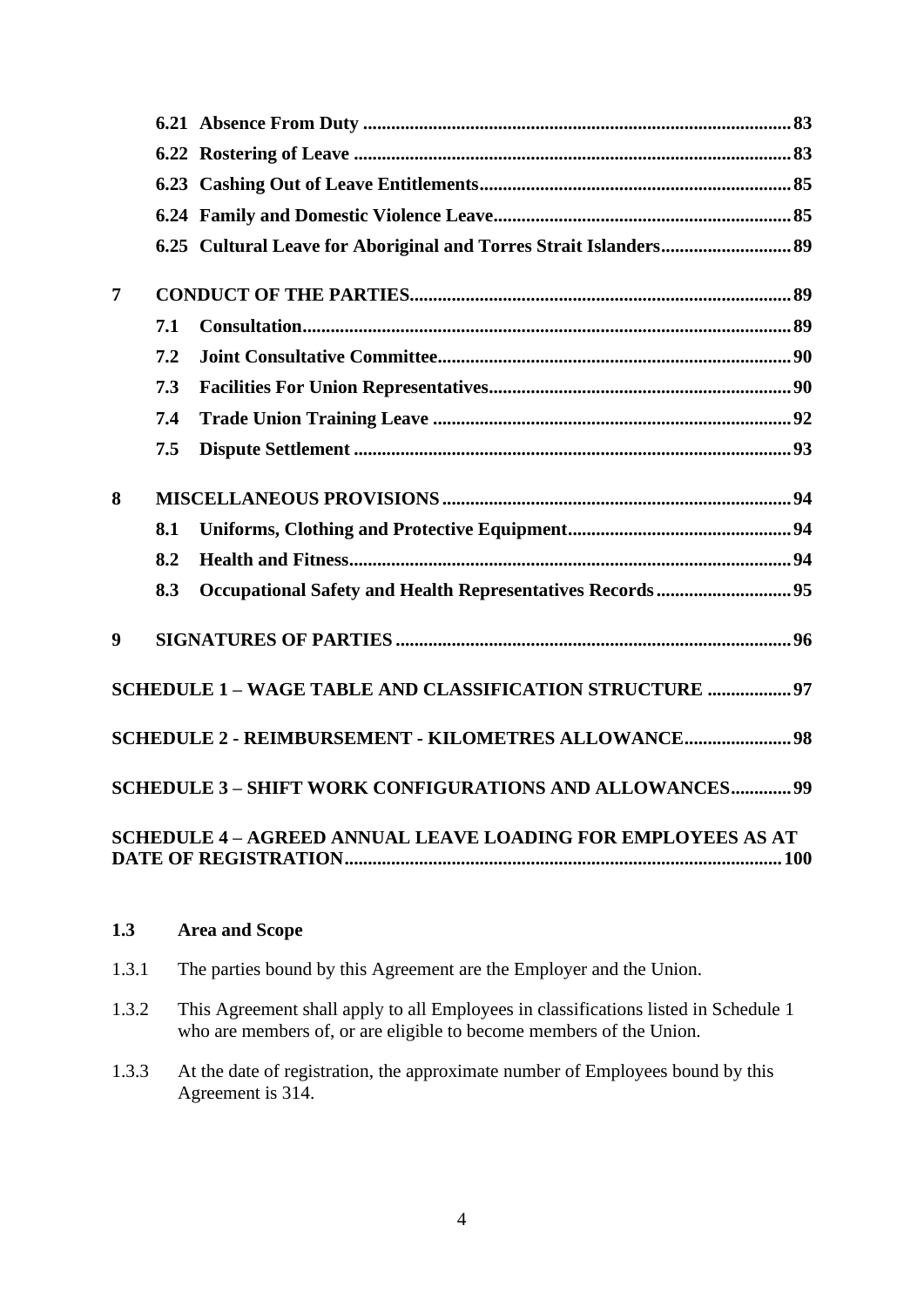#### <span id="page-6-0"></span>**1.4 Relationship to Parent Award**

This Agreement replaces and cancels the *Public Transport Authority/ARTBIU (Transit Officers) Industrial Agreement 2020*. For the term of this Agreement, the provisions of this Agreement shall prevail over the terms of the *Railway Employees Award 1969* in its entirety.

#### <span id="page-6-1"></span>**1.5 Term of Agreement**

- 1.5.1 This Agreement shall apply from the date the Agreement is registered by the Commission (except where specifically provided) and will expire at midnight on 6 October 2023.
- 1.5.2 The parties to this Agreement agree to re-open negotiations for a replacement Agreement at least six (6) months prior to its expiry.

#### <span id="page-6-2"></span>**1.6 Definitions**

For the purposes of this Agreement the following definitions shall apply:

- 1.6.1 "Actual Roster" means the roster that the Employer requires the Employee to work which is derived from the Operational Roster.
- 1.6.2 "Accrual Year" means a year, commencing from each anniversary date of the Employee's commencement in the Public Sector.
- 1.6.3 "Additional Hours" means overtime or time worked in excess of Ordinary Hours.
- 1.6.4 "Base rate of pay" means the rate of pay payable to the Employee for their Ordinary Hours of work, but not including any of the following:
	- a) loadings;
	- b) monetary allowances;
	- c) overtime; and
	- d) penalty rates.
- 1.6.5 "Commission" means the Western Australian Industrial Relations Commission.
- 1.6.6 "Consultation" is a communication process which simply provides access to relevant information and gives those affected an opportunity to query or comment on changes required by the Employer, although implementation and final decision-making is solely the responsibility of the Employer.
- 1.6.7 "Dependent" in relation to an Employee means:
	- a) Spouse, as defined below; and/or
	- b) Child/children;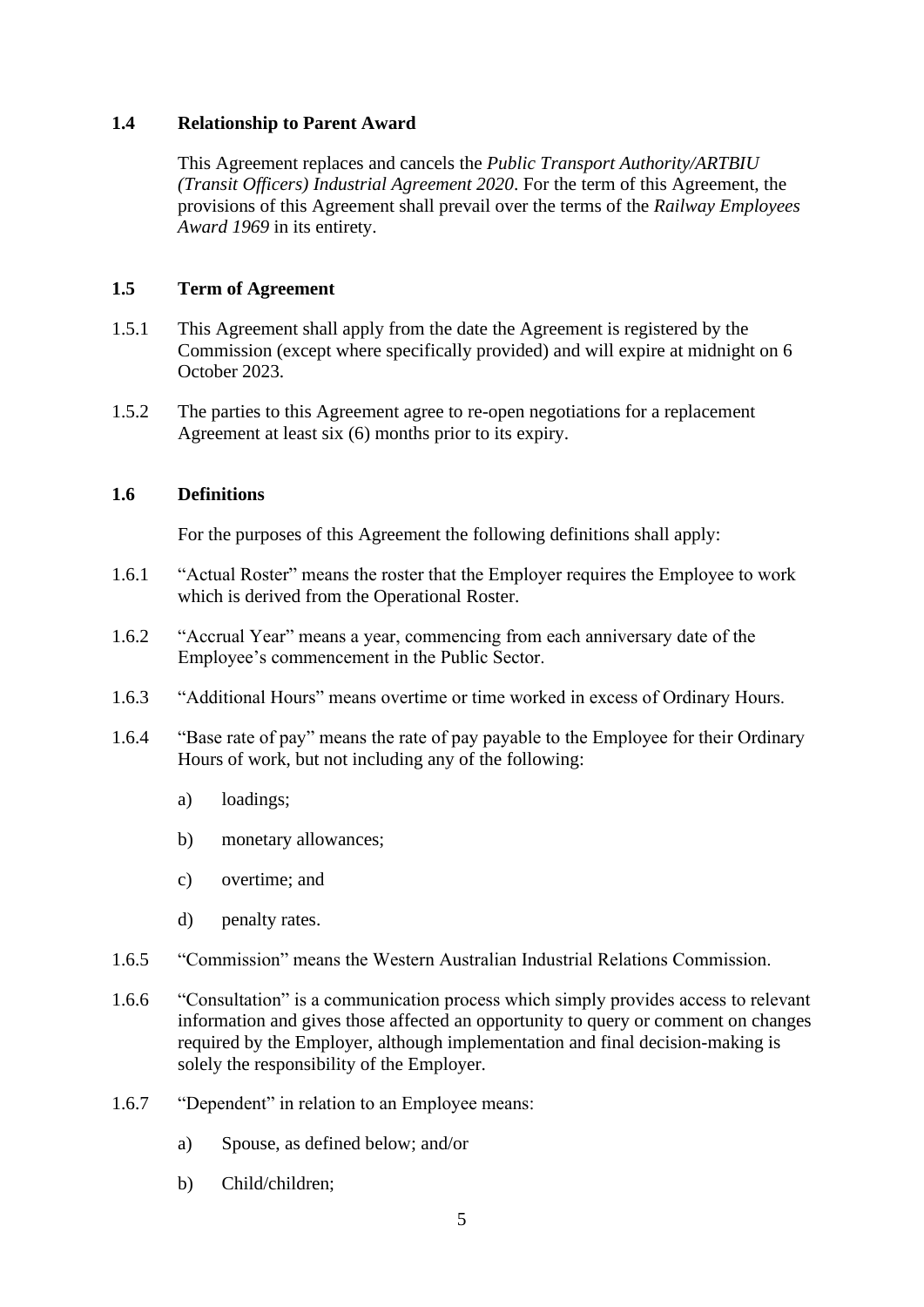who reside with the Employee and who, with the exception of the spouse, rely on the Employee for support.

- 1.6.8 "EAP" means Employee Assistance Program.
- 1.6.9 "Emergency" means, for the purpose of this Agreement, a circumstance of an unforeseen nature. For example, an earthquake, epidemic, act of terrorism, accident, or the like, but does not include a shortage of labour or errors in rostering.
- 1.6.10 "Employee" means a person employed by the Employer in the classifications listed in Schedule 1.
- 1.6.11 "Employer" means the Public Transport Authority of Western Australia.
- 1.6.12 "Guide Roster" means the full roster showing all lines of work and relief lines.
- 1.6.13 "Operational Roster" means the active portion of the Guide Roster that is used to allocate lines of work to Employees.
- 1.6.14 "Ordinary Hours" means the hours as defined at sub-clause [3.1.1](#page-24-2) of this Agreement.
- 1.6.15 "Public Sector" means:
	- a) all agencies, ministerial offices and non-SES organisations as defined in section 3 of the *Public Sector Management Act 1994*; and
	- b) employing authorities as defined in section 5 of the *Public Sector Management Act 1994*.
- 1.6.16 "Redeployment period" means the redeployment period as defined by regulation 28 of the *Public Sector Management (Redeployment and Redundancy) Regulations 2014.*
- 1.6.17 "Registered employee" means a registered employee as defined by section 94(1A) of the *Public Sector Management Act 1994*.
- 1.6.18 "Registrable employee" means a registrable employee as defined by section 94(1A) of the *Public Sector Management Act 1994*.
- 1.6.19 "Replacement employee" means an Employee specifically engaged to replace an Employee proceeding on maternity leave, adoption leave or other parent leave.
- 1.6.20 "Roster Cycle" means the number of weeks per line of work in the roster period derived from the Guide Roster.
- 1.6.21 "Rostering Committee" means a consultative committee consisting of management representatives and elected Employee representatives established to discuss rostering issues.
- 1.6.22 "Rostered Days or Shifts" means the shift details (location, time and duration) allocated to an Employee in a Roster Cycle.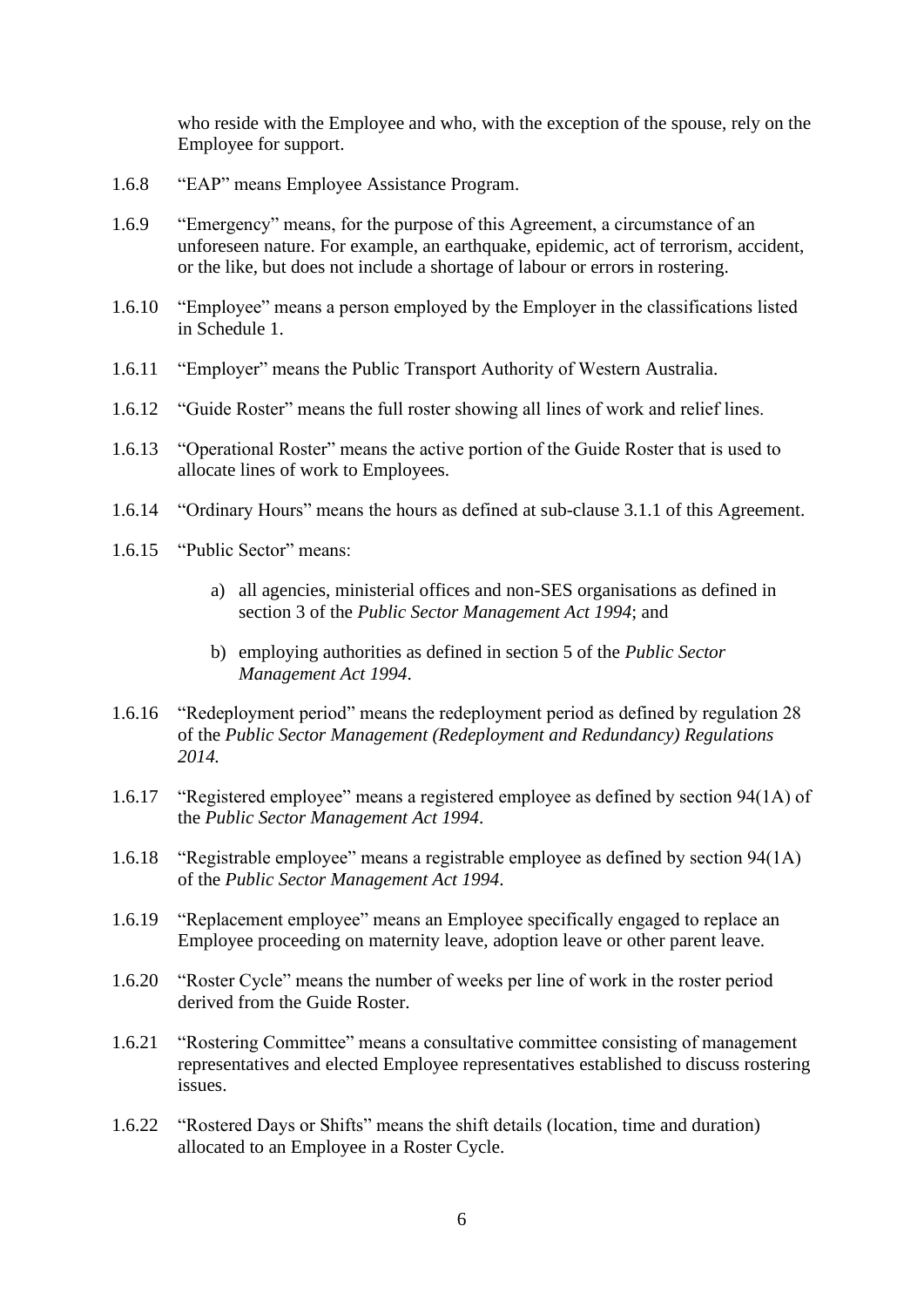- 1.6.23 "Rostering Work Instructions" means the document created and maintained in accordance with sub-clause [3.5.5](#page-29-0)
- 1.6.24 "RTO" means the Registered Training Organisation of the Public Transport Authority.
- 1.6.25 "Senior Transit Officer" means a Transit Officer allocated the additional responsibilities of mentoring and supporting the performance of other Transit **Officers**
- 1.6.26 "Shift Work Patterns" means the distribution and sequence of Rostered Days or Shifts in a roster.
- 1.6.27 "Spouse" means husband or wife and includes a de facto spouse who lives with the Employee as the husband or wife of the Employee on a bona fide domestic basis, although not legally married to the person. De facto partner means a relationship (other than a legal marriage) between two persons who live together in a marriage like relationship and includes same sex partners.
- 1.6.28 "Suitability" means Suitable office, post or position or Suitable employment as defined by section 94(6) of the *Public Sector Management Act 1994* as read with regulation 7 of the *Public Sector Management (Redeployment and Redundancy) Regulations 2014.*
- 1.6.29 "Suitable office, post or position", and "Suitable employment" have the meaning given in section 94(6) of the *Public Sector Management Act 1994* as read with regulation 7 of the *Public Sector Management (Redeployment and Redundancy) Regulations 2014.*
- 1.6.30 "Surplus employee" means either a Registrable employee or a Registered employee.
- 1.6.31 "Suspend" means to suspend the continuance of an Employee's Redeployment period in accordance with regulation 29 of the *Public Sector Management (Redeployment and Redundancy) Regulations 2014*.
- 1.6.32 "Trainee" means a person actively participating in an accredited Traineeship program.
- 1.6.33 "Traineeship" means a structured work-based learning program formally approved by the Employer's RTO consistent with national competency standards. A Traineeship may include on and off the job training and allow for the practical application of these skills at the workplace.
- 1.6.34 "Transit Officer" means an Employee qualified and trained to assist and maintain the safety and security of the Employer's passengers and property, undertake safe working duties as required/directed in accordance with the network rules, instructions and procedures and designated as an authorised officer and as a security officer under section 56 of the *Public Transport Authority Act 2003*, or the most equivalent statutory provision.
- 1.6.35 "Union" means The Australian Rail, Tram and Bus Industry Union of Employees, Western Australian Branch.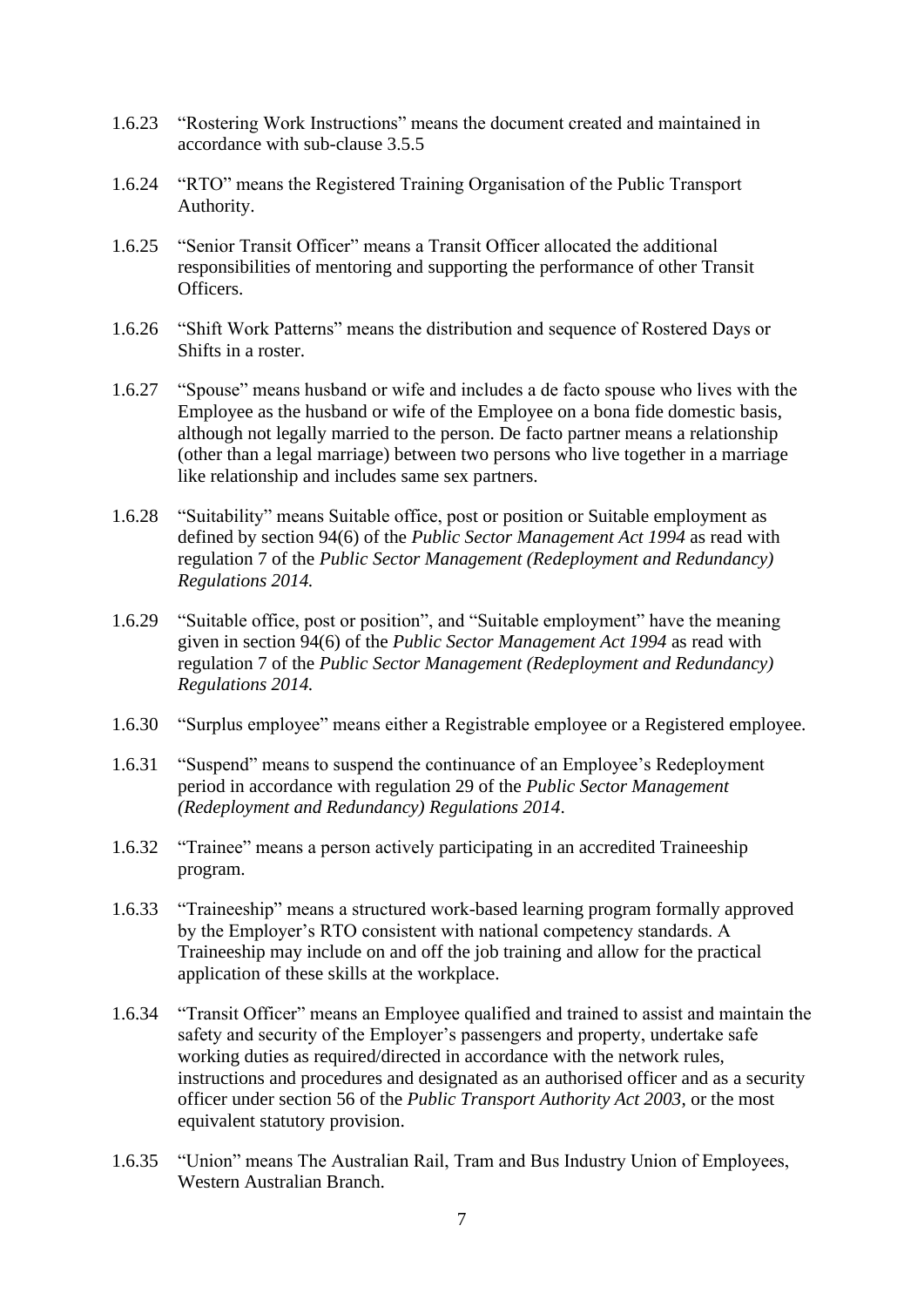#### <span id="page-9-0"></span>**1.7 No Further Claims**

- 1.7.1 The parties to this Agreement undertake that for the term of this Agreement there shall be no wage increases sought or granted other than those provided under the terms of this Agreement. Wage adjustments arising out of State Wage Case are to be absorbed in the wages set out in this Agreement.
- 1.7.2 The parties undertake that for the term of this Agreement there will be no further claims on matters contained in this Agreement except where specifically provided for.

# <span id="page-9-1"></span>**2 CONTRACT OF EMPLOYMENT**

# <span id="page-9-2"></span>**2.1 Public Sector Delivery of Public Services**

- 2.1.1 The Western Australian Government and the Employer prefer the delivery of public services to be undertaken by Employees.
- 2.1.2 Only in exceptional circumstances, and following the Western Australian Government having considered the public interest, will work or functions currently undertaken by Employees be privatised or outsourced. Meaningful consultation will occur with the Union and affected Employees at the earliest possible opportunity.
- 2.1.3 If the Western Australian Government identifies work carried out by persons external to the Public Sector which can be returned to the Public Sector in line with its stated preference the Union will be consulted at the earliest opportunity.

# <span id="page-9-3"></span>**2.2 Direct and Permanent Employment**

#### **Statements of Government Preference**

- 2.2.1 The Western Australian Government recognises that:
	- a) direct employment is the preferred form of engagement, noting this may not be practicable or financially achievable in all circumstances; and
	- b) permanent employment is the preferred mode of employment for Employees covered by this Agreement.
- 2.2.2 The Employer recognises that casual employment, labour hire, and other contract for service arrangements are not the preferred methods for delivery of services, and the Employer will work towards minimising the use of casual employment, labour hire and other contract for service arrangements.

# **Joint Consultative Committee Access to Information**

- 2.2.3 Within 60 days of a request being made in writing, the Employer will provide to the Joint Consultative Committee (JCC):
	- a) the names of the labour hire businesses used;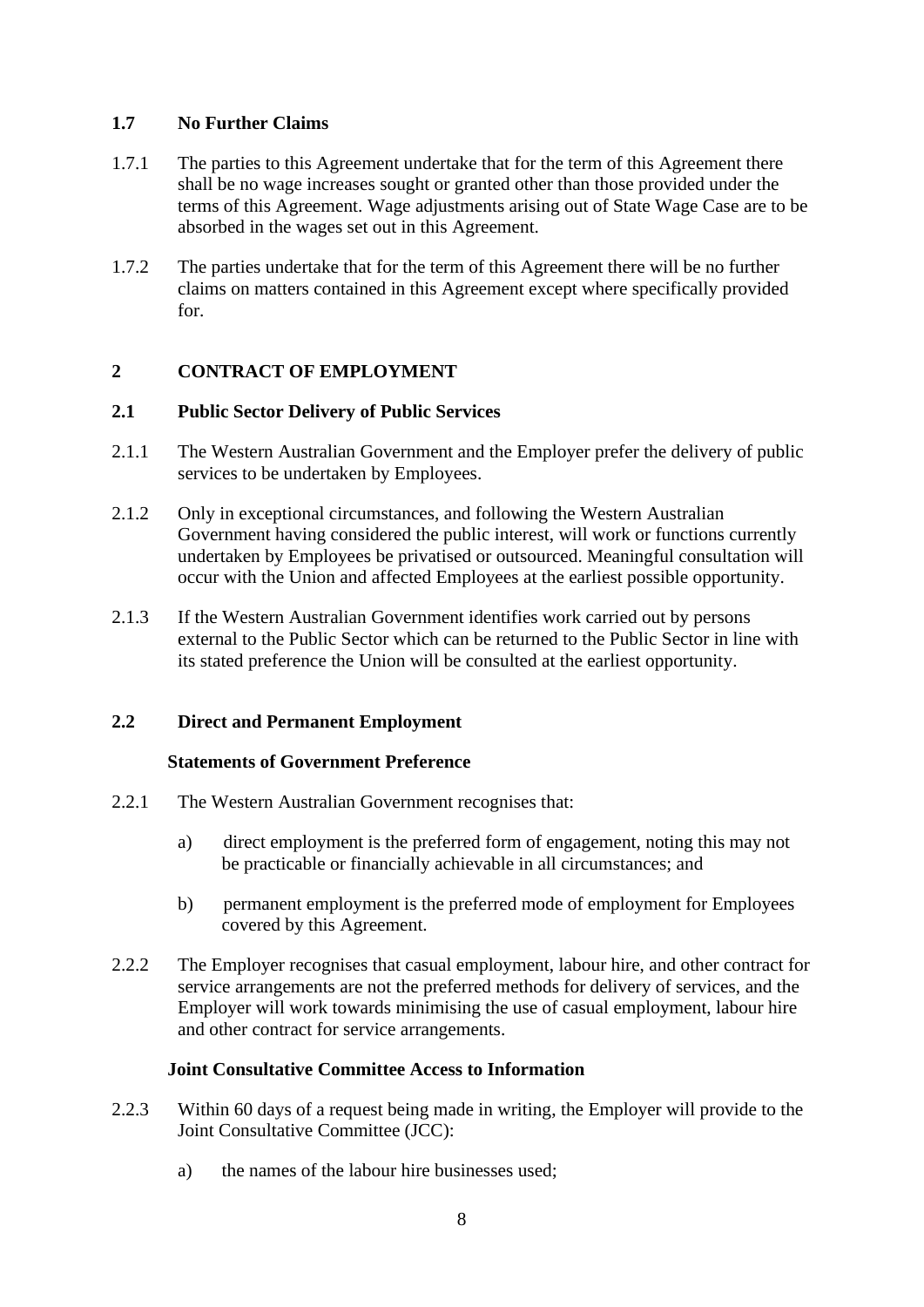- b) the functions undertaken;
- c) the headcount number of labour hire employees performing the work; and
- d) the amount of money paid to each labour hire business.

#### **Surplus Employees**

- 2.2.4 Prior to engaging, or extending the engagement of a labour hire employee, or otherwise entering into a new or extended labour hire arrangement, the Employer must first consider whether any permanent Surplus employees can undertake the role or duties required. All duties undertaken by labour hire employees will be assessed every three (3) months for the possibility of a Surplus employee instead undertaking the role or duties. If a permanent Surplus employee can undertake the role or duties, they will be offered the employment.
- 2.2.5 Where more than one appropriate permanent Surplus employee exists, the following hierarchy shall apply for access to the role or duties:
	- a) internal Surplus employees are considered first;
	- b) if no internal Surplus employees are suitable, Registered employees from other employing authorities are considered; and
	- c) if no Registered employees are suitable, Registrable employees from other employing authorities are considered.

# <span id="page-10-0"></span>**2.3 Contract of Employment**

- 2.3.1 A person may be appointed full time or part time:
	- a) on an ongoing basis; or
	- b) for a fixed term.
- 2.3.2 Employees appointed either on an ongoing basis or for a fixed term shall be advised in writing of the terms of their appointment and such advice shall specify the dates of commencement, hours of work and in the case of fixed term contracts the cessation date of the contract.

#### <span id="page-10-1"></span>**2.4 Part Time Employment**

- 2.4.1 Employees engaged in classifications covered by this Agreement may be employed on a part time basis.
- 2.4.2 The Employer may replace full-time positions with part time positions or vice versa. Part time entitlements shall be calculated on a pro rata basis according to the ratio of part time hours to equivalent full time hours.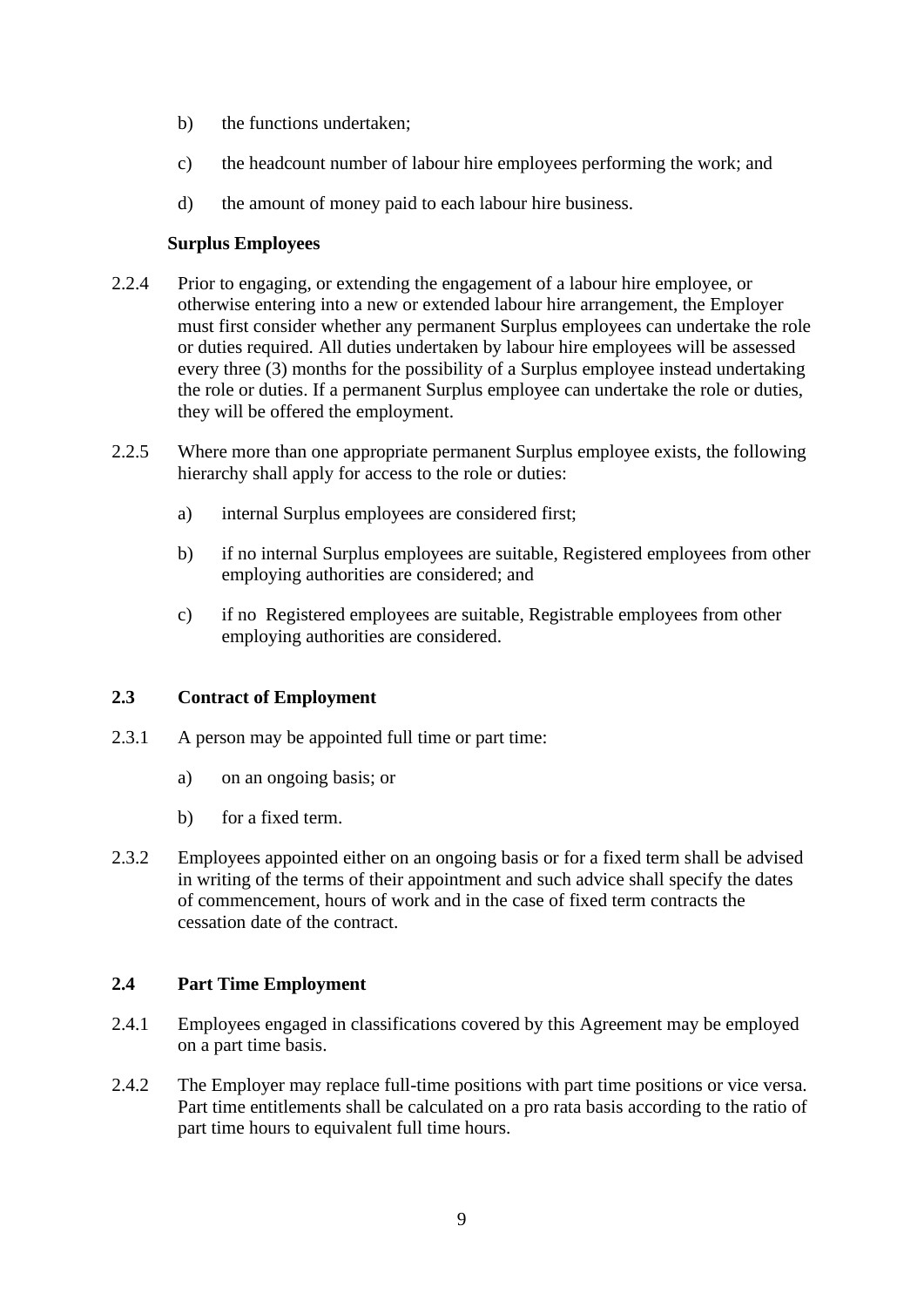- <span id="page-11-2"></span>2.4.3 Part time Employees shall be rostered for less than 80 hours per fortnight and shall have the standard number of hours of work stipulated in their letter of appointment.
- 2.4.4 Part time Employees will be entitled, on a pro rata basis, to the same terms and conditions of employment as an equivalent full-time Employee. Part time entitlements will be calculated according to the ratio of agreed part time hours to full time hours in an equivalent position or classification.
- 2.4.5 Where the hours of a part time Employee are temporarily extended to 80 hours per fortnight by agreement, the hourly Base rate of pay will apply. Hours in excess of 80 hours in the fortnight will be paid at overtime rates.
- 2.4.6 Where a part time Employee is directed to work hours in excess of the standard hours specified in sub-clause [2.4.3](#page-11-2) then such Additional Hours will be paid at overtime rates.

#### <span id="page-11-0"></span>**2.5 Job Share**

- 2.5.1 The Employer may agree to two Employees entering into a job share arrangement where a full time job is shared between the two Employees.
- 2.5.2 The Employer and the relevant Employees will enter into a written job share agreement covering operating conditions such as hours of employment, absence from employment due to annual leave, personal leave and any other relevant matters.
- <span id="page-11-3"></span>2.5.3 The Employer may terminate the job share arrangement by giving four (4) weeks' notice to the relevant Employee/s if any of the following events occur
	- a) the employment of one of the Employees involved in the job share arrangement is terminated by the Employer or the Employee;
	- b) the arrangement is no longer consistent with the operational requirements of the business.
- 2.5.4 In the circumstances of sub-clause [2.5.3](#page-11-3) any ongoing employment with the Employer will require the resumption of full time duties at a location to be determined by the Employer following consultation with the affected Employee/s or unless an alternative arrangement is put in place.

#### <span id="page-11-1"></span>**2.6 Fixed Term Contract Employment**

- 2.6.1 Subject to this clause Employees may be employed on contracts having fixed terms.
- <span id="page-11-4"></span>2.6.2 Before employing a person as a fixed term contract Employee or providing a new or extended fixed term contract to an Employee, the Employer must first consider whether any permanent Surplus employees can undertake the role or duties required. If a permanent Surplus employee can undertake the role or duties, they will be offered the employment.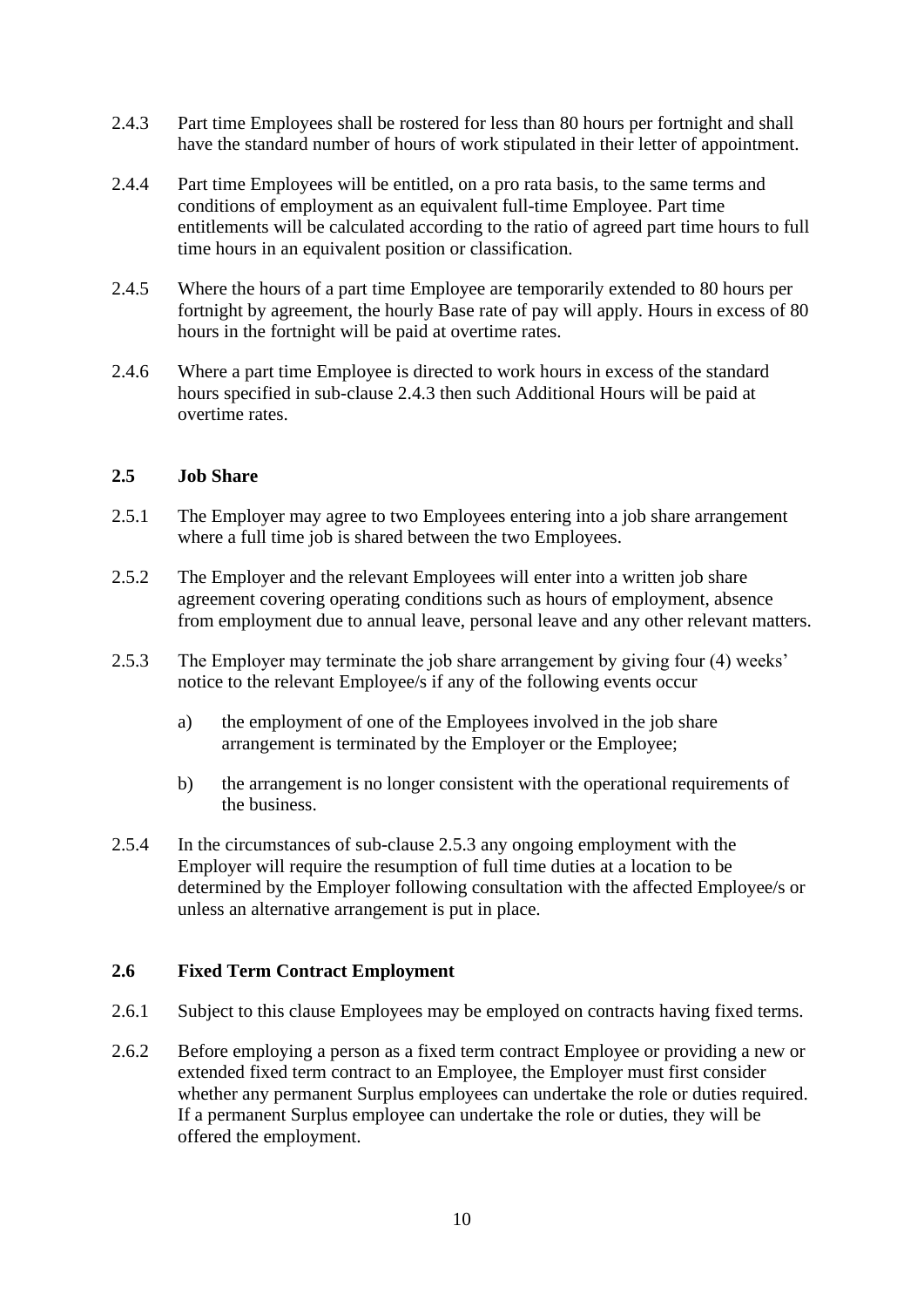- 2.6.3 Notwithstanding sub-clause [2.6.2,](#page-11-4) the Employer will have discretion to renew an existing fixed term contract if the Employee has been in the same or similar role for more than two years and the arrangements are being reviewed for possible conversion to permanent appointment in agreed circumstances.
- 2.6.4 Where more than one appropriate permanent Surplus employee exists, the following hierarchy shall apply for access to the role or duties:
	- a) internal Surplus employees are considered first;
	- b) if no internal Surplus employees are suitable, Registered employees from other employing authorities are considered; and
	- c) if no Registered employees are suitable, Registrable employees from other employing authorities are considered.
- <span id="page-12-0"></span>2.6.5 In exercising its employing authority, the Employer may only employ a person as a fixed term contract Employee in the following circumstances:
	- a) covering one-off periods of relief;
	- b) work on a project with a finite life;
		- i. where a project is substantially externally funded including multiple external funding sources, the Employer must present a business case supporting the use of fixed term contract Employees in such positions to the JCC;
		- ii. where external funding has been consistent on an historical basis and it can be reasonably expected to continue, the Employer shall assess the percentage of positions for which permanent appointment can be made;
	- c) work that is seasonal in nature;
	- d) where an Employee with specific skills is not readily available in the Public Sector is required for a finite period; or
	- e) in any other situation as agreed between the parties to this Agreement.
- 2.6.6 Employees appointed for a fixed term shall be advised in writing of the terms of the appointment, including the circumstances of the appointment as provided under clause [2.6.5](#page-12-0) and the dates of commencement and termination of the contract of employment.
- 2.6.7 The Employer will provide the Union the names and work locations of all Employees on fixed term contracts within 28 days of a request being made in writing.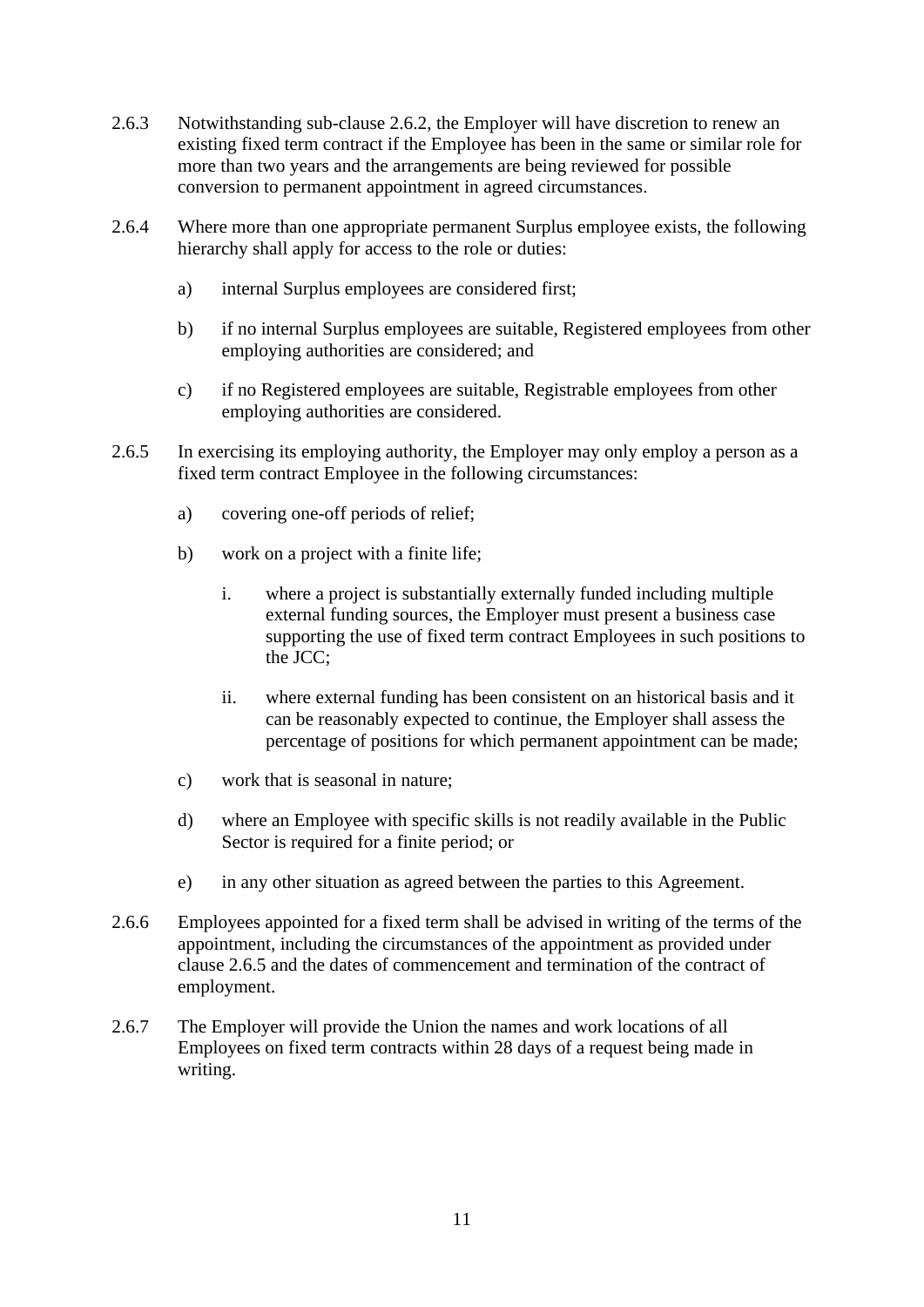# <span id="page-13-0"></span>**2.7 Probation**

- 2.7.1 New Employees
	- a) Following confirmation of satisfactory completion of the initial mandatory off the job training and assessment, a Trainee Transit Officer will be offered appointment to the position of Transit Officer, subject to satisfactory completion of the probationary period in the position of Transit Officer.
	- b) A new Employee's appointment to a Transit Officer position with the Employer will be subject to a probationary period of six (6) months. Prior to the expiry of the period of probation, the Employer shall have a report completed in respect to the Employee's level of performance, efficiency and conduct; and may
		- i. confirm the appointment;
		- ii. extend the period of probation by up to a further six (6) months subject to the approval of the Divisional General Manager and provide the Employee with the necessary support and remedial action to assist the Employee to meet the requirements of the position;
		- iii. terminate the services of the Employee by giving one week's notice or payment in lieu thereof.
	- c) The probationary period specified in this sub clause may be further extended by express agreement between the Employer and the Union.
	- d) During the probationary period, if the Employee's performance is not satisfactory, the Employer may terminate the contract of employment by giving the Employee one week's notice or payment in lieu of notice.
- <span id="page-13-2"></span><span id="page-13-1"></span>2.7.2 Existing employees
	- a) Following confirmation of satisfactory completion of the initial mandatory off the job training and assessment, an existing employee of the Employer who has been appointed as a Trainee Transit Officer will be offered appointment to the position of Transit Officer, subject to satisfactory completion of the probationary period. Such a requirement will be provided for in the letter of appointment.
	- b) An existing employee of the Employer who is appointed to a Transit Officer position will be subject to a probationary period of six (6) months. Prior to the expiry of the period of probation, the Employer shall have a report completed in respect to the Employee's level of performance, efficiency and conduct; and may
		- i. confirm the appointment;
		- ii. extend the period of probation by up to a further six (6) months subject to the approval of the Divisional General Manager and provide the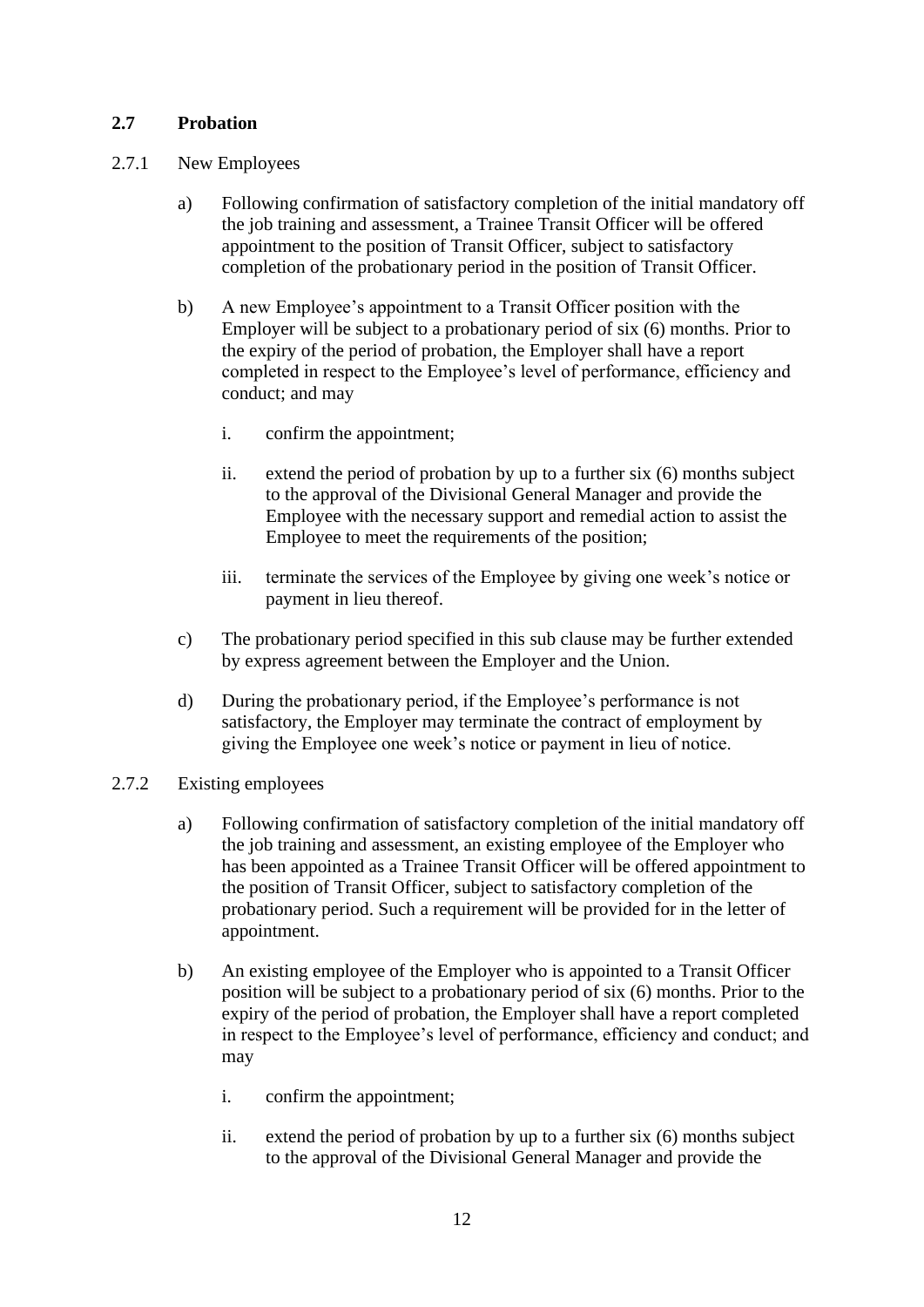Employee with the necessary support and remedial action to assist the Employee to meet the requirements of the position;

- iii. revert the existing employee to their substantive position or to a position at an equivalent level to the one the employee held prior to commencing as a Trainee Transit Officer.
- c) A further extension beyond that provided in this sub clause [2.7.2](#page-13-1)[b\)ii](#page-13-2) may occur if agreed in writing between the Employer and the Union.

# 2.7.3 Appointments to Promotional Classifications

- a) Appointment to a promotional classifications within this Agreement, other than the annual review, of the Employee's classification level will be subject to a probationary period of three (3) months.
- b) The probationary period will commence after satisfactory completion of any initial mandatory off the job training necessary, prior to commencing actual duties on the job at the designated classification level and pay rate.
- c) During the probationary period the Employee's work performance will be monitored and advice on performance will be provided to the Employee as appropriate. Subject to satisfactory performance, but not otherwise, the Employee will be appointed to the position at the conclusion of the probationary period.
- d) Should an Employee not reach a satisfactory level of performance as required by the Employer within the three (3) month probationary period, or extended probationary period for a period of up to 3 months as approved by the Divisional General Manager, or any further extension as agreed between the parties or seeks to return to their previous substantive level, then the Employee will revert to their previous substantive level.

#### <span id="page-14-0"></span>**2.8 Ordinary Duties**

- 2.8.1 The Employer may direct an Employee to carry out duties that are within the limits of the Employee's skill, competency and training, including work which is incidental or peripheral to the Employee's main tasks or functions provided that such action does not lead to an overall deskilling of the Employee.
- 2.8.2 The Employer may direct an Employee to carry out such tasks and duties and use such equipment as may be required provided that the Employee has been properly trained in the use of that equipment.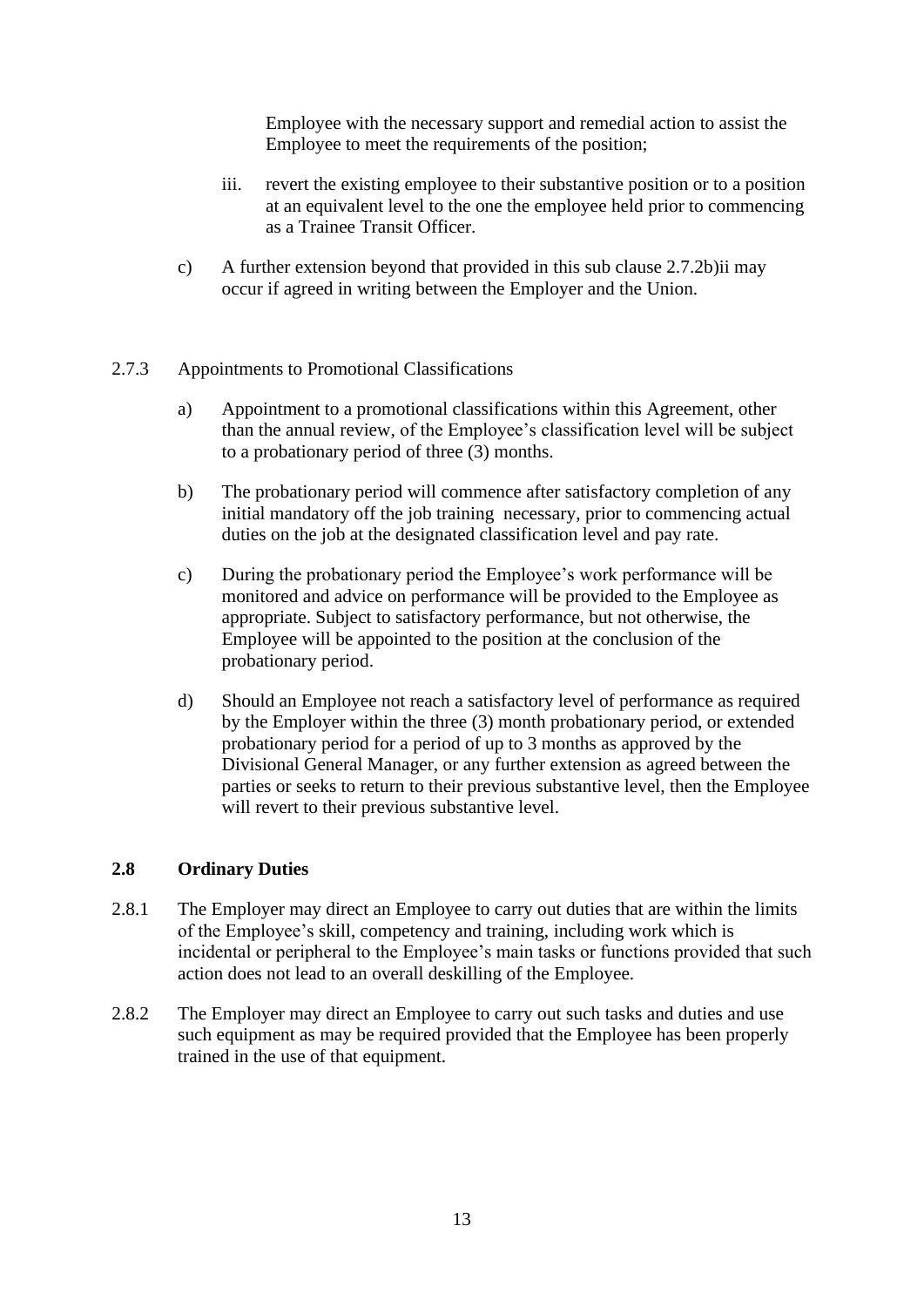# <span id="page-15-0"></span>**2.9 Higher Duties**

An Employee engaged on duties carrying a higher rate than the Employee's ordinary classification shall be paid the higher rate for each shift or shifts allocated on the following basis.

- 2.9.1 An Employee who is required to undertake on a temporary basis the substantial responsibilities of a position referred to in this Agreement which attracts a higher rate of pay than the Employee's normal rate of pay shall be paid the rate of pay for the higher position from the commencement of the first shift or shifts allocated provided that the Employee undertakes the higher position's substantial responsibilities from the commencement of the first shift and that the responsibilities of the position are not shared with other Employees.
- 2.9.2 Where an Employee is required to undertake higher duties continuously for a period of three (3) months or more, the conditions of employment for that higher level position, including accrued leave entitlements, shall apply to the Employee.
- 2.9.3 Where an Employee who is in receipt of higher duties allowance paid under this clause and has been so for a continuous period of 12 months or more, proceeds on five (5) weeks annual leave, the Employee shall continue to receive the allowance for the period of leave.
- 2.9.4 Where an Employee who is in receipt of higher duties allowance paid under this clause and has been so for a continuous period of greater than three (3) months but less than 12 months, and proceeds on any period of annual leave, the Employee shall only receive the allowance while on leave for that proportion of annual leave accrued during the period of higher duties.
- 2.9.5 An Employee who acts at the higher level for a continuous period of 12 months or more and proceeds on a period of annual leave or any other approved leave of 5 weeks or more shall be entitled to receive payment of such allowance on a pro rata basis during the period of leave, except for seven-day or 24 hour rostered Employees who shall receive payment of such allowance on a pro rata basis where the Employee proceeds on a period of normal annual leave or any other approved leave of 6 weeks or more.

# <span id="page-15-1"></span>**2.10 Notice**

- 2.10.1 Notice of Termination by Employer
	- a) **Summary Dismissal**. The Employer has the right to dismiss any Employee without notice for serious misconduct and in such cases any entitlements under this Agreement are to be paid up to the time of dismissal only.
	- b) In order to terminate the employment of an Employee the Employer shall give to the Employee the following notice:

| <b>Period of continuous service</b> | Period of notice |  |
|-------------------------------------|------------------|--|
| Not more than 6 months              | 1 week           |  |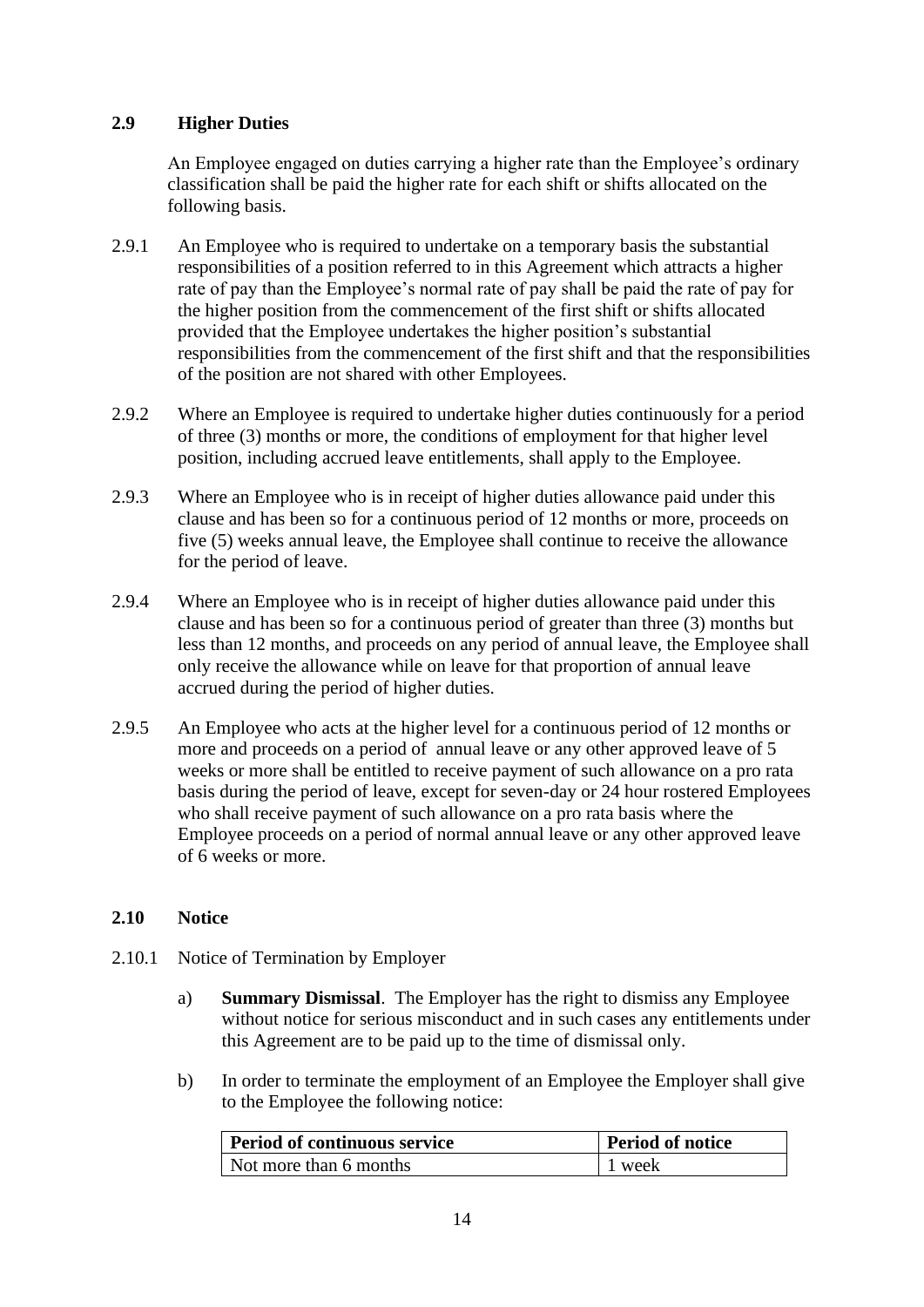| More than 6 months but not more than 3 years | 2 weeks |
|----------------------------------------------|---------|
| More than 3 years but not than 5 years       | 3 weeks |
| More than 5 years                            | 4 weeks |

- c) In addition to the notice provided above, the notice period is increased by one week if the Employee is over 45 years of age and has completed at least two years' continuous service with the Employer at the end of the day the notice is given.
- d) Payment in lieu of the notice prescribed above shall be made if the appropriate notice period is not given, provided that employment may be terminated by part of the period of notice specified and providing part payment in lieu thereof.
- e) In calculating any payment in lieu of notice, the wages an Employee would have received in respect of the ordinary time they would have worked during the period of notice had their employment not been terminated shall be used.
- f) The period of notice in this clause shall not apply in the case of summary dismissal, probationary Employees or Trainees.
- g) The Employee is required to return all specialised clothing and equipment as issued by the Employer before final payments are made. Provided that where items are not returned an appropriate amount will be deducted from any wages due to such Employee up to the time of the Employee leaving the service of the Employer.

#### 2.10.2 Notice of Resignation

An Employee shall provide equivalent notice of resignation to that required of the Employer, except that there shall be no additional notice based on the age of the Employee concerned. Provided that the Employer and Employee may agree to a lesser notice period to suit individual circumstances. If an Employee fails to give notice, the Employer shall have the right to withhold moneys due to the Employee with a maximum amount equal to the Base rate of pay for the period of notice.

#### 2.10.3 Forfeiture of Wages

In the event of either the Employer or the Employee failing to give the prescribed notice, wages shall be paid or forfeited as the case may be, to the extent by which the actual notice given falls short of the prescribed period of notice. Wages so forfeited by the Employee may be deducted from any wages due to such Employee up to the time of the Employee leaving the service of the Employer, provided that where both parties agree to the acceptance of notice of less than the prescribed notice period, no penalty shall be imposed.

2.10.4 Where the Employer is unable to contact the Employee as the Employee's whereabouts are unknown and the Employee's absence has not been approved beforehand, the circumstances may be construed as abandonment of employment, in which case the Employee's contract of employment will be deemed to have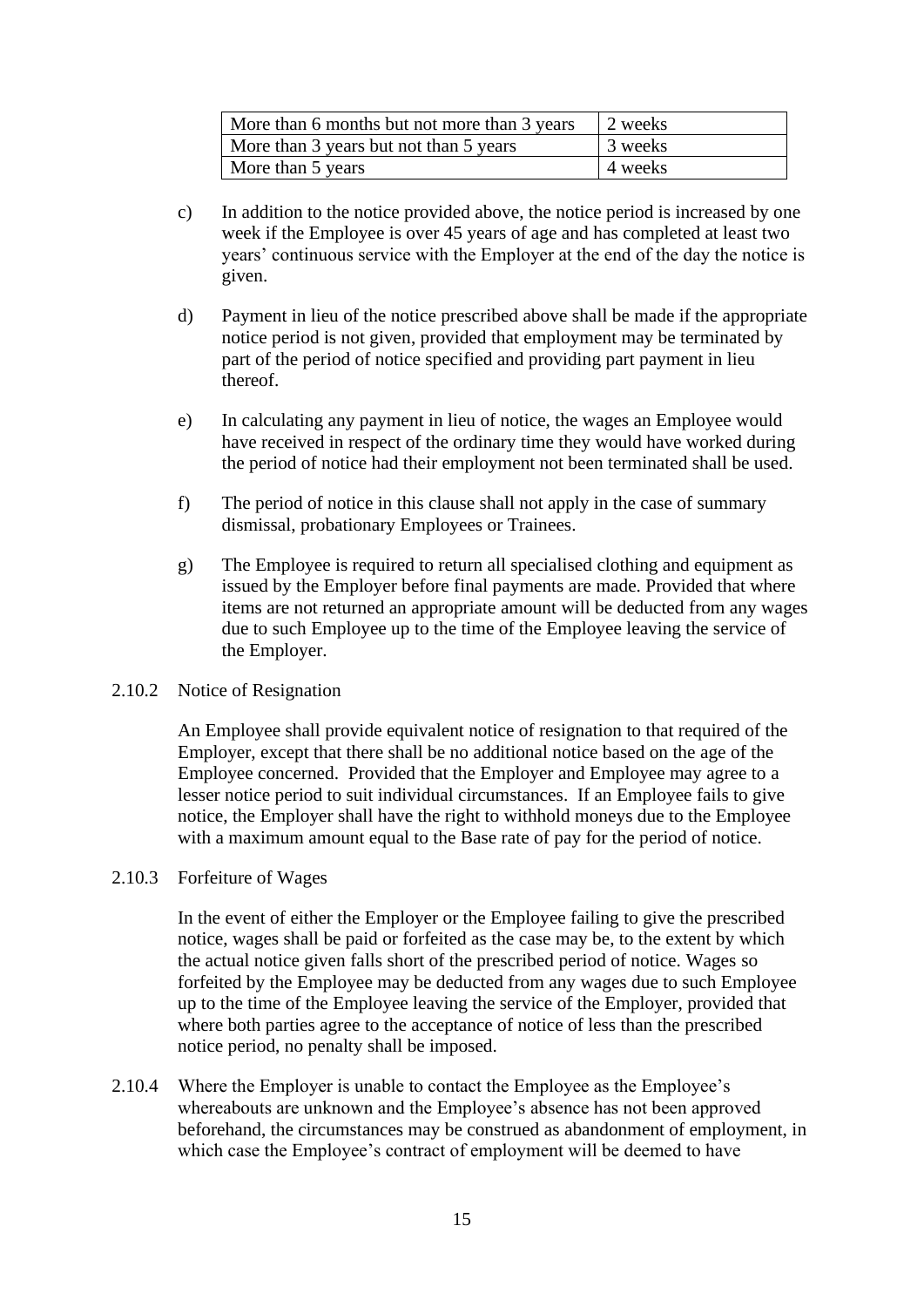terminated.

# <span id="page-17-0"></span>**2.11 Stand Down**

- 2.11.1 The Employer is entitled to stand down the Employee and not pay the Employee for any day or part of a day where the Employer is unable to provide useful work for the Employee because of:
	- a) industrial action, whether or not on the part of the Employer's Employees; or
	- b) any cause outside of the Employer's control, whereby the Employer is unable to carry on either wholly or partially the complete running of trains, services, or other normal operations.
- 2.11.2 Provided that an Employee, who cannot be usefully employed because of any strike and who is required to report for duty on any day and does so report shall be paid a minimum of four (4) hours' pay at ordinary rates.
- 2.11.3 Subject to the Employer's approval the Employee may elect to have the day or part of a day paid as annual leave.
- 2.11.4 An Employee stood down in accordance with these provisions, shall not lose any personal leave credit or other rights or privileges to which such Employee would ordinarily be entitled under this Agreement provided the Employee resumes work within a reasonable time of being so required after such a stand down.

# <span id="page-17-1"></span>**2.12 Unsatisfactory performance**

- 2.12.1 Where an Employee engages in an employment related act or omission so that it appears to the Employer that the Employee is unable or unwilling to utilise appropriate skills to carry out tasks associated with a particular job competently and in a manner that meets the reasonable expectations and service needs of the Employer, then the matter may be dealt with by the Employer under its Performance Management Policy and Procedure as amended from time to time.
- 2.12.2 The outcome of a performance management process may include a transfer, a demotion or a dismissal. Where the Employer applies such an outcome for reasons of unsatisfactory performance, that outcome will not be a disciplinary penalty unless it is expressed to be so by the Employer, and may be reviewed by means of clause [7.5](#page-94-0) – Dispute Settlement, including by making an application to the Commission to deal with the matter.

# <span id="page-17-2"></span>**2.13 Discipline**

- 2.13.1 Definitions
	- a) "Breach of Discipline" includes:
		- i. an act of misconduct;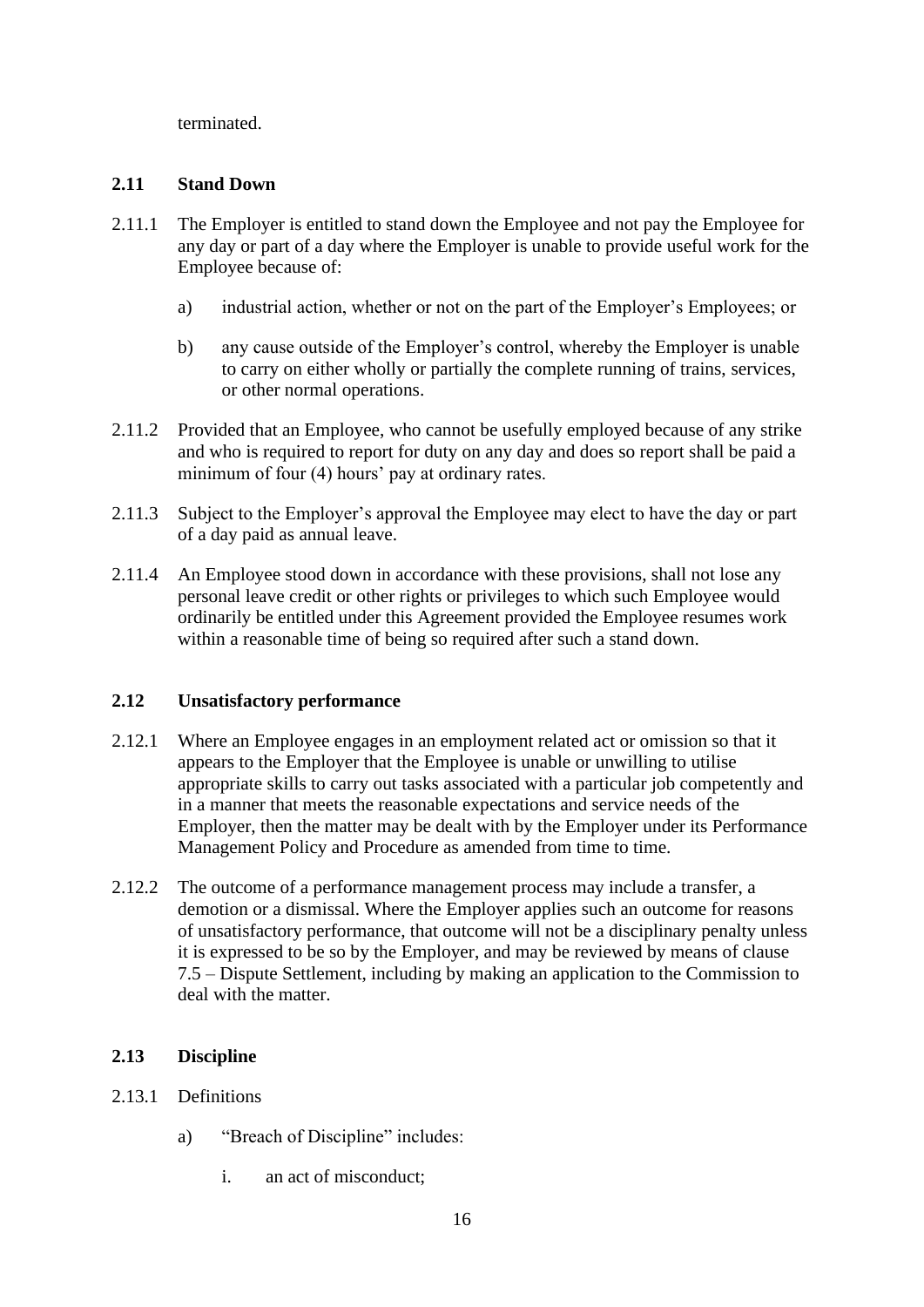- ii. negligence or carelessness of an Employee in the performance of their functions; or
- iii. a conviction for an offence listed at sub-clause [2.13.19.](#page-22-0)
- b) "Chief Executive Officer" means the Chief Executive Officer or their nominated representative, and for the purpose of sub-clause [2.13.18](#page-21-0) or [2.13.21,](#page-22-1) the Chief Executive Officer may only nominate the Managing Director of the Public Transport Authority or the General Manager.
- c) "First Notification" means a notification given under sub-clause [2.13.4.](#page-18-0)
- d) "General Manager" means the General Manager, Transperth Train Operations.
- e) "Investigator" will be the person given responsibility to investigate on behalf of the Employer an alleged breach or breaches of discipline by an Employee.
- f) "Misconduct" shall have its ordinary meaning.
- 2.13.2 This clause describes the Employer's disciplinary procedure for dealing with an Employee's unacceptable behaviour. The procedure will enable appropriate disciplinary action to be taken to deal with and prevent further unacceptable behaviour. The principles of procedural fairness apply to the Employer's disciplinary procedure.
- 2.13.3 Notwithstanding sub-clause [2.13.5,](#page-19-0) an Employee will, if called upon, provide any report or statement required by the Employer in relation to an investigation into any incident occurring in the course of the Employee's duties. Such a report or statement may be required and provided prior to the Employer determining that it reasonably suspects a breach of discipline and that further action is required.
- <span id="page-18-0"></span>2.13.4 *Step One: First Notification:* Where the Employer reasonably suspects that an Employee has committed a breach of discipline, and the Chief Executive Officer decides that further action is required; the Chief Executive Officer must notify the Employee of the nature of the suspicion. This first notification:
	- a) will be in writing;
	- b) will record the date on which the Employee's act came to the attention of the Employer, being the date on which a nominee of the Chief Executive Officer had first knowledge of the act or received a substantive complaint or report;
	- c) will be issued to the Employee within 28 calendar days (exclusive of public holidays) of the date on which the act came to the attention of the Employer, failing which, subject to sub-clause [2.13.26,](#page-23-1) formal disciplinary action cannot be taken;
	- d) will record the nature of the Employer's suspicion sufficiently to give the Employee a reasonable opportunity to submit a written statement of events, an explanation or otherwise respond, but need not be a formal allegation and is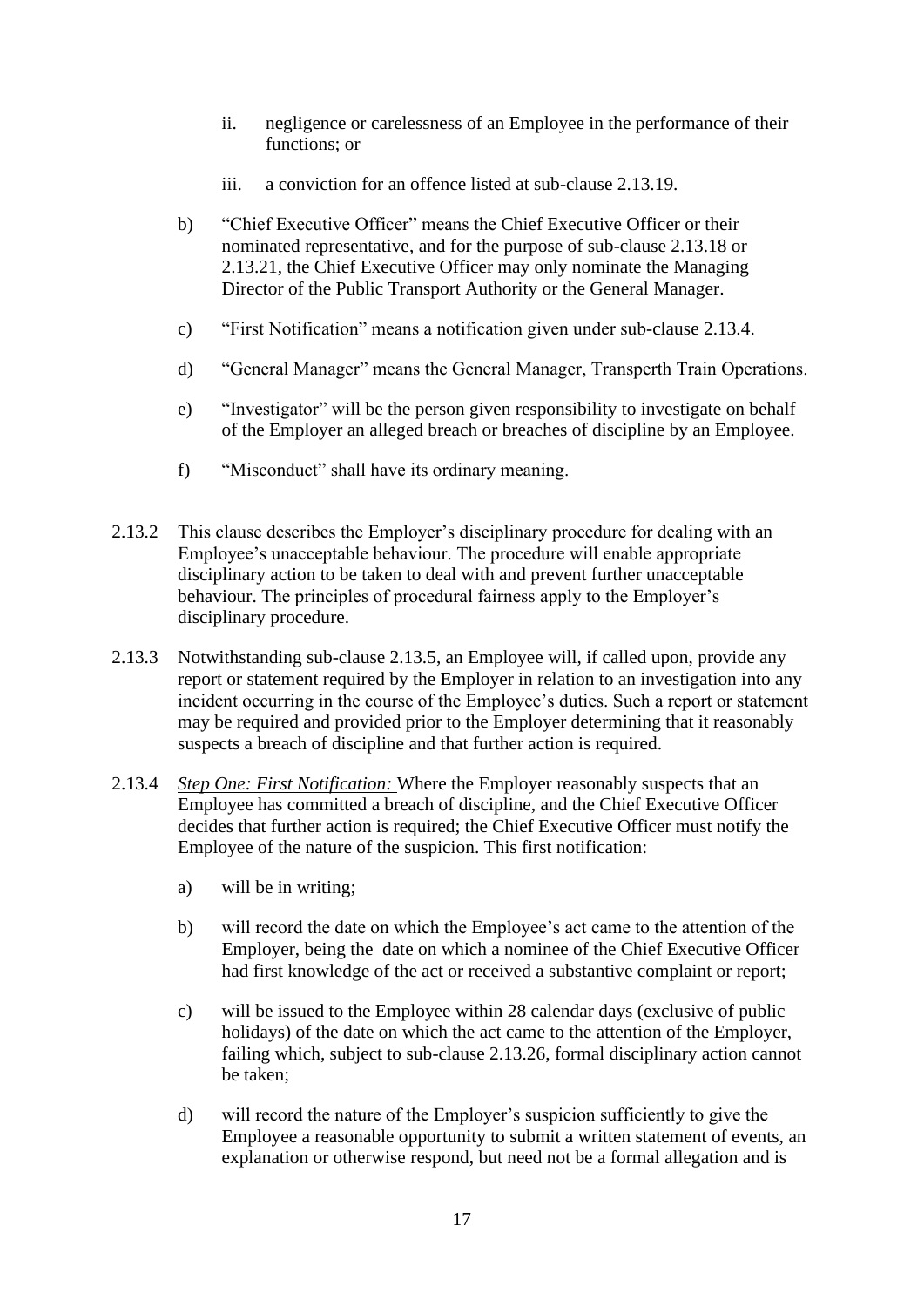not required to include or refer to all evidence upon which the suspicion is based;

- e) will nominate a date by which the Employee may provide any response which allows a reasonable opportunity to respond in all the circumstances, provided that a period of 14 calendar days will usually be sufficient. A longer time may be agreed by the Employer on the Employee's request provided that the Employer will not refuse a reasonable request;
- f) will nominate the date by which any disciplinary process must be completed, if formal disciplinary action is pursued, calculated by reference to this date of first notification in accordance with sub-clause [2.13.25;](#page-23-2) and
- g) may also be a formal allegation of breach of discipline, where the Chief Executive Officer considers there are already sufficient grounds to make such an allegation and where it complies with sub-clause [2.13.8.](#page-19-1)
- <span id="page-19-0"></span>2.13.5 After receiving a first notification, the Employee may either respond or advise the Employer that he or she does not propose to respond. Any response provided by the Employee will be treated as a preliminary response, taking into account the circumstances in which that response is given. An Employee's choice whether to respond to the notification and the nature of the response may be a relevant consideration in any later disciplinary decision.
- 2.13.6 The Chief Executive Officer will consider whether there are sufficient grounds to make a formal allegation of a breach of discipline against the Employee and whether the matter warrants being dealt with as a disciplinary matter, taking into account any first notification and any response, and will decide to:
	- a) initiate formal disciplinary action;
	- b) refer the matter to be managed by the Employer under its Performance Management Policy and Procedure as amended from time to time;
	- c) issue a warning to the Employee that certain conduct is not acceptable (which will not be a finding that such conduct has occurred);
	- d) refer the Employee for counselling or for training and development; or
	- e) take no further action.
- 2.13.7 The Employer will inform the Employee in writing of the Chief Executive Officer's decision, including where relevant any finding by the Chief Executive Officer that there had not been a breach of discipline.
- <span id="page-19-1"></span>2.13.8 *Step Two: Formal Allegation of Breach Of Discipline:* Where the Chief Executive Officer decides to initiate formal disciplinary action, the Employer will notify the Employee of the formal allegation of a breach of discipline against the Employee and the notification will:
	- a) be in writing;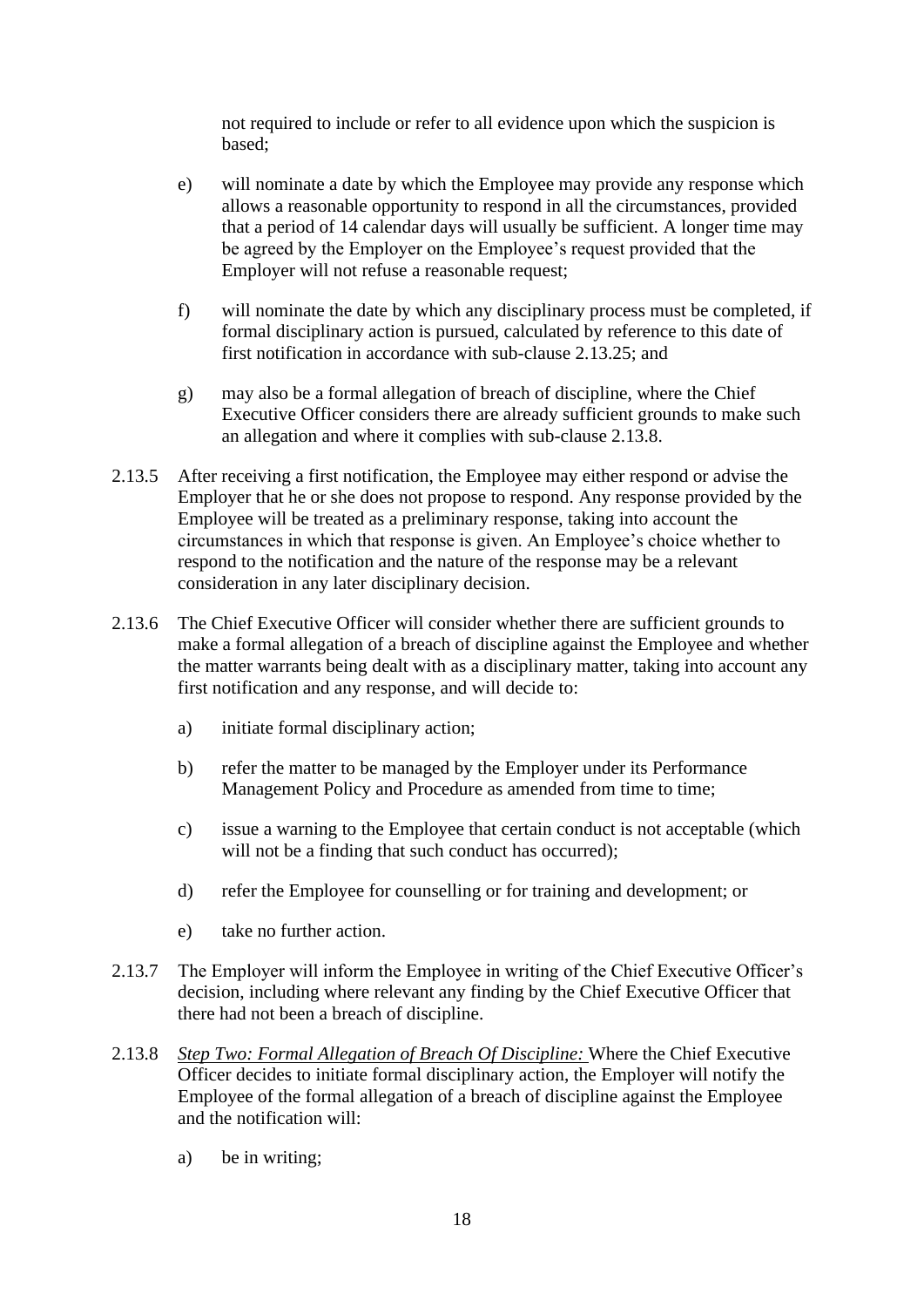- b) record the nature of the allegation against the Employee;
- c) nominate the date by which any disciplinary process must be completed, recalculated in accordance with sub-clause [2.13.26;](#page-23-1) and either:
	- i. advise the Employee that the allegation will be the subject of further investigation; or
	- ii. where the Employee's response to the first notification was an admission, advise the Employee of any proposed adverse finding in relation to that allegation, which advice will comply with sub-clause [2.13.17.](#page-21-1)
- 2.13.9 *Step Three: Formal Disciplinary Investigation:* An Investigator conducting any disciplinary investigation may determine the procedure followed and will conduct the investigation with as little formality and technicality as the principles of procedural fairness, substantial compliance with applicable PTA policies and procedures and the circumstances of the matter permit.
- 2.13.10 An Employee will, if called upon, provide any report or statement and/or attend an interview with the Investigator in relation to an investigation into a breach of discipline and will follow any lawful and reasonable instructions given by the Chief Executive Officer for the purposes of investigating the suspected breach.
- 2.13.11 An Employee who is believed to be a witness to a suspected breach of discipline will, if called upon, follow any lawful and reasonable instructions given by the Chief Executive Officer for the purposes of investigating the suspected breach.
- 2.13.12 During a discipline process an Employee may have an independent support representative present at any meeting. However that representative is only to provide support and is not to engage in the discussion unless the person conducting the investigation deems it appropriate to do so. The representative must be reasonably available and cannot be a person involved in the matter under investigation.
- 2.13.13 If during the course of an investigation it comes to the attention of the Employer that the Employee may have committed other breaches of discipline which are not the subject of the investigation and which had not previously come to the attention of the Employer, then the Employer may investigate those matters. If the allegation or allegations are investigated as part of the investigation already being conducted, then the disciplinary process into the additional allegation or allegations will not be invalid for non-compliance with sub-clauses [2.13.4](#page-18-0) to [2.13.8](#page-19-1) but the Employer must inform the Employee of any additional allegation in writing, the Employee must be given a proper opportunity to the respond to the allegation and procedural fairness must be accorded to the Employee in relation to any additional allegation. Where sub-clauses [2.13.4](#page-18-0) to [2.13.8](#page-19-1) are not complied with, the time for completion of the discipline process in relation to any additional allegation will be calculated from the date of the first notification of the initial allegation being investigated. Where subclauses [2.13.4](#page-18-0) to [2.13.8](#page-19-1) are complied with, the time for completion of the discipline process in relation to any additional allegation will be calculated from the date of the first notification of the additional allegation or allegations.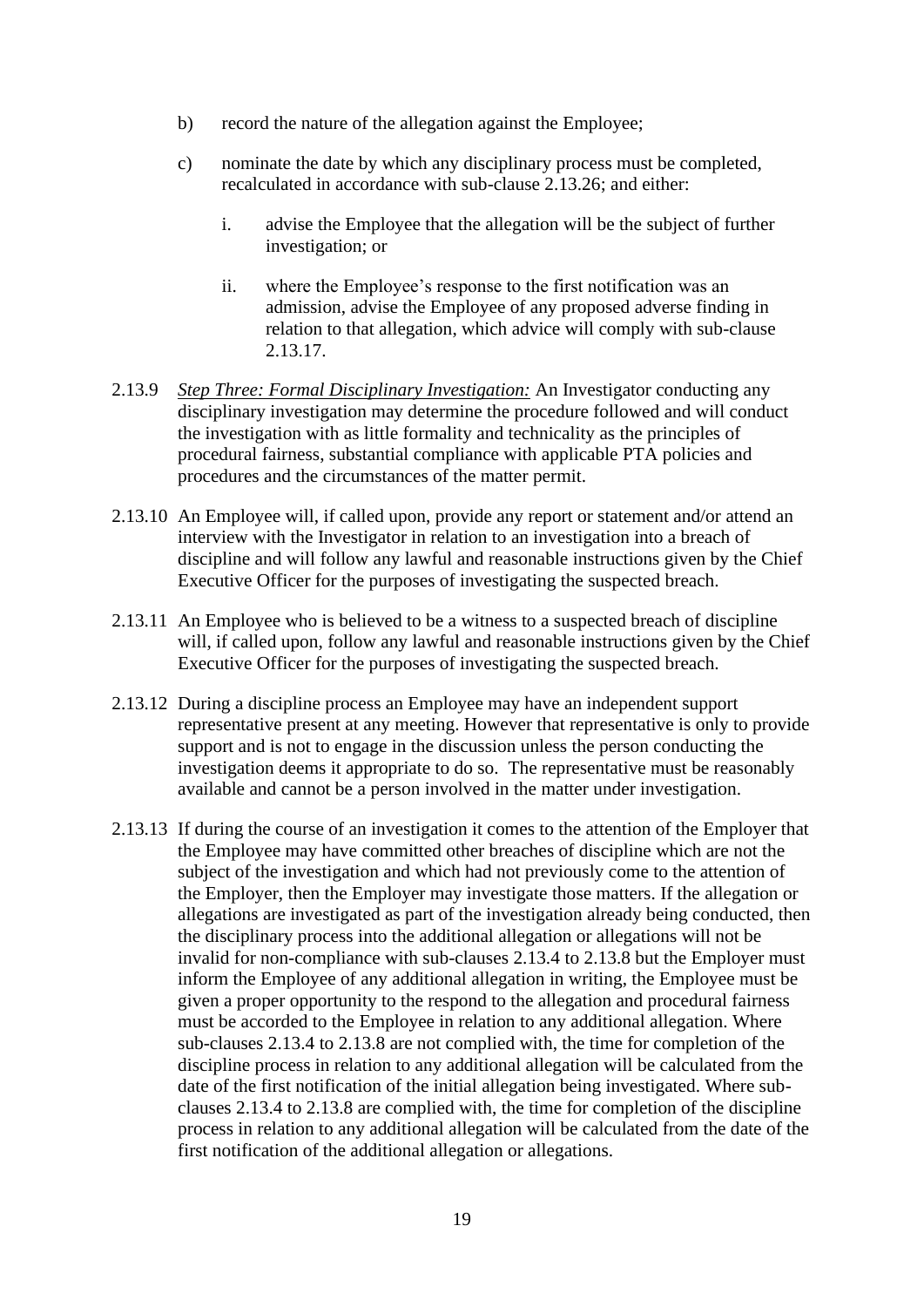- 2.13.14 The Investigator will at the conclusion of the investigation report to the Chief Executive Officer on the investigation and on the findings open to the Chief Executive Officer.
- 2.13.15 At any time during or at the conclusion of the investigation, the Chief Executive Officer may decide to:
	- a) refer the matter to be managed by the Employer under its Performance Management Policy and Procedure as amended from time to time;
	- b) issue a warning to the Employee that certain conduct is not acceptable (which will not be a finding that such conduct has occurred);
	- c) refer the Employee for counselling or for training and development; or
	- d) take no further action.
- 2.13.16 The Employer will inform the Employee in writing of any such decision and the reasons for the decision, including where relevant any finding by the Chief Executive Officer that there had not been a breach of discipline.
- <span id="page-21-1"></span>2.13.17 *Step Four: Opportunity to Respond to Proposed Adverse Finding and any Proposed Penalty*: The Chief Executive Officer will advise the Employee of:
	- a) any proposed adverse finding in relation to the allegation of breach of discipline made against the Employee or any other breaches of discipline which came to the attention of the Employer in the course of the investigation:
	- b) the results of the investigation and the evidence relied upon by the Chief Executive Officer in support of the proposed finding;
	- c) the range of penalties the Chief Executive Officer is considering applying if the finding is confirmed;
	- d) the time within which the Employee is required to provide any written response as to the finding and as to the appropriate penalty, which will be not less than 14 days. A longer time may be agreed by the Employer on the Employee's request provided that the Employer will not refuse a reasonable request ; and
	- e) the date by which any disciplinary process must be completed, recalculated in accordance with sub-clause [2.13.26.](#page-23-1)
- <span id="page-21-0"></span>2.13.18 *Step Five: Final Determination*: After receiving any response from the Employee to the advice of proposed adverse findings, or after the nominated date by which the Employee was required to provide any response, the Chief Executive Officer will review the evidence, including the Employee's response, and make a final determination on the allegation of breach of discipline and decide which if any penalty from the list of penalties in sub-clause [2.13.21,](#page-22-1) subject to sub-clause [2.13.22](#page-22-2) should be applied.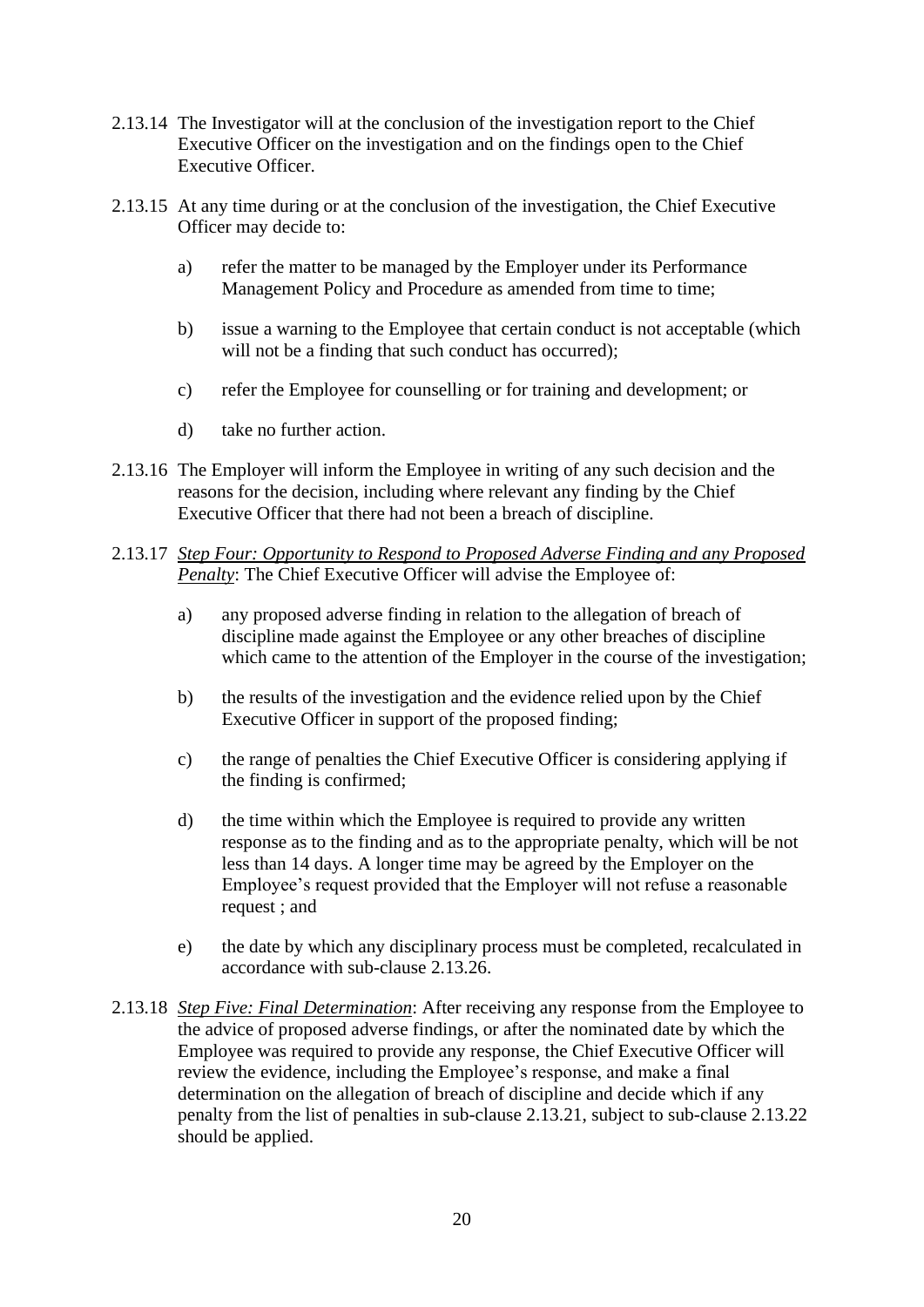- <span id="page-22-0"></span>2.13.19 *Criminal Conviction of an Employee*: The Chief Executive Officer is able to take disciplinary action against Employees who have been convicted of:
	- a) offences which involve:
		- i. fraud or dishonesty;
		- ii. wilful damage to or destruction of the property of others;
	- b) offences which are committed against the persons of others; or
	- c) offences which are punishable on conviction by imprisonment for two years or more.
- 2.13.20 An Employee who has been convicted of such an offence shall notify the Employer and such a conviction may be taken as if a breach of discipline has been found to have been committed so that no further disciplinary investigation or finding is required. The Chief Executive Officer may choose to apply any of the penalties listed at sub-clause [2.13.21,](#page-22-1) subject to sub-clause [2.13.22.](#page-22-2) The Chief Executive Officer shall write to the Employee and advise if he or she proposes to apply any penalty and the Employee is to be provided with an opportunity to respond prior to a final determination as to penalty being made.
- <span id="page-22-1"></span>2.13.21 *Penalties:* Where a breach of discipline has been found to have been committed, the Chief Executive Officer may apply any of the following penalties:
	- a) no penalty;
	- b) a reprimand (which may include a final reprimand);
	- c) deferring the payment and anniversary dates for annual increments by a period not exceeding six (6) months;
	- d) a permanent or temporary transfer to another location within the PTA or to another employment position within the PTA, including to a position to which this Agreement does not apply;
	- e) a permanent or temporary demotion or reduction to a lower increment or to a lower grade or position to which this Agreement applies;
	- f) a permanent or temporary demotion to another position to which this Agreement does not apply; or
	- g) dismissal.
- <span id="page-22-2"></span>2.13.22 The type of penalty applied must be proportionate to the conduct which gave rise to the breach of discipline or must be reasonably suitable in consideration of all of the circumstances of the case.
- 2.13.23 *Appeal*: Where a breach of discipline has been found to have been committed, the Employee found guilty of the breach of discipline shall have a right to appeal the decision of the Chief Executive Officer and any associated penalty by notification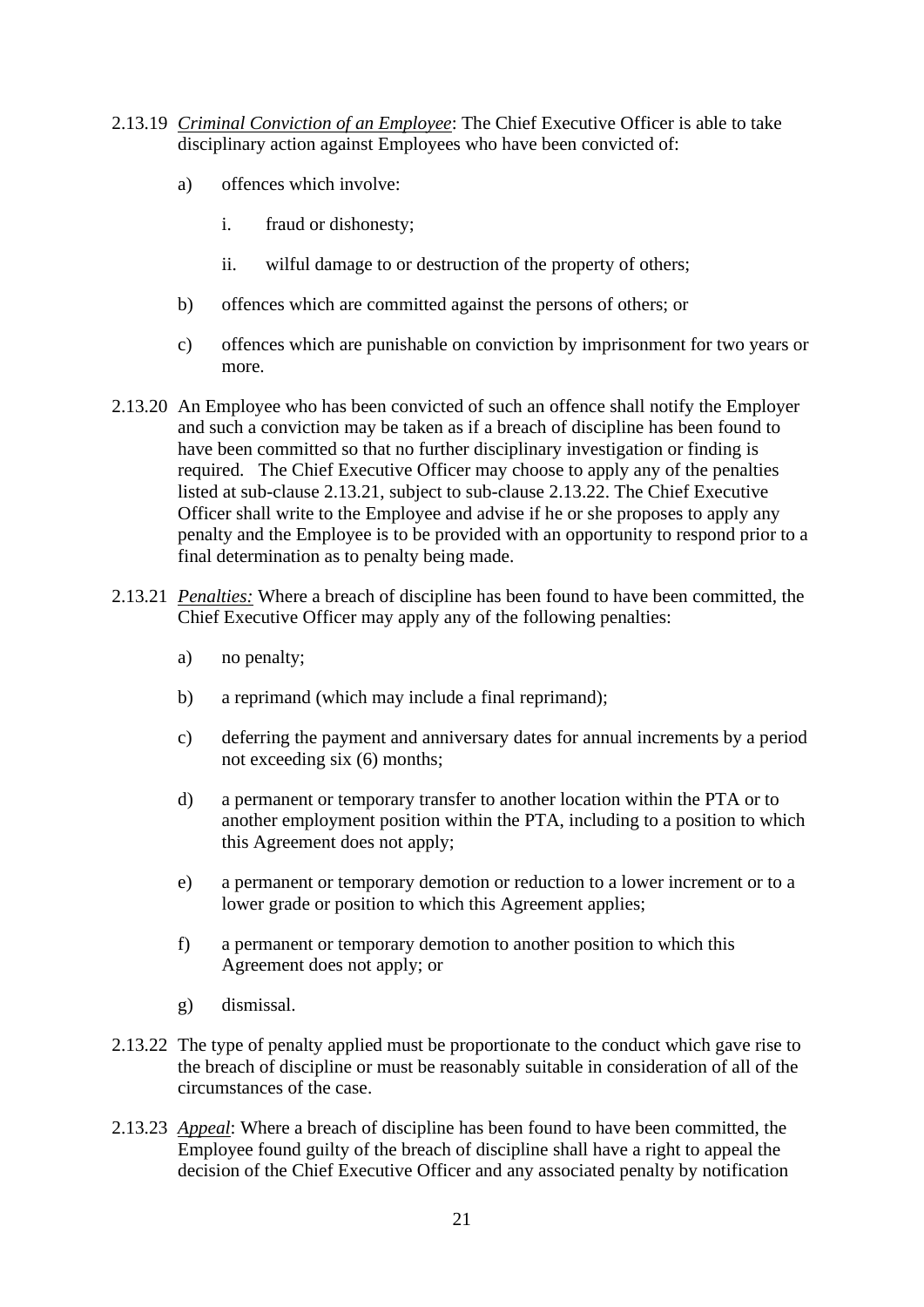and direct referral of a dispute to the Commission by a party on the Employee's behalf under sub-clauses [7.5.5](#page-94-1) or [7.5.8](#page-95-3) of this Agreement.

- 2.13.24 *Stand Down from Operational Duties*: During the course of an investigation, an Employee may be stood down from operational duties. The Chief Executive Officer may provide alternative duties or allow the Employee not to attend the workplace. Where the Employee is a shift Employee, the Employee will be paid a wage equivalent to weekly Base rate of pay plus afternoon shift penalties until a final determination is made. If a finding of breach of discipline is not made against the Employee, the Employee will be paid the difference between the weekly Base rate of pay plus afternoon shift penalties and the average of the Employee's weekly pay in the three (3) months prior to date the Employee was stood down from operational duties.
- <span id="page-23-2"></span>2.13.25 *Time Frames*: The discipline process shall be completed within six (6) months from the date of the first notification, or within such other extended period of time as is provided for in this Agreement.
- <span id="page-23-1"></span>2.13.26 The minimum periods specified in clause [2.13](#page-17-2) in which a notification is to be given or a determination is to be made will be extended:
	- a) by reason of a delay caused by the Employee or their representative, to the extent of the delay;
	- b) by reason of the absence from duty of the affected Employee through sickness or other authorised leave, to the extent of that absence;
	- c) by reason of the suspension of the Employer's disciplinary process during an investigation of the allegation by Police or by the Corruption and Crime Commission, or awaiting the outcome after being criminally charged to the extent of the duration of that investigation;
	- d) by reason of any extension granted under sub-clauses [2.13.4](#page-18-0) (e) or [2.13.17\(](#page-21-1)d); or
	- e) by mutual agreement between the parties.

#### <span id="page-23-0"></span>**2.14 Redeployment and Redundancy**

- 2.14.1 The parties acknowledge that the *Public Sector Management Act 1994 (PSMA)* and the *Public Sector Management (Redeployment and Redundancy) Regulations 2014* (Regulations) provide the legislative framework for redeployment and redundancy for all Employees covered by this Agreement. If the provisions of this Agreement and the Regulations are inconsistent, the provision of the Regulations shall prevail.
- <span id="page-23-3"></span>2.14.2 The Employer and prospective Employer will assess the Suitability of a Surplus employee broadly which includes, but is not limited to:
	- a) acknowledging that the Employee's classification level illustrates core competencies for that classification level;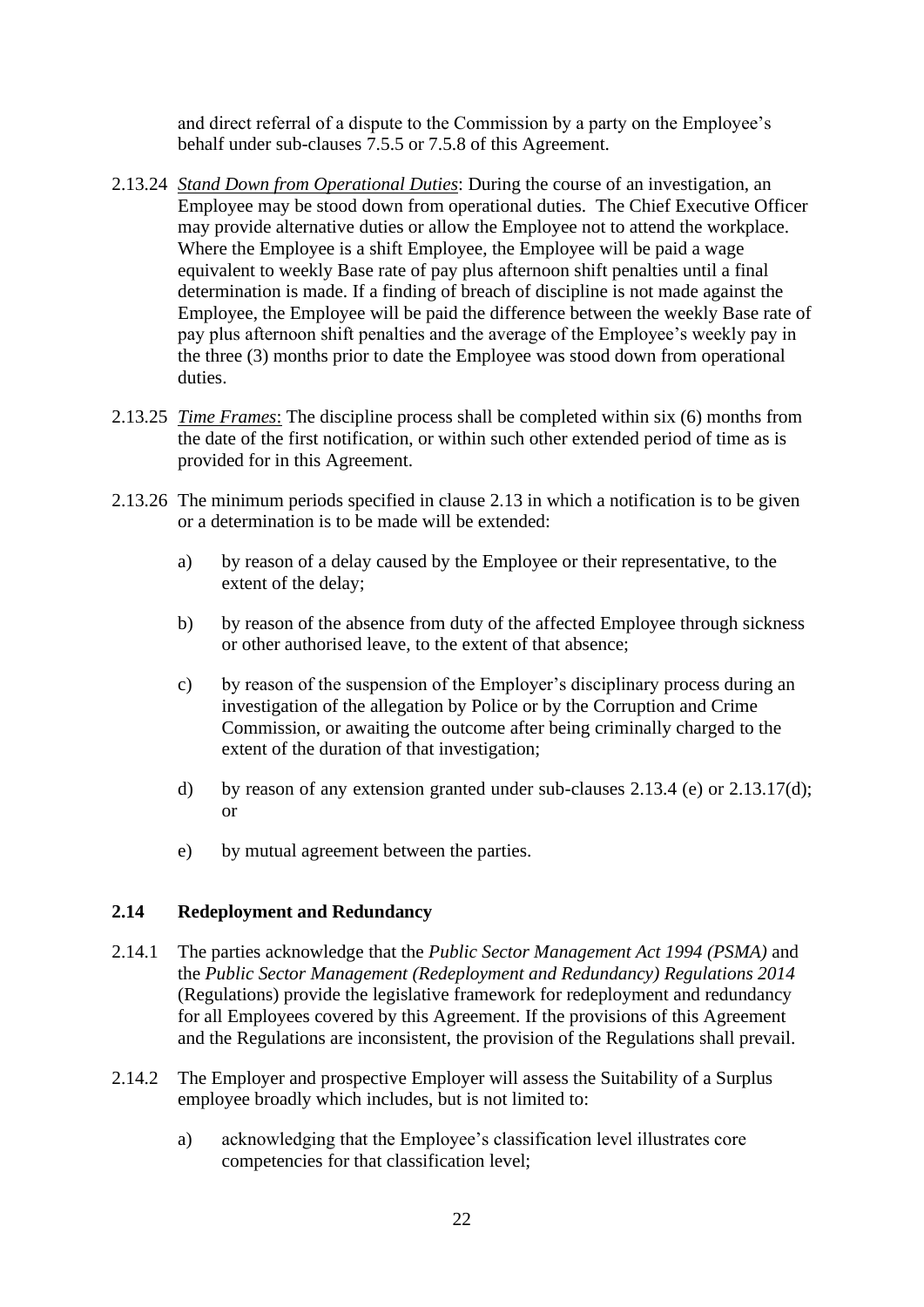- b) providing sufficient weight to the Employee's knowledge, skills and experience; and
- c) recognising the transferability of skills to roles where a direct fit may not exist.
- 2.14.3 The Employer and prospective Employer will seek to place Surplus employees in suitable positions in accordance with clause [2.14.2.](#page-23-3)
- 2.14.4 The Employer will provide Surplus employees with direct access to priority vacancies through the online Recruitment Advertising Management System.
- 2.14.5 The Employer will provide Surplus employees with case management in line with the Public Sector Commission's Redeployment and Redundancy Guidelines and the Public Sector Commission's Redeployment and Redundancy Guidelines Appendix A – Case Management or any revised arrangement subsequent to the review of the redeployment and redundancy provisions. The Employer will ensure that Surplus employees are provided with an appropriately skilled case manager/s, a skills audit and continual support to find Suitable employment.
- 2.14.6 Upon notification of registration, the Employer shall provide an Employee who is notified of the Employer's intention to register them under regulation 18 of the Regulations with the written reason/s for the intended registration and the possible employment, placement and training options available to them.
- 2.14.7 Where the Employer is able to do so consistent with Commissioner's Instruction No. 12 – Redeployment and Redundancy, the Employer may Suspend the Redeployment period of a Registered employee for the duration that the Employee is participating in retraining, a secondment or other employment placement arrangement. Where suspension of the total duration would exceed the allowable duration under Commissioner's Instruction No. 12 – Redeployment and Redundancy, the Employer may Suspend the Redeployment period for the portion allowable.
- 2.14.8 The Employer will notify the Union prior to a Registered employee entering the last three (3) months of their Redeployment period.

# <span id="page-24-0"></span>**3 HOURS OF WORK**

#### <span id="page-24-1"></span>**3.1 Ordinary Hours**

- <span id="page-24-2"></span>3.1.1 The Ordinary Hours of employment shall be 40 ordinary hours per week averaged across the Roster Cycle, worked on a rotating 24/7 continuous shift roster Sunday to Saturday, consisting of four (4) ten-hour shifts and/or five (5) eight-hour shifts averaged across the Roster Cycle.
- 3.1.2 The Employer shall arrange ordinary shifts to not exceed 10 hours, except to meet operational requirements and in cases of emergency when relief cannot be provided. The maximum spread of Ordinary Hours shall be 12 hours.
- 3.1.3 The Ordinary Hours for Employees will be as shown on the Employees' roster.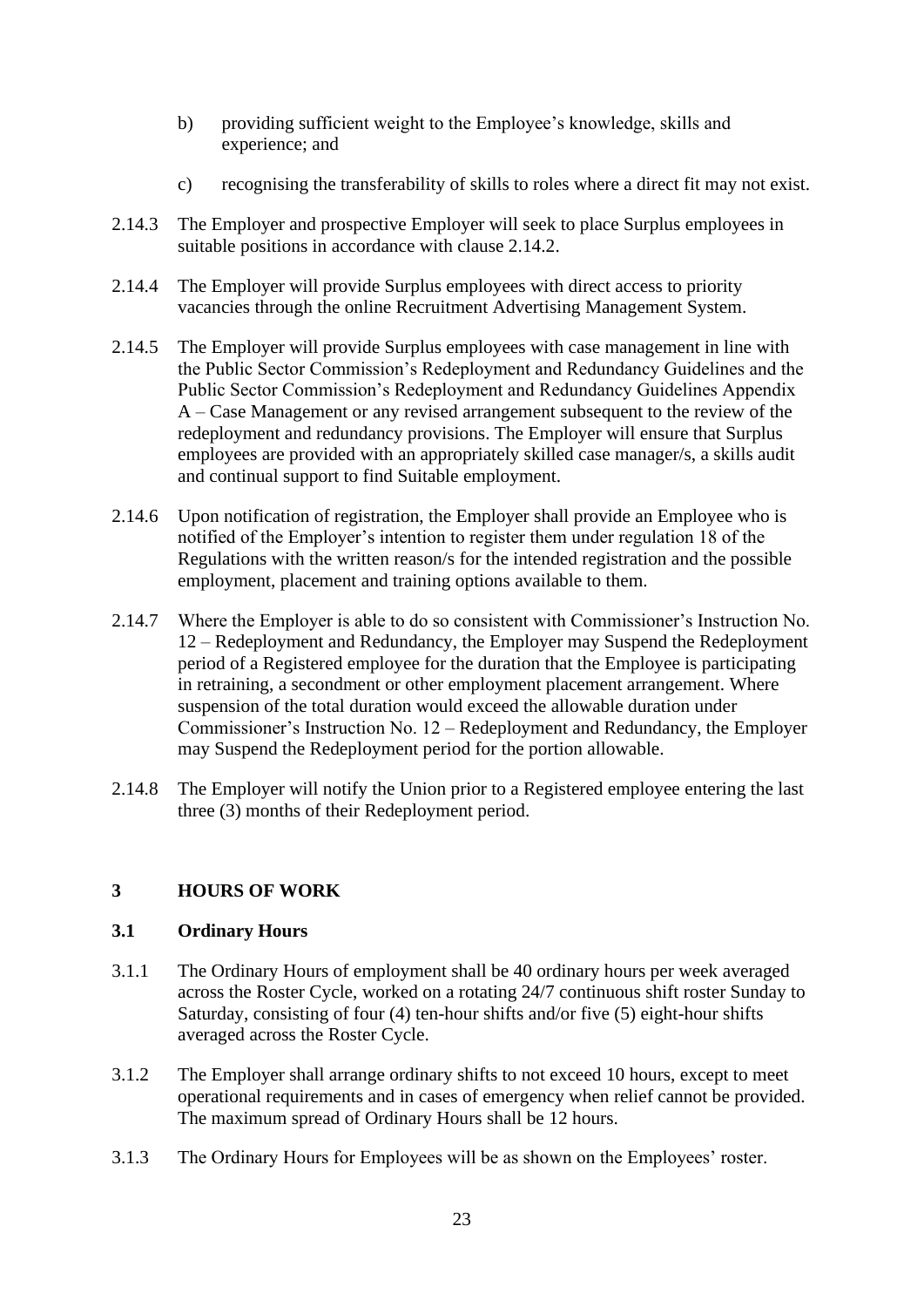- 3.1.4 Rosters shall provide for a minimum of eight (8) days off duty in every 28 days, on average, or a varying number of days consistent with that proportion depending on the length of the Roster Cycle.
- 3.1.5 Any change to the shift lengths or rostering arrangements under this sub-clause would be by agreement between the parties to this Agreement.
- 3.1.6 Employees shall not be rostered for more than nine (9) consecutive shifts per fortnightly Roster Cycle.
- 3.1.7 Saturday and Sunday payments when working Ordinary Hours.
	- a) Ordinary Hours worked on a Saturday shall be paid at the rate of time and a half.
	- b) Ordinary Hours worked on a Sunday shall be paid at the rate of double time.
	- c) No other shift penalties shall apply.
- <span id="page-25-0"></span>3.1.8 Protected Days Off with Appropriate Notice
	- a) An Employee may give notice in writing by 15 February each year as part of the leave rostering process to protect two days off for personal reasons per financial year.
	- b) Approval of requests made outside of the date specified in sub clause [3.1.8](#page-25-0) a) would be at the discretion of the Employer but not unreasonably refused.
	- c) A request to protect two days will require the Employee to nominate the two specific dates that they are seeking to have protected for the following financial year.
	- d) The request will be approved by the Employer provided that:
		- i. Accommodating the dates requested within the Employee's Actual Roster will not contravene the fatigue management principles underlying the Roster Cycle;
		- ii. the insertion of a protected day off in the Employee's Actual Roster will not cause an increase in the total number of days off in the affected Actual Roster;
		- iii. the specific dates requested can be accommodated within operational requirements. (i.e: do not include days where Employees are required to undertake compulsory shifts such as Australia Day and New Year's Eve); and
		- iv. where there are multiple requests for the same date/day, the Employer may impose a limit on the number of Employees who will have that date approved as a protected day off pursuant to sub-clauses [3.1.8](#page-25-0) a) - [3.1.8c](#page-25-0)) in order to meet operational requirements and in line with current leave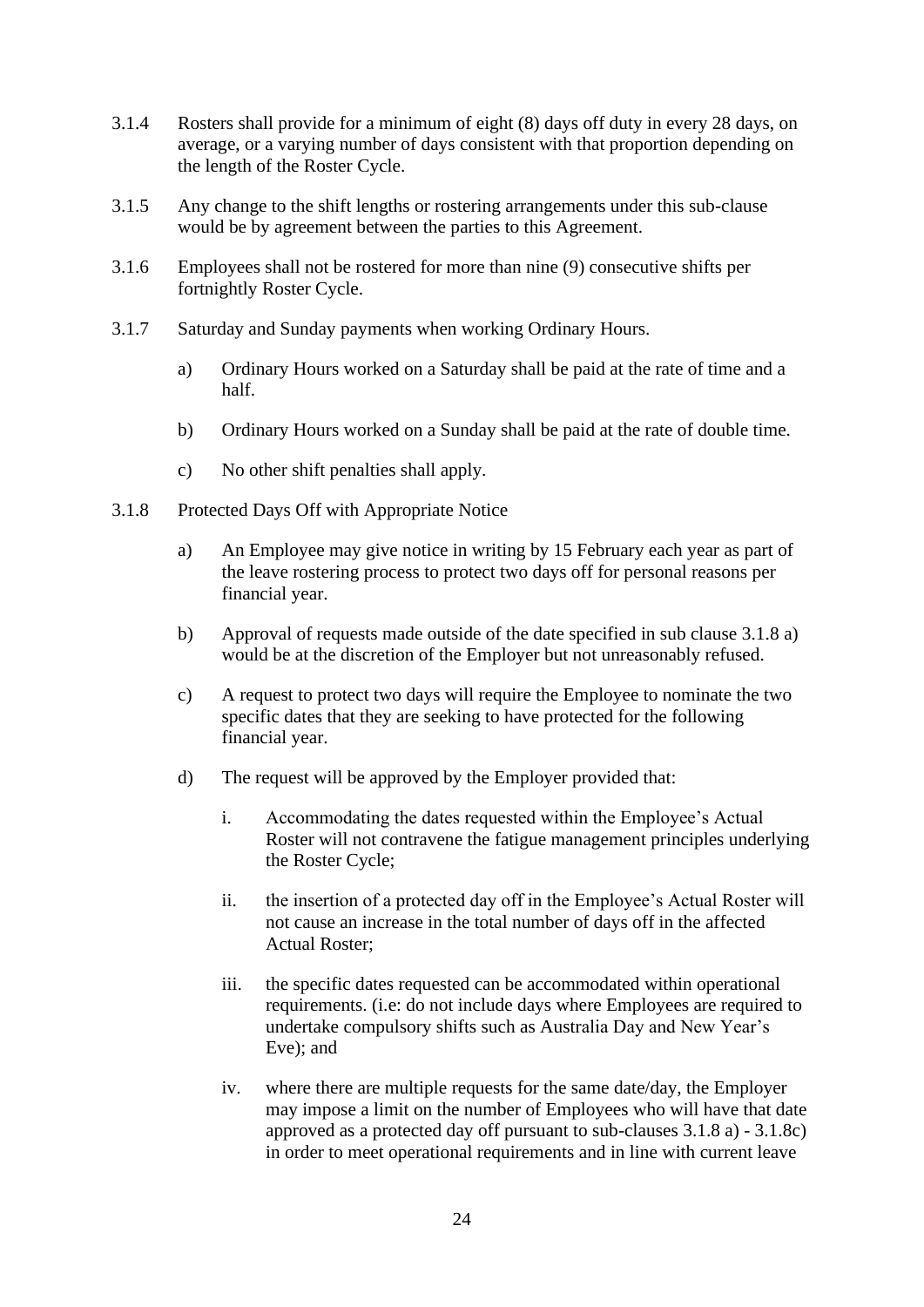capping principles. The Employer will inform Employees of this decision as soon as practicable.

- e) Where the request to protect a day falls on a day that is not already a rostered day off in the affected Employee's Operational Roster, the request will be approved provided that
	- i. the provisions of sub-clauses [3.1.8](#page-25-0) d) i-iv above are met;
	- ii. the adjustment to the affected Employee's Actual Roster to accommodate the protected day off will include allocation of an alternative shift in line with operational requirements, which may include working on another line on a cost neutral basis consistent with clause [3.5.8d\)](#page-30-0) (i.e: Other Line Allowance shall not be payable); and
	- iii. allocation of shifts on relief lines in the Actual Roster can accommodate coverage of the vacated shift; or
	- iv. where there are insufficient relief lines in the Actual Roster to accommodate the requested protected day off and a change would be required to another Employee's Shift Work Pattern, that change is:
		- considered reasonable by the Employer;
		- shown on the affected Employee's Actual Roster as soon as practicable.

# <span id="page-26-0"></span>**3.2 Overtime, Saturday and Sunday Work**

- 3.2.1 Time worked, at the request of the Employer, by an Employee in excess of the posted roster hours for the cycle are Additional Hours, except where this Agreement provides otherwise.
- 3.2.2 Additional Hours are time worked in excess of the rostered hours for a shift or shifts worked in addition to those rostered.
- <span id="page-26-1"></span>3.2.3 The Employer is entitled to extend an Employee's required rostered shift hours by a maximum of two hours to meet operational requirements, provided these are paid in accordance with overtime provisions under this clause. Such extension shall not exceed 12 hours unless a further extension is agreed with the Employee.
- 3.2.4 Where an Employee has worked extended hours as referred to in [3.2.3,](#page-26-1) in any one week period of a fortnightly Roster Cycle, that Employee shall not also be required by the Employer to work an additional shift within that same fortnight's Roster Cycle if the Employee has already worked four (4) additional overtime hours that week, unless express agreement is given beforehand by the Employee concerned to work the additional time.
- 3.2.5 **Additional shifts**: Employees may be requested to work one additional shift per Roster Cycle and shall not unreasonably refuse to work such shift, provided overtime shifts are rostered equitably across Employees on each line, and overtime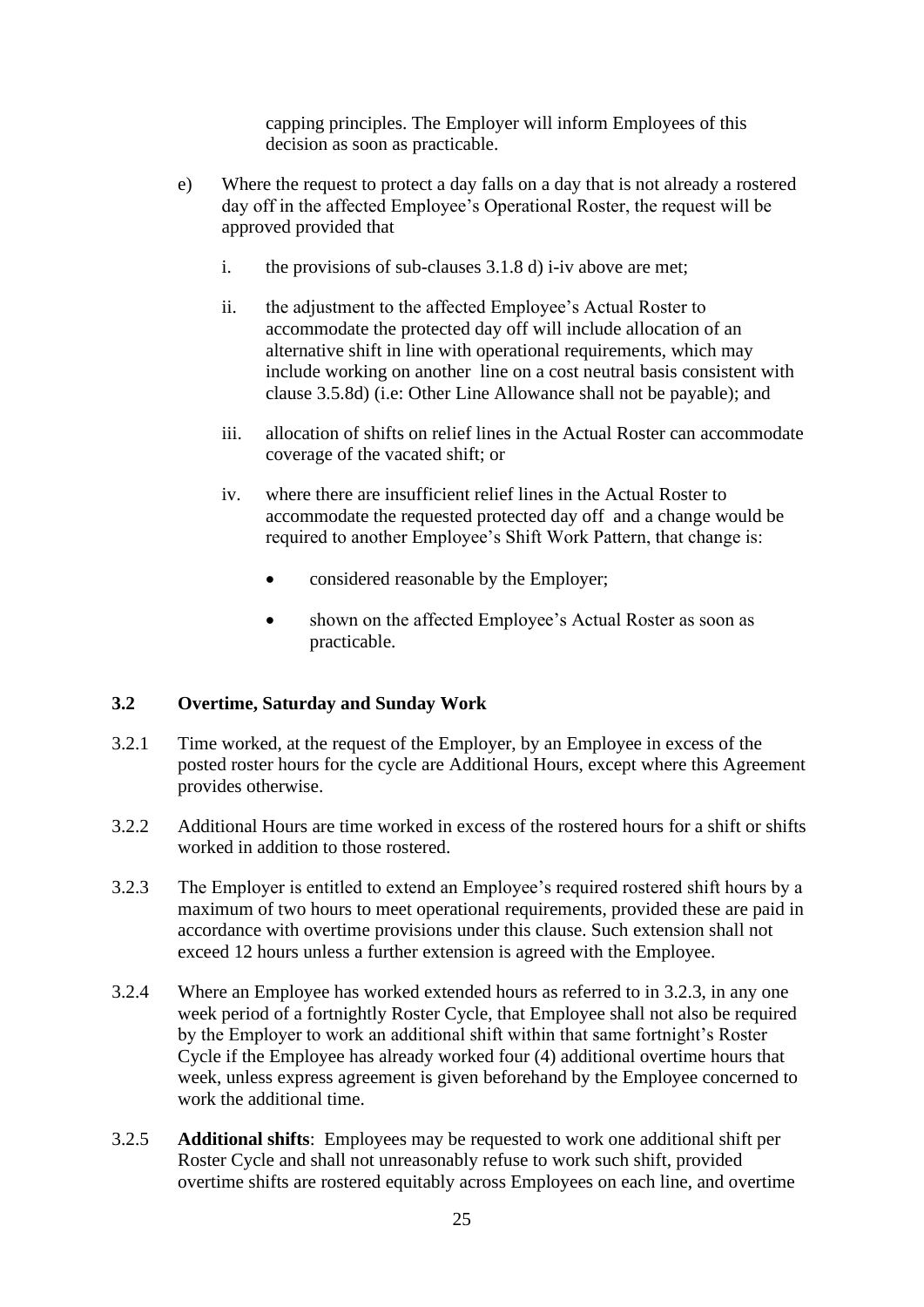allocation shall be at the discretion of the Employer. The Employer shall initially call upon volunteers who have expressed interest in working overtime shifts.

3.2.6 Payment for Overtime

The Base rate of pay is used for the calculation of overtime payments, as prescribed below.

- a) **Saturday**: Overtime payments are to be calculated at double the hourly Base rate of pay for all hours worked.
- b) **Sunday**: Overtime payments are to be calculated at double the hourly Base rate of pay for all hours worked.
- c) **Monday/Friday**: All hours worked in excess of the posted rostered Ordinary Hours of employment midnight Sunday to midnight Friday shall be paid at the rate of 1.84 times the hourly Base rate of pay.
- d) **Public Holidays**: Employees required to work on a Public Holiday shall be paid for all time worked in accordance with sub-clause [6.1.7.](#page-38-0) For the avoidance of doubt, no other penalties, including overtime penalties under other paragraphs of this sub-clause, are payable for work on a public holiday.

#### 3.2.7 Minimum Call Out

- a) **Ordinary Hours Monday to Friday**: An Employee recalled to work is paid a minimum of three (3) hours at the rate applicable to the day, but shall not be obliged to work for three (3) hours if the work for which the Employee has been brought on duty does not last that period.
- b) **Saturday and Sunday time**: An Employee brought on duty outside ordinary working hours (Saturday, Sunday or Public Holidays) shall be paid a minimum of four (4) hours at the rate applicable to the day, but shall not be required to work for the four (4) hours if the work for which the Employee is brought on duty does not last that period.
- c) A record of overtime worked will be maintained by the Employer and where an Employee feels disadvantaged as to the allocation of overtime he/she may discuss the matter with the designated officer.

# <span id="page-27-0"></span>**3.3 Meal Breaks**

- 3.3.1 An Employee shall not be permitted to continue work for longer than five (5) hours without a scheduled paid meal break of 20 minutes, with 5 minutes allowed either side of those 20 minutes.
- 3.3.2 Such meal break shall not commence before the third or after the fifth hour on duty.
- 3.3.3 The timing of a rostered meal break may be altered by the Employer to suit operational requirements such as delayed train services or emergencies. However,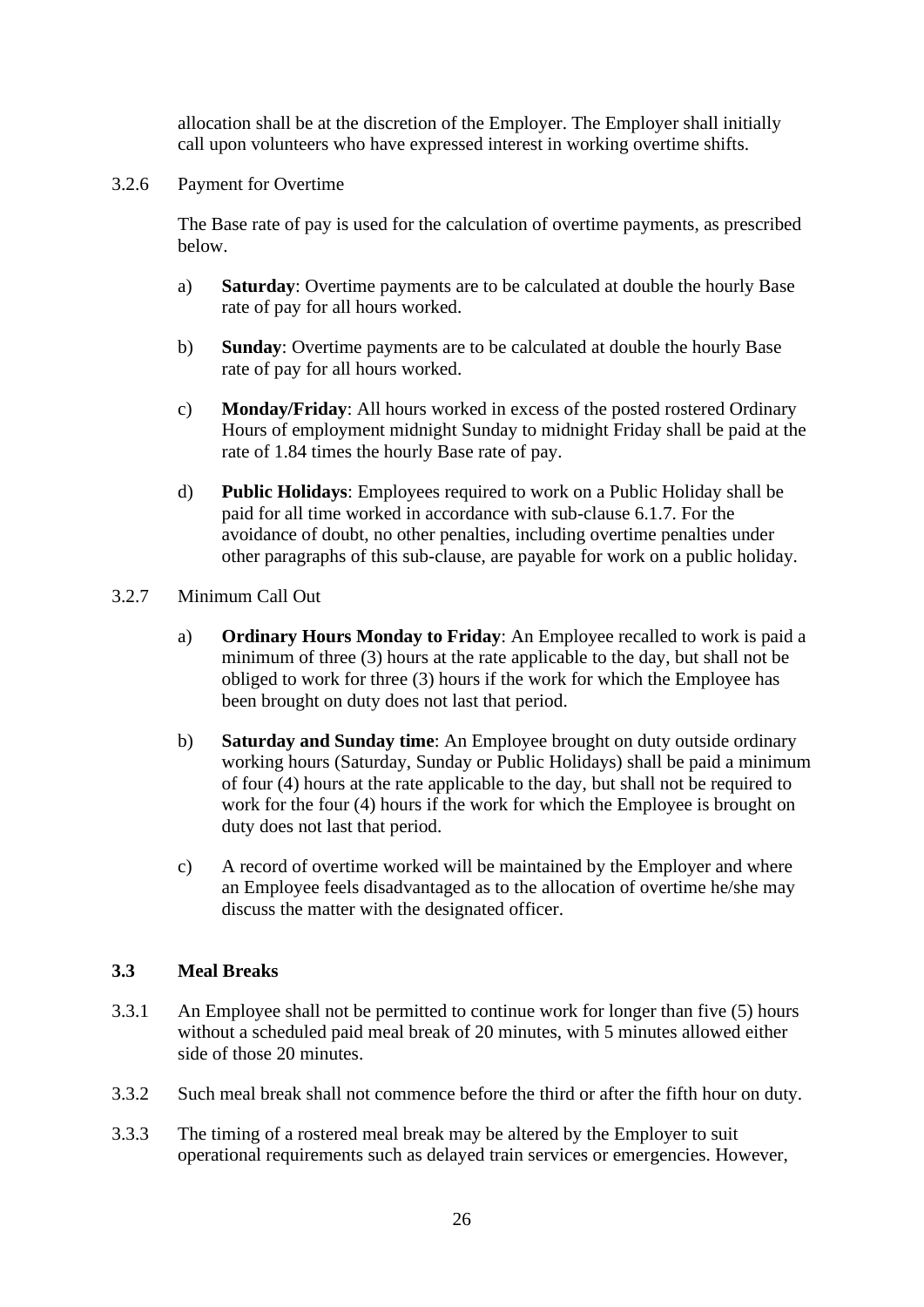this will not otherwise alter the prescribed entitlement to a meal break under this Agreement.

- 3.3.4 Reasonable alternative meal break arrangements may be agreed between the parties to this Agreement after Consultation with the Employees affected, and where entered into, written records kept of any such alternative agreed arrangements and the period over which they would apply.
- 3.3.5 Meal Breaks outside Ordinary Hours.

An Employee shall be allowed a second meal break of 20 minutes without loss of pay where it is expected that the Employee will work beyond 10 hours in any one shift or has worked such hours extending beyond ten. The Employer shall make suitable arrangements for the Employee to take the second meal break

3.3.6 The Employer may stagger the time of the meal and rest breaks to meet operational requirements.

#### <span id="page-28-0"></span>**3.4 Minimum Time Off Duty**

- 3.4.1 Other than in an Emergency, an Employee shall be allowed at least 10 consecutive hours off duty between the end of one Ordinary Hours shift and the commencement of the next Ordinary Hours shift.
- 3.4.2 Unless otherwise agreed between the parties, where an Employee who has not had at least 10 consecutive hours off duty since the completion of their last Ordinary Hours Shift is fatigued due to authorised overtime and
	- a) there is four (4) hours or more of the next rostered shift remaining to be worked, the Employee may, with the approval of their officer in charge, be excused from such part of the shift to allow the designated break and shall be deemed to have commenced that shift at the rostered start time. Where a part shift is worked a shift penalty, if appropriate, will be paid.
	- b) there are less than four (4) hours of the rostered shift remaining to be worked, the Employee may, with the approval of their officer in charge, be excused from duty and shall be deemed to have worked the shift. However in these circumstances, a shift penalty will not be paid.
- 3.4.3 When an Employee is brought back on duty or continues to work without the prescribed period of rest, such Employee shall be paid at double time rates for the extra hours of work, until released from duty. An Employee shall then be entitled to be absent until such Employee has had the minimum time off duty without loss of pay for any time the Employee had been rostered to work during such an absence.

#### <span id="page-28-1"></span>**3.5 Rostering**

3.5.1 Unless otherwise agreed between the parties to this Agreement, the Employer will roster Employees using three rosters, being the Guide, Operational Roster and the Actual Roster, for the period of this Agreement.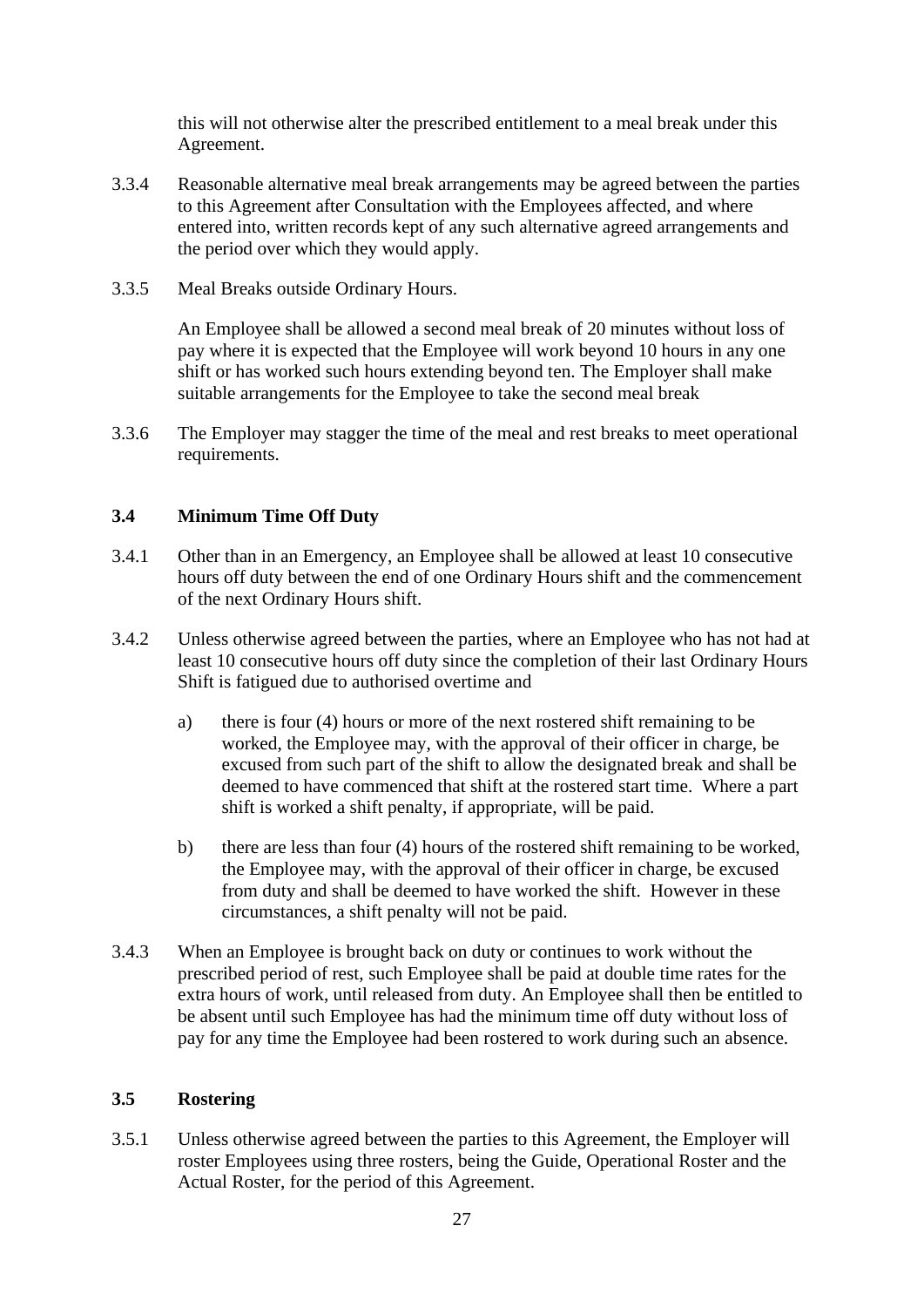- 3.5.2 Ordinary shifts and additional shifts may be worked on any day of the Roster Cycle.
- 3.5.3 Shift Work Patterns on the Guide and Operational Roster may be varied by the Employer after advice to and Consultation with the Union and with Employees affected. Alteration of Shift Work Patterns requires 14 days' notice to be given to the affected Employees.
- 3.5.4 The Roster Cycle shall be fortnightly but that may be varied by the Employer at its discretion following advice to and Consultation with the Rostering Committee, the Union and with Employees affected. The Employer shall provide affected Employees with 14 days prior notice of intention to change the length of the Roster Cycle. Where a different length of cycle is in place, the ratio of numbers of shifts to weeks will be varied proportionately based on the prescription for two (2) weeks.
- <span id="page-29-0"></span>3.5.5 Rostering Work Instructions
	- a) The Employer will in Consultation with the Rostering Committee develop and periodically update Rostering Work Instructions.
	- b) The purpose of Rostering Work Instructions is to provide guidelines to staff involved in the rostering of Employees under this Agreement on the application of rostering processes in accordance with the parameters provided in this Agreement. The Instructions will include but not be limited to guidelines on the following:
		- i. the identification and ranking of Employee rostering preferences (eg: the procedure for line transfers);
		- ii. allocation of overtime;
		- iii. changes to start locations and start times;
		- iv. mutual shift exchanges, and
		- v. procedures for posting of Actual Rosters.
	- c) The Employer will notify the Union of the outcomes of its Consultations with the Rostering Committee in relation to the Rostering Work Instructions and will consider any response provided by the Union within 14 days of that notification before adopting or updating the Instructions.
- 3.5.6 While the Employer is entitled to compile and post an Operational Roster which it determines best balances the principles in the Rostering Work Instructions with safety requirements and the other operational requirements of the business, the Employer will not unreasonably disregard the principles in the Rostering Work Instructions.
- 3.5.7 Balancing of Shifts
	- a) To the extent that it is reasonably practicable, the Guide Roster(s) will be balanced so that all Employees work a similar number of hours over the Roster Cycle.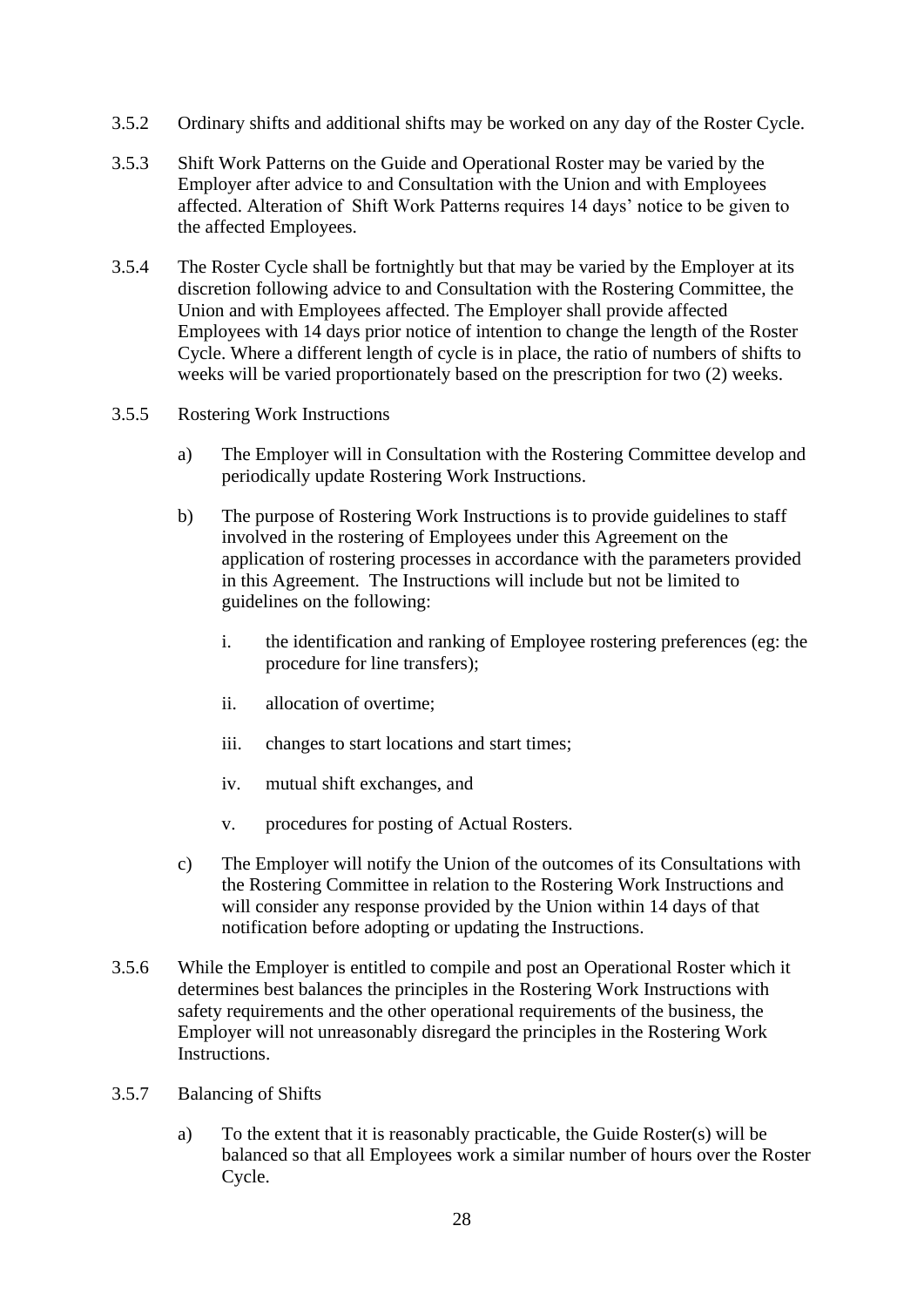- b) Before posting, Actual Rosters are to be reviewed and adjusted as necessary prior to the end of the roster period, and in time for the posting of the next Actual Roster, to enable leave, other authorised absences or operational contingencies to be taken into account.
- c) After posting, the Actual Roster may be altered by the Employer to cater for unscheduled absenteeism.
- d) Rostered Shifts: An Employee shall not unreasonably refuse to work any Rostered Shift allocated to them on the Actual Roster.
- <span id="page-30-0"></span>3.5.8 Mutual Changes
	- a) An Employee may exchange shifts with a fellow Employee and the exchange will be accepted providing:
		- i. it does not breach fatigue management principles;
		- ii. subject to sub clause (d), it does not breach any condition of this Agreement; and
		- iii. the request for the exchange is in writing and provided to the rostering section two (2) working days (not including Saturday or Sunday) prior to the change coming in to effect.
	- b) An Employee may indefinitely exchange positions on the same Operational Roster with a fellow Employee and the exchange will be accepted providing:
		- i. it does not breach fatigue management principles;
		- ii. subject to sub clause d), it does not breach any condition of this Agreement; and
		- iii. the request for the exchange is in writing and submitted through the rostering section prior to posting of the Actual Roster where the change will come into effect and the exchange is on the same home line.
	- c) In circumstances other than those in sub-clauses a) and b), a request for an exchange will not be unreasonably refused where:
		- i. the shifts to be exchanged are of the same duration on the same line/roster on the same day; and
		- ii. the request is provided to the rostering section or, outside of the rostering section's working hours to Transit Supervisor on duty for the relevant Line, at least three (3) working hours' prior to the change coming into effect.
	- d) Where a mutual exchange is accepted: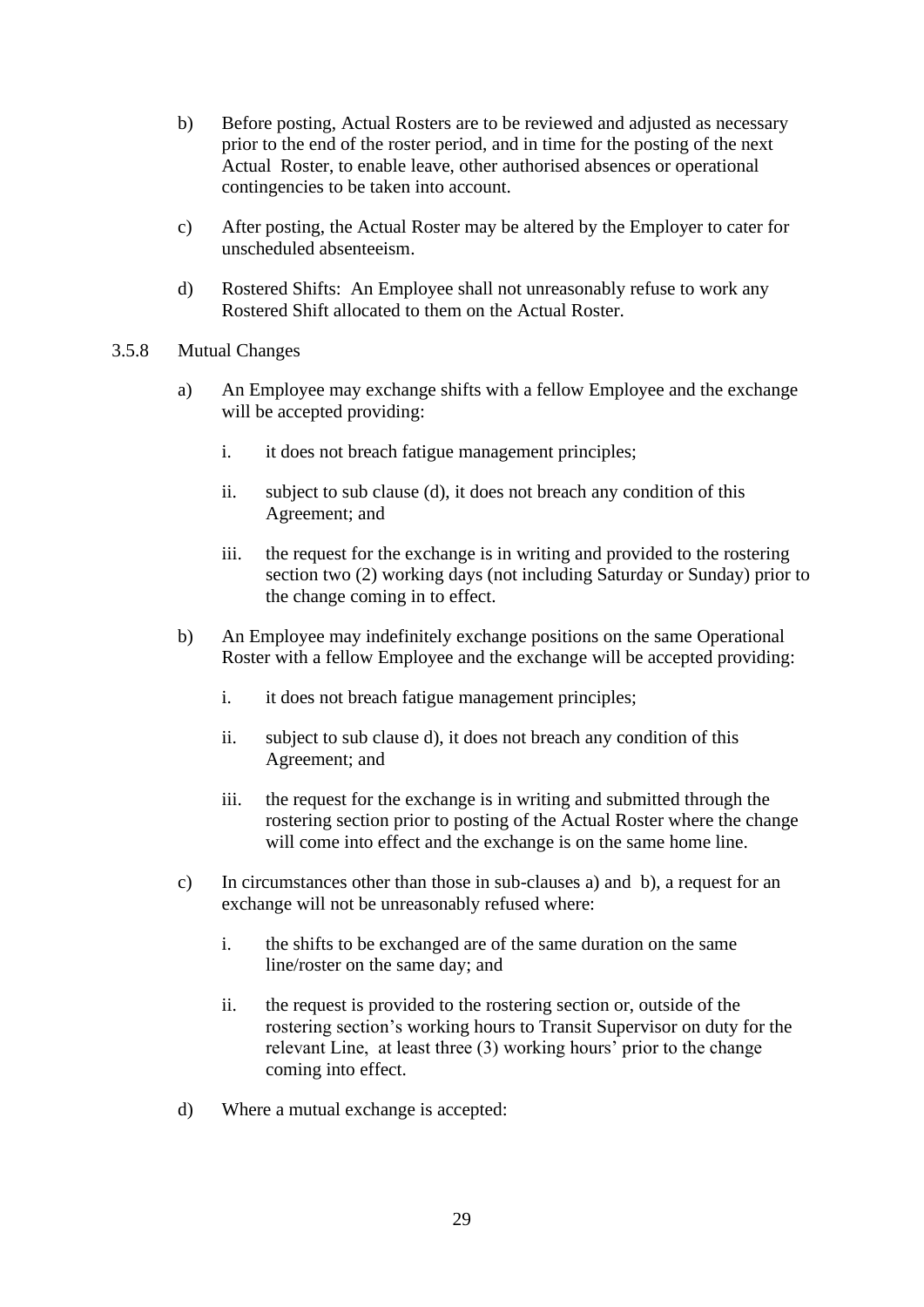- i. the hourly Base rate of pay, shiftwork allowance and weekend penalties paid to each of the Employees who exchange shifts shall be paid based on the shifts worked by each Employee.
- ii. Other Line Allowance shall not be payable unless the total allowance payable to both Employees as a result of the exchange would not exceed the total allowance which would have been payable to those Employees if the change were not approved; and
- iii. the mutual exchange shall otherwise be cost neutral to the Employer.

#### <span id="page-31-0"></span>**3.6 Guaranteed Week**

- 3.6.1 **Full Time Employees**: The Employer shall guarantee to each full time Employee a full week's work of no less than the Ordinary Hours as defined at sub-clause [3.1.1](#page-24-2) across the Roster Cycle, worked from Sunday to Saturday inclusive.
- 3.6.2 **Part time Employees**: The Employer shall guarantee to each part time Employee the hours of employment as expressed by the written agreement in the Employee's letter of appointment as described within clause [2.4.](#page-10-1)

#### 3.6.3 **Exceptions to the Guaranteed Week**:

The guaranteed week may be reduced as follows:

- a) any period where, by reason of any actions on the part of any section or Employee or for any other cause which is beyond the Employer's control, the Employer is unable wholly or partially to carry on the running of the trains.
- b) any period that an Employee's hours are varied or not worked due to workers compensation or other authorised leave of absence.
- c) any period in accordance with the stand down provisions at clause [2.11.](#page-17-0)

# <span id="page-31-1"></span>**4 WAGES**

#### <span id="page-31-2"></span>**4.1 Wages**

- 4.1.1 The rates of pay provided for under this Agreement shall be as specified in Schedule 1.
- 4.1.2 Trainee Transit Officers
	- a) The Base rate of pay applicable to a Trainee Transit Officer shall be 85% of the Base rate of pay applicable to the Transit Officer first year rate. This rate will apply to a Trainee for the duration of the training period.
	- b) Where a Trainee is required to work such hours and/or shifts that ordinarily would attract penalty payments, the Trainee shall be paid the penalty rates in accordance with this Agreement based on the Trainee Base rate of pay.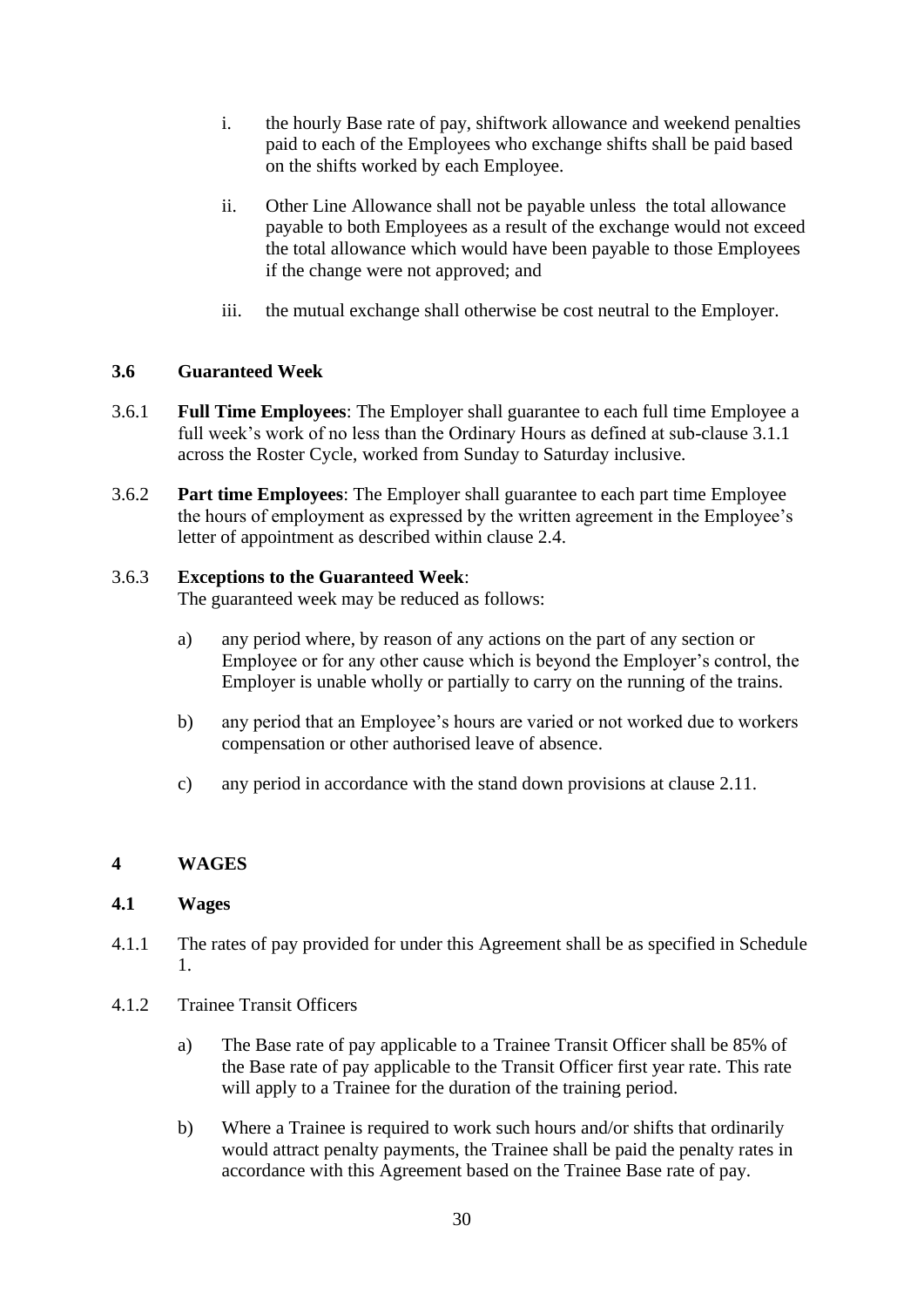#### 4.1.3 Annual Increments

- a) Transit Officers and Senior Transit Officers shall proceed to the maximum of their wage range by annual increments subject to a satisfactory report on the officer's level of performance and conduct.
- b) The following procedure will apply prior to the payment of an increment:
	- i. Their manager will produce a report on the Employee's performance and conduct no later than 12 months since the Employee's last incremental advance.
	- ii. Where the report is satisfactory, the increment will be paid; or
	- iii. Where the report is unsatisfactory:
		- the Employee will be shown the report which shall include details of previous warnings and counselling and shall be required to initial it.
		- the Employee will be provided with an opportunity to comment in writing.
		- the Employee's comments will be considered immediately by the Employer and a decision made as to whether to approve the payment of the increment or withhold payment for a specific period up to a maximum of six (6) months by the Executive Director People and Organisational Development.
		- where the increment is withheld, a performance management plan will be established which will include regular monitoring of the Employees' compliance. The Employer, before the expiry of the specified period, will complete a further report and the above provisions will apply.
		- the non-payment of an increment will not change the normal anniversary date of any further increment payments.

# <span id="page-32-0"></span>**4.2 Payment of Wages**

- <span id="page-32-1"></span>4.2.1 Wages shall be paid fortnightly. On pay week, payment of wages is to be made no later than the Friday.
- <span id="page-32-2"></span>4.2.2 All wages shall be paid into accounts nominated by the Employee with a bank, building society or credit union.
- 4.2.3 Where an Employee can demonstrate that the Employee has incurred a financial penalty due to the non- remittance of remuneration by the day provided for in subclause [4.2.1](#page-32-1) to the nominated financial institution as provided for in sub-clause [4.2.2,](#page-32-2) the Employee may recoup the penalty from the Employer unless the late remittance was: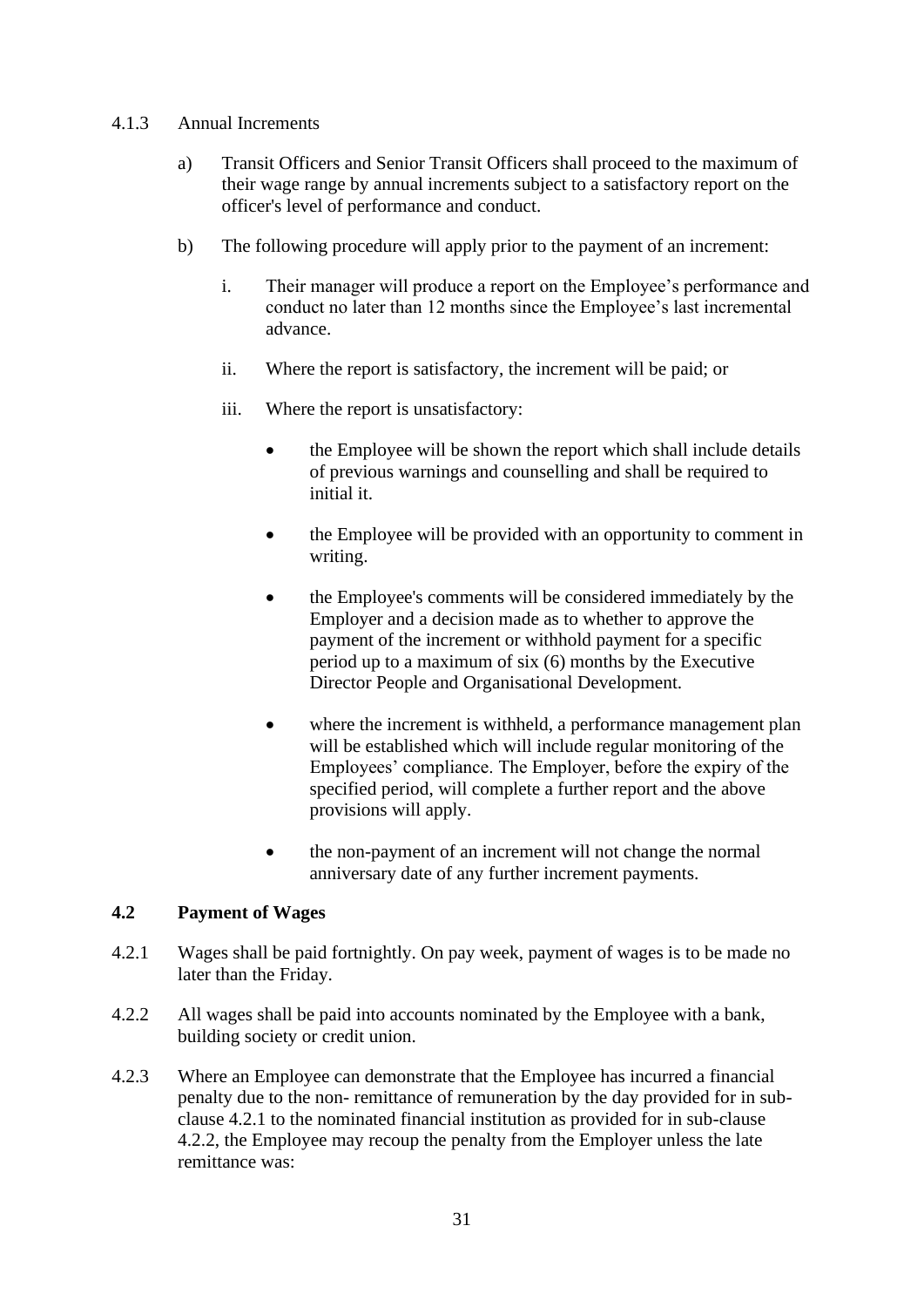- a) due to actions (or inactions) of the Employee such as the late or non submission of applicable timekeeping or banking information; or
- b) no fault of the Employer's or due to events outside the control of the Employer such as bank funds transfer errors.
- 4.2.4 For the purpose of this clause, the Employer will not be responsible for any penalty incurred by an Employee for non-remittance of funds into a Trust Account operated by the administrator, where the Employee has entered into remuneration packaging arrangement.
- 4.2.5 **Wage shortfalls**: Where the Employer is informed in writing that the Employee has not been paid the full amount of wages due to the Employee in a fortnightly pay the Employer shall investigate the matter. Where an underpayment is confirmed and determined to be the fault of the Employer, the Employer shall pay the shortfall to the Employee in the next fortnightly pay.

#### 4.2.6 **Recovery of Overpayments**

- a) The Employer has an obligation under the *Financial Management Act 2006* to account for public monies. This requires the Employer to recover overpayments made to an Employee.
- b) Any overpayment identified and proven to an Employee will be repaid to the Employer within a reasonable period of time.
- c) Where an overpayment is identified and proven, the Employer will provide the Employee with the written details of the overpayment and notify the Employee of their intent to recover the overpayment.
- d) Where the Employee accepts that there has been an overpayment, arrangements for the recovery of the overpayment will be negotiated between the Employer and Employee.
- <span id="page-33-0"></span>e) Any negotiated agreement between the Employer and the Employee will be evidenced in writing stating the amount to be deducted and the time period for the deductions to occur with a signed copy provided to both Employer and Employee for their records.
- f) If an amount of repayment cannot be agreed to between the Employer and Employee as per [e\),](#page-33-0) the Employer may not deduct or require an Employee to repay an amount exceeding 10% of the Employee's net pay in any one pay period without the Employee's agreement. This will be confirmed in writing with the Employee.
- g) If the Employee disputes the existence of an overpayment and the matter is not resolved within a reasonable period of time, the matter should be dealt with in accordance with clause [7.5](#page-94-0) – Dispute Settlement. No deductions relating to the overpayment shall be made from the Employee's pay while the matter is being dealt with in accordance with clause 7.5 – Dispute Settlement.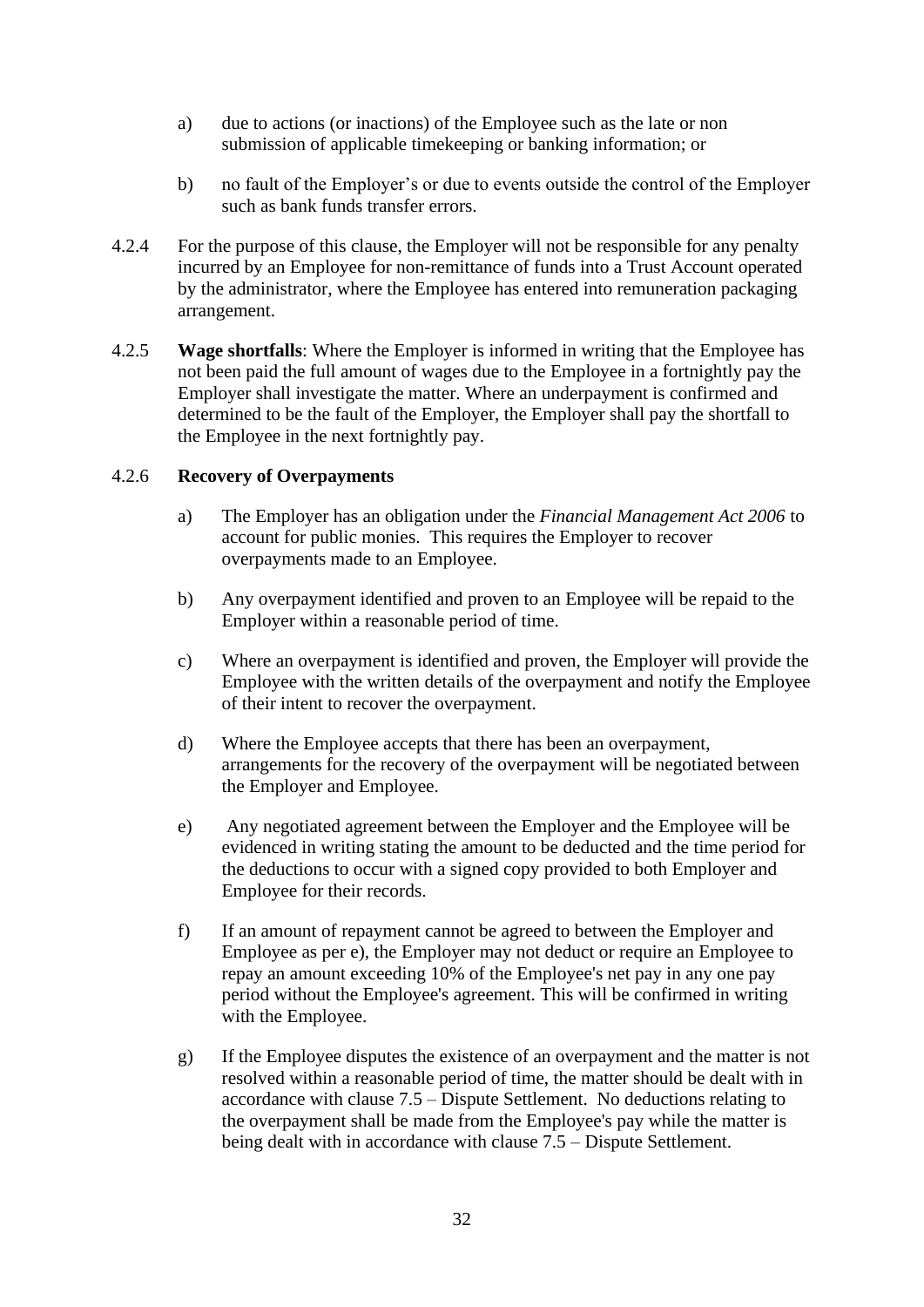- h) Nothing in this provision shall be taken as precluding the Employer's legal right to pursue recovery of overpayments.
- i) Where the Employer alters the pay cycle or pay day, any consequential variations to an Employee's fortnightly wages and/or payments to compensate shall not be considered an overpayment for the purposes of this clause.

# <span id="page-34-0"></span>**4.3 Training Wage – Other Than Initial Training**

Employees, other than Employees undergoing their initial training to enter the Transit Officer Unit, who are required to attend any supplementary training as directed by the Employer, will be entitled to be paid the Base rate of pay plus 15%.

#### <span id="page-34-1"></span>**4.4 Court Shift Wage**

- 4.4.1 Where on the Operational or Actual Roster an Employee is allocated to work a Sunday shift that would attract penalties/allowances and, as a result of being required to appear before a court within Western Australia, has that shift substituted, where the new substitute shift attracts lower penalties, it will be paid as per the originally rostered Sunday shift.
- 4.4.2 The court appearance must relate to the duties of the Employee.

#### <span id="page-34-2"></span>**4.5 Remuneration Packaging**

- 4.5.1 An Employee may, by agreement with the Employer, enter into a remuneration packaging arrangement in accordance with the Employer's Salary Packaging Guidelines and Agreement or any similar remuneration packaging arrangement offered by the Employer.
- 4.5.2 Remuneration packaging is an arrangement whereby the entitlements under this Agreement, contributing toward the Total Employment Cost (as defined in subclause [4.5.3](#page-34-3) of an Employee, can be reduced by and substituted with other benefit/s.
- <span id="page-34-3"></span>4.5.3 For the purposes of this clause, Total Employment Cost (TEC) is defined as the cost of salary and other benefits aggregated to a total figure or TEC, less the cost of Compulsory Employer Superannuation Guarantee Contributions.
- 4.5.4 The TEC for the purpose of remuneration packaging, is calculated by adding:
	- a) the Base salary;
	- b) other cash allowances, e.g. annual leave loading;
	- c) non cash benefits, e.g. Superannuation, motor vehicle etc;
	- d) any Fringe Benefit tax liabilities currently paid; and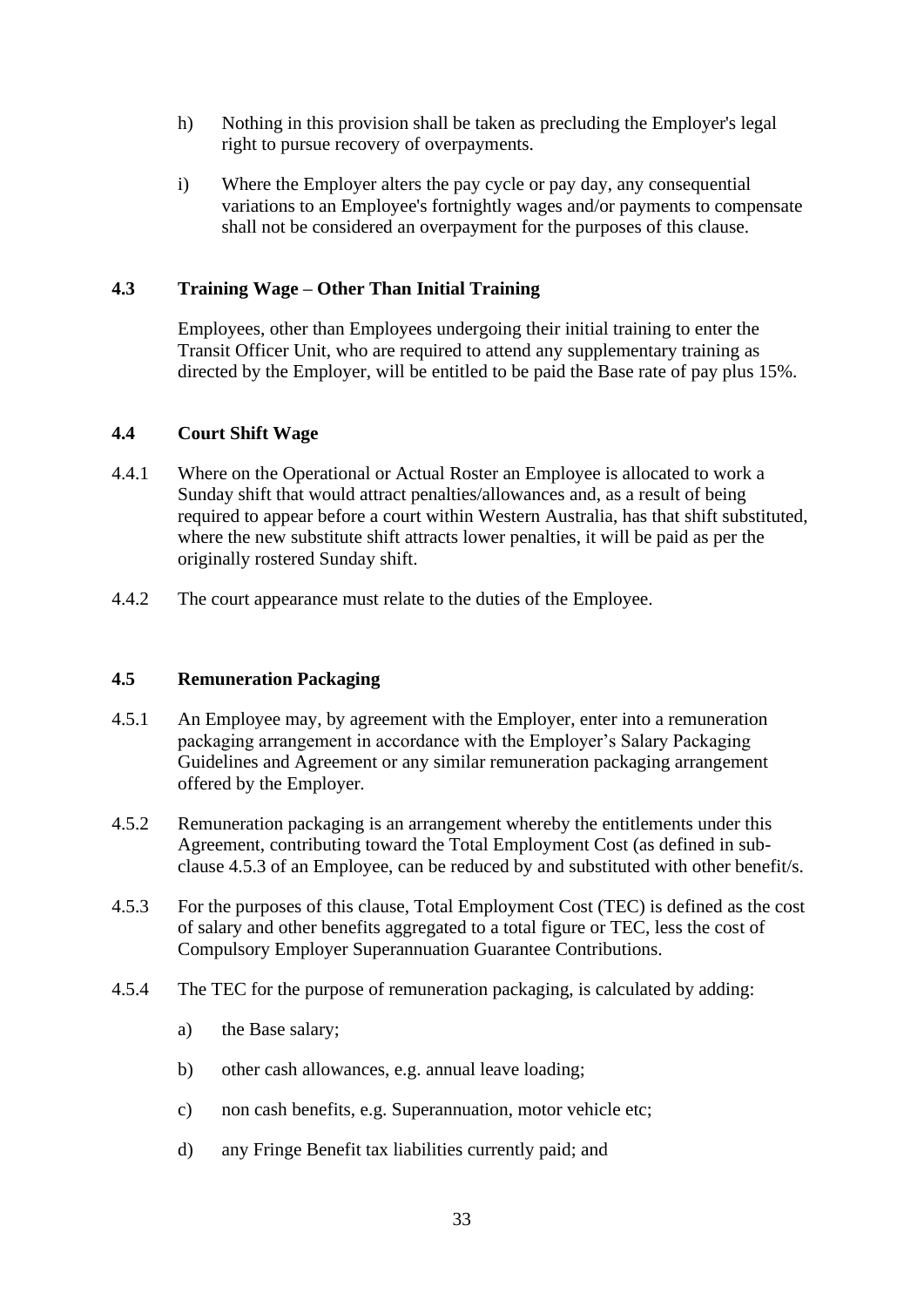- e) any variable components, where commuted or annualised.
- 4.5.5 Where an Employee enters into a remuneration packaging arrangement the Employee will be required to enter into a separate written agreement with the Employer that sets out the terms and conditions of the arrangement, including an irrevocable signed agreement to allow the Employer to deduct from the Employee's wages any outstanding liabilities to be paid.
- 4.5.6 Notwithstanding any remuneration packaging arrangement, the wage rates specified in Schedule 1 are the basis for calculating related entitlements specified in this Agreement.
- 4.5.7 The remuneration packaging arrangement must be cost neutral in relation to the total cost to the Employer.
- 4.5.8 The remuneration packaging arrangement must also comply with relevant taxation laws and the Employer will not be liable for any additional tax, penalties or other costs payable or which may become payable by the Employee.
- 4.5.9 In the event of any increase or additional payments of tax or penalties associated with the employment of the Employee or the provision of Employer benefits under the remuneration packaging arrangement, such tax, penalties and any other costs shall be borne by the Employee.
- 4.5.10 In the event of significant increases in Fringe Benefit Tax liability or administrative costs relating to arrangements under this clause, the Employee may vary or cancel a remuneration packaging arrangement.
- 4.5.11 The cancellation of a remuneration packaging arrangement will not cancel or otherwise affect the operation of this Agreement.
- 4.5.12 The Employer shall not unreasonably withhold agreement to remuneration packaging on request from an Employee.
- 4.5.13 Clause 7.5 Dispute Settlement contained in this Agreement shall be used to resolve any dispute arising from the operations of this clause. Where such a dispute is not resolved, either party may refer the matter to the Commission.

#### <span id="page-35-0"></span>**4.6 Workers Compensation**

An Employee who in the course of performing their duties sustains a compensable injury under the *Workers Compensation and Injury Management Act 1981*, shall receive workers compensation payments in accordance with the *Workers Compensation and Injury Management Act 1981* or its replacement.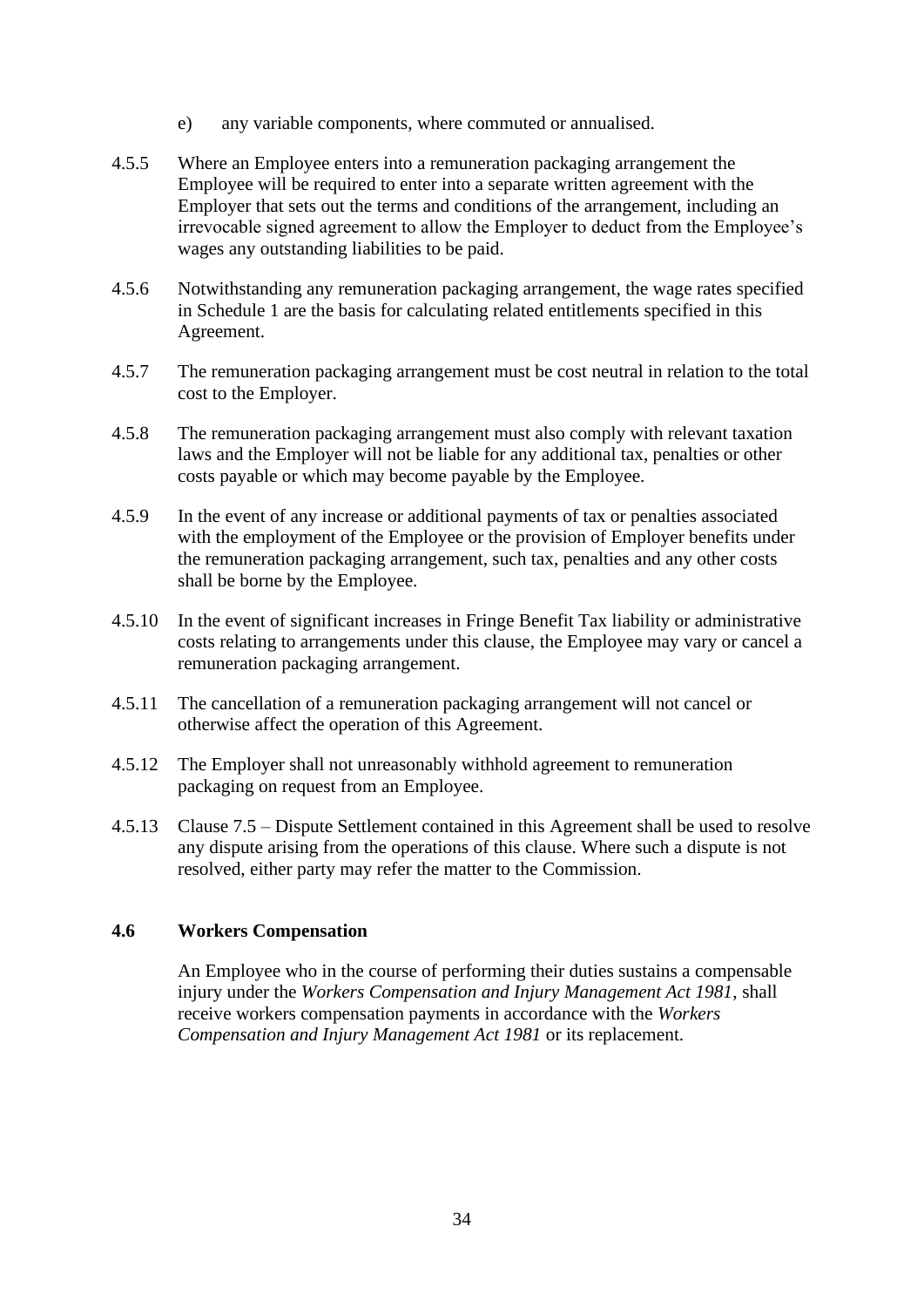### **5 ALLOWANCES**

#### **5.1 Shift Allowances**

Monday to Friday: The shift allowance rates and configuration of shifts are contained in Schedule 3. They are applicable on or after 7 October 2021 and will be updated administratively each year from the first pay period on or after 1 July.

### **5.2 Other Line Allowance**

- <span id="page-36-0"></span>5.2.1 There will be seven (7) designated home lines that officers are assigned to. These are:
	- a) Joondalup Line Leederville to Butler.
	- b) Fremantle City West to Fremantle.
	- c) Midland East Perth to Midland.
	- d) Armadale Burswood to Armadale/Thornlie.
	- e) Perth (precinct)– old Perth station, Perth Underground, Elizabeth Quay, McIver, Claisebrook and Perth Stadium Station.
	- f) Northern Mandurah Bullcreek to Aubin Grove.
	- g) Southern Mandurah Kwinana to Mandurah.
- 5.2.2 Where an officer is required to commence work on a line other than their designated home line, they will be paid one hour's travel time at the Base rate of pay plus a return kilometres allowance. This is calculated as the number of kilometres on the return journey paid at the rate of 89.5c per km (the rate to be adjusted in accordance with further variations to the *Public Service Award 1992* Motor Vehicle Allowance rates) between the inner most manned station on an officer's home line and the other line location where they are required to commence duty. The inner most manned stations for each of the lines at the commencement of this Agreement are:
	- a) Joondalup Line Glendalough
	- b) Fremantle Subiaco
	- c) Midland Maylands
	- d) Armadale Burswood
	- e) Northern Mandurah Bullcreek
	- f) Southern Mandurah –Kwinana; except where an inner Mandurah line officer is required to commence work on the outer Mandurah line then the inner most manned station will be deemed to be Aubin Grove.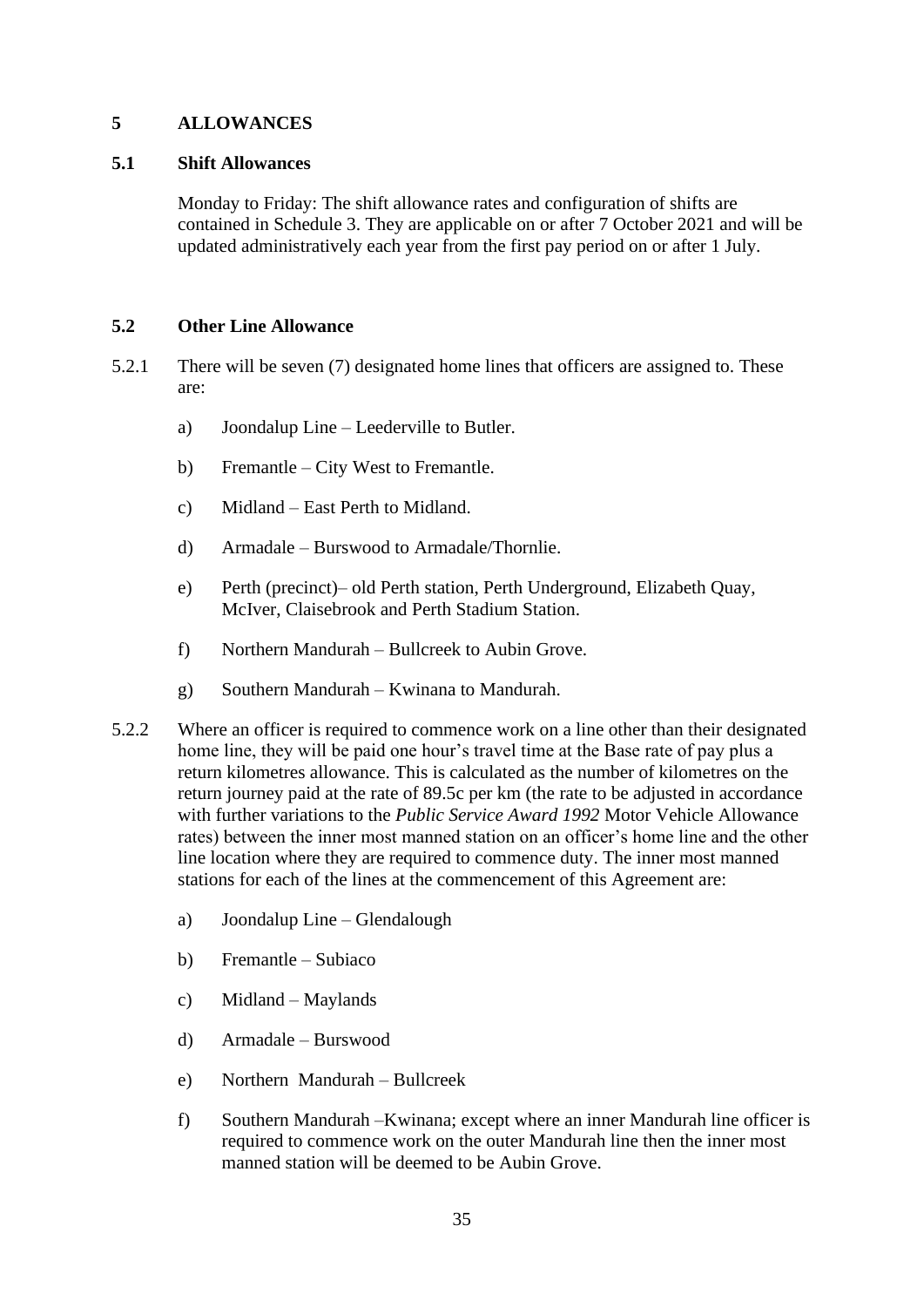- g) Perth Precinct Perth parking compound, Pier Street, Perth.
- 5.2.3 Schedule 2 provides the distance in kilometres between inner most manned stations and other stations on other lines calculated utilising "whereis.com". The schedule may be updated during the life of this Agreement to reflect changes to manned stations and accompanying calculations as agreed between the parties.
- 5.2.4 Officers who commence at any station on their home line will not receive an allowance.
- 5.2.5 Special provisions for Travel to Locations Not on Lines for Supplementary Training
	- a) Where Employees, other than Trainees, are required to travel to locations that are not on lines outlined in clause [5.2.1](#page-36-0) to undertake supplementary training as referred to in clause [4.3,](#page-34-0) they shall be entitled to a travelling allowance based on one hour's travel time at the Base rate of pay plus a return kilometres allowance.
	- b) The return kilometres allowance is calculated as the return kilometres from the inner most manned station on the Employee's home line to that location utilising "whereis.com" (or other agreed program) to calculate as the return kilometres distance and paid at the rate of 89.5c per km. (the rate to be adjusted in accordance with further variations to the *Public Service Award 1992* Motor Vehicle Allowance rates). These kilometre distances are included in Schedule 2.

# **6 LEAVE**

# **6.1 Public Holidays**

- 6.1.1 The following days shall be observed as public holidays: New Year's Day, Australia Day, Labour Day, Good Friday, Easter Sunday, Easter Monday, Anzac Day, Western Australia Day, Sovereign's Birthday, Christmas Day, Boxing Day, and any other day proclaimed as a general public holiday.
- 6.1.2 When any of the above mentioned days fall on a Saturday or Sunday the public holiday shall be observed on the next succeeding Monday and when Boxing Day falls on a Sunday or a Monday the holiday shall be observed on the next succeeding Tuesday. In each case the substituted day shall be a public holiday without deduction of pay and the day for which it is substituted shall not be a public holiday.
- <span id="page-37-0"></span>6.1.3 If an Employee is required to work on a public holiday the Employee shall be paid for all time worked on any shift from midnight to midnight on that day at the rate of time and one half in lieu of all penalties which may be payable for work on that day.
- <span id="page-37-1"></span>6.1.4 In addition to the payment described in sub-clause [6.1.3](#page-37-0) an Employee required to work on a public holiday shall either: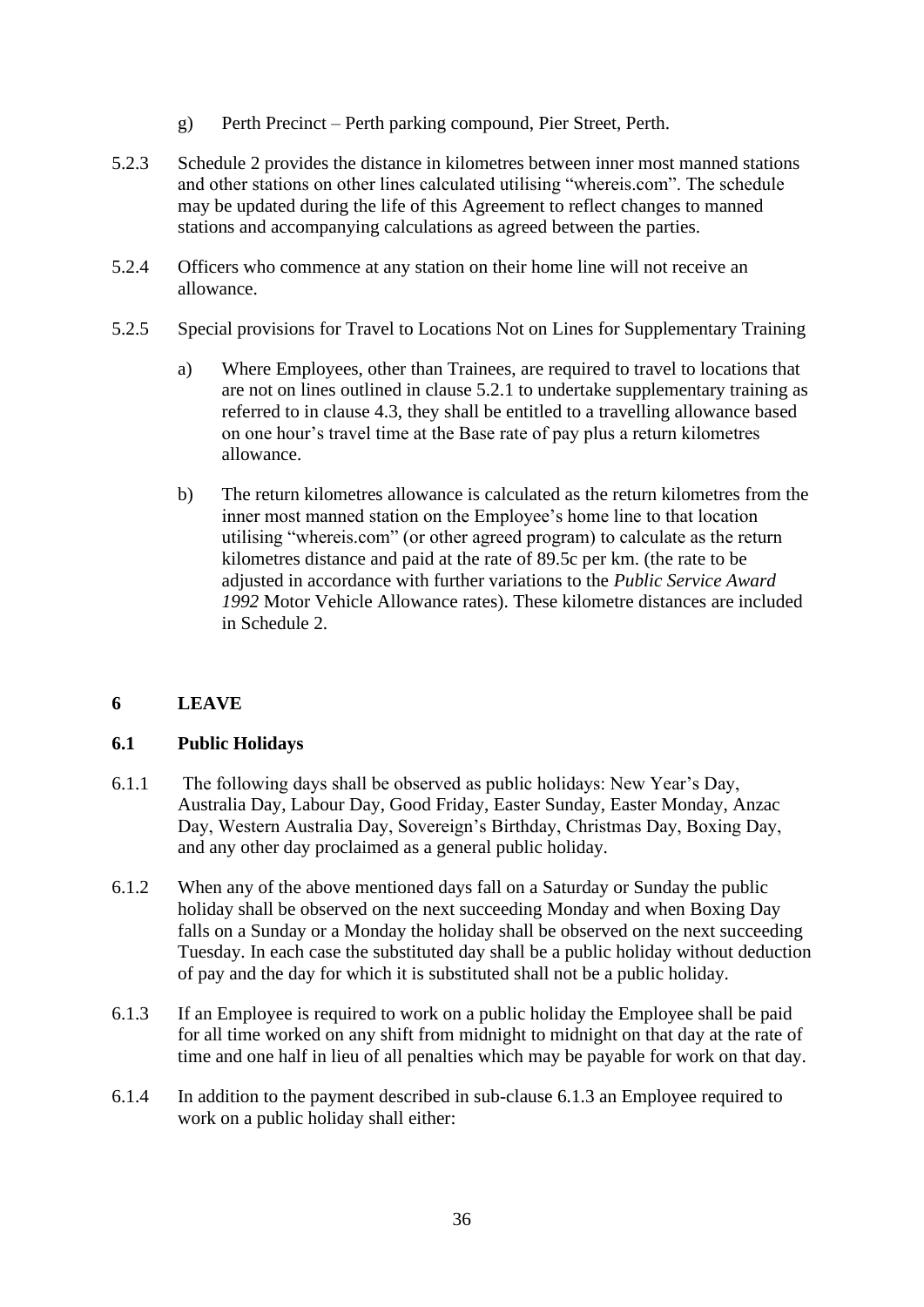- a) be paid a further sum at the Base rate of pay for all time worked on any shift from midnight to midnight on that day or for eight (8) hours whichever is greater; or
- b) elect to accrue leave with pay (to be known as Leave in lieu of Public Holidays) for a period equal to the time worked on any shift from midnight to midnight on the public holiday or eight (8) hours, whichever is greater, to be taken as time off in lieu of further payment for working the public holiday, provided this arrangement is requested and agreed by the Employer before working that public holiday.
- c) Approval of requests made outside of the specified requirement in clause [6.1.4](#page-37-1) b) are at the discretion of the Employer.
- 6.1.5 An Employee who would have been rostered but is not required to work an ordinary time shift because that shift falls on a public holiday, will be paid at the Base rate of pay for the time the Employee would have worked on that day had it not been a public holiday.
- <span id="page-38-0"></span>6.1.6 If a public holiday falls on a day on which an Employee is not rostered for work the Employee will be paid eight (8) hours pay at the Employee's Base rate of pay for that day or pro rata for part time Employees.
- 6.1.7 For the avoidance of doubt:
	- a) If an Employee is required to undertake any work on a public holiday, including overtime, clause [6.1.6](#page-38-0) does not apply and sub-clauses [6.1.3](#page-37-0) and [6.1.4](#page-37-1) apply.
	- b) For any work performed on a public holiday, including overtime, the payment and/or accrued time in lieu equivalent shall be capped to a maximum of double time and a half of the Base rate of pay.
- 6.1.8 When a public holiday falls within a period of approved paid leave, except long service leave and parental leave, such day shall be paid as a public holiday consistent with the above provisions of this clause. Unless otherwise rostered, the public holiday not worked for the purposes of penalty payments will be computed at 8 hours per day on the hourly Base rate of pay.
- 6.1.9 When an Employee is off duty owing to leave without pay or sickness, including accidents on or off duty (except time for which the Employee is entitled to claim paid personal leave), any public holiday falling during such absence shall not be treated as a paid public holiday.
- 6.1.10 However, where the Employee is on or is available for duty on the working day immediately preceding a paid public holiday or resumes or is available for duty on the working day immediately following a public holiday, the Employee shall be entitled to a paid public holiday on such public holiday.
- 6.1.11 In accordance with General Order No. 763 of 1982 Long Service Leave Conditions – State Government Wages Employees, any public holiday occurring during the period in which an Employee is on long service leave shall be calculated as portion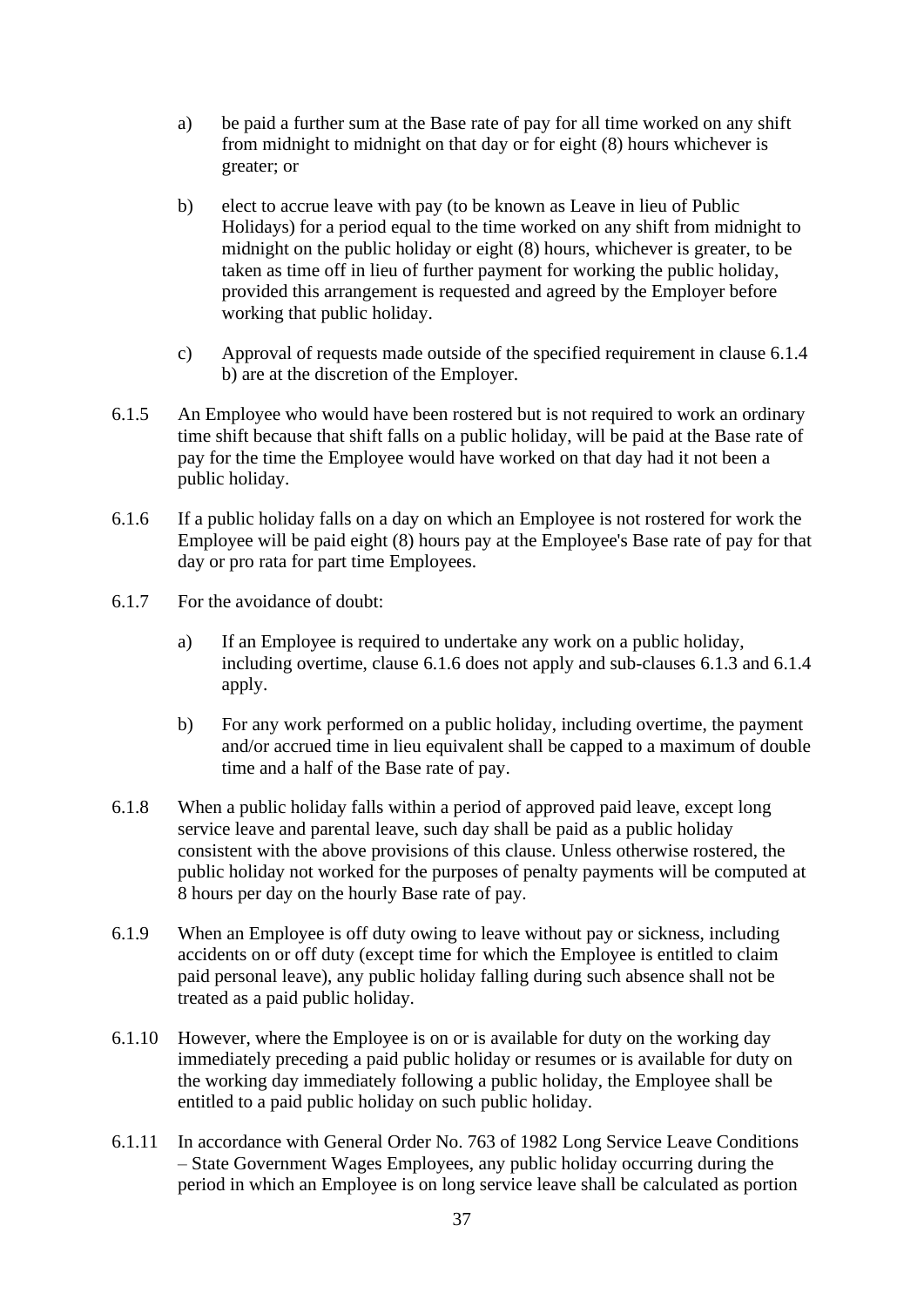of the long service leave and extra days in lieu shall not be granted.

## **6.2 Additional Day for Easter Sunday**

- 6.2.1 Permanent and fixed term contract Employees will be provided an additional day of paid leave for Easter Sunday.
- 6.2.2 The day of paid leave will be made available to the Employee regardless of whether the Employee would normally be expected to work on that date.
- 6.2.3 The day of paid leave accrues on the date that Easter Sunday falls each calendar year.
- 6.2.4 The day of leave:
	- a) is not available to an Employee who is on any period of leave without pay;
	- b) is paid at the Base rate of pay;
	- c) can be added to annual leave or taken individually;
	- d) must be included in the Employee's nominated preferences for clearance of leave in accordance with sub-clauses 6.22.1 e) and [6.22.3b\);](#page-85-0)
	- e) must be taken in the calendar year in which it occurs;
	- f) will be forfeited if not taken in the year in which it occurs; and
	- g) is not to be paid out on termination of employment.

# **6.3 Personal Leave**

- 6.3.1 Introduction
	- a) The intention of personal leave is to give Employees and Employers greater flexibility by providing leave for a variety of personal purposes. Personal leave replaces sick and paid carer's leave.
	- b) Personal leave is not to be used for circumstances normally met by other forms of leave.
	- c) Personal Leave shall be paid at the Employee's Base rate of pay.
- <span id="page-39-0"></span>6.3.2 Entitlement
	- a) The Employer shall credit each full time Employee engaged on an ongoing basis with the following personal leave credits which accrue pro rata on a weekly basis:
		- i. A part time Employee shall be entitled to the same personal leave credits as a full time Employee, but on a pro rata basis. Payment for personal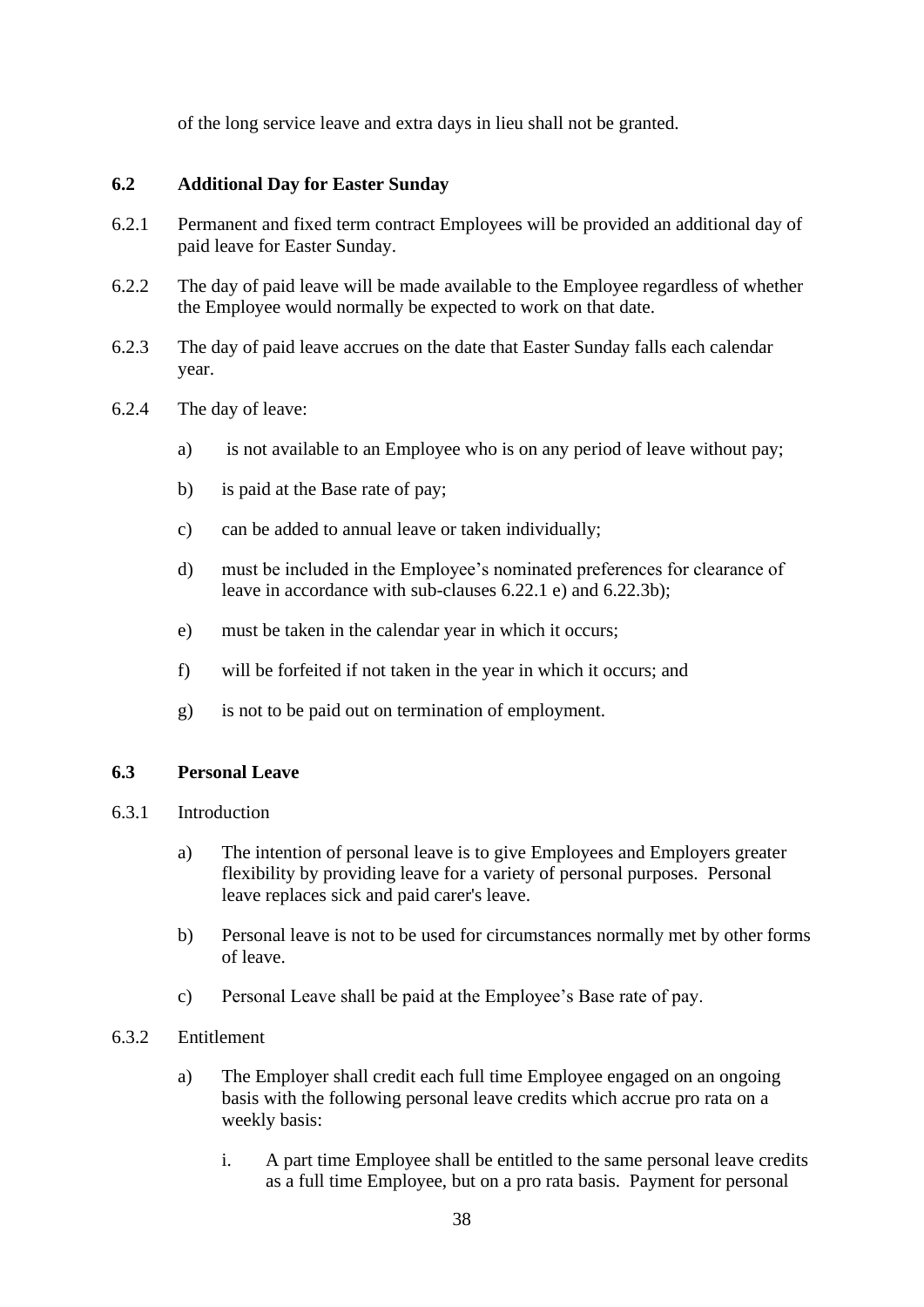leave shall only be made for those hours that would normally have been worked had the Employee not been on personal leave.

- ii. An Employee employed for a period less than 12 months shall be credited personal leave on a pro rata basis for the period of the contract. An Employee employed on a fixed term contract for a period of 12 months or more shall be credited with the same entitlement as a permanent Employee.
- iii. In the Accrual Year 120 hours' personal leave entitlement may be accessed for illness or injury, carer's leave, unanticipated matters or planned matters in accordance with the provisions of this clause. On completion of each Accrual Year unused personal leave from that Accrual Year up to a maximum of 104 hours will be cumulative and added to personal leave accumulated from previous Accrual Years. Non-cumulative leave of 16 hours is credited at initial appointment and thereafter at each anniversary date. Any unused non-cumulative hours will be lost on completion of each Accrual Year.
- iv. Where Employees access personal leave, it shall be deducted from their non-cumulative entitlement in the first instance.
- v. A minimum of 80 hours of personal leave per Accrual Year must be accessed or available to be accessed by an Employee for the purposes of an Employee's entitlement to paid leave for illness or injury or carer's leave.
- vi. Personal leave will not be debited for public holidays that the Employee would have observed.
- vii. Personal leave may be taken on an hourly basis.
- <span id="page-40-0"></span>6.3.3 Access
	- a) An Employee is unable to access personal leave while on any period of leave without pay, maternity leave, adoption leave or other parent leave, annual or long service leave, except as provided for in sub-clauses [6.3.6](#page-43-0) (Re-crediting Annual Leave)and [6.3.7](#page-43-1) (Re-crediting Long Service Leave).
	- b) If an Employee has exhausted all accrued personal leave and exhausted all other forms of leave, the Employer may in exceptional circumstances allow the Employee who has at least 12 months service to anticipate up to 40 hours personal leave from next year's credit. If the Employee ceases duty before accruing the leave, the value of the unearned portion must be refunded to the Employer, calculated at the wage rate as at the date the leave was taken, but no refund is required in the event of the death of the Employee.
	- c) In exceptional circumstances the Employer may approve the conversion of an Employee's personal leave credits to half pay to cover an absence on personal leave due to illness.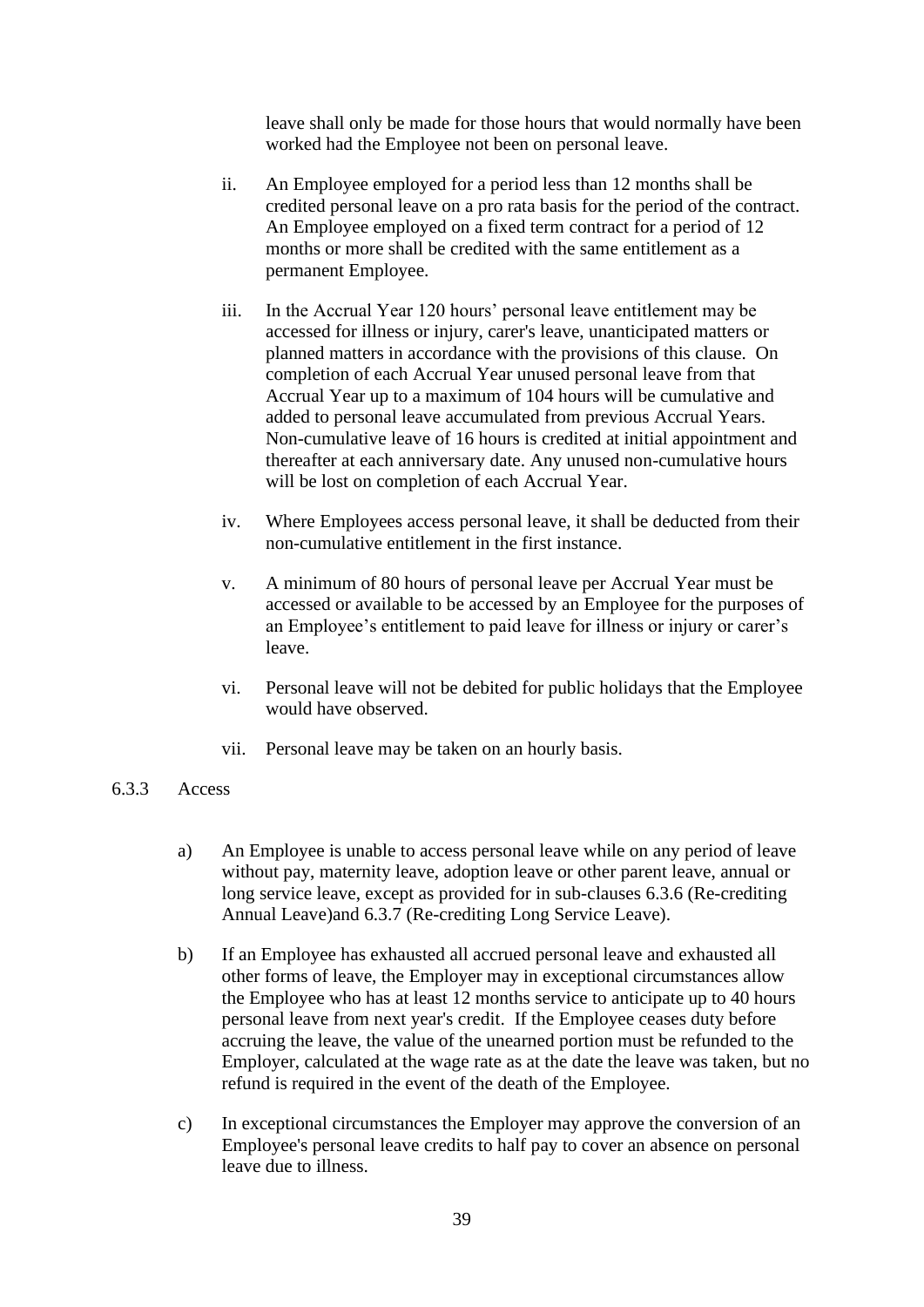### <span id="page-41-2"></span><span id="page-41-1"></span>6.3.4 Application for Personal Leave

- a) Reasonable and legitimate requests for personal leave will be approved subject to available credits. Subject to sub-clauses [6.3.2](#page-39-0) and [6.3.3](#page-40-0) the Employer may grant personal leave in the following circumstances:
	- i. where the Employee is ill or injured;
	- ii. to provide care or support to a member of the Employee's family or household who requires care or support because of an illness or injury to the member; or an unexpected emergency affecting the member;
	- iii. for unanticipated matters of a compassionate or pressing nature which arise without notice and require immediate attention;
	- iv. by prior approval of the Employer having regard for agency requirements and the needs of the Employee, planned matters where arrangements cannot be organised outside of normal working hours. Planned personal leave will not be approved for regular ongoing situations.
- b) Employees must complete the necessary application and clearly identify which of the above circumstances apply to their personal leave request.
- c) The definition of family shall be the definition contained in the *Equal Opportunity Act 1984* for "relative". That is, a person who is related to the Employee by blood, marriage, affinity or adoption and includes a person who is wholly or mainly dependent on, or is a member of the household of, the Employee.
- d) Where practicable, the Employee must give reasonable notice prior to taking leave. Where prior notice cannot be given, notice must be provided as early as possible on the day of absence. Where possible, an estimate of the period of absence from work shall be provided.

### <span id="page-41-0"></span>6.3.5 Evidence

- a) An application for personal leave exceeding two (2) consecutive working days will generally be required to be supported by evidence that would satisfy a reasonable person of the entitlement.
- b) In general, supporting evidence is not required for single or two (2) day absences, totalling five (5) cumulative days of personal leave per calendar year.
- c) Personal leave taken in single or two day increments beyond the five (5) total days referred to in sub-clause [6.3.5](#page-41-0) b) shall generally be supported by evidence.
- d) Where the Employer has good reason to believe that an absence within the first five (5) cumulative days may not be reasonable or legitimate, the Employer may request evidence be provided in any case. The Employer must provide the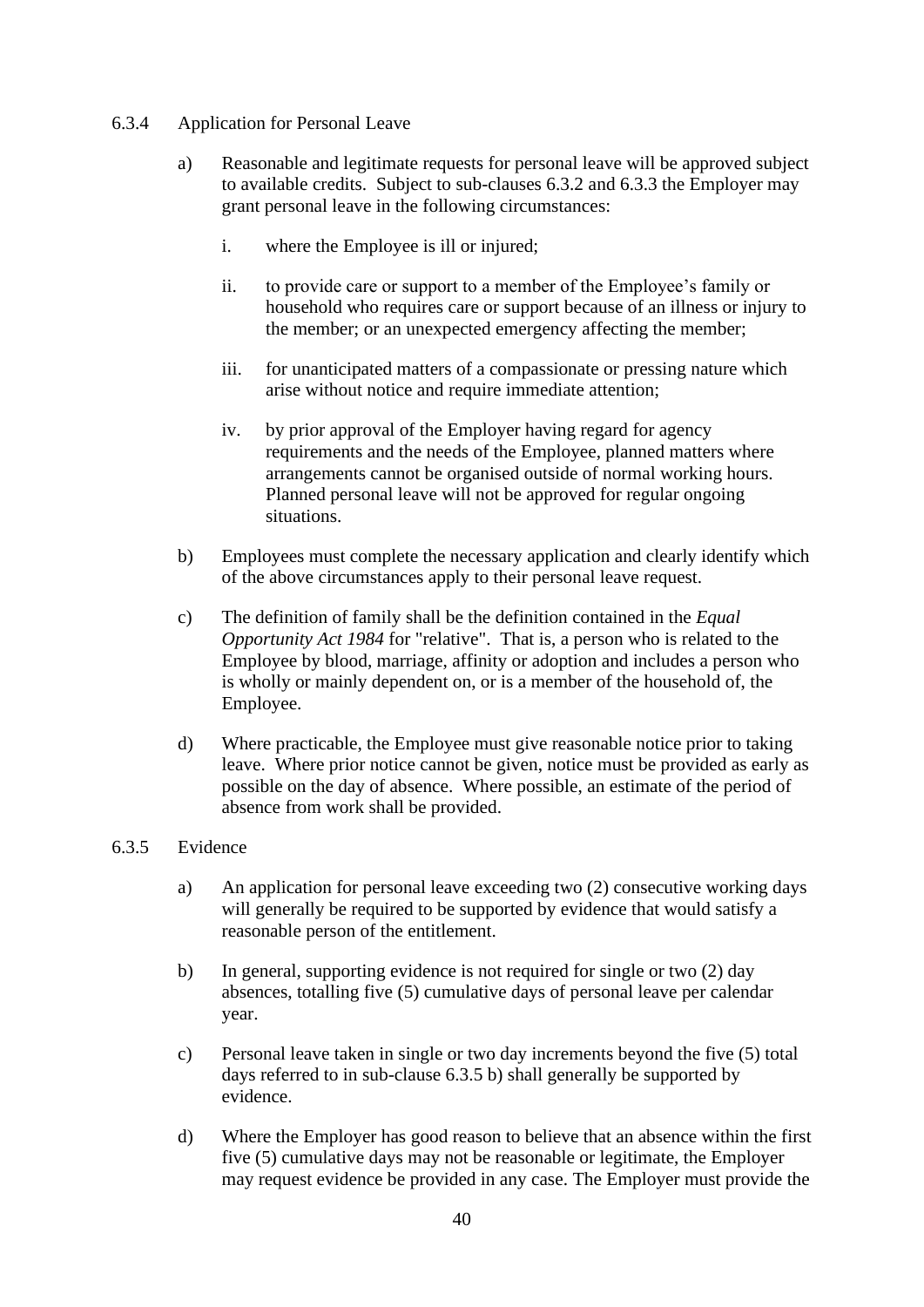Employee with reasons for requesting the evidence. The leave shall not be granted where the absence is not reasonable or legitimate.

- <span id="page-42-0"></span>e) For the purposes of this Agreement, the following provides guidance as to the minimum level of documentation that may be reasonable for each type of personal leave:
	- i. Illness or injury to the Employee:
		- a medical certificate from a certified medical practitioner indicating the Employee is unfit for work;
		- other certificate from a Pharmacist or registered health care provider; or
		- other evidence of the illness or injury acceptable to a reasonable person.
	- ii. Carer's leave:
		- either a medical certificate which refers to the illness or injury of the member of the Employee's family or household;
		- other certificate from a Pharmacist or registered health care provider;
		- a carer's certificate from a hospital, health care service or registered health care provider; or
		- evidence of the Employee's relationship and the nature of support required to be provided to the member of the Employee's family or household acceptable to a reasonable person (e.g. a signed statement).
	- iii. Unanticipated matters:
		- evidence of the immediate need for absence from the workplace acceptable to a reasonable person; or
		- evidence outlining the nature of the unanticipated occurrence, and stipulating the relationship of the Employee to that situation (e.g. a signed statement)
	- iv. Planned matters where arrangements cannot be organised outside of working hours:
		- evidence of the need for absence from the workplace acceptable to a reasonable person.
- f) In each of the instances referred to in [6.3.5](#page-41-0) [e\)](#page-42-0) should the manager require further evidence other than the evidence as outlined, the manager will provide to the Employee in writing the reason for the request.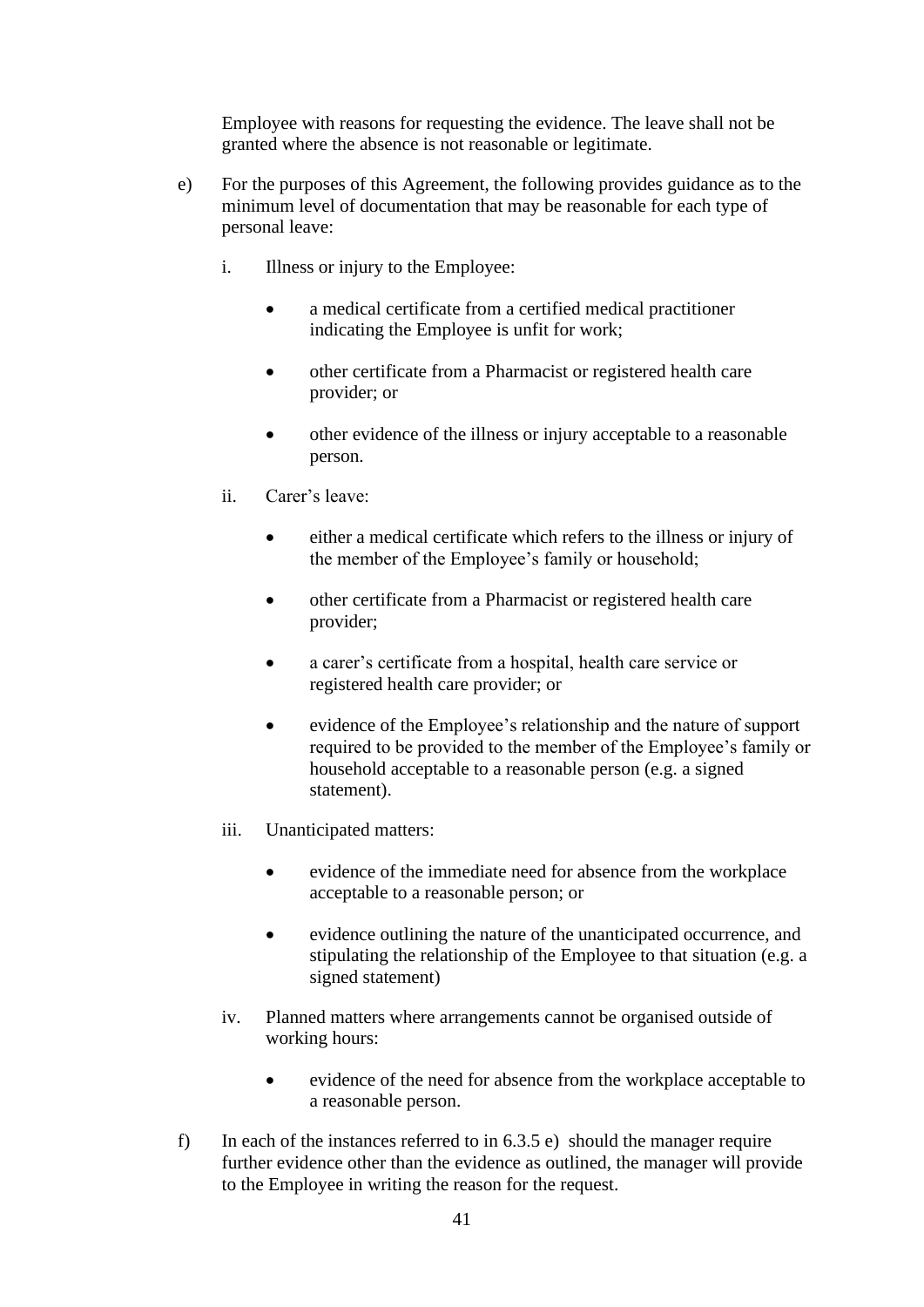- g) Personal leave will not be granted where an Employee is absent from duty because of personal illness directly caused by the misconduct of that Employee.
- h) Where a manager has reason to believe that an absence is not reasonable or legitimate in accordance with [6.3.5](#page-41-0) d) or e) the manager will advise the Employee and may:
	- i. inform the Employee in writing of the cause for suspicion; require an explanation in writing from the Employee concerned;
	- ii. where appropriate direct the Employee to attend a medical practitioner nominated and paid for by the Employer for a medical examination to determine the Employee's fitness for duty; and/or
	- iii. refer the Employee to the EAP for counselling.
- i) If a manager is satisfied that an Employee has taken personal leave without genuine cause or acted in breach of this clause, the manager may initiate disciplinary proceedings.
- j) If the Employer has reason to believe that an Employee is in such a state of health as to render a danger to themselves, fellow Employees or the public, the Employee may be required to obtain and furnish a report as to the Employee's condition from a registered medical practitioner nominated by the Employer. The fee for any such examination will be paid by the Employer. If the Employee fails without reasonable cause to attend the medical examination, the fee for the examination must be deducted from the Employee's pay.

### <span id="page-43-0"></span>6.3.6 Re-crediting Annual Leave

Where an Employee is ill or injured during the period of annual leave and produces at the time, or as soon as practicable thereafter, medical evidence to the satisfaction of the Employer that as a result of the illness or injury the Employee was confined to their place of residence or a hospital for a period of at least seven (7) consecutive calendar days, the Employer may grant personal leave for the period during which the Employee was so confined and reinstate annual leave equivalent to the period of confinement.

### <span id="page-43-1"></span>6.3.7 Re-crediting Long Service Leave

Where an Employee is ill or injured during the period of long service leave and produces at the time, or as soon as practicable thereafter, medical evidence to the satisfaction of the Employer that as a result of illness or injury the Employee was confined to their place of residence or a hospital for a period of at least 14 consecutive calendar days, the Employer may grant personal leave for the period during which the Employee was so confined and reinstate long service leave equivalent to the period of confinement.

6.3.8 Unused Personal Leave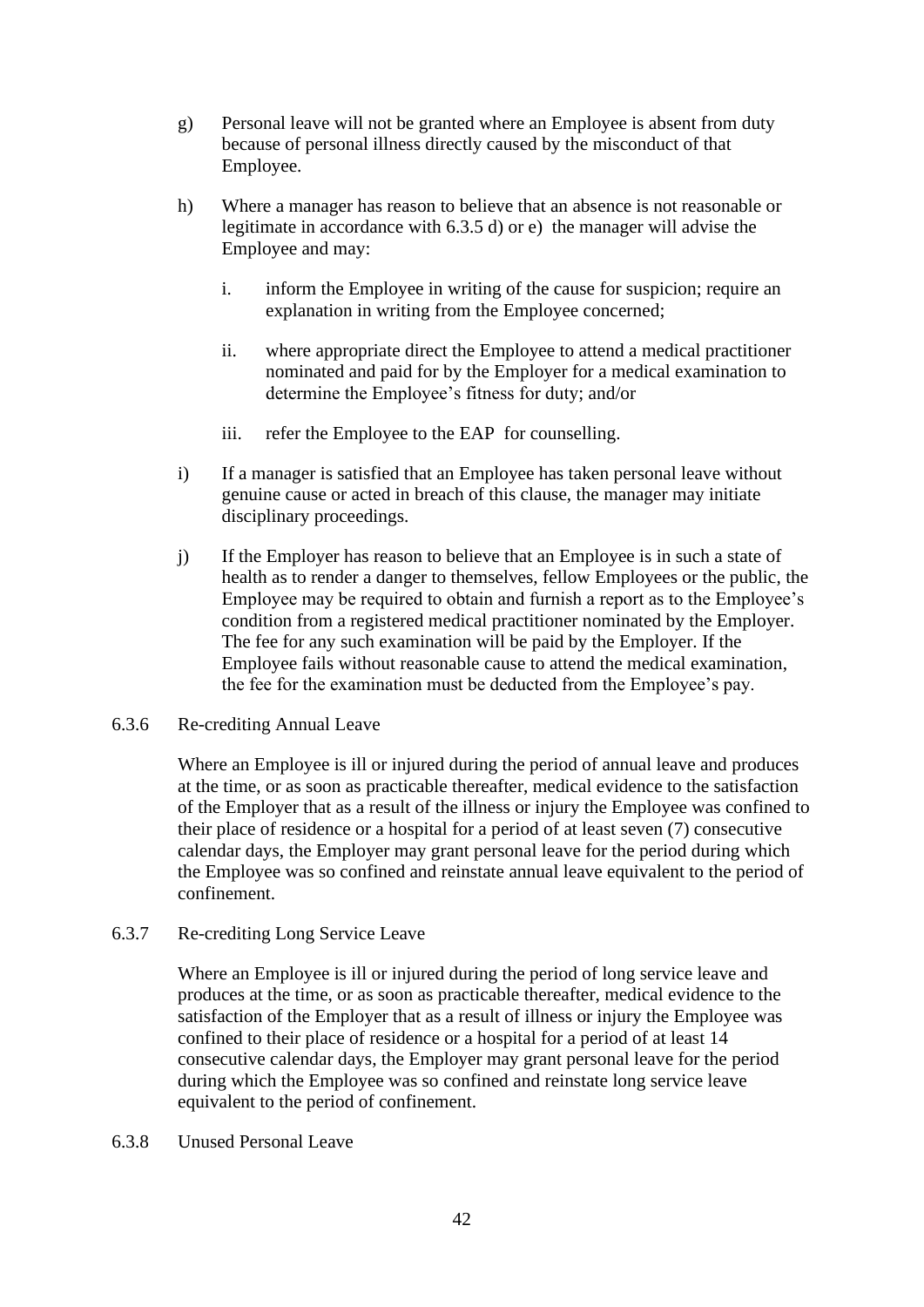Unused personal leave will not be cashed out or paid out when an Employee ceases their employment.

- 6.3.9 Personal Leave Without Pay Whilst Ill or Injured
	- a) Employees who have exhausted all of their personal leave entitlements and are ill or injured may apply for personal leave without pay. Employees are required to complete the necessary application and provide evidence to satisfy a reasonable person. The Employer shall not unreasonably withhold this leave.
	- b) Personal leave without pay not exceeding a period of three (3) months in a continuous absence does not affect wages increment dates, anniversary date of personal leave credits, long service leave entitlements or annual leave entitlements. Where a period of personal leave without pay exceeds three (3) months in a continuous absence, the period in excess of three (3) months is excised from qualifying service.
	- c) Personal leave without pay is not available to Employees who have exhausted all of their personal leave entitlements and are seeking leave for circumstances outlined in clause [6.3.4a\)](#page-41-1) ii), iii) or iv). However, other forms of leave including unpaid carer's leave and leave without pay may be available.
- 6.3.10 Portability

Where:

- a) an Employee was, immediately prior to being employed by the Employer, employed in the public service of Western Australia or any other state body of Western Australia; and
- b) the period between the date when the Employee ceased previous employment and the date of commencing employment with the Employer does not exceed one week or any other period approved by the Employer;

the Employer will credit the Employee additional personal leave credits up to those held at the date the Employee ceased previous employment.

- 6.3.11 Unpaid Carer's leave
	- a) Subject to the provisions of paragraph [\(b\)](#page-45-0) of this sub-clause an Employee, is entitled to unpaid carer's leave of up to two (2) days for each occasion (a "permissible occasion") on which a member of the Employee's family or household requires care or support because of:
		- i. an illness or injury of the member;
		- ii. an unexpected emergency affecting the member; or
		- iii. the birth of a child of the member.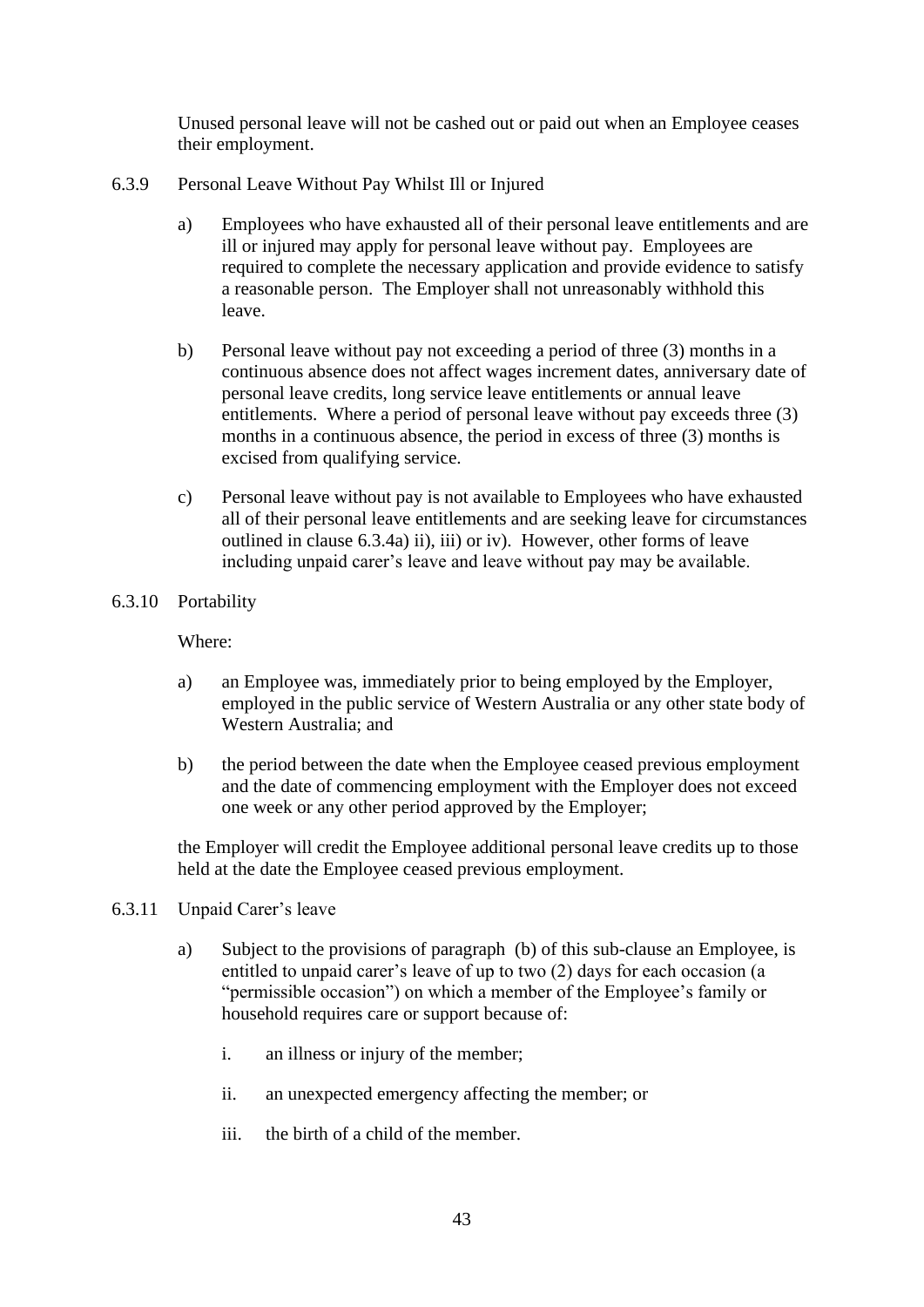- <span id="page-45-0"></span>b) An Employee is entitled to unpaid carer's leave for a particular permissible occasion only if the Employee cannot take paid carer's leave during the period.
	- i. The definition of family is the same as provided in clause sub-clause [6.3.4](#page-41-2) c)
	- ii. The Employer may grant an Employee unpaid carer's leave in excess of two (2) days.
	- iii. Unpaid carer's leave may be taken on an hourly basis.
- 6.3.12 War Caused Illnesses
	- a) An Employee who produces evidence from the Department of Veterans' Affairs stating that the Employee has a war-caused illness will be credited special paid personal leave of 15 working days per annum.
	- b) Paid leave under this clause:
		- i. may accumulate up to a maximum of 45 working days;
		- ii. is to be recorded separately to the Employee's normal personal leave entitlement;
		- iii. is only to be accessed for sickness related to the war-caused illness; and
		- iv. may be accessed despite normal personal leave credits being available.
	- c) An application for paid leave under this clause is to be supported by evidence that would satisfy a reasonable person of the entitlement.

#### **6.4 Bereavement Leave**

- <span id="page-45-1"></span>6.4.1 Employees shall, on the death of:
	- a) the spouse or de-facto partner of the Employee;
	- b) a former spouse or former de-facto partner of the Employee;
	- c) a child, step-child, foster child or grandchild of the Employee (including an adult child, step-child or grandchild);
	- d) a parent, step-parent, foster parent or grandparent of the Employee;
	- e) a parent in law or former parent in law of the Employee;
	- f) a brother, sister, step brother or step sister of the Employee; or
	- g) any other person who, immediately before that person's death, lived with the Employee as a member of the Employee's household;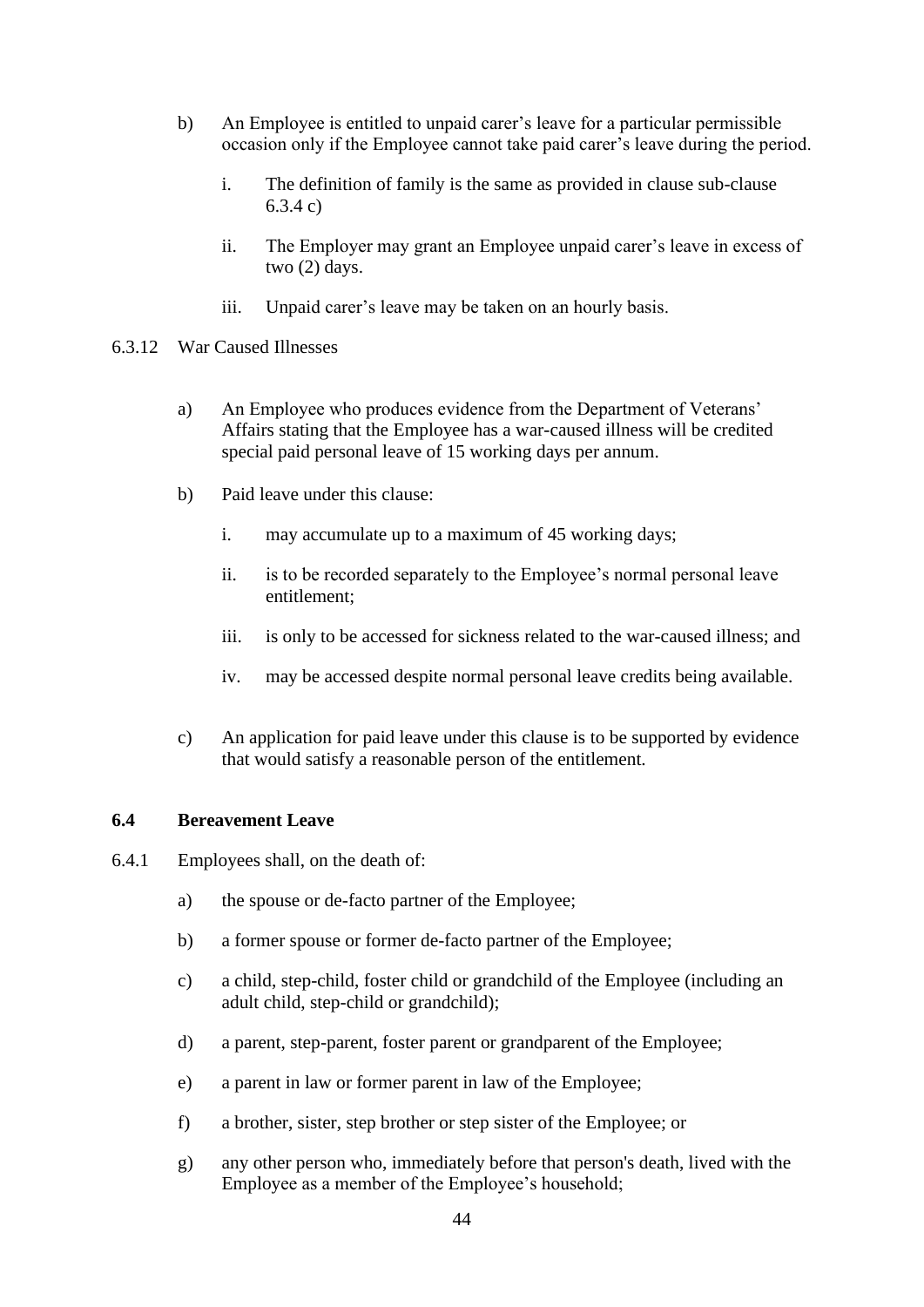be eligible for up to three (3) days' paid bereavement leave.

- <span id="page-46-0"></span>6.4.2 The Employer will not unreasonably withhold approval to grant bereavement leave to an Employee in respect of some other person with whom the Employee had a special relationship, on the request of the Employee.
- 6.4.3 The three (3) days need not be consecutive.
- 6.4.4 Bereavement leave is not to be taken during any other period of leave, including periods of unpaid leave, workers compensation or in any case where the Employee concerned would have been off duty in accordance with the roster.
- 6.4.5 Payment of such leave may be subject to the Employee providing evidence, if so requested by the Employer, of the death or relationship to the deceased that would satisfy a reasonable person.
- 6.4.6 An Employee requiring more than three (3) days' bereavement leave in order to travel interstate or overseas in the event of a death of a person referred to in clause [6.4.1](#page-45-1) or [6.4.2,](#page-46-0) may, upon providing adequate proof, in addition to any bereavement leave to which the Employee is eligible, have immediate access to annual leave and/or accrued long service leave or leave without pay provided all accrued leave is exhausted.
- <span id="page-46-1"></span>6.4.7 Travelling time for Regional Employees
	- a) Subject to prior approval from the Employer, an Employee entitled to bereavement leave and who as a result of such bereavement travels to a location within Western Australia that is more than 240 km from their workplace will be granted paid time off for the travel period undertaken in the Employee's ordinary working hours up to a maximum of 15 hours per bereavement. The Employer will not unreasonably withhold approval.
	- b) The Employer may approve additional paid travel time within Western Australia where the Employee can demonstrate to the satisfaction of the Employer that more than two (2) days travel time is warranted.
- 6.4.8 The provisions of sub-clauses [6.4.7](#page-46-1) a) and b) applies as follows.
	- a) An Employee employed on a fixed term contract for a period greater than 12 months, shall be credited with the same entitlement as a permanent Employee for each full year of service and pro-rata for any residual portion of employment.
	- b) An Employee employed on a fixed term contract for a period less than 12 months shall be credited with the same entitlement on a pro-rata basis for the period of employment.
	- c) A part time Employee shall be entitled to the same entitlement as a full time Employee for the period of employment, but on a pro-rata basis according to the number of Ordinary Hours worked each fortnight.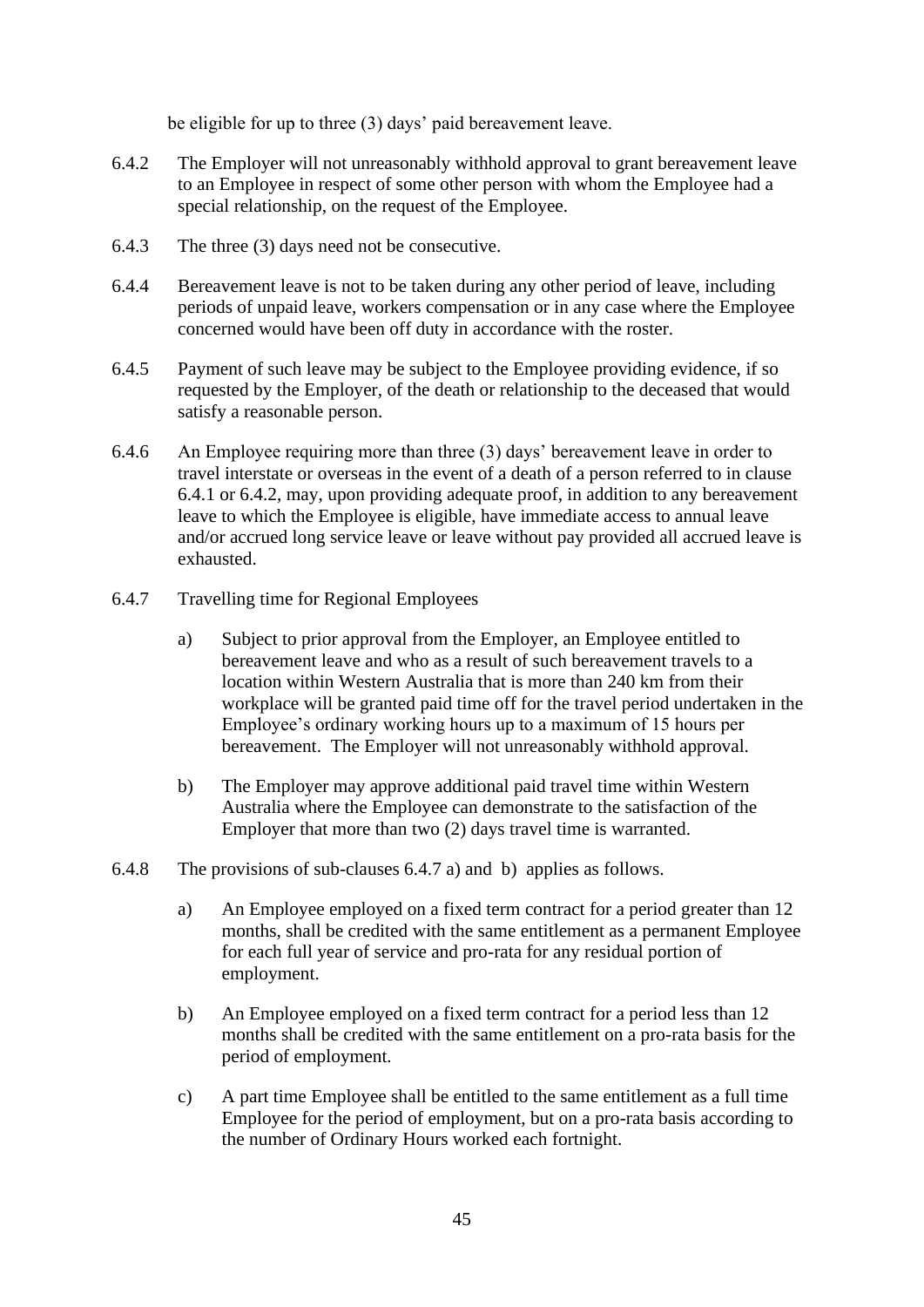### **6.5 Annual Leave**

- 6.5.1 Employees shall be entitled to 200 hours of annual leave per year after 12 months of continuous service, regardless of time spent acting or temporarily deployed under this Agreement.
- 6.5.2 Employees shall accrue annual leave as hours, accruing time on a pro rata weekly basis.
- 6.5.3 No deduction shall be made from annual leave for the period an Employee is off duty on paid personal leave. In the case of personal leave without pay whilst ill or injured for which a medical certificate has been provided, absences in excess of three (3) months shall be deducted from qualifying service for annual leave.
- 6.5.4 Employees resuming from annual leave would not commence duty before an afternoon shift unless:
	- a) agreed by the Employee; or
	- b) there has been an intervening rostered day off.
- 6.5.5 Part time Employees.
	- a) Part time Employees will be granted annual leave in the proportion that the number of Ordinary Hours worked bear to full time Employees.
	- b) Part time Employees, who consistently worked a regular number of Ordinary Hours during the whole of their qualifying service, will continue to be paid on that basis during their leave.
	- c) Part time Employees who worked a varying number of weekly hours during their qualifying service, will be paid on the basis of the average Ordinary Hours worked during their qualifying service:
	- d) For the purposes of this sub-clause 'qualifying service' means:
		- i. the 52 weeks immediately prior to the taking of the annual leave; or
		- ii. where the Employee has been employed in a part time capacity for less than 52 weeks, the period of part time employment.
- 6.5.6 Annual Leave Loading
	- a) Annual leave loading shall be paid on all annual leave taken in lieu of any other allowances and penalties.
	- b) For the avoidance of doubt, Employees shall not work overtime during a period of annual leave, and a rostered day off or public holiday on which an Employee undertakes an overtime shift is not a day on which they are absent from work on leave.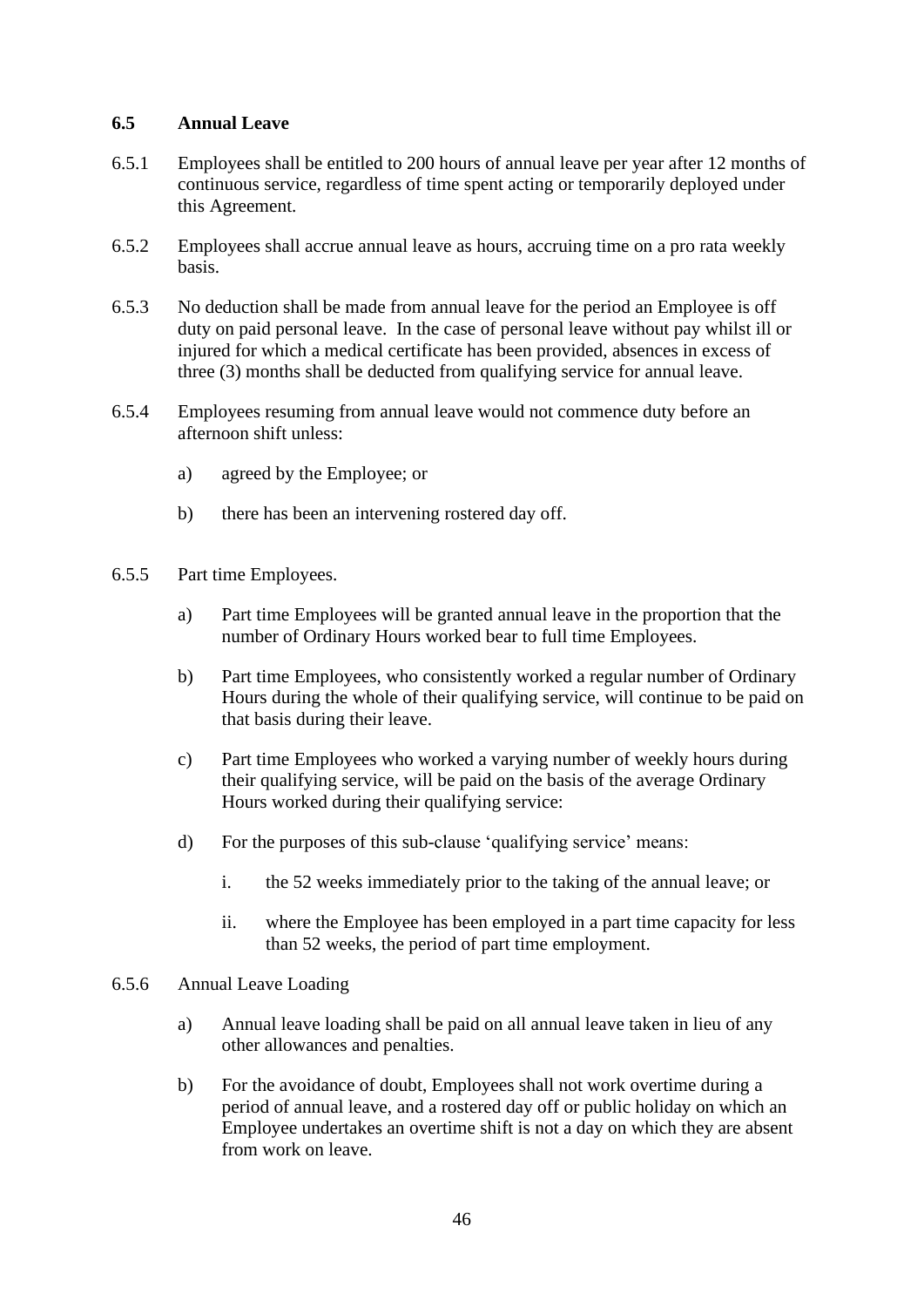- c) Where applicable, the annual leave loading calculated on the applicable Base rate of pay which will be paid to Employees will be whichever is the greater of:
	- i. 20 per cent; or
	- ii. the average penalties payable under the Operational Roster (including relevant shift and weekend penalty rates, and excluding overtime) as agreed between the parties under paragraph 6.5.6 e).
- d) The loading shall not exceed  $5/4<sup>th</sup>$  of a rate equivalent to 17.5 per cent of four weeks' salary of a General Division Level 8.1 Employee as per Schedule 2 – General Division Salaries of the *Public Sector CSA Agreement 2021* (or its replacement Agreement) as at 1 January in the calendar year in which the leave commences. The rates applicable until the end of calendar year 2021 are shown in the following table.

| <b>Maximum Leave Loading for annual leave:</b>                       | Maximum     |
|----------------------------------------------------------------------|-------------|
| Commencing on or after the date of registration of this<br>Agreement | \$2,286.13  |
| Commencing on or after 1 January 2023                                | $\Gamma$ KA |

e) At the time of registration, the annual leave loading agreed between the parties was as set out in Schedule 4 to this Agreement. As part of the Consultation about any change to Operational Rosters there shall be an exchange of letters between the Employer and the Union agreeing the annual leave loading payable for the duration of this Agreement (or until any further change to the roster) to Employees whose substantive position is covered by that roster, based on the average of penalties earned under the Operational Roster and acknowledging that the annual leave loading cap figure from time to time (as referred to in 6.5.6 d) will prevail where applicable.

# **6.6 Long Service Leave**

- 6.6.1 An Employee shall be entitled to 13 weeks paid long service leave on the completion of 10 years continuous service and an additional 13 weeks paid long service leave for each subsequent period of seven (7) years of continuous service completed by the Employee.
- 6.6.2 Where a public holiday falls within an Employee's period of long service leave such a day shall be deemed to be a portion of the long service leave and no other payment or benefit shall apply.
- 6.6.3 Long service leave shall be paid at the Employee's Base rate of pay as prescribed in clause [4.1.](#page-31-0)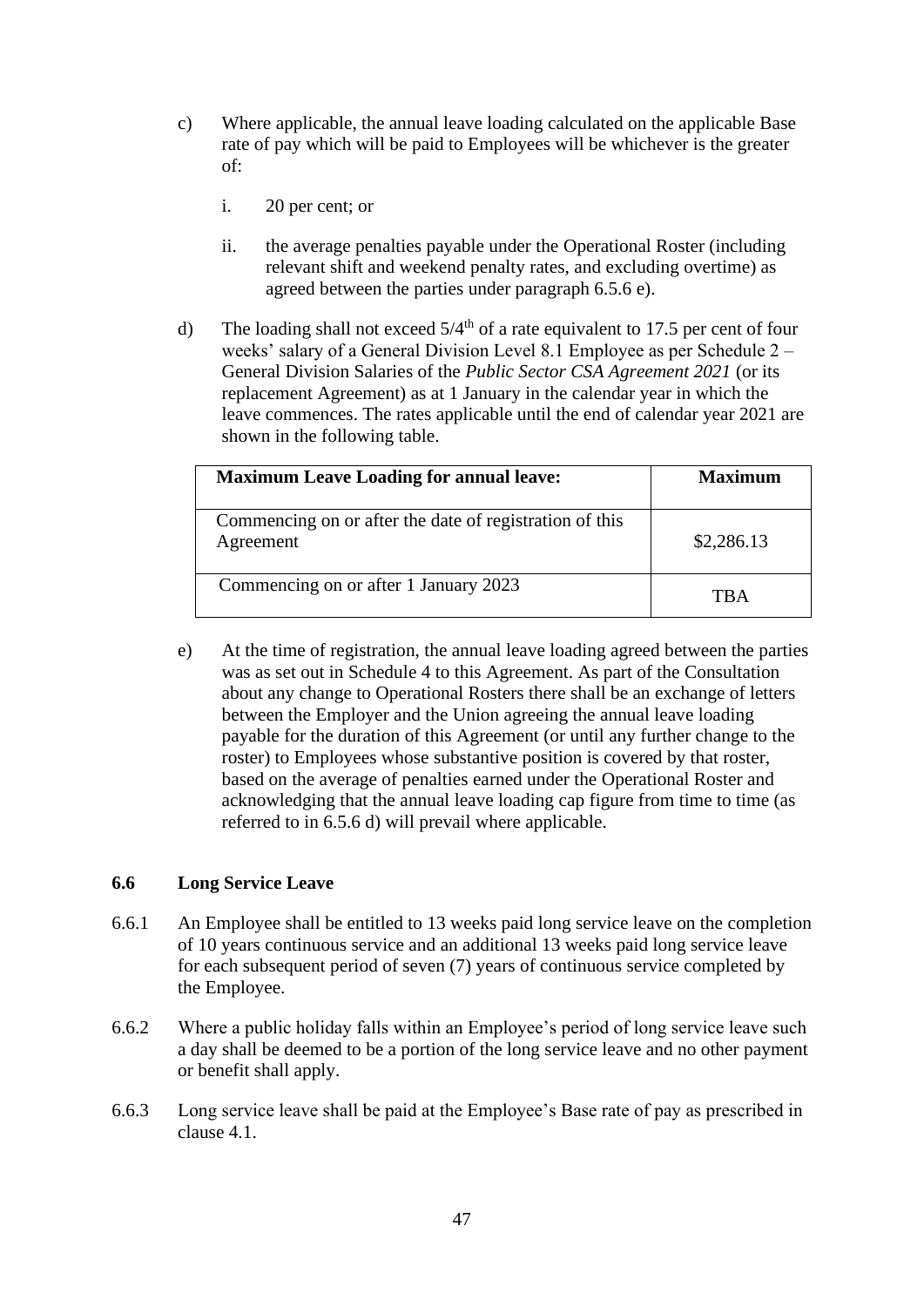- 6.6.4 By agreement with the Employer, an employee can access any portion of an accrued entitlement to long service leave on double pay for half the period accrued.
- 6.6.5 An Employee will only be entitled to pro rata long service leave if their employment is terminated:
	- a) by the Employer for other than disciplinary reasons;
	- b) due to the retirement of the Employee on the grounds of ill health;
	- c) due to the death of the Employee, in which case the payment would be made to the Employee's estate;
	- d) due to Employee's retirement at the age of 55 years or over, provided 12 months continuous service has been completed prior to the day from which the retirement takes effect;
	- e) for the purpose of entering an Invitro Fertilisation Program, provided the Employee has completed three (3) years' service and produces written confirmation from an appropriate medical authority of the dates of involvement in the program; or
	- f) due to Employee's resignation for pregnancy, provided the Employee has completed more than three (3) years and produces certification of such pregnancy and the expected date of birth from a legally qualified medical practitioner.
- 6.6.6 For the purposes of determining long service leave entitlement, the expression "continuous service" includes any period during which the Employee is absent on paid leave but does not include any period exceeding two (2) continuous weeks during which the Employee is absent on any form of leave without pay.
- 6.6.7 Continuity of service shall not be broken by the absence of the Employee on any form of approved paid leave or by the standing down of an Employee under the terms of this Agreement.

### **6.7 Cultural and Ceremonial Leave**

- 6.7.1 Cultural/ceremonial leave shall be available to all Employees.
- 6.7.2 Such leave shall include leave to meet the Employee's customs, traditional law and to participate in cultural and ceremonial activities.
- 6.7.3 Employees are entitled to time off without loss of pay for cultural/ceremonial purposes, subject to agreement between the Employer and Employee and sufficient leave credits being available.
- 6.7.4 The Employer will assess each application for ceremonial/cultural leave on its merits and give consideration to the personal circumstances of the Employee seeking the leave.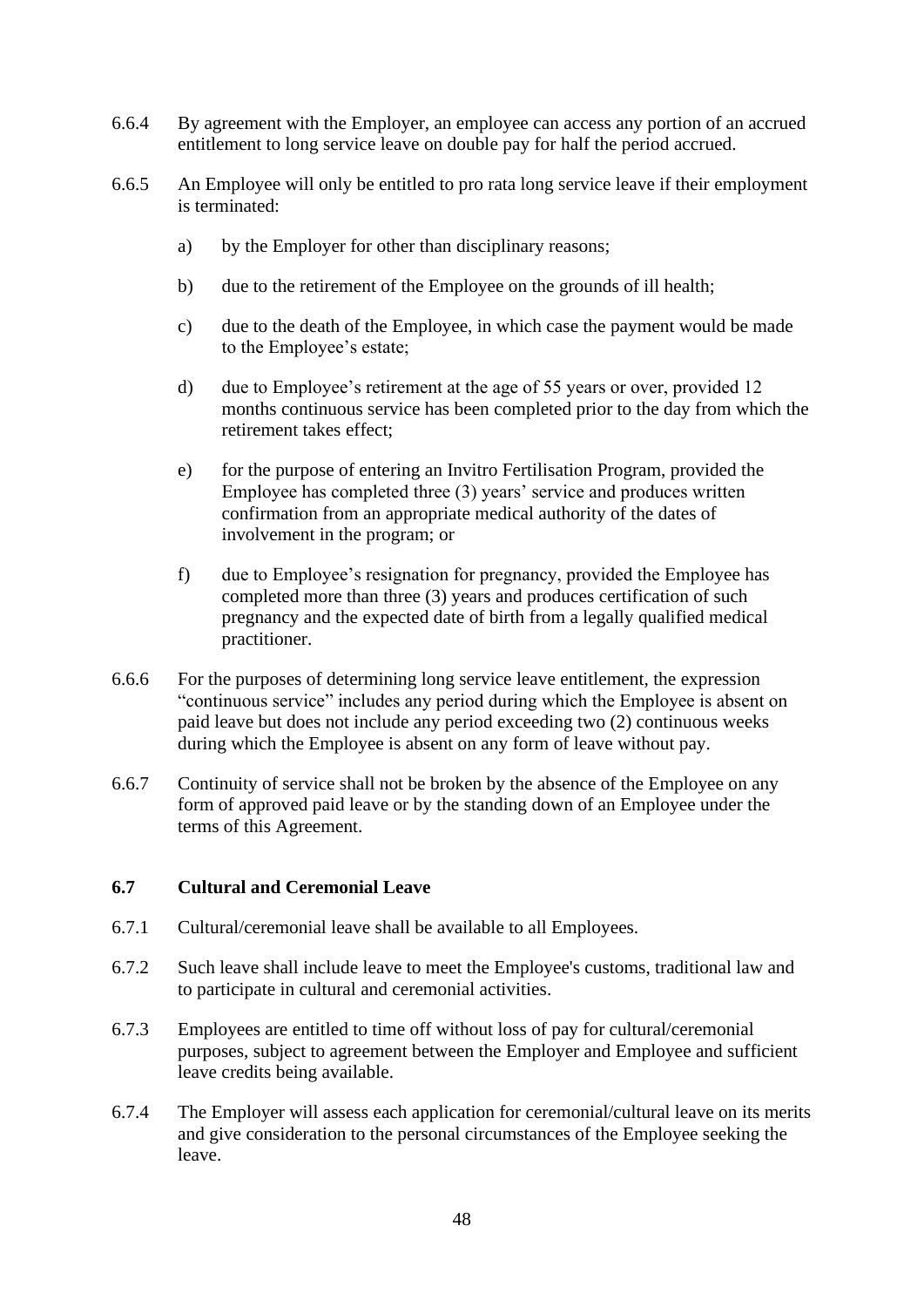- 6.7.5 The Employer may request reasonable evidence of the legitimate need for the Employee to be allowed time off.
- 6.7.6 Cultural/ceremonial leave may be taken as whole or part days off. Each day, or part thereof, shall be deducted from:
	- a) the Employee's annual leave entitlements (where applicable);
	- b) the Employee's accrued long service leave entitlements, but in full days only; or
	- c) accrued days off or time in lieu.
- 6.7.7 Time off without pay may be granted by arrangement between the Employer and the Employee for cultural/ceremonial purposes.

### **6.8 Blood/Plasma Donors Leave**

- 6.8.1 Subject to operational requirements, Employees shall be entitled to absent themselves from the workplace in order to donate blood or plasma in accordance with the following general conditions:
	- a) prior arrangements with the supervisor has been made and at least two (2) days' notice has been provided; or
	- b) the Employee is called upon by the Red Cross Blood Centre.
- 6.8.2 The notification period shall be waived or reduced where the line manager is satisfied that operations would not be unduly affected by an Employee's absence.
- 6.8.3 Employees shall be required to provide proof of attendance at the Red Cross Blood Centre upon return to work.
- 6.8.4 Employees shall be entitled to two (2) hours of paid leave per donation for the purpose of donating blood or plasma to the Red Cross Blood Centre.

# **6.9 Witness and Jury Service**

### **Witness Service**

- <span id="page-50-0"></span>6.9.1 An Employee subpoenaed or called as a witness to give evidence in any proceeding shall:
	- a) notify the Employer as soon as practicable; and
	- b) provide to the Employer on request evidence that would satisfy a reasonable person of any entitlement claimed in relation to giving that evidence under this provision.
- <span id="page-50-1"></span>6.9.2 Where an Employee is subpoenaed or called as a witness to give evidence in an official capacity, that Employee shall be granted by the Employer leave of absence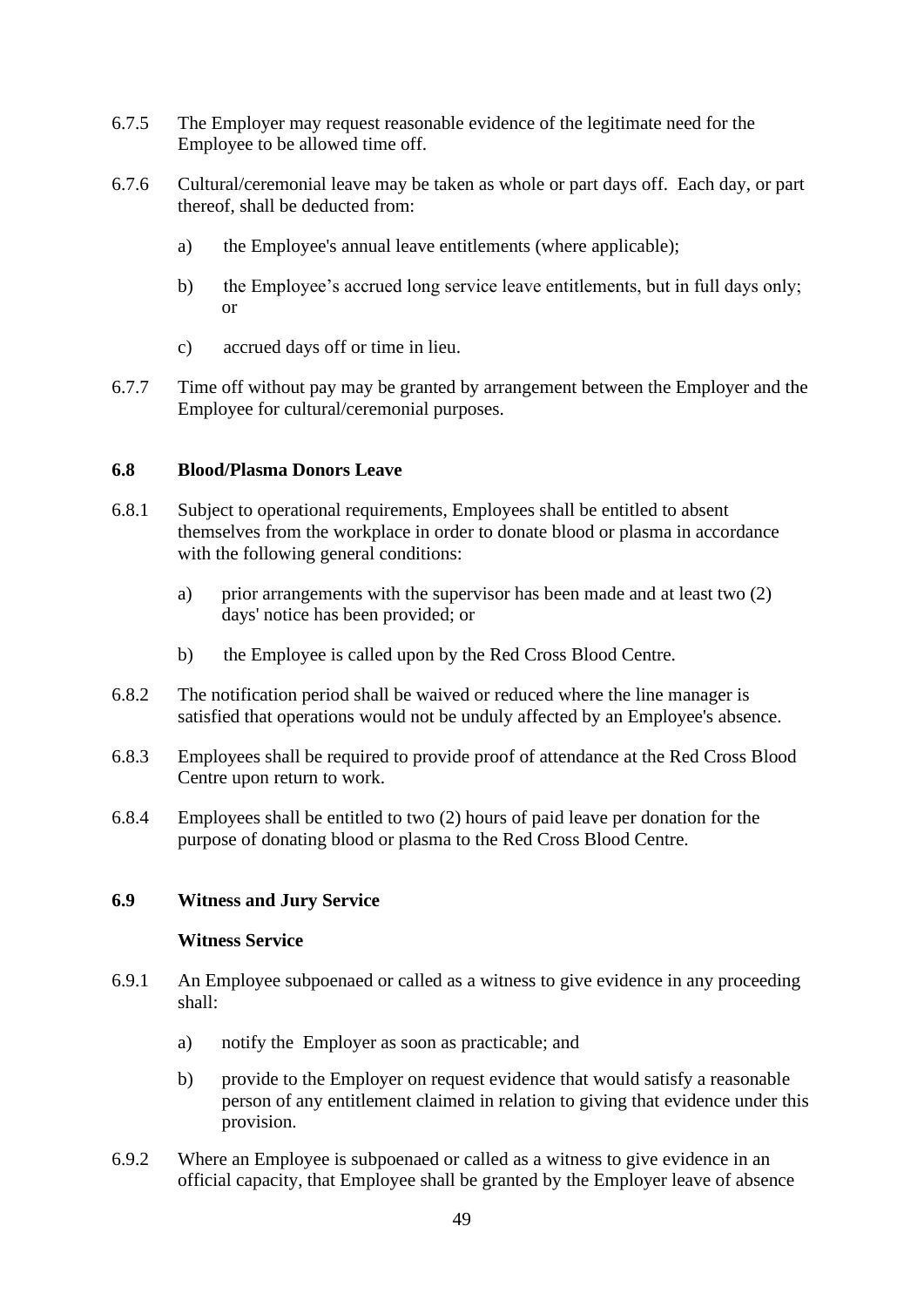with pay, but only for such period as is required to enable the Employee to carry out duties related to being a witness. If the Employee is on any form of paid leave, the leave involved in being a witness will be reinstated. If the Employee is on a rostered day off and has complied with paragraph [6.9.1,](#page-50-0) the Employer shall on request roster an alternative rostered day off. The Employee is not entitled to accept any witness fee.

- 6.9.3 An Employee subpoenaed or called as a witness to give evidence in an official capacity shall, in the event of non-payment of the proper witness fees or traveling expenses, as soon as practicable after the default notify the Employer.
- <span id="page-51-0"></span>6.9.4 An Employee subpoenaed or called as a witness on behalf of the Crown not in an official capacity shall be granted leave with full pay entitlements. If the Employee is on any form of paid leave, this leave shall not be reinstated as such witness service is deemed to be part of the Employee's civic duty. The Employee is not entitled to accept any witness fee.
- 6.9.5 An Employee subpoenaed or called as a witness under any other circumstances other than specified in subclasses [6.9.2](#page-50-1) and [6.9.4](#page-51-0) shall be granted leave of absence without pay except when the Employee makes an application to clear accrued leave in accordance with the provisions of this Agreement.

### **Jury Service**

- 6.9.6 An Employee required to serve on a jury shall, as soon as practicable after being summonsed to serve, notify their supervisor or manager.
- <span id="page-51-1"></span>6.9.7 An Employee required to serve on a jury shall be granted paid leave of absence by the Employer, but only for such period as is required to enable the Employee to carry out duties as a juror.
- 6.9.8 The parties acknowledge that as at the date of registration of this Agreement the Employer is required under the *Juries Act 1975* to pay an Employee the earnings that the Employee could reasonably expect to have been paid while doing jury service. Where an Employee would have otherwise have been allocated to relief work while doing jury service, payment of the Base rate of pay plus a twenty per cent (20%) loading will reflect the Employee's reasonable expectation of payment during that period.
- 6.9.9 An Employee granted leave of absence as prescribed in sub-clause [6.9.7](#page-51-1) is not entitled to retain any juror's fees.

### <span id="page-51-3"></span>**6.10 Maternity Leave**

- <span id="page-51-2"></span>6.10.1 Eligibility
	- a)
- i. A pregnant permanent, fixed term contract or eligible casual Employee is entitled to unpaid Maternity Leave on the birth of a child.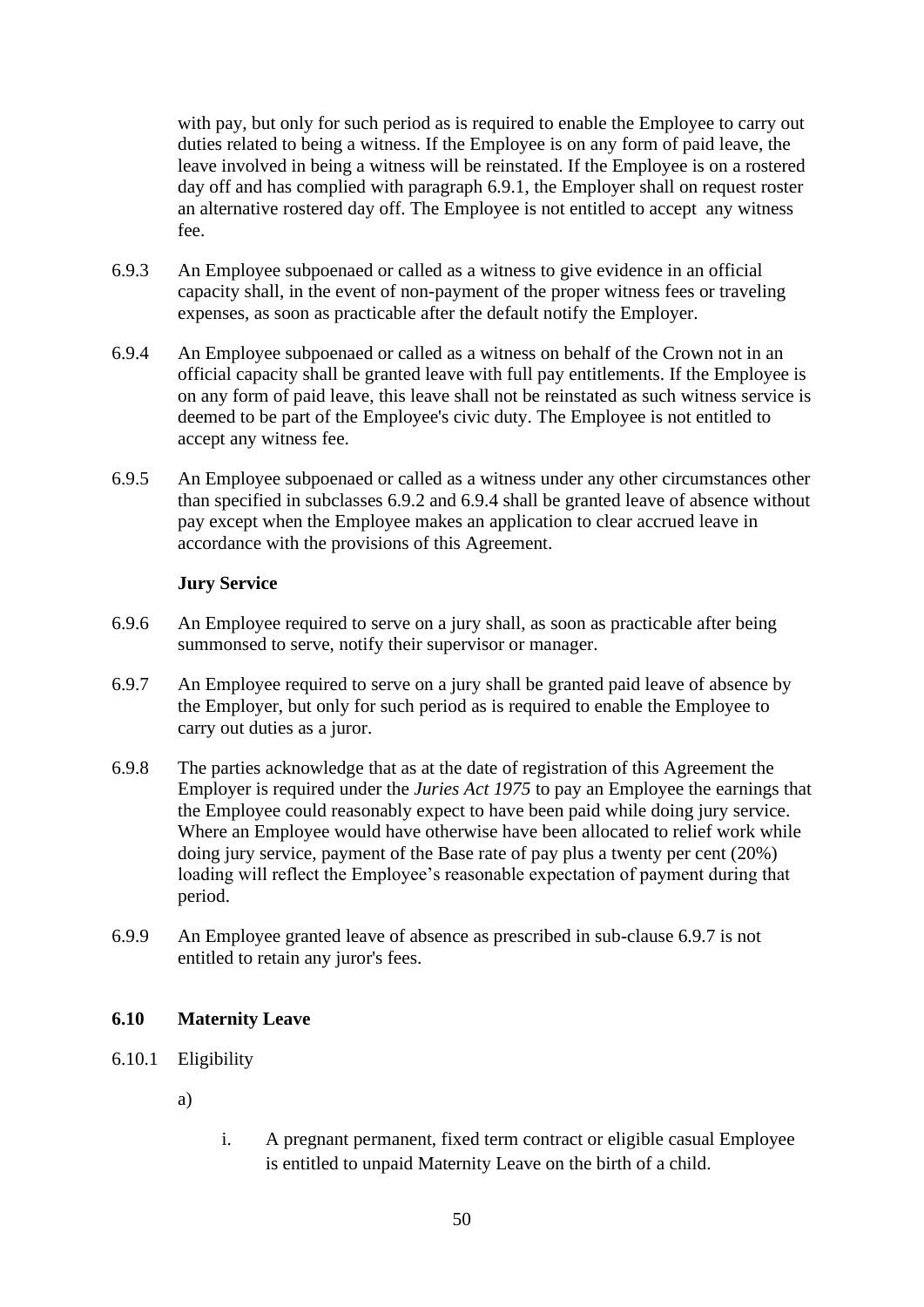- ii. The period of leave for a fixed term contract Employee shall not extend beyond the term of that contract.
- iii. An Employee is eligible, without concluding their Maternity Leave and resuming duty, for subsequent periods of Maternity Leave, including Paid Maternity Leave, in accordance with the provisions of this clause.
- <span id="page-52-2"></span>b) A pregnant permanent or fixed term Employee must have completed 12 months continuous service in the Public Sector immediately preceding the Maternity Leave in order to receive the forms of paid leave as provided for by this clause.
- c) An Employee on a period of leave without pay unrelated to Maternity Leave must resume duties prior to being entitled to Paid Maternity Leave in accordance with the eligibility requirements.

### <span id="page-52-0"></span>6.10.2

- a) A pregnant eligible casual Employee is entitled to unpaid Maternity Leave only.
- <span id="page-52-3"></span>b) For the purposes of this clause an eligible casual Employee means a casual Employee employed by the Employer:
	- i. on a regular and systematic basis for several periods of employment with a break of no more than three (3) months between each period of employment and where the combined length of the periods of employment are at least 12 months and the breaks of employment were the result of the Employer's initiative; or
	- ii. on a regular and systematic basis for a sequence of periods of employment during a period of at least 12 months; and, but for the birth or adoption of a child the Employee has a reasonable expectation of continuing engagement on a regular and systematic basis.
- c) Service performed by an eligible casual Employee for a public sector Employer shall count as service for the purposes of determining 12 months continuous service as per sub-clause [6.10.1](#page-51-2) and [6.10.2](#page-52-0) where:
	- i. the eligible casual Employee has become a permanent or fixed term contract Employee with the same Employer; and
	- ii. the break between the period of eligible casual employment and permanent or fixed term contract employment is no more than three (3) months.
- <span id="page-52-1"></span>6.10.3 Notice Requirements
	- a) An eligible Employee shall give at least four (4) weeks written notice of: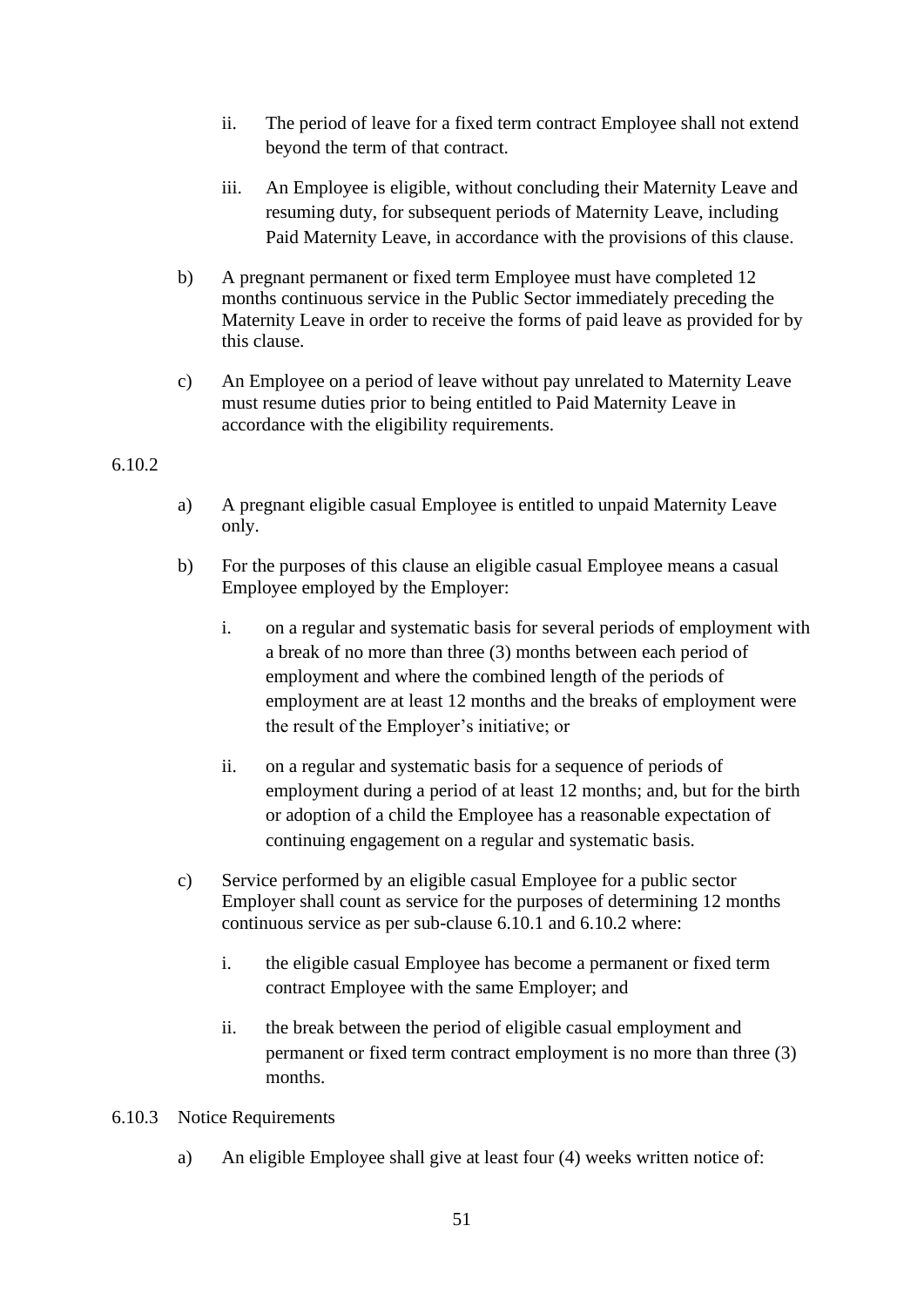- i. their intention to proceed on paid or unpaid Maternity Leave;
- ii. the date the Employee proposes to commence paid or unpaid Maternity Leave; and
- iii. the period of leave to be taken.
- b) An Employee who has given their Employer notice of their intention to take Maternity Leave shall provide the Employer with a medical certificate from a registered medical practitioner naming the Employee, confirming the pregnancy and the estimated date of birth.
- c) An Employee is not in breach of sub-clause [6.10.3](#page-52-1) (a) by failing to give the required period of notice if such failure is due to the birth of the child taking place prior to the date the Employee had intended to proceed on Maternity Leave.
- d) An Employee proceeding on Maternity Leave may elect to take a shorter period of Maternity Leave to that provided by this clause and may at any time during that period elect to reduce or seek to extend the period stated in the original application, provided four (4) weeks written notice is provided.
- <span id="page-53-0"></span>6.10.4 General Entitlement To Maternity Leave
	- a) Subject to the requirements of this clause an eligible Employee is entitled to 52 weeks unpaid Maternity Leave.
	- b)
- i. Subject to the requirements of this clause an eligible Employee is entitled to 14 weeks Paid Maternity Leave that will form part of the 52 week unpaid entitlement;
- ii. The 14 week period of Paid Maternity Leave is inclusive of any public holidays falling within that time;
- iii. The period of Paid Maternity Leave can be extended by the Employee taking double the leave on a half-pay basis and its effect is in accordance with sub-clause 6.10.15.
- c) An Employee must take Maternity Leave in one continuous period with the exception of:
	- i. Special Temporary Employment or Special Casual Employment pursuant to sub-clause 6.10.13.
	- ii. Sub-clause [6.10.8](#page-58-0) Unpaid Special Maternity Leave.
- d) Except for leave provided under clause [6.13](#page-75-0) Partner Leave of this Agreement, only one parent can proceed on Maternity, Adoption or Other Parent Leave at any one time.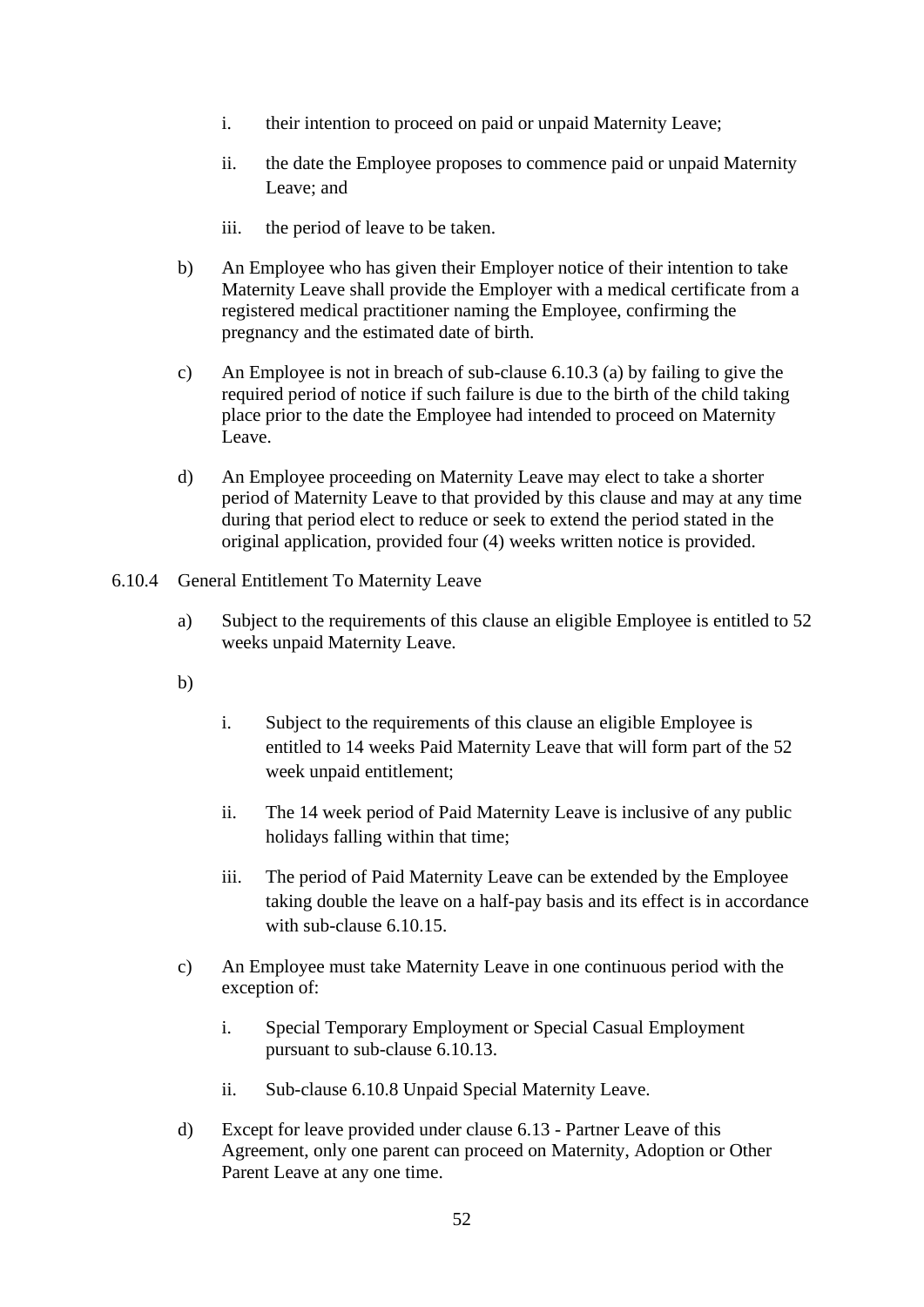- e) Where less than the 52 weeks Maternity Leave is taken paid or unpaid, the unused portion of the leave cannot be banked or preserved in any way.
- f)
- i. Notwithstanding sub-clause [6.10.4](#page-53-0) c) above, Paid Maternity Leave may be taken in more than one period by an Employee who meets the requirements of sub-clause [6.10.5d\).](#page-55-0)
- ii. Unpaid Maternity Leave may be taken in more than one continuous period where the Employee undertakes special temporary employment or special casual employment in accordance with sub-clause [6.10.13](#page-59-0) – Employment During Unpaid Maternity Leave. In these circumstances, the provisions of sub-clause [6.10.13](#page-59-0) – Employment During Unpaid Maternity Leave, shall apply.
- g)
- i. Where both employees are employed in the WA Public Sector an entitlement to paid or unpaid Maternity Leave, Adoption Leave or Other Parent Leave or parental leave provided for by another industrial Agreement can be shared;
- ii. the entitlement provided to the employees shall not exceed the paid Maternity, Adoption or Other Parent Leave quantum for one Employee or its half pay equivalent; and
- iii. the employees may only proceed on paid and/or unpaid Maternity, Adoption or Other Parent Leave at the same time in exceptional circumstances with the approval of the Employer or as provided for under sub-clause [6.10.5d\).](#page-55-0) This does not prevent an Employee from taking paid or unpaid Partner Leave as prescribed by clause [6.13](#page-75-0) – Partner Leave of this Agreement.

# <span id="page-54-0"></span>6.10.5 Payment for Paid Maternity Leave

- a)
- i. Subject to sub-clause [6.10.5](#page-54-0) c) a full time Employee proceeding on Paid Maternity Leave is to be paid according to their ordinary working hours at the time of commencement of Maternity Leave. Shift and weekend penalty payments are not payable during Paid Maternity Leave.
- ii. Subject to sub-clause [6.10.5](#page-54-0) c) payment for a part time Employee is to be determined according to an average of the hours worked by the Employee over the preceding 12 months; or their ordinary working hours at the time of commencement of Maternity Leave, exclusive of shift and weekend penalties, whichever is greater.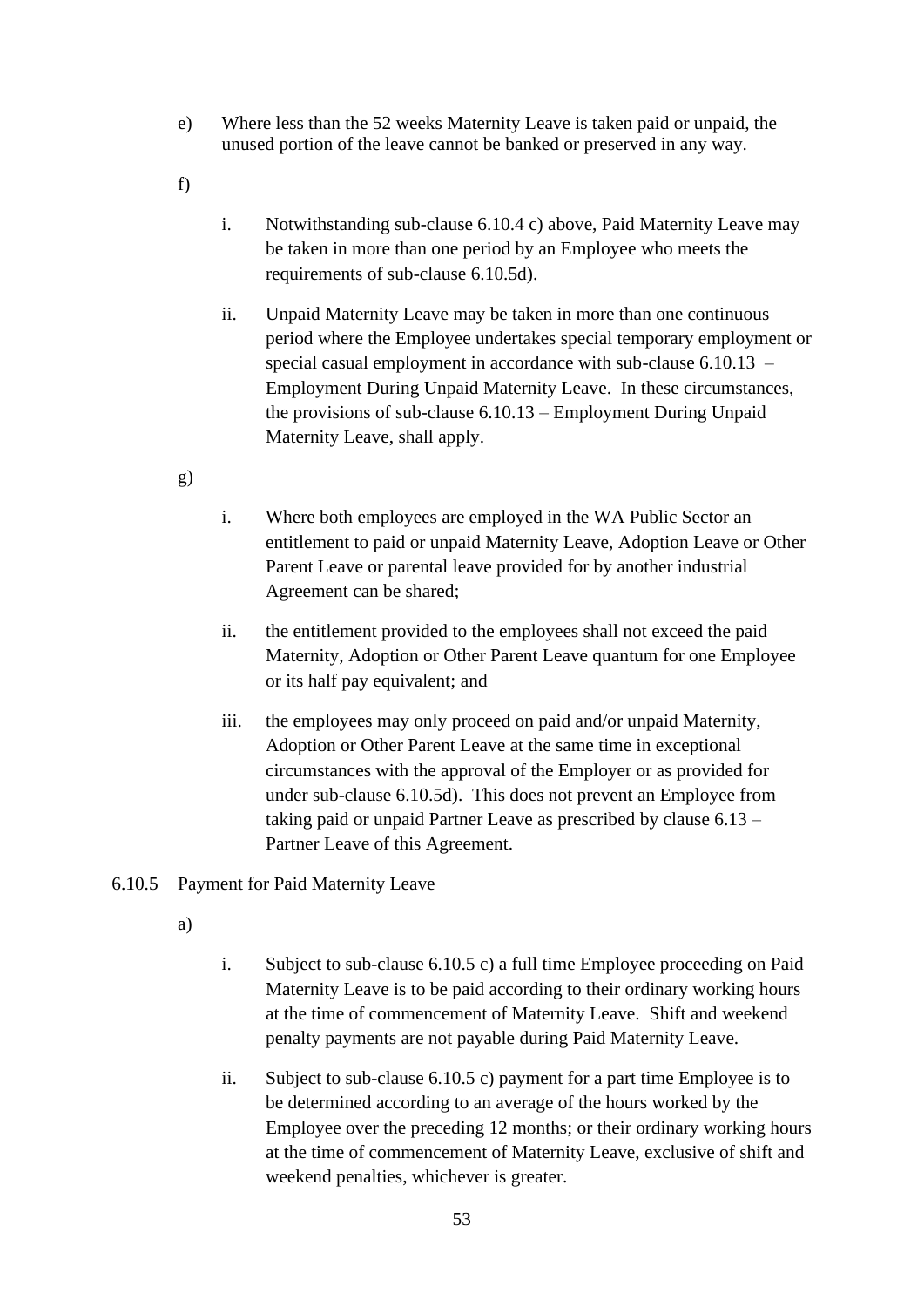- b) An Employee may elect to receive pay in advance for the period of Paid Maternity Leave at the time the Maternity Leave commences, or may elect to be paid the entitlement on a fortnightly basis over the period of the Paid Maternity Leave.
- <span id="page-55-1"></span>c)
- i. An Employee in receipt of a higher duties allowance for a continuous period of 12 months immediately prior to commencing Paid Maternity Leave, is to continue to receive the higher duties allowance for the first four (4) weeks of Paid Maternity Leave.
- ii. An Employee who is entitled to be paid higher duties allowance in accordance with clause [6.10.5](#page-54-0)[c\)\(](#page-55-1)i) and elects to take paid Maternity Leave at half pay will be paid the higher duties allowance at the full rate for the first four (4) weeks only.
- <span id="page-55-0"></span>d) An Employee is entitled to remain on Paid Maternity Leave if the pregnancy results in other than a live child; or the Employee is incapacitated following the birth of the child; or the child dies or is hospitalised such that the Employee or the Employee's partner is not providing principal care to the child.
- e) Where an Employee is on a period of half pay Maternity Leave and their employment is terminated through no fault of the Employee, the Employee shall be paid out any period of unused Paid Maternity Leave equivalent to the period of leave the Employee would have accessed had they been on full pay Maternity Leave when their termination occurred.
- f) An Employee eligible for a subsequent period of Paid Maternity Leave as provided for under sub-clause [6.10.1a\)iii\)](#page-52-2) shall be paid the Maternity Leave as follows:
	- i. according to the Employee's status, classification and ordinary working hours at the time of commencing the original period of Paid Maternity Leave; and
	- ii. not affected by any period of special temporary employment or special casual employment undertaken in accordance with sub-clause6.10.13.
- 6.10.6 Commencement of Maternity Leave
	- a) The period of paid leave can commence up to six (6) weeks prior to the expected date of birth of the child.
	- b) The period of unpaid leave can commence up to six (6) weeks prior to the expected date of birth of the child or earlier if the Employer and Employee so agree, but must not start later than the birth of the child.
	- c)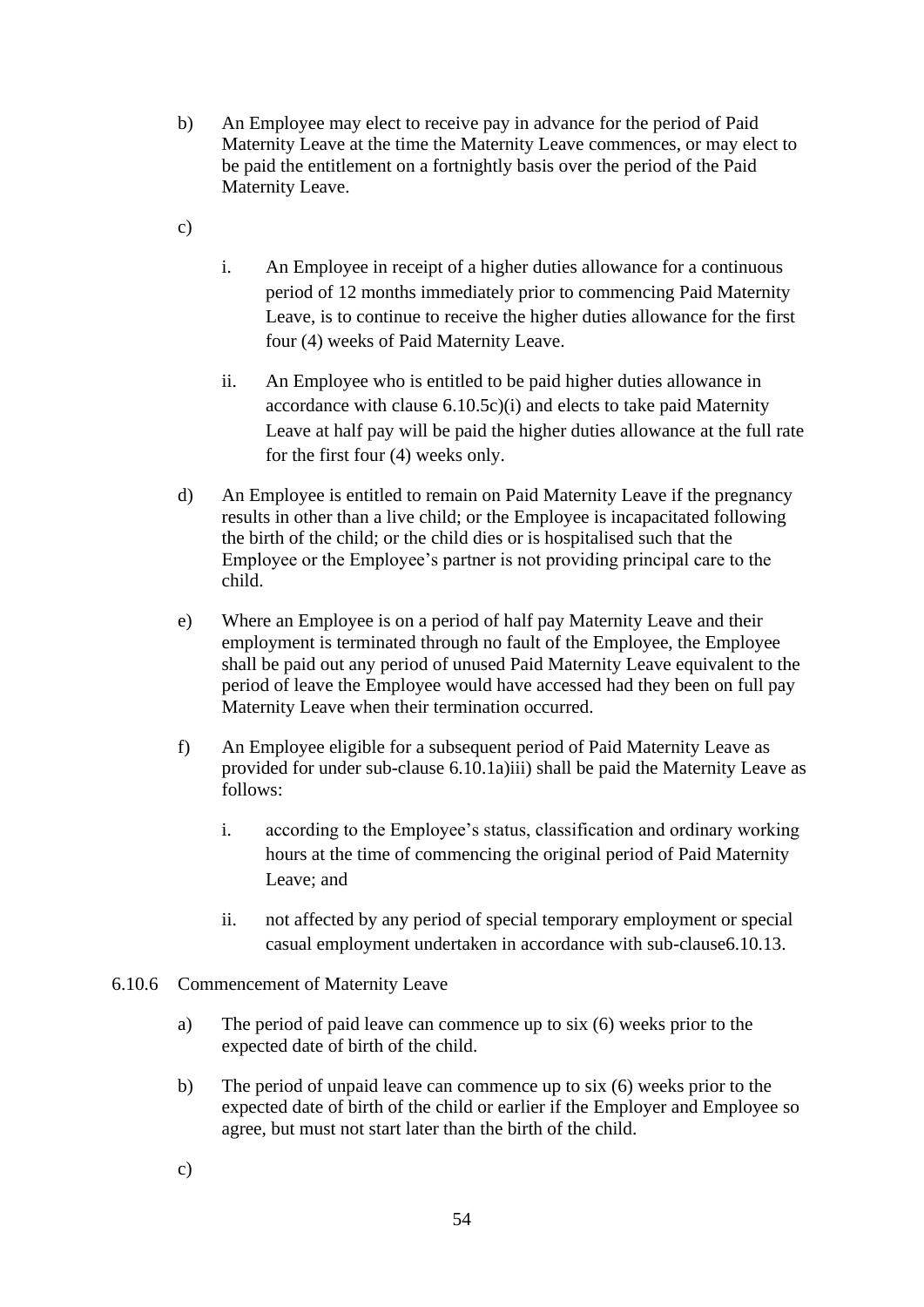- i. If the Employer has reason to believe that the continued performance of duties by a pregnant Employee renders danger to herself, fellow Employees or the public, the Employee may be required to obtain and provide a medical certificate stating that the Employee is fit to work in her present position for a stated period.
- ii. The Employer shall pay the fee for any such examination.
- iii. Where an Employee is deemed to be unfit to work in her present position, the provisions of sub-clause [6.10.7-](#page-56-0) Modification of Duties and Transfer to a safe job, may apply.
- d)
- i. Where the pregnancy of an Employee terminates other than by the birth of a living child, not earlier than 20 weeks before the expected date of the birth, the entitlement to Paid Maternity Leave remains intact and subject to the eligibility requirements of this clause.
- ii. Such paid Maternity Leave cannot be taken concurrently with any paid personal leave taken in this circumstance.
- <span id="page-56-2"></span>e) The period of Paid Maternity Leave must be concluded within 12 months of the birth of the child.
- f)
- i. The Employer may, in exceptional circumstances, allow an Employee to take Paid Maternity Leave that will result in the Employee being on Paid Maternity Leave more than 12 months after the birth of the child.
- ii. An Employer may require evidence that would satisfy a reasonable person that the circumstances warrant allowing the Employee to take their period of Paid Maternity Leave such that it would result in the Employee being on Paid Maternity Leave more than 12 months after the birth of the child.
- <span id="page-56-1"></span><span id="page-56-0"></span>6.10.7 Modification of Duties and Transfer to a Safe Job
	- a)
- i. A pregnant Employee may work part time in one or more periods whilst she is pregnant where she provides her Employer with a medical certificate from a medical practitioner advising that part time employment is, because of her pregnancy, necessary or preferable.
- ii. The terms of part time employment undertaken in accordance with subclause  $6.10.7(a)(i)$  shall be in writing.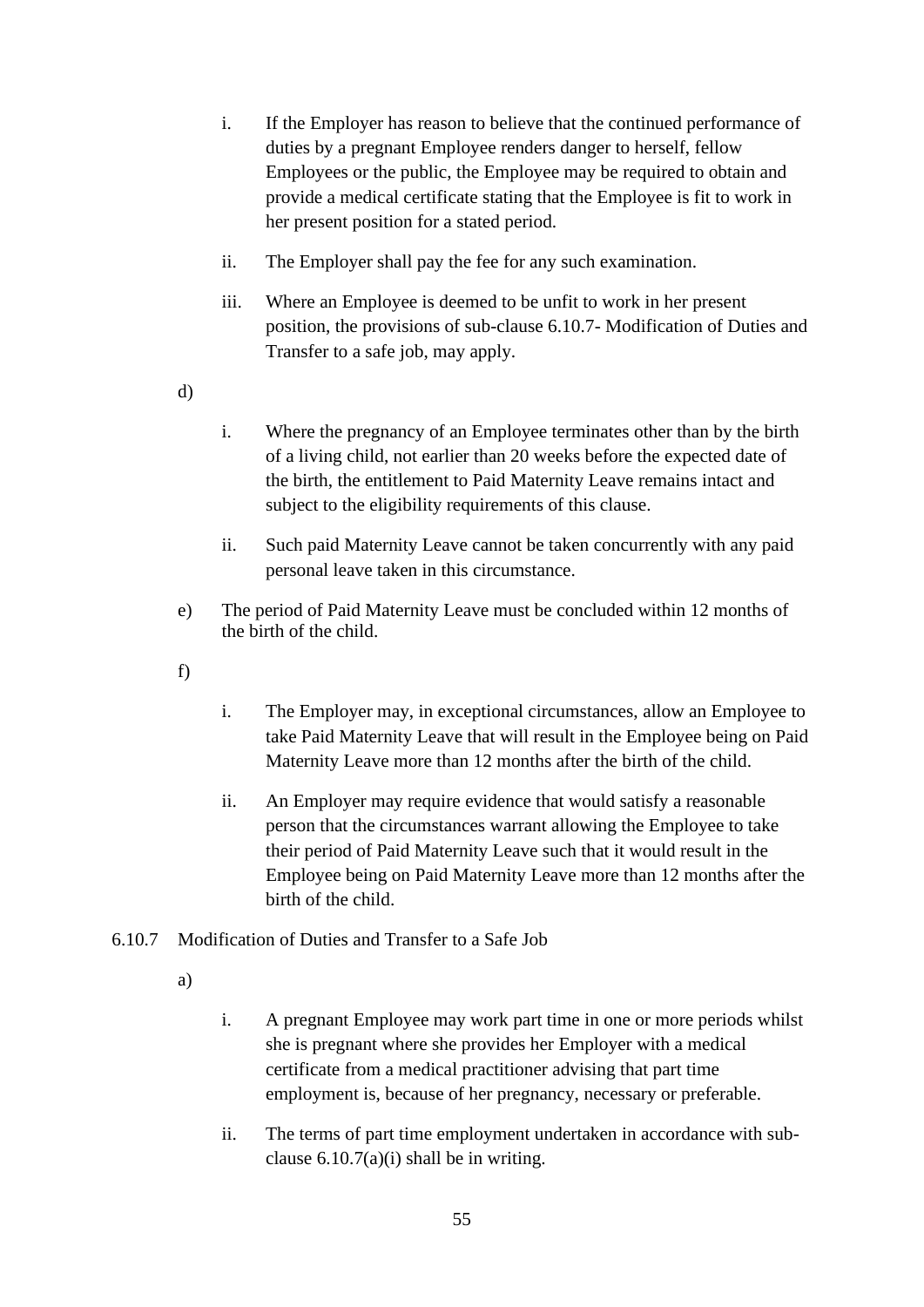- iii. Such employment shall be in accordance with sub-clause [2.4](#page-10-0) of this Agreement.
- b) In the absence of an alternative requirement, and unless otherwise agreed between an Employer and Employee, an Employee shall provide their Employer with four (4) weeks written notice of an intention to:
	- i. vary part time work arrangements made under sub-clause [6.10.7](#page-56-0)[a\);](#page-56-1) or
	- ii. revert to full time employment during the Employee's pregnancy.
- <span id="page-57-0"></span>c) An Employee reverting to full time employment in accordance with sub-clause [6.10.7](#page-56-0)[b\)ii\)](#page-57-0) will be entitled to the same position or a position equivalent in pay, conditions and status and commensurate with the Employee's skill and abilities as the substantive position held immediately prior to undertaking part time employment.
- d) If an Employee gives her Employer a medical certificate from a medical practitioner, or some other form of evidence that would satisfy a reasonable person, and it contains a statement to the effect that the Employee is fit to work, but that it is inadvisable for her to continue in her present position for a stated period because of:
	- i. illness, or risks, arising out of her pregnancy; or
	- ii. hazards connected with that position.

then the Employer must modify the duties of the position or alternatively transfer the Employee to a safe job at the same classification level for the period during which she is unable to continue in her present position.

- <span id="page-57-1"></span>e) If an Employee's Employer does not think it to be reasonably practicable to modify the duties of the position or transfer the Employee to a safe job:
	- i. the Employee is entitled to be absent from the workplace on full pay for the period during which she is unable to continue in her present position;
	- ii. an entitlement to be absent from the workplace on full pay as at subclause [6.10.7](#page-56-0)[e\)](#page-57-1) applies to an eligible casual Employee; and
	- iii. an Employee who is absent from work pursuant to this sub-clause shall be paid the amount she would reasonably have expected to be paid if she had worked during that period.
- f) An entitlement to be absent from the workplace on full pay is in addition to any leave entitlement the Employee has.
- g) An entitlement to be absent from the workplace on full pay ends at the earliest of whichever of the following times is applicable:
	- i. the end of the period stated in the medical certificate;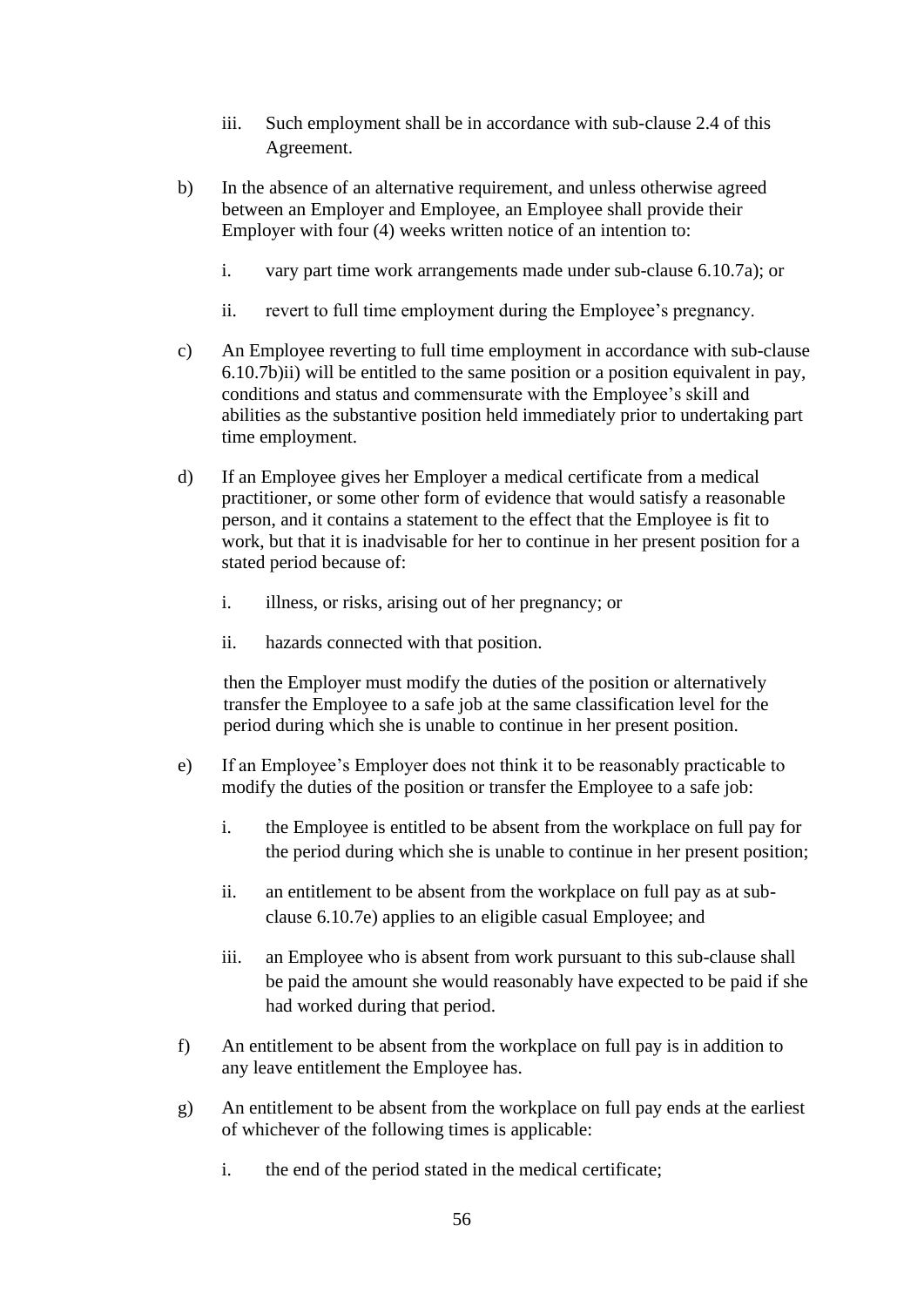- ii. if the Employee's pregnancy results in the birth of a living child the end of the day before the date of birth; or
- iii. if the Employee's pregnancy ends otherwise than with the birth of a living child – the end of the day before the end of the pregnancy.
- <span id="page-58-0"></span>6.10.8 Unpaid Special Maternity Leave
	- a) A pregnant Employee is entitled to a period of unpaid special maternity leave if the Employee is not fit for work during that period because the Employee:
		- (i) has a pregnancy related illness; or
		- (ii) has been pregnant and the pregnancy ends within 28 weeks of the expected date of birth of the child otherwise than by a living child; and
		- (iii) has not utilised personal leave for the period.
	- b) An Employee must give the Employer notice of the taking of [unpaid special](http://www.austlii.edu.au/au/legis/cth/num_act/fwa2009114/s12.html#unpaid_special_maternity_leave)  [maternity leave.](http://www.austlii.edu.au/au/legis/cth/num_act/fwa2009114/s12.html#unpaid_special_maternity_leave)
	- c) The notice must:
		- (i) be given to the Employer as soon as practicable (which may be a time after the leave has started); and
		- (ii) advise the Employer of the period, or expected period, of the leave.
	- d) An Employee who has given notice of the taking of [unpaid special maternity](http://www.austlii.edu.au/au/legis/cth/num_act/fwa2009114/s12.html#unpaid_special_maternity_leave)  [leave](http://www.austlii.edu.au/au/legis/cth/num_act/fwa2009114/s12.html#unpaid_special_maternity_leave) must, if required by the Employer, give the Employer evidence that would satisfy a reasonable person that the leave is taken for a reason specified in [6.10.8\(](#page-58-0)a).
	- e) Without limiting [6.10.8\(](#page-58-0)d), an Employer may require the evidence referred to in that subsection to be a [medical certificate.](http://www.austlii.edu.au/au/legis/cth/num_act/fwa2009114/s12.html#medical_certificate)
	- f) An Employee's entitlement to 12 months of [unpaid maternity leave](http://www.austlii.edu.au/au/legis/cth/num_act/fwa2009114/s12.html#unpaid_parental_leave) provided at [6.10.4](#page-53-0) is not reduced by the amount of any [unpaid special maternity leave](http://www.austlii.edu.au/au/legis/cth/num_act/fwa2009114/s12.html#unpaid_special_maternity_leave) taken by the Employee while the Employee was pregnant.
- 6.10.9 Interaction with Other Leave Entitlements
	- a) An Employee proceeding on unpaid Maternity Leave may elect to substitute any part of that leave with accrued annual and/or accrued long service leave.
	- b) Where annual and/or long service leave is substituted that leave shall form part of the 52 weeks Maternity Leave entitlement.
	- c) Personal leave is not payable on a period of paid or unpaid Maternity Leave.
- <span id="page-58-1"></span>6.10.10 Extended Unpaid Maternity Leave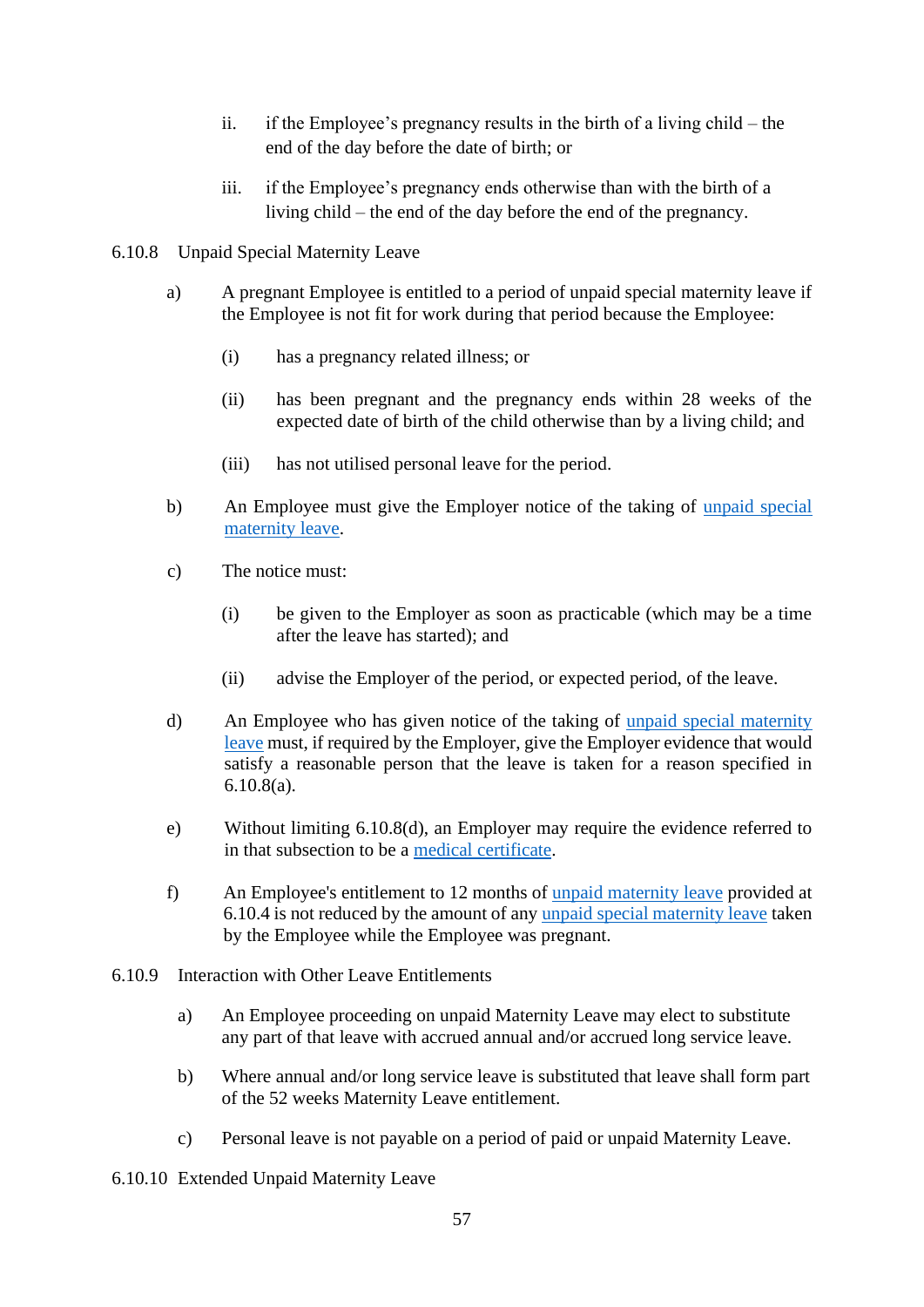- <span id="page-59-1"></span>a) An Employee is entitled to apply for leave without pay following Maternity Leave ('extended unpaid Maternity Leave') to extend their leave by up to two (2) years.
- b) Approval for an extension to unpaid Maternity Leave will be subject to all other available leave entitlements being exhausted.
- c) Where both parents work for the Public Sector the total combined period of extended unpaid Maternity, Adoption and extended Other Parent Leave shall not exceed two (2) years.
- d) The Employer is to agree to a request for extended unpaid Maternity Leave unless:
	- i. the Employer is not satisfied that the request is genuinely based on the Employee's parental responsibilities; or
	- ii. agreeing to the request would have an adverse impact on the conduct of operations or business of the Employer and those grounds would satisfy a reasonable person.
- e) The Employer is to give the Employee written notice of the Employer's decision on a request for extended unpaid Maternity Leave under sub-clause [6.10.10](#page-58-1)[a\).](#page-59-1) If the request is refused, the notice is to set out the reasons for the refusal.
- f) An Employee who believes their request for extended unpaid parental leave under sub-clause [6.10.10](#page-58-1) has been unreasonably refused may seek to enforce it as a minimum condition of employment and the onus will be on the Employer to demonstrate that the refusal was justified in the circumstances.
- <span id="page-59-3"></span><span id="page-59-2"></span>6.10.11 Communication during Maternity Leave
	- a) If the Employer makes a decision that will have a significant effect on the status, responsibility level, pay or location of an Employee's position whilst on Maternity Leave, the Employer must take all reasonable steps to give the Employee information about, and an opportunity to discuss, the effect of the decision on that position.
	- b) An Employee shall also notify the Employer of changes of address or other contact details that might affect the Employer's capacity to comply with subclause [6.10.11](#page-59-2)[a\).](#page-59-3)

### <span id="page-59-4"></span>6.10.12 Replacement Employee

Should a replacement Employee be engaged, the replacement Employee is to be informed prior to engagement of the fixed term nature of the employment and of the rights of the Employee, who is being replaced, including that the engagement may be subject to variation according to [6.10.3](#page-52-1) (d) and ability to extend unpaid Maternity Leave as provided for under sub-clause [6.10.10.](#page-58-1)

<span id="page-59-0"></span>6.10.13 Employment during unpaid Maternity Leave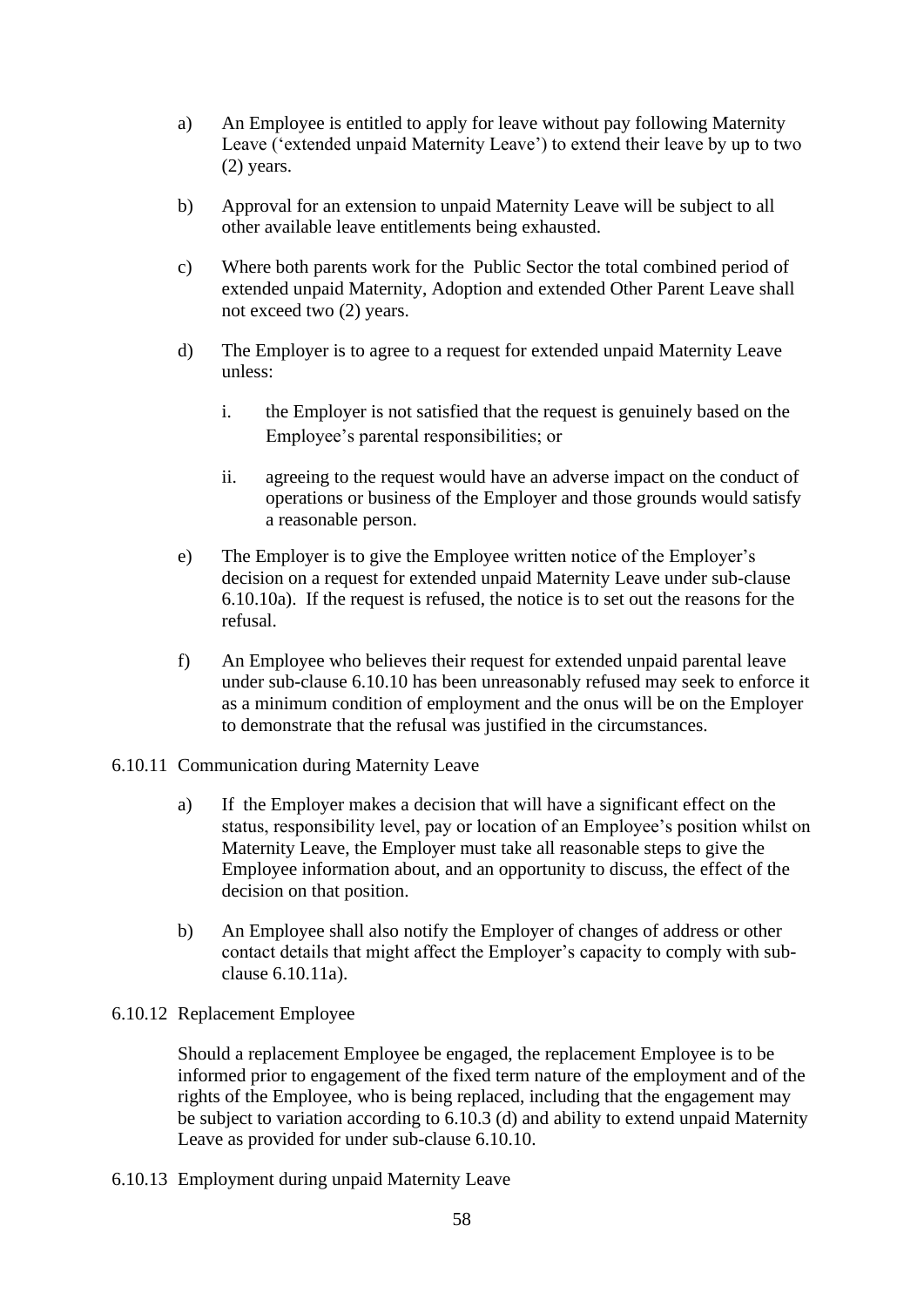- a) Special Temporary Employment
	- i. For the purposes of this sub-clause, "temporary" means employment of an intermittent nature; for a limited, specified period; and undertaken during unpaid Maternity Leave or extended unpaid Maternity Leave.
	- ii. Notwithstanding any other provision of the Maternity Leave clause, an Employee may be employed by their Employer on a temporary basis provided that:
		- both parties agree in writing to the special temporary employment;
		- Employees are only employed on a temporary basis in connection with their substantive office, post or position;
		- any such period of service shall not change the Employee's employment status in regard to their substantive employment; and
		- any period of special temporary employment shall count as qualifying service for all purposes under this Agreement.
- b) Special Casual Employment
	- i. For the purposes of sub-clause [6.10.13,](#page-59-0) 'casual' means employment on an hourly basis for a period not exceeding four (4) weeks in any period of engagement for which a casual loading is paid. It excludes employment undertaken in accordance with [6.10.13](#page-59-0) (a) – Special temporary employment.
	- ii. An Employee can be engaged on special casual employment provided that
		- both parties agree in writing to the special casual employment;
		- Employees are employed at the level commensurate to the level of the available position under this Agreement;
		- in the case of a fixed term contract Employee, the period of the casual employment is within the period of the current fixed term contract;
		- any such period of service shall not break the Employee's continuity of service nor change the Employee's employment status in regard to their substantive employment; and
		- any period of special casual employment shall not count as qualifying service other than with respect to entitlements a casual Employee would ordinarily be entitled to for any other purpose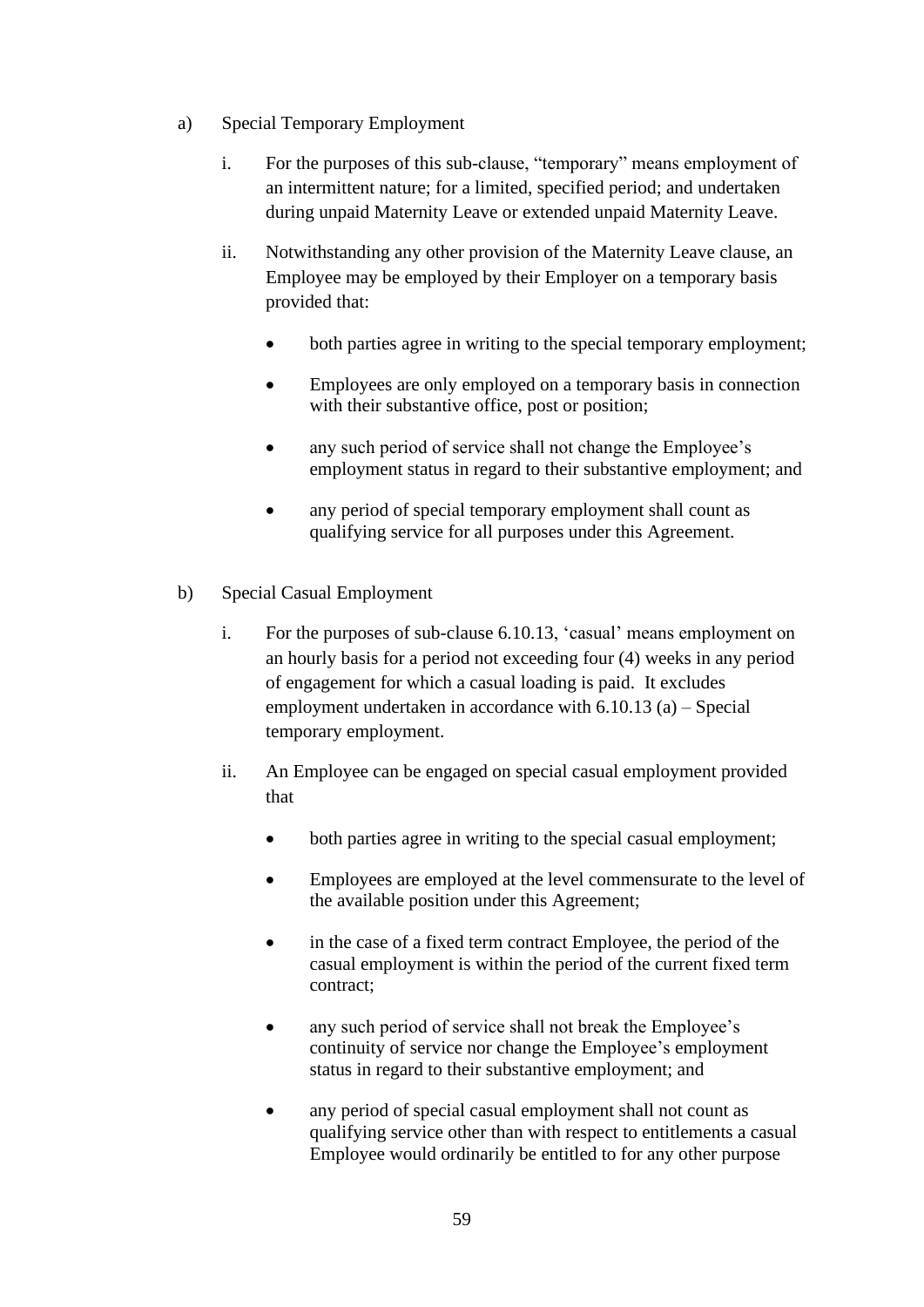#### under any relevant Award, Agreement or industrial instrument.

- c) The provisions of this clause only apply to employment during unpaid Maternity Leave, and extended unpaid Maternity Leave taken in conjunction with Maternity Leave as provided for in sub-clause [6.10.10](#page-58-1) – Extended unpaid Maternity Leave.
- d) An Employer cannot engage an Employee in special temporary employment or special casual employment whilst the Employee is on a period of Paid Maternity Leave, annual leave or long service leave taken concurrently with a period of unpaid Maternity Leave.
- e) Effect of special temporary employment and special casual employment on unpaid Maternity Leave
	- i. Subject to sub-clause [6.10.13](#page-59-0) (e) (ii), a period of special temporary employment or special casual employment shall be deemed to be part of the Employee's period of unpaid Maternity Leave or extended unpaid Maternity Leave as originally agreed to by the parties.
	- ii. An Employee who immediately resumes unpaid Maternity Leave or extended unpaid Maternity Leave following the conclusion of a period of special temporary employment or special casual employment
		- is entitled, on written notice, to extend their period of unpaid maternity leave or extended unpaid maternity leave by the period of time in which they were engaged in special temporary employment or special casual employment; and
		- shall give not less than four (4) weeks' notice in writing to their Employer of the new date they intend to return to work and so conclude their period of maternity leave or extended unpaid maternity leave.
	- iii. An Employee who does not immediately resume their period of unpaid Maternity Leave or extended unpaid Maternity Leave at the conclusion of a period of special temporary employment or special casual employment cannot preserve the unused portion of leave for use at a later date.
- <span id="page-61-0"></span>6.10.14 Return to Work on Conclusion of Maternity Leave
	- a)
- i. An Employee shall confirm their intention in writing to conclude their Maternity Leave not less than four (4) weeks prior to the expiration of Maternity Leave or extended unpaid Maternity Leave.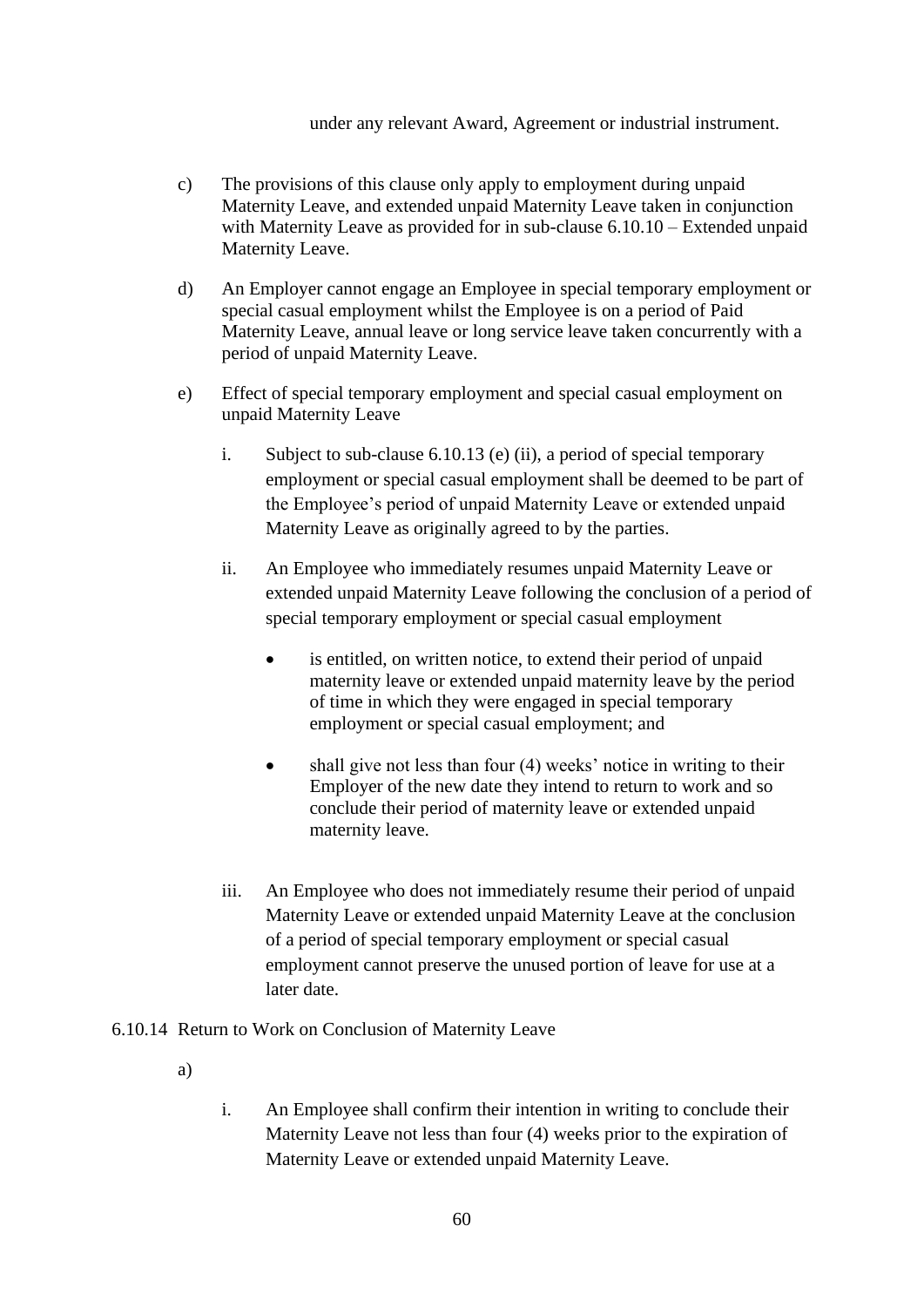- ii. An Employee who intends to return to work on a modified basis in accordance with sub-clause [6.10.14](#page-61-0) (d) shall advise their Employer of this intention by notice in writing not less than four (4) weeks prior to the expiration of Maternity Leave or extended unpaid Maternity Leave.
- b) An Employee on return to work following the conclusion of Maternity Leave or extended unpaid Maternity Leave will be entitled to the same position or a position equivalent in pay, conditions and status and commensurate with the Employee's skill and abilities as the substantive position held immediately prior to proceeding on Maternity Leave.
- c) Where an Employee was transferred to a safe job or was absent from the workplace on full pay as provided for in sub-clause [6.10.7](#page-56-0) – Modification of Duties or Transfer to a Safe Job, the Employee is entitled to return to the position occupied immediately prior to the transfer or their absence from the workplace on full pay.
- d) Right to Return to Work on a Modified Basis
	- i. An Employee may return on a part time or job-share basis to the substantive position occupied prior to the commencement of leave or to a different position as determined by the Employer at the same classification level in accordance with the part time employment provisions contained within this Agreement.
	- ii. An Employee may return on a modified basis that involves the Employee working on different days or at different times, or both; or on fewer days or for fewer hours or both, than the Employee worked immediately before starting Maternity Leave.
- e) Right to Revert
	- i. An Employee who has returned on a part time or modified basis in accordance with sub-clause [6.10.14](#page-61-0) (d) may subsequently request permission from the Employer to resume working on the same basis as the Employee worked immediately before starting Maternity Leave or full time work at the same classification level.
	- ii. A request made under sub-clause [6.10.14](#page-61-0) (e) (i) must be in writing and must be made at least four (4) weeks before the day on which the Employee wishes to resume working on the same basis as the Employee worked immediately before starting Maternity Leave or full time work at the same classification level.
	- iii. An Employer is to agree to a request to revert made under sub-clause [6.10.14](#page-61-0) (e) (i) unless there are grounds to refuse the request relating to the adverse effect that agreeing to the request would have on the conduct of operations or business of the Employer and those grounds would satisfy a reasonable person.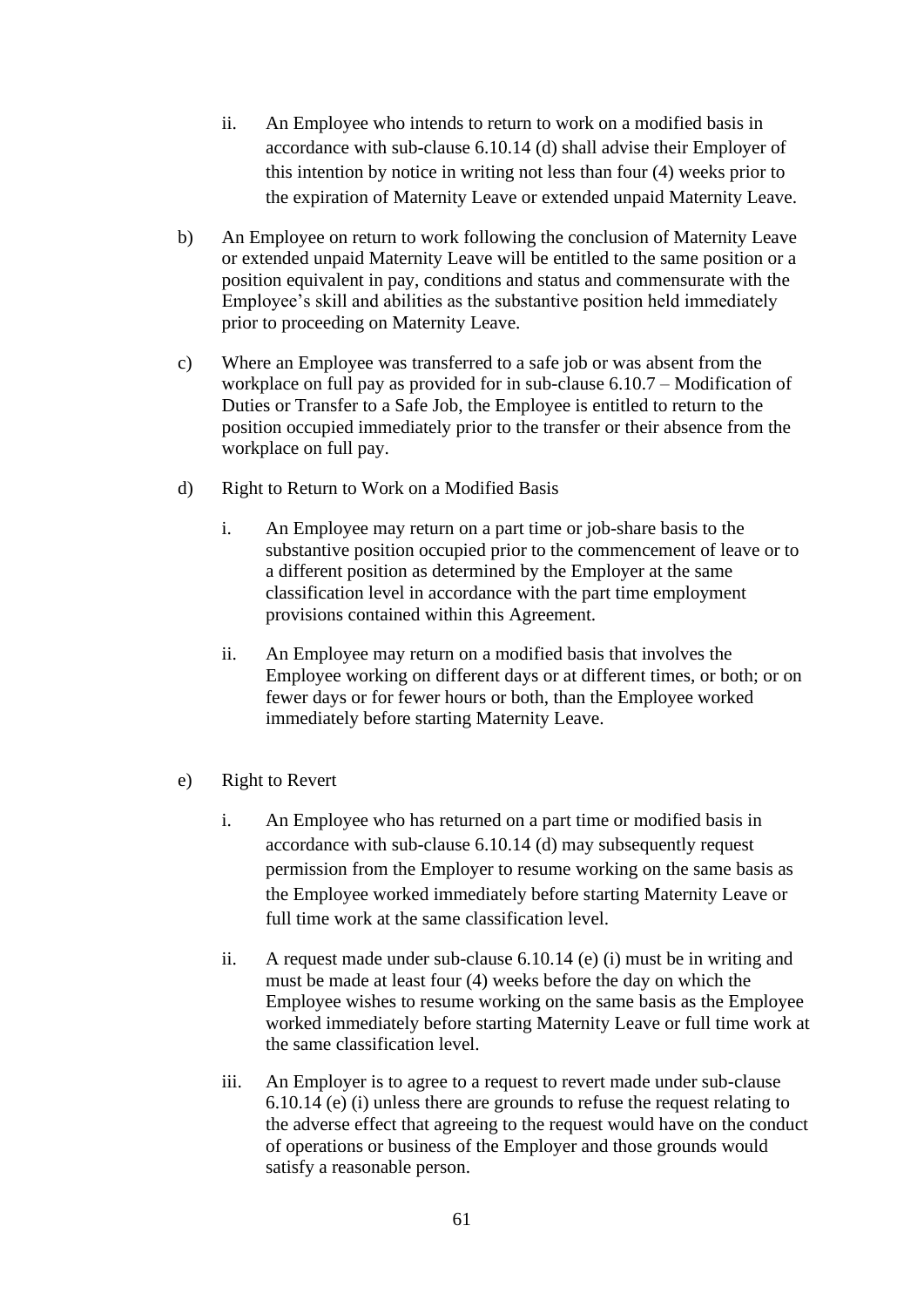- iv. An Employer is to give the Employee written notice of the Employer's decision on a request to revert under clause [6.10.14](#page-61-0) (e) (i). If the request is refused, the notice is to set out the reasons for the refusal.
- v. An Employee who believes their request to revert under sub-clause [6.10.14](#page-61-0) (e) (i) has been unreasonably refused may seek to enforce it as a minimum condition of employment and the onus will be on the Employer to demonstrate that the refusal was justified in the circumstances.
- f) Employer Requirement to Revert
	- i. If, on finishing Maternity Leave, an Employee has returned to work on a modified basis in accordance with clause [6.10.14d](#page-61-0)), the Employer may subsequently require the Employee to resume working on the same basis as the Employee worked immediately before starting Maternity Leave.
	- ii. A requirement can be made under clause [6.10.14\(](#page-61-0)f) (i) only if:

(aa) the requirement is made on grounds relating to the adverse effect that the Employee continuing to work on a modified basis would have on the conduct of the operations or business of the Employer and those grounds would satisfy a reasonable person; or

(bb) the Employee no longer has a child who has not reached the compulsory education period as defined in section 6 of the *School Education Act 1999*.

### <span id="page-63-0"></span>6.10.15 Effect of Maternity Leave on the Contract of Employment

a)

- i. Paid Maternity Leave will count as qualifying service for all purposes under this Agreement.
- ii. Qualifying service for any purpose under this Agreement is to be calculated according to the number of weeks of Paid Maternity Leave that were taken at full pay or would have been had the Employee not taken Paid Maternity Leave at half pay. Employees who take Paid Maternity Leave on half pay do not accrue entitlements beyond those that would have accrued had they taken the leave at full pay.

b)

i. Absence on unpaid Maternity Leave or extended unpaid Maternity Leave shall not break the continuity of service of Employees.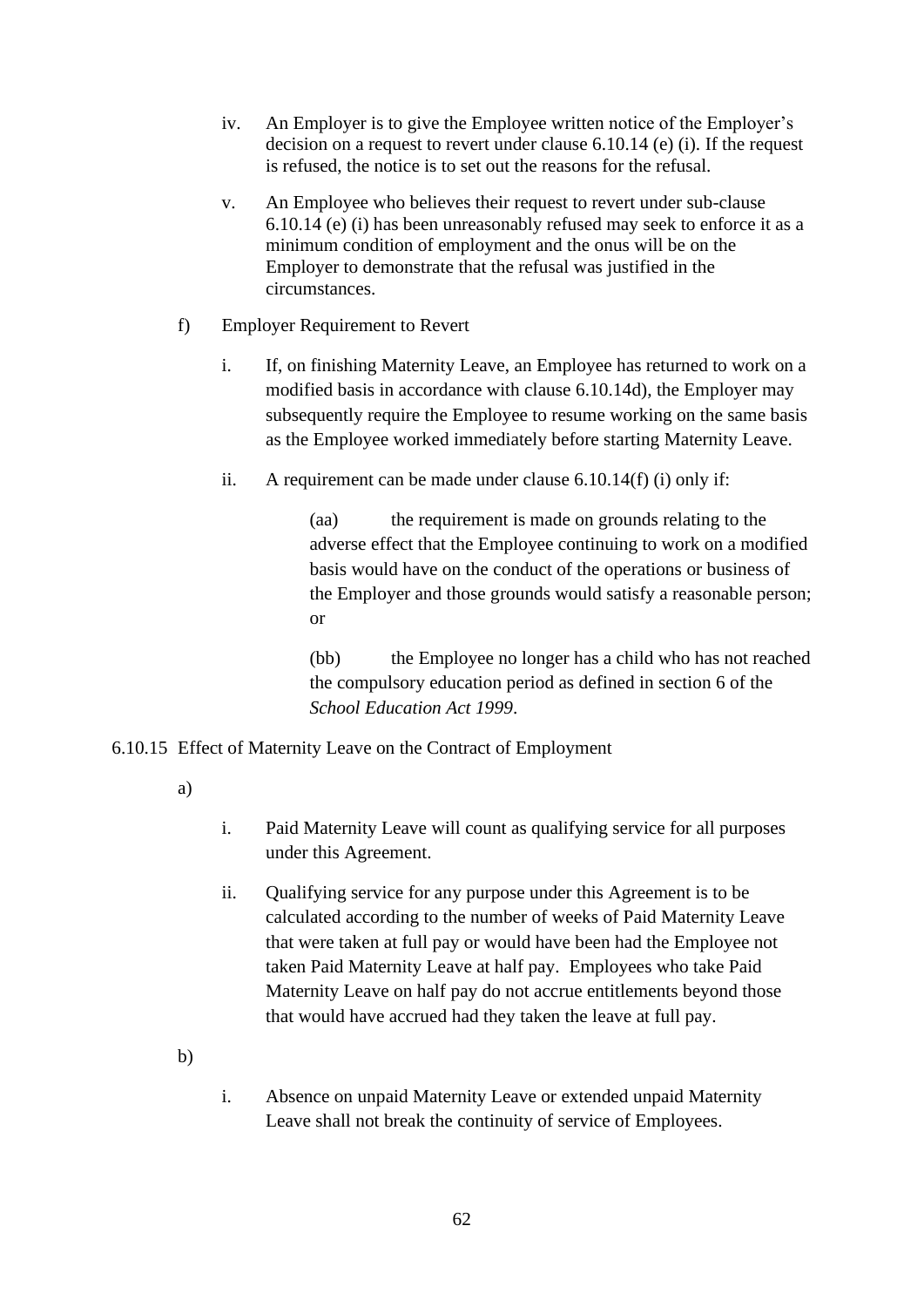- ii. Where an Employee takes a period of unpaid Maternity Leave or extended unpaid Maternity Leave exceeding 14 calendar days in one continuous period, the entire period of such leave shall not be taken into account in calculating the period of service for any purpose under any relevant Award, Agreement or industrial instrument. Periods of unpaid leave of 14 days or less shall, however, count for service.
- c) An Employee on Maternity Leave may terminate employment at any time during the period of leave by written notice in accordance with sub-clause 2.9.1 of this Agreement.
- d) An Employer shall not terminate the employment of an Employee on the grounds of the Employee's application for Maternity Leave or absence on Maternity Leave, but otherwise the rights of the Employer in respect of termination of employment are not affected.

# <span id="page-64-1"></span>**6.11 Adoption Leave**

- <span id="page-64-0"></span>6.11.1 Eligibility
	- a)
- i. A permanent, fixed term contract or eligible casual Employee is entitled to 52 weeks unpaid adoption leave on the placement of a child for adoption as provided for under this clause.
- ii. The period of leave granted to a fixed term contract Employee shall not extend beyond the term of that contract.
- iii. An Employee is eligible, without concluding their adoption leave and resuming duty, for subsequent periods of adoption leave, including paid adoption leave, in accordance with the provisions of this clause.
- b) A permanent or fixed term contract Employee must have completed 12 months continuous service in the Public Sector immediately preceding the adoption leave in order to receive the forms of paid leave as provided for by this clause.
- c) An Employee on a period of leave without pay unrelated to maternity leave, adoption leave or other parent leave must resume duties prior to being entitled to paid adoption leave in accordance with the eligibility requirements.
- d) An eligible casual Employee as defined under clause [6.10.2b\)](#page-52-3) Maternity Leave of this Agreement is entitled to unpaid Adoption Leave as provided by this clause.
- 6.11.2 General entitlement to Adoption Leave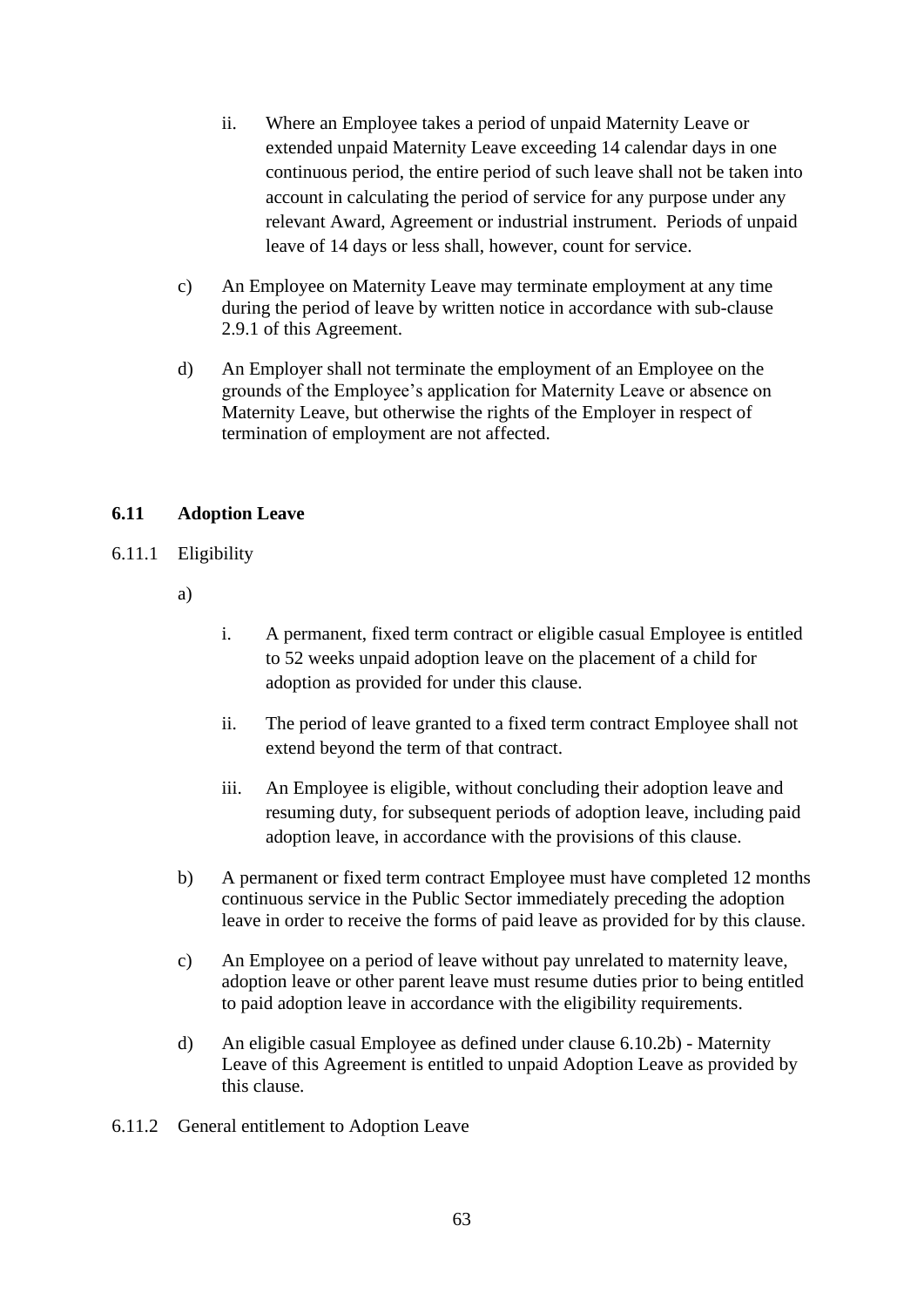- a) Subject to the requirements of this clause an eligible Employee is entitled to 52 weeks unpaid Adoption Leave.
- b)
- i. Subject to the requirements of this clause an eligible Employee is entitled to 14 weeks paid Adoption Leave that will form part of the 52 week unpaid entitlement.
- ii. The 14 week period of paid Adoption Leave is inclusive of any public holidays falling within that time.
- iii. The period of paid Adoption Leave can be extended by the Employee taking double the leave on a half-pay basis and its effect is in accordance with clause [6.10.15](#page-63-0) – Maternity Leave of this Agreement.
- c) An Employee must take Adoption Leave in one continuous period with the exception of Special Temporary Employment or Special Casual Employment pursuant to clause [6.10.13](#page-59-0) – Maternity Leave of this Agreement.
- d) Except for leave provided under clause [6.13](#page-75-0) Partner Leave of this Agreement only one parent can proceed on Maternity, Adoption or Other Parent Leave at any one time.
- e) Where less than the 52 weeks Adoption Leave is taken, paid or unpaid, the unused portion of the leave cannot be banked or preserved in any way.
- f) Unpaid Adoption Leave may be taken in more than one continuous period where the Employee undertakes special temporary employment or special casual employment in accordance with the provisions at clause [6.10.13](#page-59-0) – Employment During Unpaid Maternity Leave of this Agreement. In these circumstances, the provisions of clause [6.10.13](#page-59-0) – Employment During Unpaid Maternity Leave of this Agreement shall apply.

g)

- i. Where both employees are employed in the Public Sector an entitlement to paid or unpaid Maternity Leave, Adoption Leave or Other Parent Leave or Parental Leave provided for by another Industrial Agreement can be shared.
- ii. The entitlement provided to the employees shall not exceed the paid Maternity, Adoption or Other Parent Leave quantum for one Employee or its half pay equivalent.
- iii. The employees may only proceed on paid and/or unpaid Maternity, Adoption or Other Parent Leave at the same time in exceptional circumstances with the approval of the Employer or as provided for under clause [6.10.5d\)](#page-55-0) – Maternity Leave of this Agreement. This does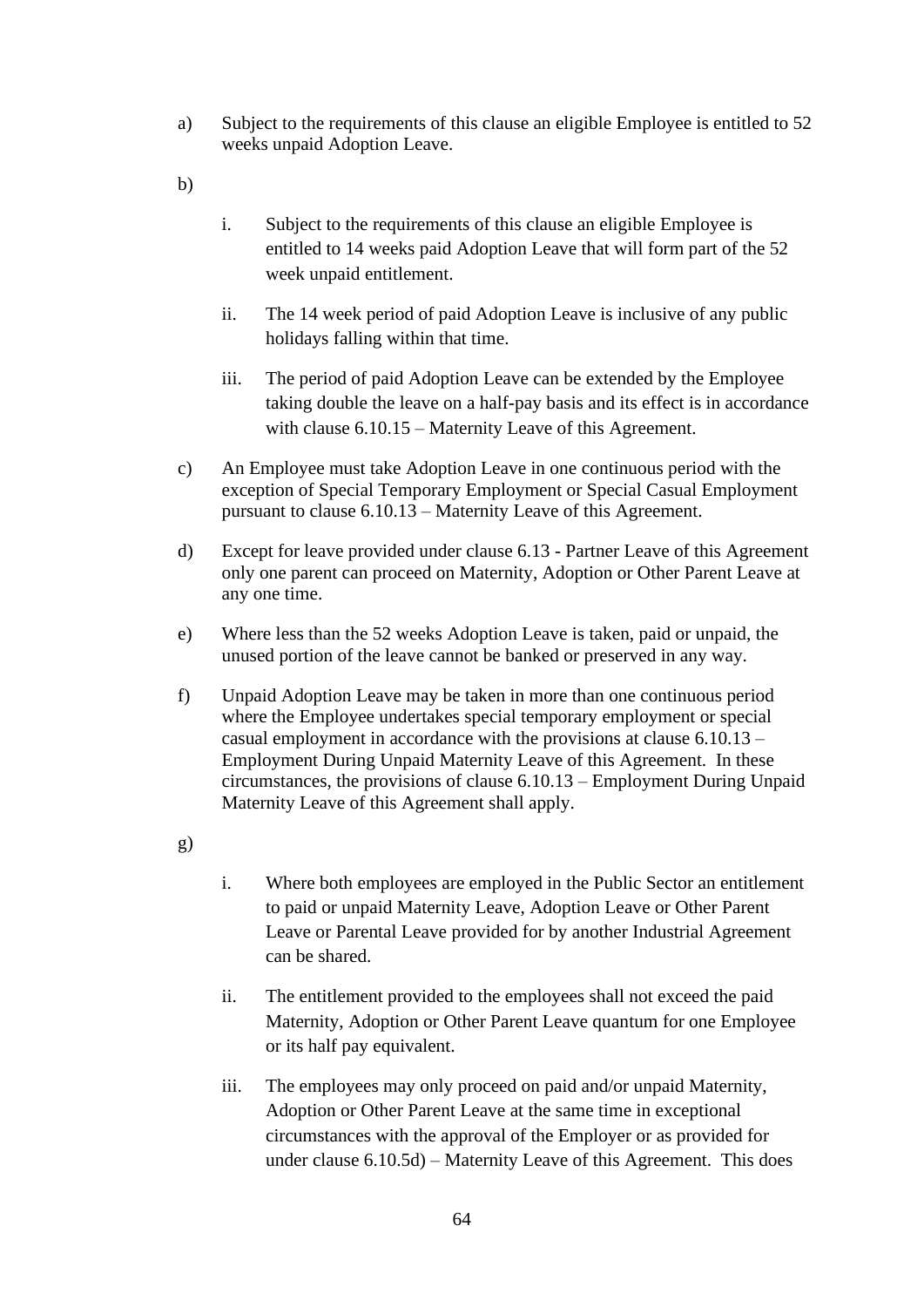not prevent an Employee from taking paid or unpaid Partner Leave as prescribed by clause [6.13](#page-75-0) of this Agreement.

- <span id="page-66-0"></span>6.11.3 Payment for Paid Adoption Leave
	- a)
- i. Subject to sub-clause [6.11.3](#page-66-0) (c) a full time Employee proceeding on paid Adoption Leave is to be paid according to their ordinary working hours at the time of commencement of Adoption Leave. Shift and weekend penalty payments are not payable during paid Adoption Leave.
- ii. Subject to sub-clause [6.11.3](#page-66-0) (c) Payment for a part time Employee is to be determined according to an average of the hours worked by the Employee over the preceding 12 months; or their ordinary working hours at the time of commencement of Adoption Leave, exclusive of shift and weekend penalties, whichever is greater.
- b) An Employee may elect to receive pay in advance for the period of paid Adoption Leave at the time the Adoption Leave commences or may elect to be paid the entitlement on a fortnightly basis over the period of the paid Adoption Leave.
- c)
- i. An Employee in receipt of a higher duties allowance for a continuous period of 12 months immediately prior to commencing paid Adoption Leave is to continue to receive the higher duties allowance for the first four (4) weeks of paid Adoption Leave.
- ii. An Employee who is entitled to be paid a higher duties allowance in accordance with clause [6.11.3\(](#page-66-0)c) (i) and elects to take paid Adoption Leave at half pay will be paid the higher duties allowance at the full rate for the first four (4) weeks only.
- d) Where an Employee is on a period of half pay Adoption Leave and their employment is terminated through no fault of the Employee, the Employee shall be paid out any period of unused paid Adoption Leave equivalent to the period of leave the Employee would have accessed had they been on full pay Adoption Leave when their termination occurred.
- e) An Employee eligible for a subsequent period of paid Adoption Leave as provided for under sub-clause [6.11.1](#page-64-0) (a) (iii) shall be paid the Adoption Leave as follows:
	- i. According to the Employee's status, classification and ordinary working hours at the time of commencing the original period of paid Adoption Leave; and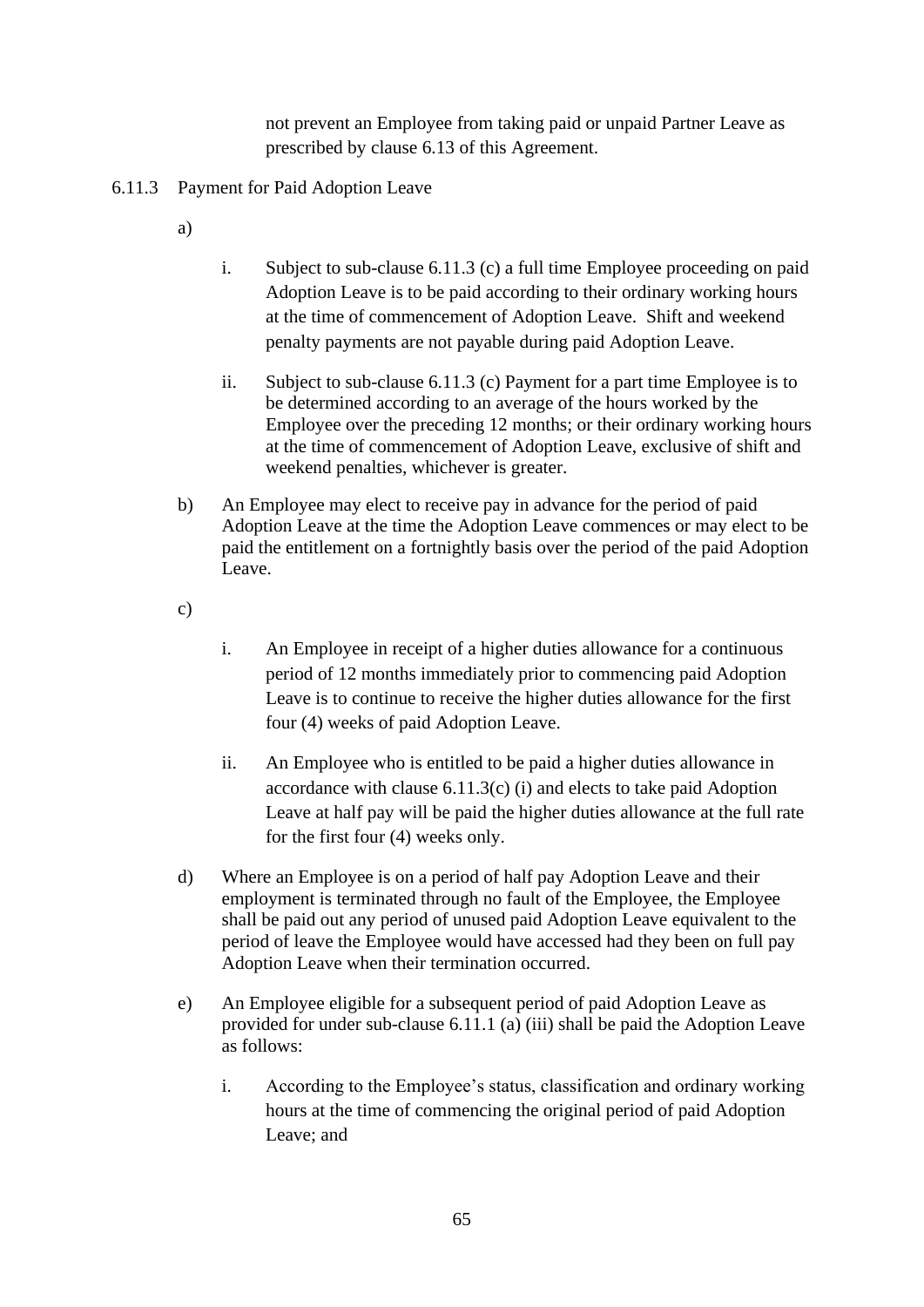- ii. Not affected by any period of special temporary employment or special casual employment undertaken in accordance with clause [6.10.13](#page-59-0) – Employment during Unpaid Maternity Leave of this Agreement.
- f) Where less than the 52 weeks Adoption Leave is taken paid or unpaid, the unused portion of the leave cannot be banked or preserved in any way.
- g) An eligible casual Employee provided for under sub-clause [6.11.1](#page-64-0) (d) is not entitled to paid adoption leave.
- h) The 'day of placement', in relation to the adoption of a child by an Employee, means the earlier of the following days:
	- i. the day on which the Employee first takes custody of the child for the adoption; or
	- ii. the day on which the Employee starts any travel that is reasonably necessary to take custody of the child for the adoption.
- i) An Employee is not entitled to adoption-related leave unless the child that is, or is to be, placed with the Employee for adoption
	- i. is, or will be, under 16 years old as at the day of placement, or the expected day of placement, of the child;
	- ii. has not, or will not have, lived continuously with the Employee for a period of six (6) months or more as at the day of placement, or the expected day of placement, of the child; and
	- iii. is not (otherwise than because of the adoption) a child or stepchild of the Employee or the Employee's partner.
- j)
- i. An Employee seeking to adopt a child is entitled to two (2) days unpaid leave to attend interviews or examinations required for the adoption procedure.
- ii. An Employee working or residing outside of the Perth metropolitan area is entitled to an additional day's unpaid leave.
- iii. The Employee may take any paid leave entitlement to which the Employee is entitled to in lieu of this leave.
- k)
- i. If an application for adoption leave has been granted for the adoption of a child, which does not eventuate, then the period of paid or unpaid adoption leave is terminated.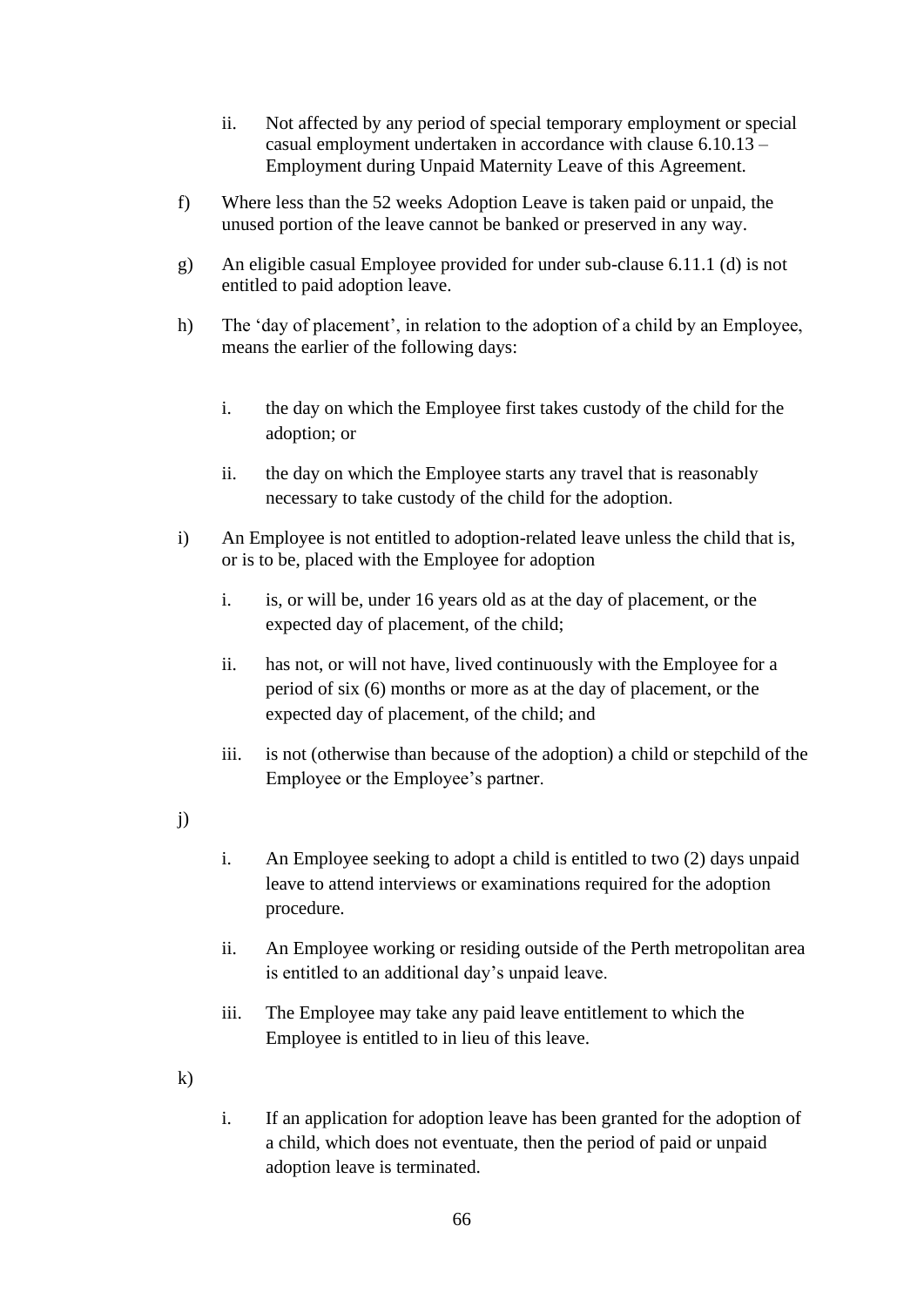- ii. Employees may take any other paid leave entitlement to which they are entitled in lieu of the terminated adoption leave or return to work.
- 6.11.4 Commencement of Adoption Leave
	- a) An eligible Employee can commence adoption leave from the day of placement of the child.
	- b) The period of paid adoption leave must conclude within 12 months of the day of placement except under exceptional circumstances as provided under clause [6.10.6e\)](#page-56-2) - Maternity Leave of this Agreement but as it relates to Adoption Leave.
- <span id="page-68-1"></span><span id="page-68-0"></span>6.11.5 Notice and Variation Requirements
	- a) An Employee shall give no less than four (4) weeks written notice to the Employer of:
		- i. the date the Employee proposes to commence paid or unpaid adoption leave; and
		- ii. the period of leave to be taken.
	- b) An Employee is not in breach of sub-clause [6.11.5](#page-68-0) [a\)](#page-68-1) by failing to give the required period of notice if such failure is due to the requirement of the adoption agency to accept earlier or later placement of a child, or other compelling circumstances.
	- c) An Employee proceeding on adoption leave may elect to take a shorter period of adoption leave to that provided by this clause and may at any time during that period elect to reduce or seek to extend the period stated in the original application, provided four (4) weeks written notice is provided.
- 6.11.6 Other Provisions
- 6.11.7 The following provisions, as provided under clause [6.10M](#page-51-3)aternity Leave have application to Adoption Leave:
	- a) 6.10.9- Interaction with Other Leave Entitlements;
	- b) [6.10.10](#page-58-1)  Extended unpaid Maternity Leave;
	- c) [6.10.11](#page-59-2) Communication during Maternity Leave;
	- d) [6.10.12](#page-59-4) Replacement Employee;
	- e) [6.10.13](#page-59-0) Employment during unpaid Maternity Leave;
	- f) [6.10.14](#page-61-0) Return to work on conclusion of Maternity Leave; and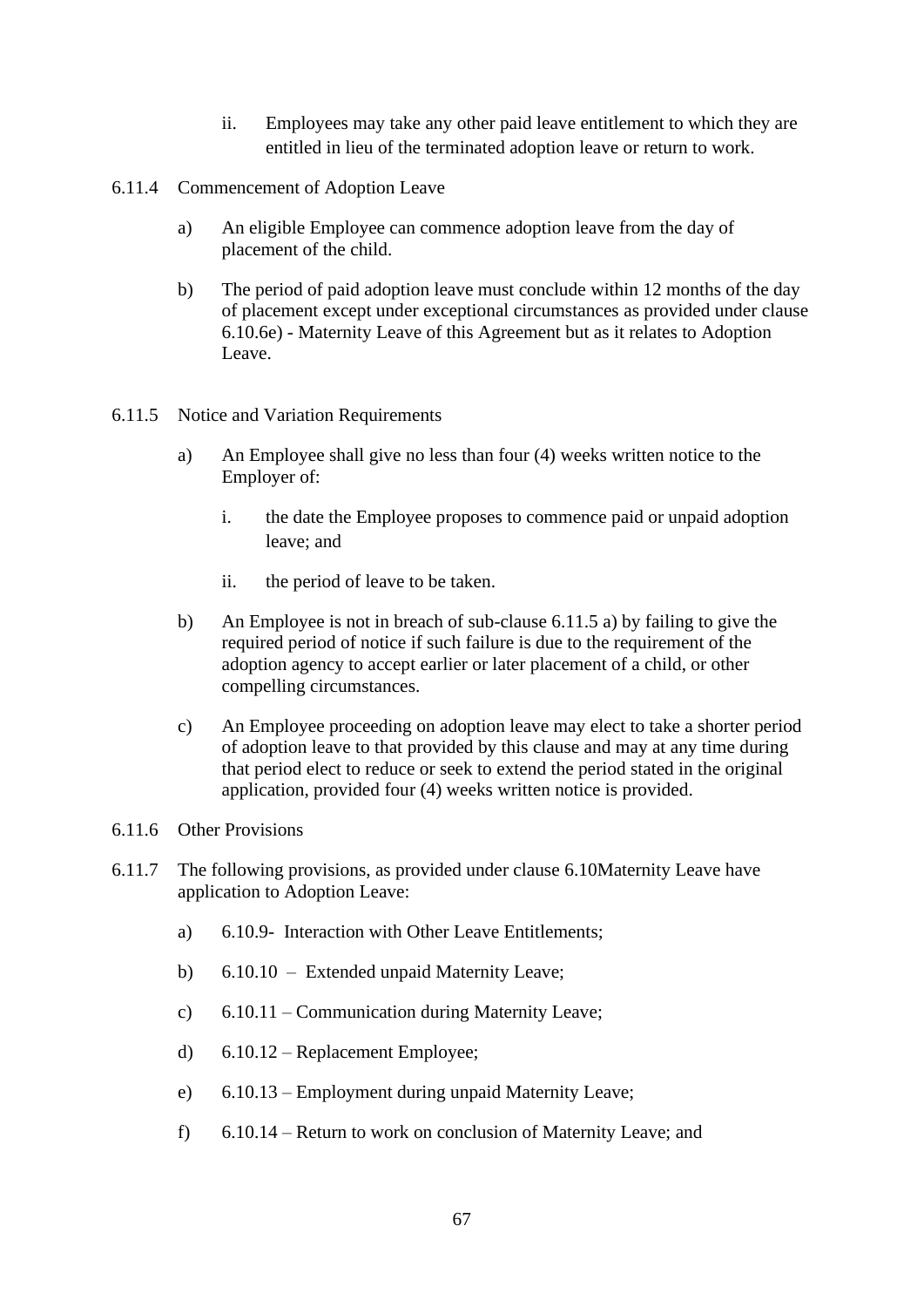g) [6.10.15](#page-63-0) – Effect of Maternity Leave on the contract of employment

### **6.12 Other Parent Leave**

6.12.1

- a) For the purposes of this clause:
	- i. The "*Other Parent*" may or may not be the biological parent, and does not necessarily have to be the partner of the birth parent, and has a responsibility for the care of the child.
	- ii. The "*primary care giver"* means the Employee will assume the principal role for the care and attention of a child aged under 12 months or a newly adopted child.
	- iii. Only one person can be the primary care giver of the child at any one time.

### 6.12.2 Eligibility

a) Unpaid Other Parent Leave

An Employee is entitled to a period of up to 52 weeks unpaid other parent leave in respect of the:

- i. birth of a child to the Employee's partner; or
- ii. placement of a child under the age of 16 with the Employee for adoption.
- b) Annual and long service leave

An Employee proceeding on Unpaid Other Parent Leave may elect to substitute any part of that leave with accrued annual leave or long service leave to which the Employee is entitled for the whole or part of the period of Unpaid Other Parent Leave.

- c) Paid Other Parent Leave
	- i. Where an eligible Employee, other than an Employee entitled to Paid Maternity Leave under clause [6.10.2](#page-52-0) or Adoption Leave under clause [6.11.1](#page-64-0) in this Agreement, is the other parent and has responsibility for the care of a child under the age of 12 months or newly adopted child the provisions of this clause will apply.
	- ii. An Employee must be the primary care giver of the child to access paid other parent leave.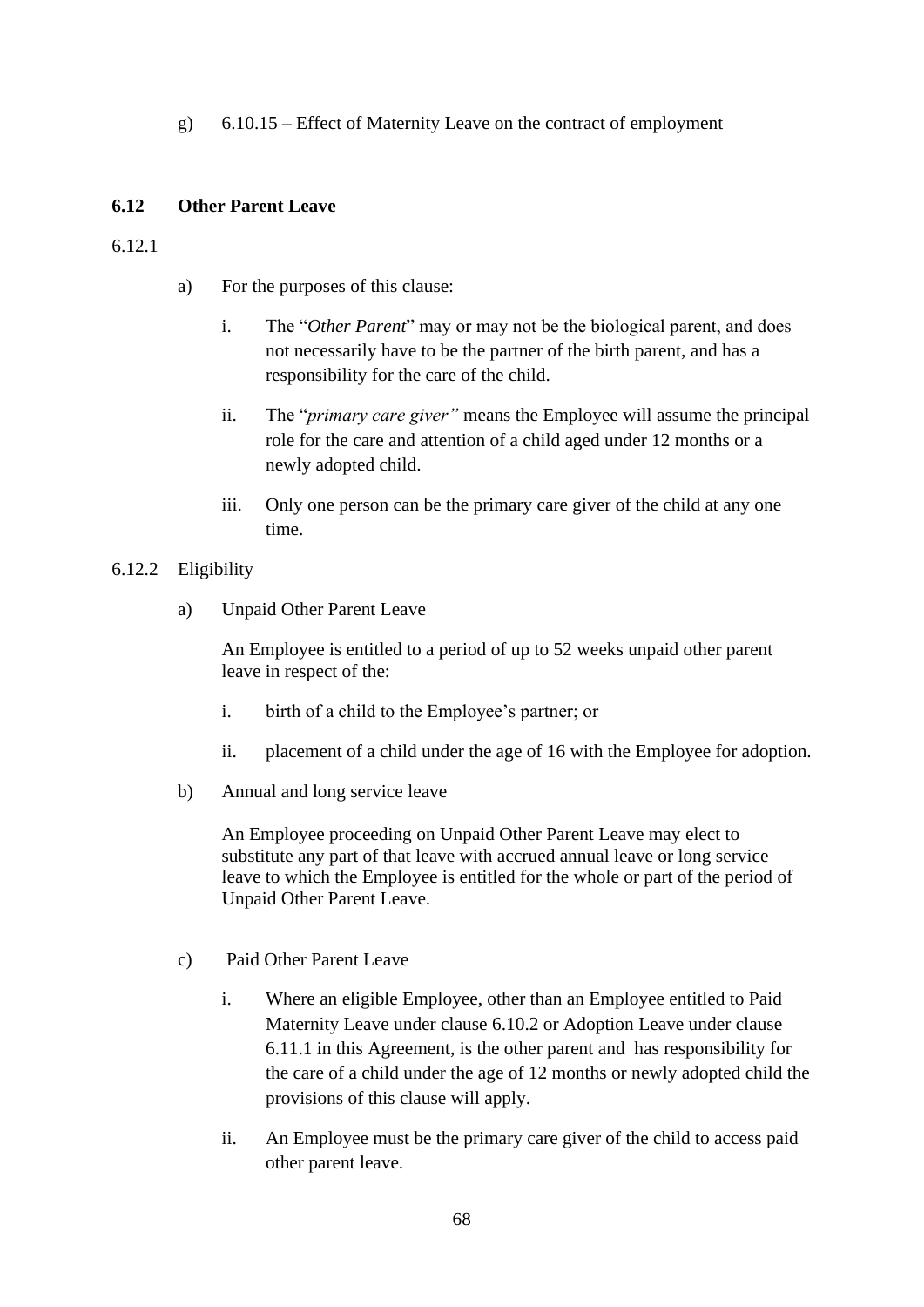- iii. An Employer may require an Employee to provide confirmation of their primary carer status with evidence that would satisfy a reasonable person.
- d) An eligible casual Employee as defined under clause [6.10.1-](#page-51-2) Maternity Leave of this Agreement is entitled to unpaid Other Parent Leave as provided by this clause.

e)

- i. A permanent, fixed term contract or eligible casual Employee is entitled to 52 weeks unpaid Other Parent Leave in accordance with this clause.
- ii. An eligible permanent or fixed term contract Employee is entitled to 14 weeks paid Other Parent Leave in accordance with this clause if they are the primary care giver of the child.
- iii. An Employee employed on a fixed term contract shall have the same entitlement to other parent leave; however, the period of leave granted shall not extend beyond the term of that contract.
- iv. An Employee is eligible, without concluding their other parent leave and resuming duty, for subsequent periods of other parent leave, including paid other parent leave, in accordance with the provisions of this clause.
- f) A permanent or fixed term contract Employee must have completed 12 months continuous service in the Public Sector immediately preceding the Other Parent Leave in order to receive the forms of paid leave as provided for by this clause.
	- i. An Employee on a period of leave without pay unrelated to Other Parent Leave must resume duties prior to being entitled to paid Other Parent Leave in accordance with the eligibility requirements.
- 6.12.3 General Entitlement to Other Parent Leave
	- a) Subject to the requirements of this clause an eligible Employee is entitled to 52 weeks unpaid Other Parent Leave.
	- b)
- i. Subject to the requirements of this clause an eligible Employee is entitled to 14 weeks paid Other Parent Leave that will form part of the 52 week unpaid entitlement.
- ii. The 14 week period of paid Other Parent Leave is inclusive of any public holidays falling within that time.
- iii. The period of paid Other Parent Leave can be extended by the Employee taking double the leave on a half-pay basis and in its effect is in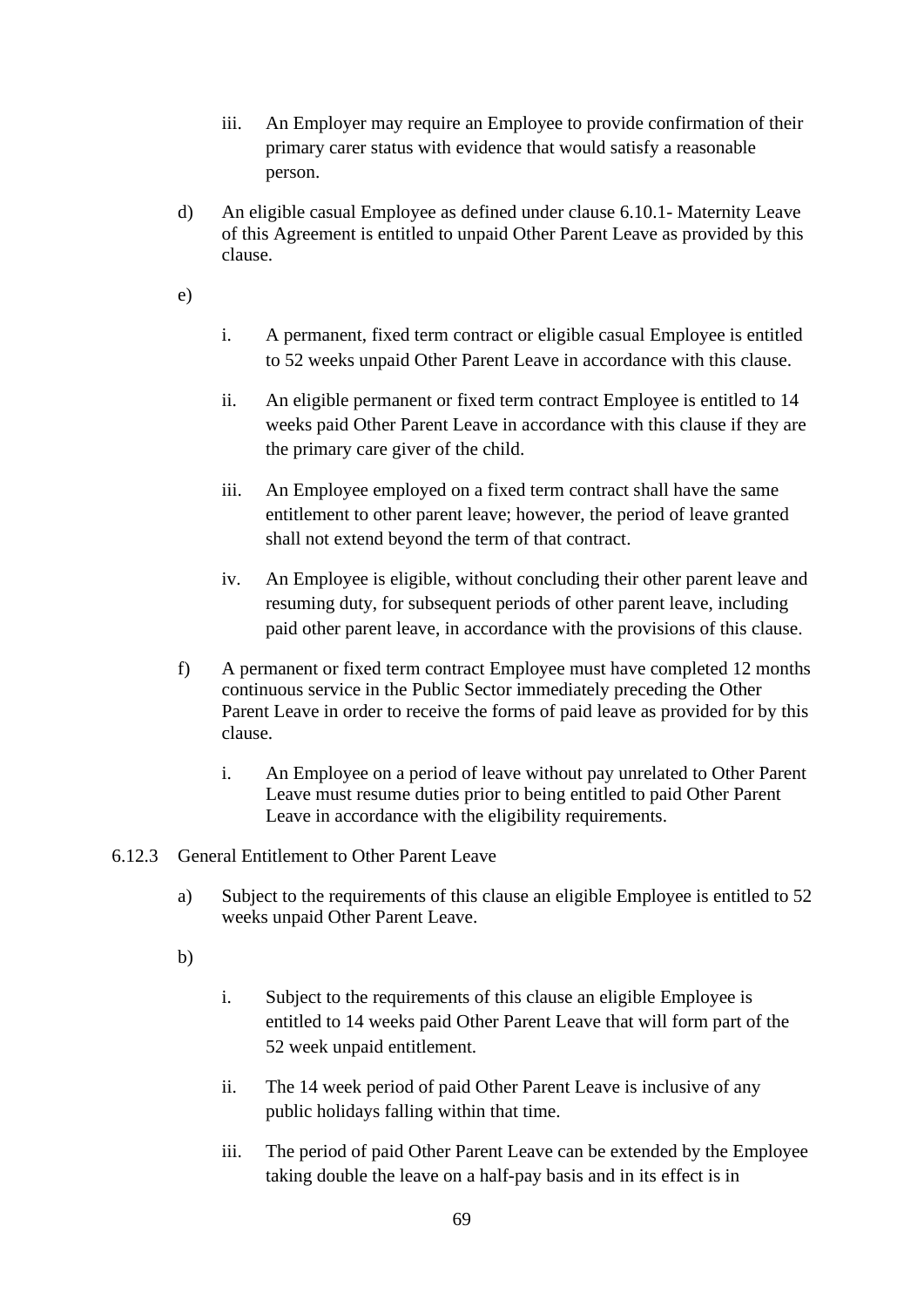accordance with clause [6.10.15–](#page-63-0) Effect of Maternity Leave on the Contract of Employment.

- c) An Employee must take Other Parent Leave in one continuous period with the exception of Special Temporary Employment or Special Casual Employment pursuant to clause [6.10.13](#page-59-0) – Maternity Leave of this Agreement.
- d) Except for leave provided under clause [6.13](#page-75-0) Partner Leave of this Agreement only one parent can proceed on Maternity, Adoption or Other Parent Leave at any one time.
- e) Where less than the 52 weeks Other Parent Leave is taken paid or unpaid, the unused portion of the leave cannot be banked or preserved in any way.
- f)
- $\mathbf{i}$ . An Employee, whose Partner is not employed, or is employed and does not intend to take unpaid parental related leave for a child under the age of 12 months or placement of a newly adopted child as provided for in clause [6.11](#page-64-1) – Adoption Leave of this Agreement, may access unpaid other parent leave where:
	- the Employee will have a responsibility for the care of a child; and
	- the Partner has responsibility for the care of the child for the period between the date of birth or placement of the child and the start date of the Employee's leave.
- $ii$ . The leave application must ensure that the leave commences within 12 months of the date of birth or placement of the child.
- iii. This entitlement forms part of an Employee's 52 week unpaid other parent leave entitlement and may not be extended beyond 24 months after the date of birth or date of placement of a newly adopted child as provided for in clause [6.11](#page-64-1) – Adoption Leave of this Agreement.
- g) Unpaid Other Parent Leave may be taken in more than one continuous period where the Employee undertakes special temporary employment or special casual employment in accordance with the provisions at clause [6.10.13](#page-59-0) – Employment During Unpaid Maternity Leave in this Agreement. In these circumstances, the provisions of clause [6.10.13](#page-59-0) – Employment During Unpaid Maternity Leave of this Agreement, shall apply.
- h)
- i. Where both employees are employed in the Public Sector an entitlement to paid or unpaid Maternity Leave, Adoption Leave or Other Parent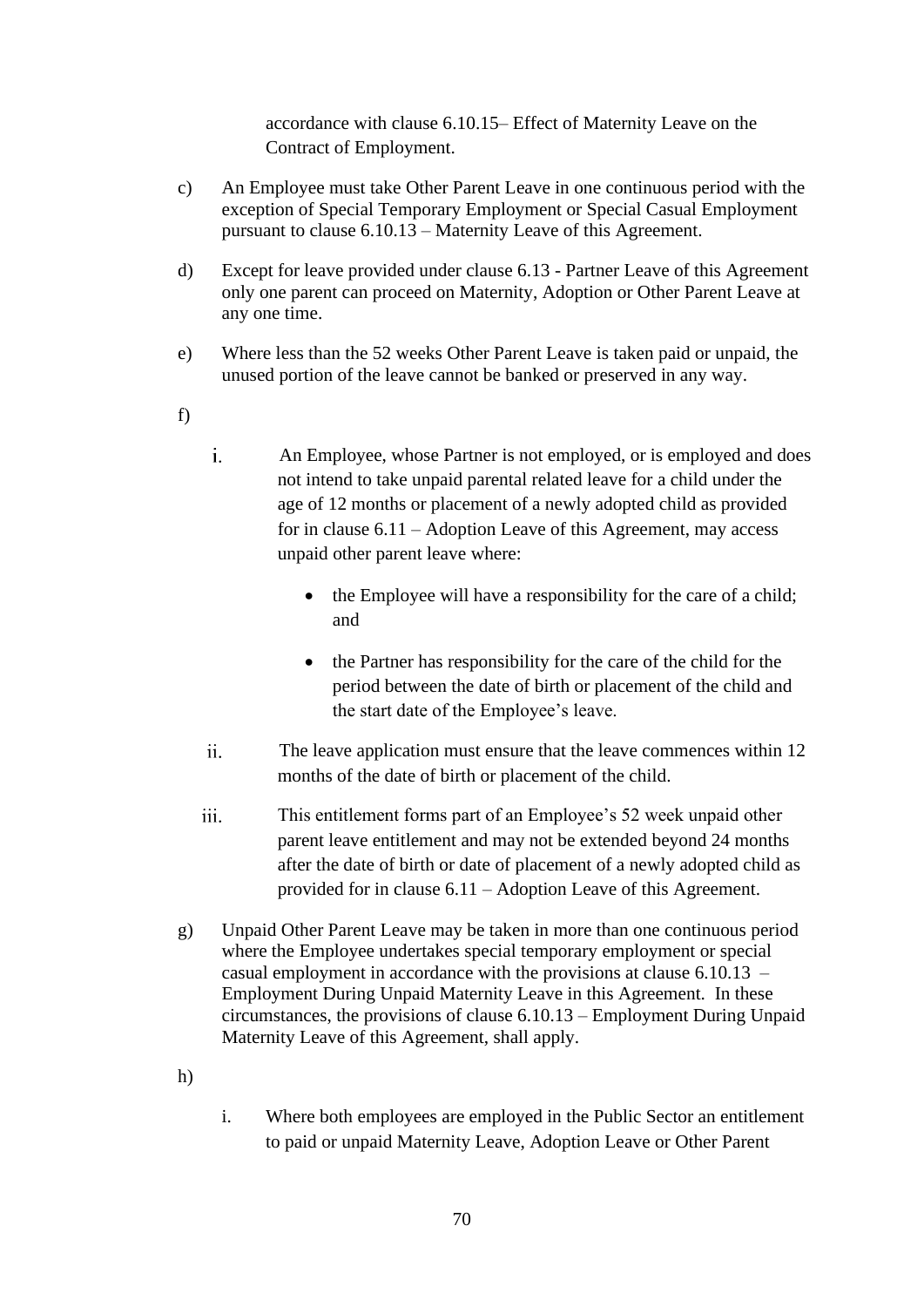Leave or Parental Leave provided for by another Industrial Agreement can be shared.

- ii. The entitlement provided to the employees shall not exceed the paid Maternity, Adoption or Other Parent Leave quantum for one Employee or its half pay equivalent.
- iii. The employees may only proceed on paid and/or unpaid Maternity, Adoption or Other Parent Leave at the same time in exceptional circumstances with the approval of the Employer or as provided for under sub-clause6.12.3 j). This does not prevent an Employee from taking paid or unpaid Partner Leave as prescribed by clause 6.13 – Partner Leave of this Agreement.
- i) An eligible casual Employee provided for under sub-clause [6.12.2b\)](#page-69-0) is entitled to unpaid Other Parent Leave only.
- j) If both parents work in the Public Sector and the mother is able to remain on paid Parental Leave despite her incapacity to be her child's primary care giver, the Employees may choose which parent will access the paid leave.
	- i. If the mother chooses to remain on Paid Maternity Leave, the other parent may access unpaid other parent leave for the period they are their child's primary care giver.
	- ii. If the other parent chooses to be the primary care giver of the child and accesses paid other parent leave the mother may access unpaid Maternity Leave.
	- iii. Where the other parent accesses paid leave in accordance with this subclause, the mother is entitled to resume Paid Maternity Leave if/when she becomes her child's primary care giver, subject to the provisions of sub-clause [6.10.3](#page-52-0) i).

# <span id="page-72-0"></span>6.12.4 Payment for Paid Other Parent Leave

- a)
- i. Subject to sub-clause [6.12.4](#page-72-0)[c\)](#page-73-0) a full time Employee proceeding on paid Other Parent Leave is to be paid according to their ordinary working hours at the time of commencement of Other Parent Leave. Shift and weekend penalty payments are not payable during paid Other Parent Leave.
- ii. Subject to sub-clause [6.12.4](#page-72-0)[c\)](#page-73-0) payment for a part time Employee is to be determined according to an average of the hours worked by the Employee over the preceding 12 months; or their ordinary working hours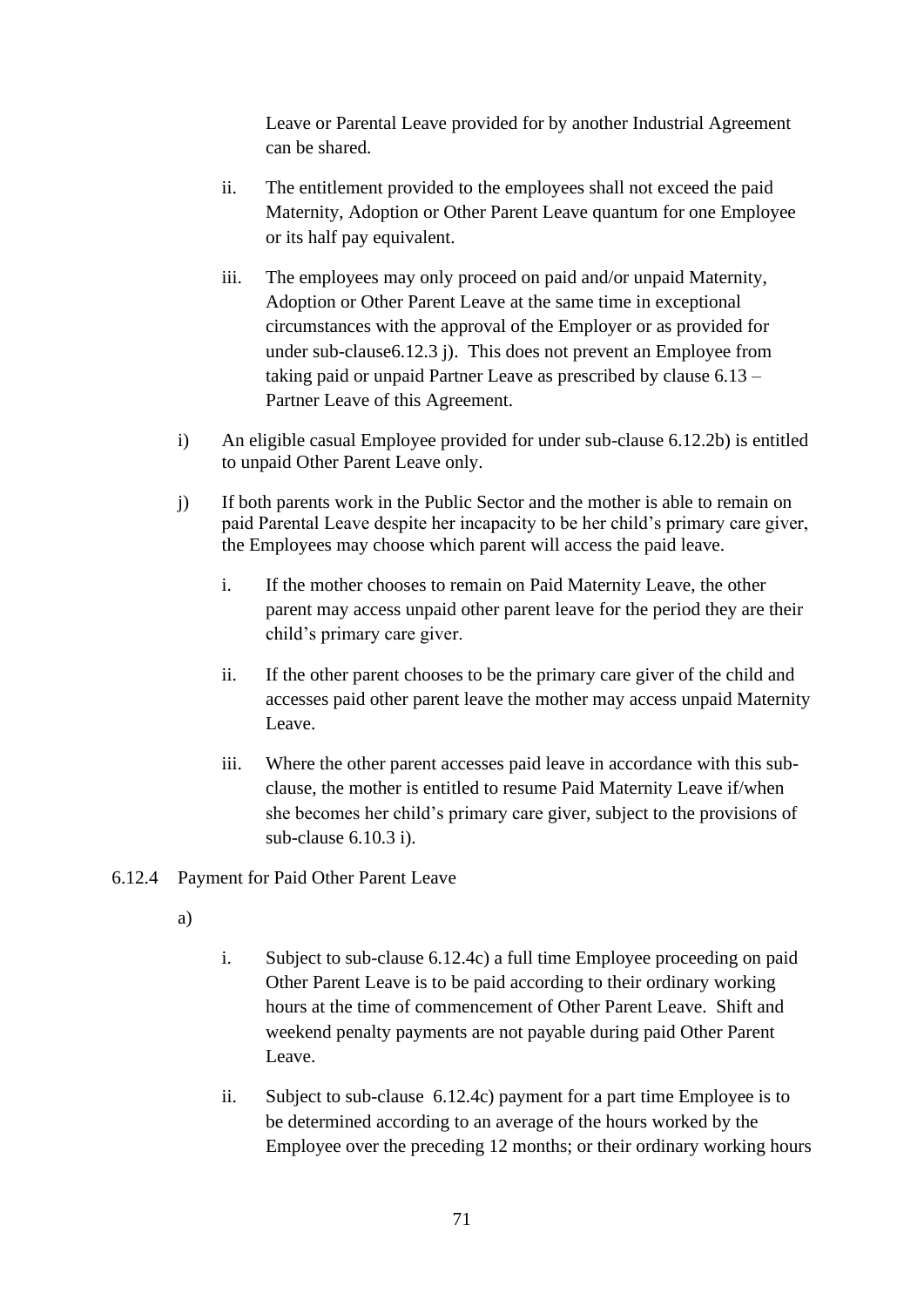at the time of commencement of Other Parent Leave, exclusive of shift and weekend penalties, whichever is greater.

b) An Employee may elect to receive pay in advance for the period of paid Other Parent Leave at the time the Other Parent Leave commences, or may elect to be paid the entitlement on a fortnightly basis over the period of the paid Other Parent Leave.

<span id="page-73-0"></span>c)

- i. An Employee in receipt of a higher duties allowance for a continuous period of 12 months immediately prior to commencing paid Other Parent Leave, is to continue to receive the higher duties allowance for the first four (4) weeks of paid Other Parent Leave.
- ii. An Employee who is entitled to be paid higher duties allowance in accordance with clause [6.12.4](#page-72-0)[c\)\(](#page-73-0)i) and elects to take paid Other Parent Leave at half pay will be paid the higher duties allowance at the full rate for the first four (4) weeks only.
- d) An Employee is entitled to remain on paid Other Parent Leave where the mother is incapacitated following the birth of the child; or the child dies or is hospitalised such that the Employee or the Employee's partner is not providing principal care to the child.
- e) Where an Employee is on a period of half pay Other Parent Leave and their employment is terminated through no fault of the Employee, the Employee shall be paid out any period of unused paid Other Parent Leave equivalent to the period of leave the Employee would have accessed had they been on full pay Other Parent Leave when their termination occurred.
- f) An Employee eligible for a subsequent period of paid Other Parent Leave as provided for under sub-clause [6.12.2e\)iv\)](#page-70-0) shall be paid the Other Parent Leave as follows:
	- i. According to the Employee's status, classification and ordinary working hours at the time of commencing the original period of paid Other Parent Leave.
	- ii. Not affected by any period of special temporary employment or special casual employment undertaken in accordance with clause [6.10.13](#page-59-0) – Employment during Unpaid Maternity Leave.
- g) Where less than the 52 weeks Other Parent Leave is taken paid or unpaid, the unused portion of the leave cannot be banked or preserved in any way.
- h) An eligible casual Employee provided for under sub-clause [6.12.2b\)](#page-69-0) is not entitled to paid Other Parent Leave.
- 6.12.5 Commencement of Other Parent Leave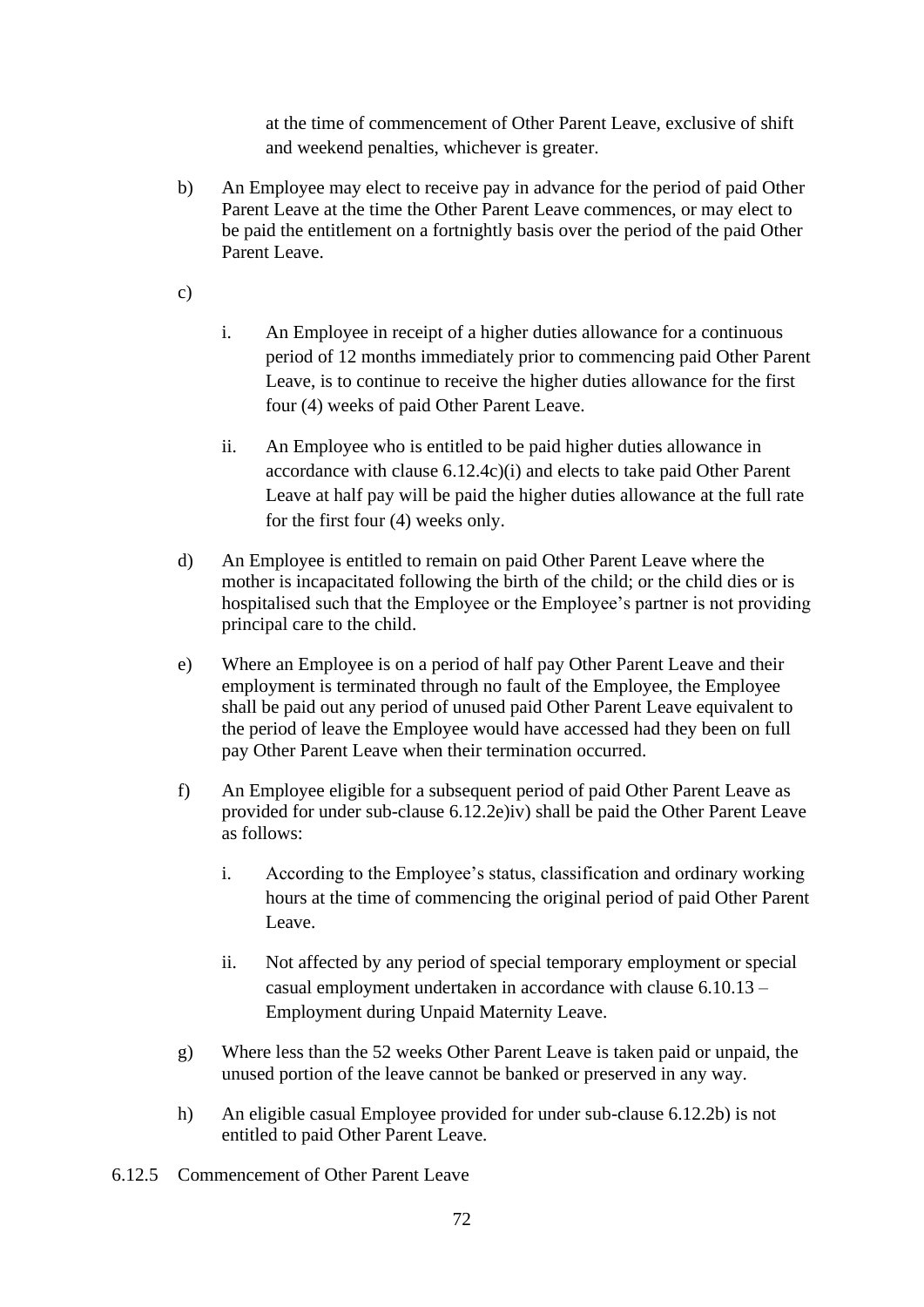- a) An eligible Employee who has a responsibility for the care of the child can commence Other Parent Leave from the child's birth date or placement, or a later date nominated by the Employee.
- b) The period of paid Other Parent Leave must conclude within 12 months of the birth or placement of the child except under exceptional circumstances as clause [6.10.6e\)](#page-56-0) – Maternity Leave of this Agreement but as it relates to Other Parent Leave.
- <span id="page-74-1"></span><span id="page-74-0"></span>6.12.6 Notice and Variation Requirements
	- a) An Employee shall give no less than four (4) weeks written notice to the Employer of:
		- i. the date the Employee proposes to commence paid or unpaid Other Parent Leave; and
		- ii. the period of leave to be taken.
	- b)
- i. An Employee is not in breach of sub-clause [6.12.6](#page-74-0)[a\)](#page-74-1) by failing to give the required period of notice if such failure is due to the requirement of the Employee to take on the role of primary care giver due to the birth parent or other adoptive parent being incapacitated to take on the principal caring role.
- ii. In such circumstances the Employee shall give notice as soon as reasonably possible.
- c) The granting of leave under this clause is subject to the Employee providing the Employer with evidence that would satisfy a reasonable person detailing the reasons for and the circumstances under which the leave application is made and the relationship the Employee has with the child.
- d) An Employee proceeding on Other Parent Leave may elect to take a shorter period of Other parent Leave to that provided by this clause and may at any time during that period elect to reduce or seek to extend the period stated in the original application, provided four (4) weeks written notice is provided.
- 6.12.7 Other Provisions

The following provisions, as provided under clause [–6.10](#page-51-0) Maternity Leave have application to Other Parent Leave:

- a) 6.10.9- Interaction with Other Leave Entitlements;
- b) [6.10.10](#page-58-0) Extended unpaid Maternity Leave;
- c) [6.10.11–](#page-59-1) Communication during Maternity Leave;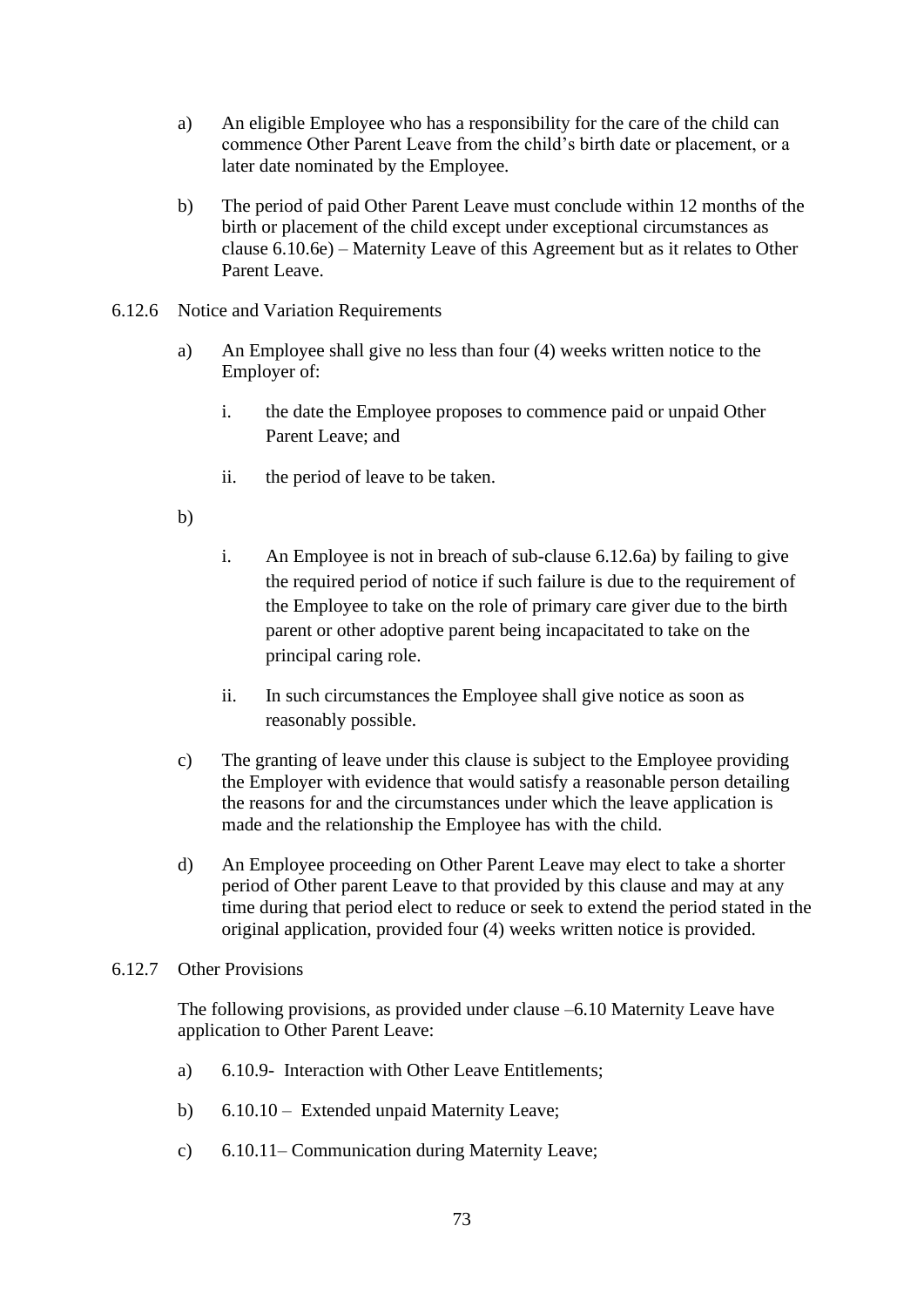- d) [6.10.12–](#page-59-2) Replacement Employee;
- e) [6.10.13](#page-59-0) Employment during unpaid Maternity Leave;
- f) [6.10.14](#page-61-0) Return to work on conclusion of Maternity Leave; and
- g) [6.10.15](#page-63-0) Effect of Maternity Leave on the contract of employment.

#### **6.13 Partner Leave**

- 6.13.1 An Employee who is not taking Maternity Leave, Adoption Leave or Other Parent Leave is entitled to one week's partner leave as prescribed by this clause in respect of the:
	- a) birth of a child to the Employee's partner; or
	- b) adoption of a child who is not the child or the stepchild of the Employee and/or the Employee's partner; is under the age of 16; and has not lived continuously with the Employee for six (6) months or longer.
- <span id="page-75-2"></span>6.13.2 Subject to available credits, the entitlement to one week's partner leave may be taken as:
	- a) paid personal leave, subject to clause 6.3;
	- b) paid annual and/or long service leave;
	- c) unpaid partner leave; and/or
	- d) paid accrued Leave in Lieu of Public Holidays
- 6.13.3 Partner leave must be taken immediately following the birth or, in the case of adoption, the placement of the child.
- <span id="page-75-0"></span>6.13.4
- a) Subject to sub-clause [6.13.4](#page-75-0)[b\),](#page-75-1) the taking of partner leave by an Employee shall have no effect on their or their partner's entitlement, where applicable, to access paid maternity leave as provided by clause [6.10](#page-51-0) of this Agreement, paid Adoption Leave as provided by clause [6.11](#page-64-0) of this Agreement and paid Other Parent Leave as provided for by clause [6.12](#page-69-1) of this Agreement.
- b) Where applicable, unpaid Partner Leave taken by an Employee shall be counted as part of the Employee's Other Parent Leave
- <span id="page-75-1"></span>6.13.5 Any public holidays that fall during Partner Leave shall be counted as part of the Partner Leave and do not extend the period of Partner Leave.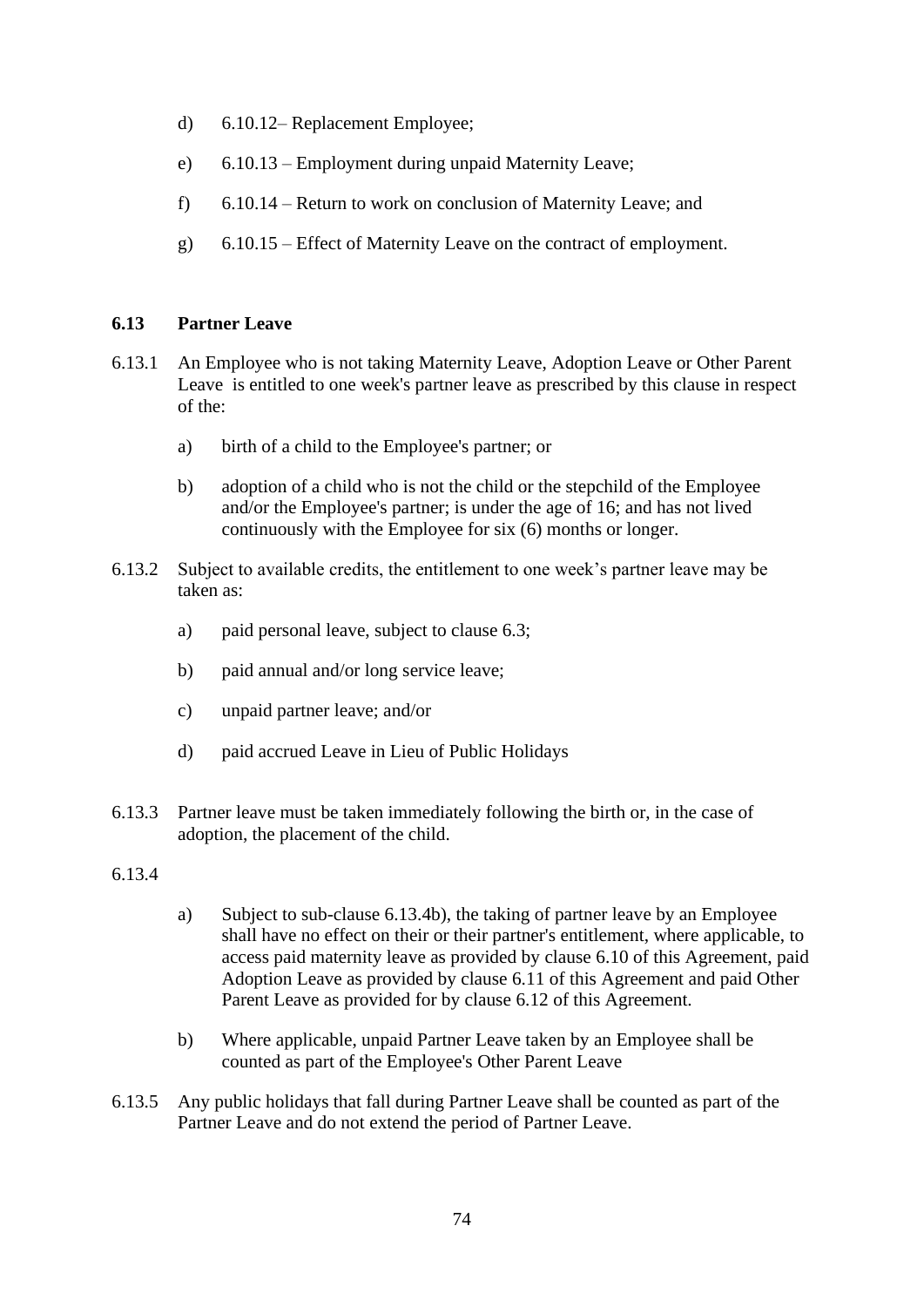Personal Leave

- 6.13.6 An Employee may access their accrued personal leave entitlements for Partner Leave purposes, subject to the requirements of the *Minimum Conditions of Employment Act 1993* being met. That is, a minimum of 80 hours personal leave must be kept available for an Employee to access for the purposes of an Employee's entitlement to paid leave for illness or injury; or Carer's Leave.
- 6.13.7 The right to access personal leave credits for Partner Leave purposes does not affect an Employee's right to take more than five (5) days personal leave for the purposes provided for in clause 6.3 – Personal Leave of this Agreement.

Right to Request Additional Unpaid Partner Leave

#### <span id="page-76-0"></span>6.13.8

- a) The total period of Partner Leave provided by this clause shall not exceed eight (8) weeks.
- b) An Employee is entitled to request an extension to the period of Partner Leave up to a maximum of eight (8) weeks. The additional weeks shall be unpaid and the eight (8) week maximum is inclusive of any period of Partner Leave already taken in accordance with clause [6.13.2.](#page-75-2)

## 6.13.9

- a) The extended unpaid Partner Leave may be taken in separate periods. Unless the Employer agrees, each period must not be shorter than two (2) weeks.
- b) The period of extended unpaid Partner Leave must be concluded within 12 months of the birth or placement of the child.
- 6.13.10 The Employer is to agree to an Employee's request to extend their unpaid Partner Leave made under clause [6.13.8\(](#page-76-0)b) unless:
	- a) having considered the Employee's circumstances, the Employer is not satisfied that the request is genuinely based on the Employee's parental responsibilities; or
	- b) there are grounds to refuse the request relating to the adverse effect that agreeing to the request would have on the conduct of operations or business of the Employer and those grounds would satisfy a reasonable person. These grounds include, but are not limited to:
		- i. cost;
		- ii. lack of adequate replacement staff;
		- iii. loss of efficiency; and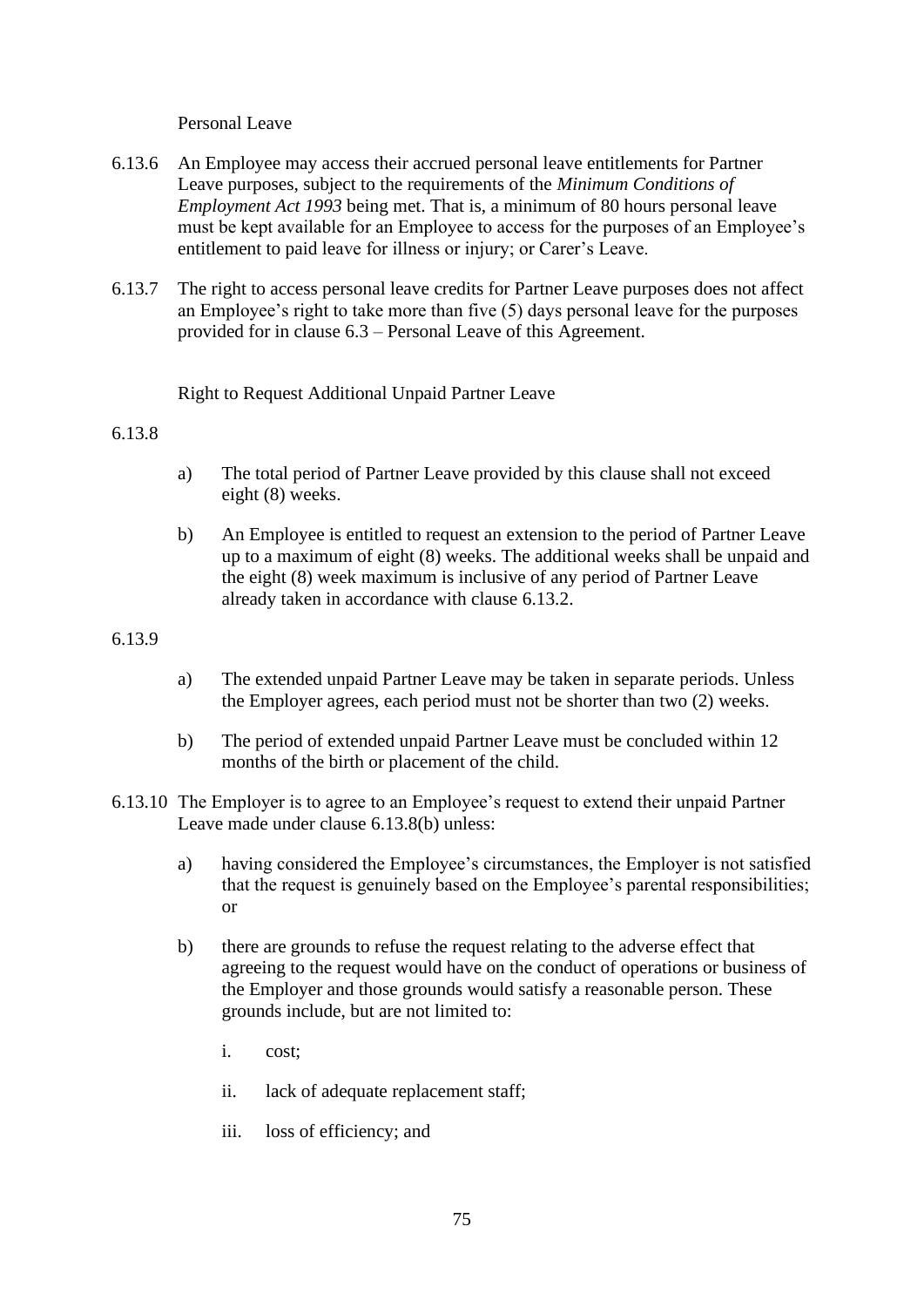- iv. impact on the production or delivery of products or services by the Employer.
- 6.13.11 The Employer is to give the Employee written notice of the Employer's decision on a request to extend their unpaid partner leave. If the Employee's request is refused, the notice is to set out the reasons for the refusal.
- 6.13.12 An Employee who believes their request to extend unpaid Partner Leave has been unreasonably refused may seek to enforce it as a minimum condition of employment and the onus will be on the Employer to demonstrate that the refusal was justified in the circumstances.
- 6.13.13 Where an Employer agrees to an Employee's request to extend their period of unpaid Partner Leave under sub-clause [6.13.8](#page-76-0) , the Employer must allow an Employee to elect to substitute any part of that period of unpaid Partner Leave with accrued annual leave or long service leave.
- 6.13.14 An Employee on unpaid Partner Leave is not entitled to paid personal leave.

**Notice** 

## 6.13.15

- a) The Employee shall give not less than four (4) weeks' notice in writing to the Employer of the date the Employee proposed to commence Partner Leave, stating the period of leave to be taken.
- b) An Employee who has given their Employer notice of their intention to take Partner Leave shall provide the Employer with a medical certificate from a registered medical practitioner naming the Employee, or the Employee's partner, confirming the pregnancy and the estimated date of birth.

Effect of Partner Leave on the Contract of Employment

6.13.16 The provisions of clause [6.10–](#page-51-0) Maternity Leave of this Agreement concerning the effect of Partner Leave on the contract of employment shall apply to Employees accessing Partner Leave, with such amendment as necessary.

Eligible Casual Employees

6.13.17 An eligible casual Employee, as defined in clause [6.10.2](#page-52-1) – Maternity Leave of this Agreement, is only entitled to unpaid partner leave.

# **6.14 Superannuation on Unpaid Parental Leave**

- 6.14.1 In this clause, "unpaid parental leave" means:
	- a) unpaid maternity leave, which includes unpaid maternity leave, unpaid special maternity leave and extended unpaid maternity leave under clause [6.10;](#page-51-0)
	- b) unpaid adoption leave under clause 6.11; and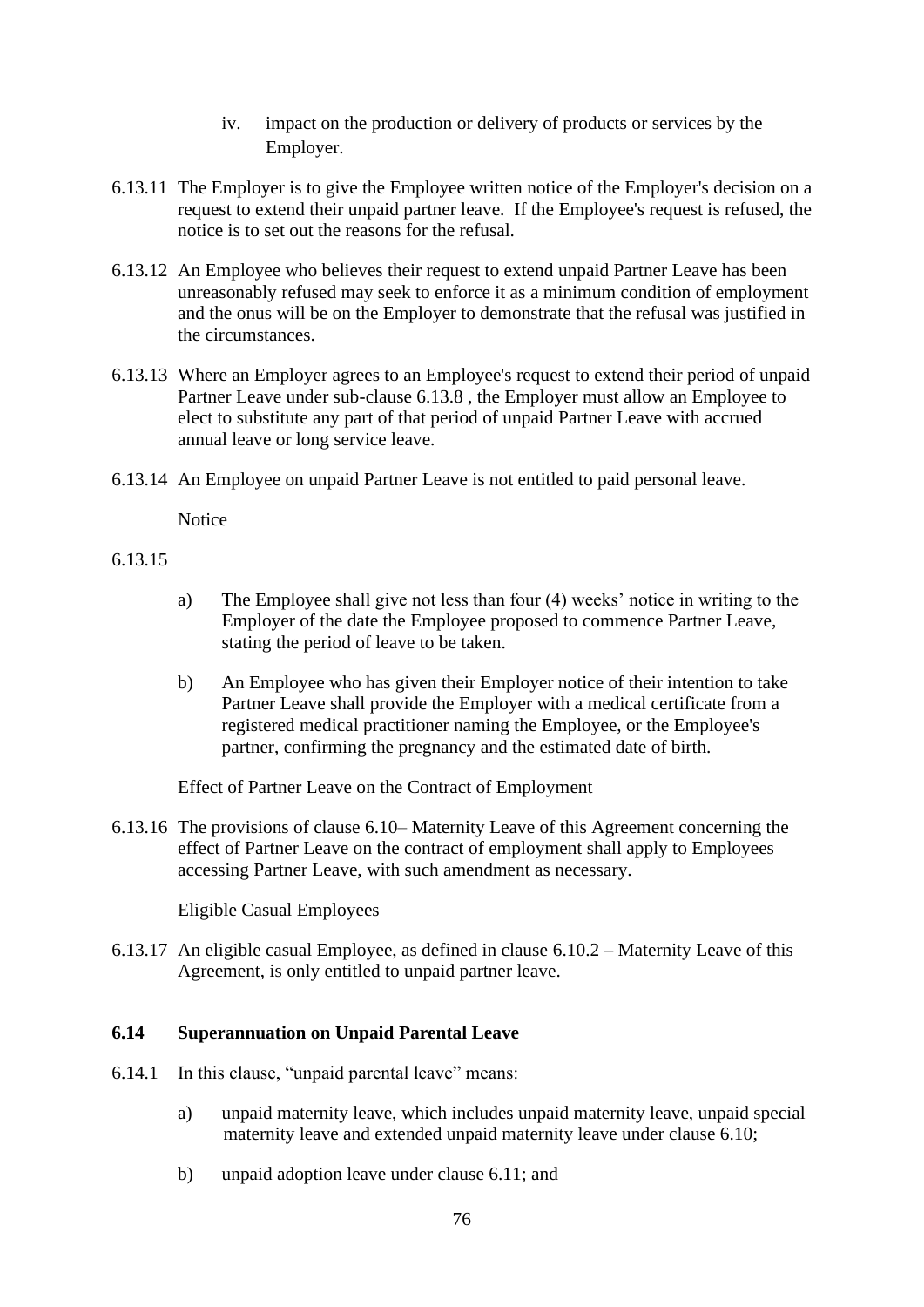- c) unpaid other parent leave under clause 6.12 of this Agreement.
- 6.14.2 An Employee or eligible casual Employee who is entitled to unpaid parental leave is entitled to have superannuation contributions made in respect of the period of unpaid parental leave taken to a maximum of 12 weeks.
- 6.14.3 Superannuation contributions made under this clause will be calculated:
	- a) in respect of the period of unpaid maternity leave, unpaid adoption leave or unpaid other parent leave taken or 12 weeks; whichever is lesser;
	- b) based on the amount that would have been paid to the Employee had they taken paid maternity leave, paid adoption leave or paid other parent leave for that period and in accordance with the following:
		- i. for full time Employees the ordinary working hours at the time of commencement of parental leave;
		- ii. for part time Employees an average of the hours worked by the Employee over the preceding 12 months; or their ordinary working hours at the time of commencement of parental leave, whichever is greater; or
		- iii. for eligible casual Employees an average of the hours worked by the eligible casual Employee over the preceding 12 months;

exclusive of shift and weekend penalties.

- 6.14.4 Superannuation contributions will be paid:
	- a) to the Employee's superannuation fund in respect of which superannuation contributions for that Employee are made; and
	- b) at the time that the period of unpaid parental leave in respect of which the contributions are payable concludes.
- 6.14.5 Superannuation contributions will be made in accordance with the *State Superannuation Act 2000* and the *State Superannuation Regulations 2001.*

# **6.15 Purchased Leave 44/52 Wages Arrangement**

- 6.15.1 The Employer and an Employee may agree to enter into an arrangement whereby the Employee can purchase up to eight (8) weeks additional leave.
- 6.15.2 The Employer will assess each application for pre-purchased leave on its merits. Approval will be subject to operational requirements and the impact on the work unit and give consideration to the personal circumstances of the Employee seeking the arrangement. Any dispute arising under this clause, including a dispute on the merits of a decision by the Employer to not approve an application, shall be dealt with in accordance with clause [7.5.](#page-94-0) – Dispute Settlement of this Agreement.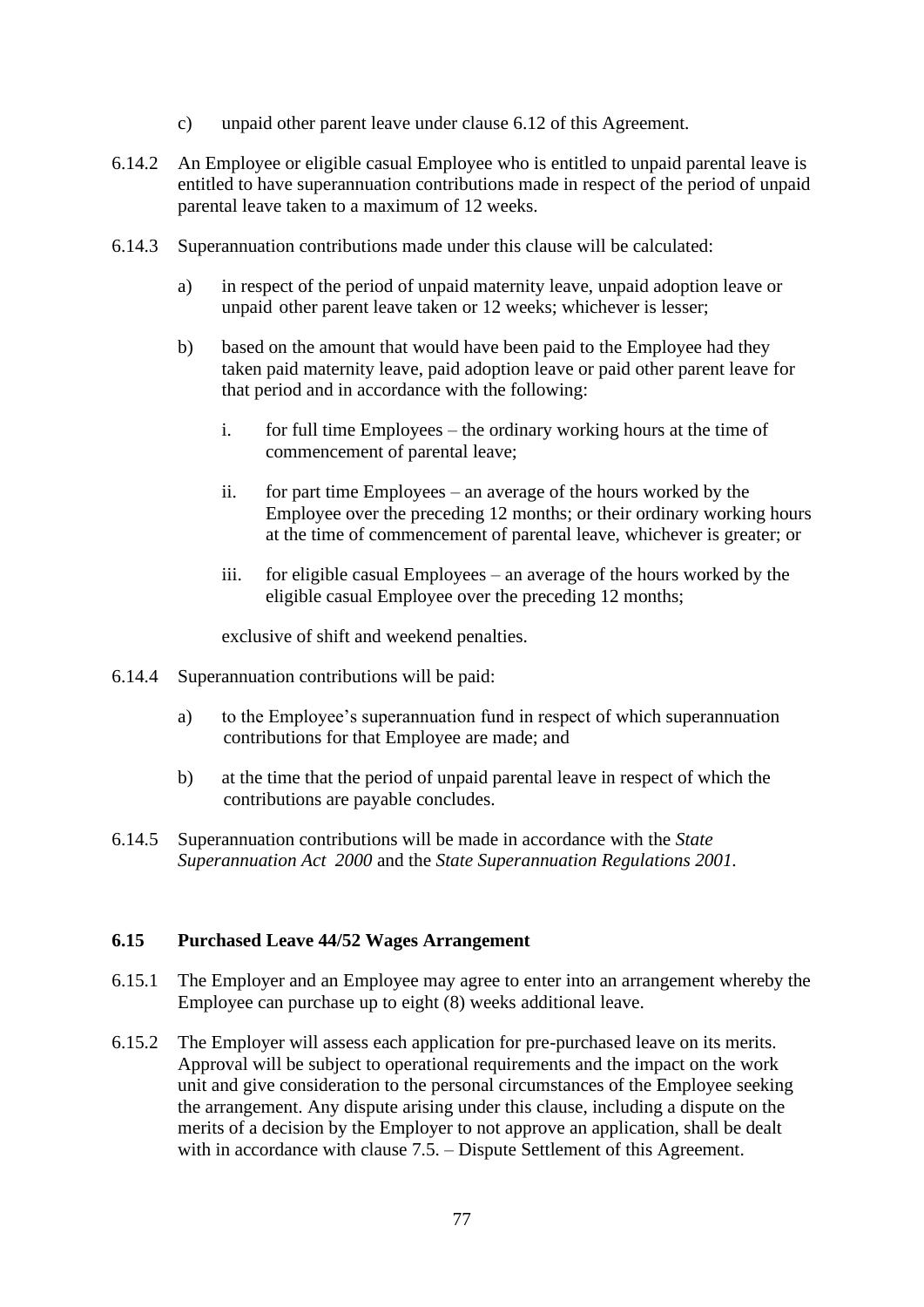- 6.15.3 Where an Employee is applying for purchased leave of between 5 and 8 weeks the Employer will give priority of access to those Employees with carer responsibilities.
- 6.15.4 Access to this entitlement will be subject to the Employee having satisfied the Employer's leave management policy.
- <span id="page-79-0"></span>6.15.5 Purchased leave arrangements run over a financial year concluding on 30 June. Employees who wish to participate in a purchased leave arrangement must apply to do so annually for the following year as part of the leave rostering process in accordance with sub-clause 6.22.1d).
- 6.15.6 The Employee can agree to take a reduced wage spread over the 52 weeks of the year and receive the following amounts of additional purchased leave:

| Number of weeks wages | Number of weeks |
|-----------------------|-----------------|
| Spread over 52 weeks  | Purchased leave |
| 44 weeks              | 8 weeks         |
| 45 weeks              | 7 weeks         |
| 46 weeks              | 6 weeks         |
| 47 weeks              | 5 weeks         |
| 48 weeks              | 4 weeks         |
| 49 weeks              | 3 weeks         |
| 50 weeks              | 2 weeks         |
| 51 weeks              | 1 week          |

- 6.15.7 The purchased leave will not be able to be accrued. The Employee is to be entitled to pay in lieu of the additional leave not taken. In the event that the Employee is unable to take such purchased leave, their wage will be adjusted on the first pay period in August to take account of the fact that time worked during the year was not included in the wage.
- 6.15.8 Where an Employee who is in receipt of a higher duties allowance provided for in this Agreement proceeds on any period of additional purchased leave, the Employee shall not be entitled to receive payment of the allowance for any period of purchased leave.
- 6.15.9 In the event that a part time Employee's ordinary working hours are varied during the year, the wage paid for such leave taken will be adjusted on the last pay in July to take into account any variations to the Employee's ordinary working hours during the previous year.
- 6.15.10 The minimum period of purchased leave that may be taken at any one time is one (1) working day.
- 6.15.11 An Employee may withdraw from this arrangement prior to completing the 52 week period by four (4) weeks written notice. The Employee will be entitled to pay in lieu of wages forgone to that time but will not be entitled to equivalent absence from duty.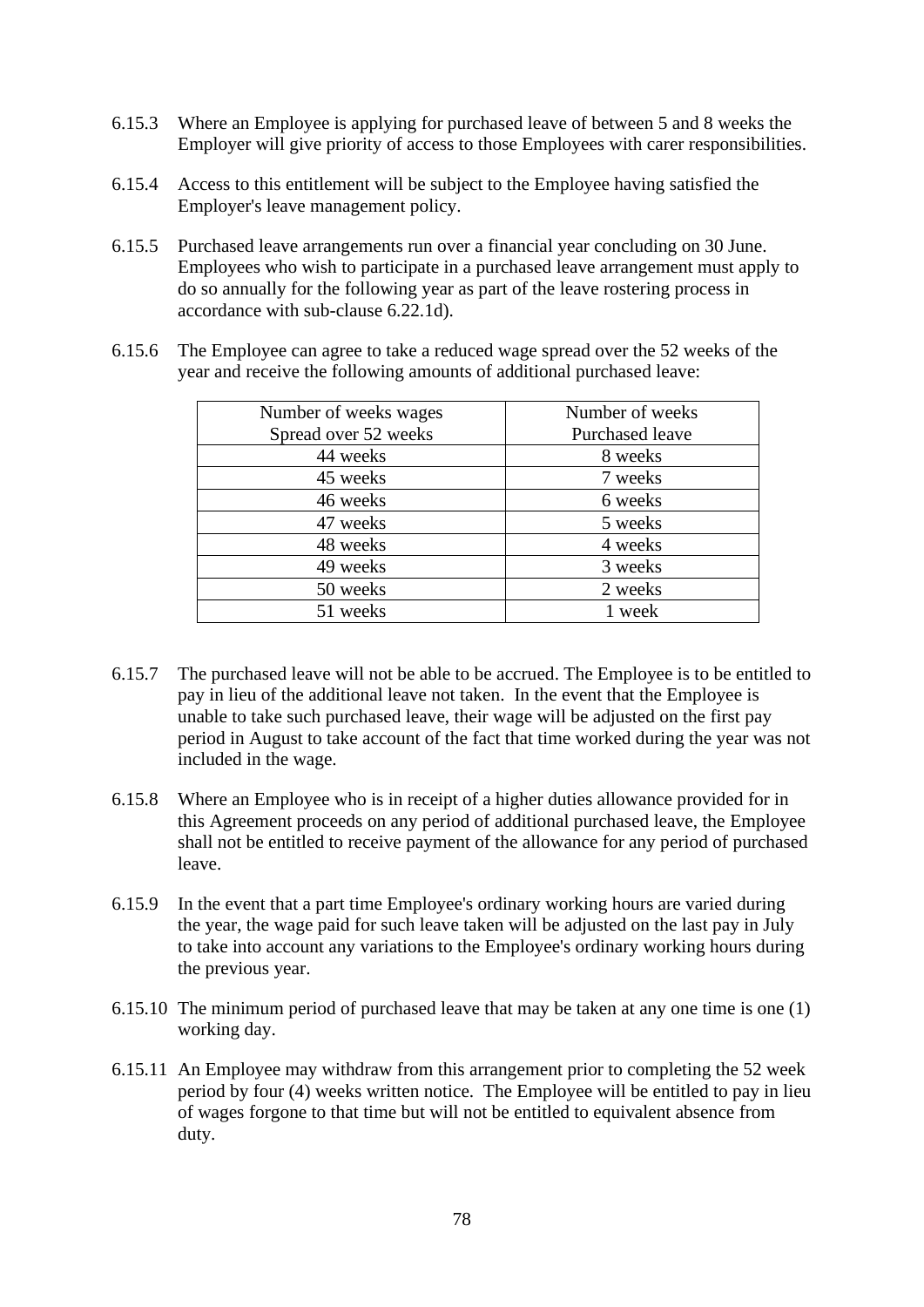- 6.15.12 The Employer reserves the right to withdraw from the purchased leave arrangement where the Employee:
	- a) is internally transferred or promoted; or
	- b) where there are operational requirements warranting such action.

## **6.16 Purchased Leave Deferred Wages**

- 6.16.1 With the written agreement of the Employer, an Employee may elect to receive, over a four-year period, 80% of the wage they would otherwise be entitled to receive in accordance with this Agreement.
- 6.16.2 The Employer will assess each application for deferred wages on its merits and give consideration to the personal circumstances of the Employee seeking the leave.
- 6.16.3 On completion of the fourth year, an Employee will be entitled to 12 months leave and will receive an amount equal to 80% of the wage they were otherwise entitled to in the fourth year of deferment.
- 6.16.4 Where an Employee completes four (4) years of deferred wage service and is not required to attend duty in the following year, the period of non-attendance shall not constitute a break in service and shall count as service on a pro-rata basis for all purposes.
- 6.16.5 An Employee may withdraw from this arrangement prior to completing a four-year period by written notice. An Employee will receive a lump sum payment of wages forgone to that time but will not be entitled to equivalent absence from duty.
- 6.16.6 The Employer will ensure that superannuation arrangements and taxation effects are fully explained to the Employee by the relevant authority. The Employer will put any necessary arrangements into place.

#### **6.17 Emergency Services Leave**

- 6.17.1 Subject to operational requirements, paid leave of absence shall be granted by the Employer to an Employee who is an active volunteer member of State Emergency Service, St John Ambulance Brigade, Volunteer Fire and Rescue Service, Bush Fire Brigades, Volunteer Marine Rescue Services Groups or FESA Units, in order to allow for attendances at emergencies as declared by the recognised authority.
- 6.17.2 The Employer shall be advised as soon as possible by an Employee, the emergency service, or other person as to the absence and, where possible, the expected duration of leave.
- 6.17.3 The Employee must complete a leave of absence form immediately upon return to work.
- 6.17.4 The application form must be accompanied by a certificate from the emergency organisation certifying that the Employee was required for the specified period.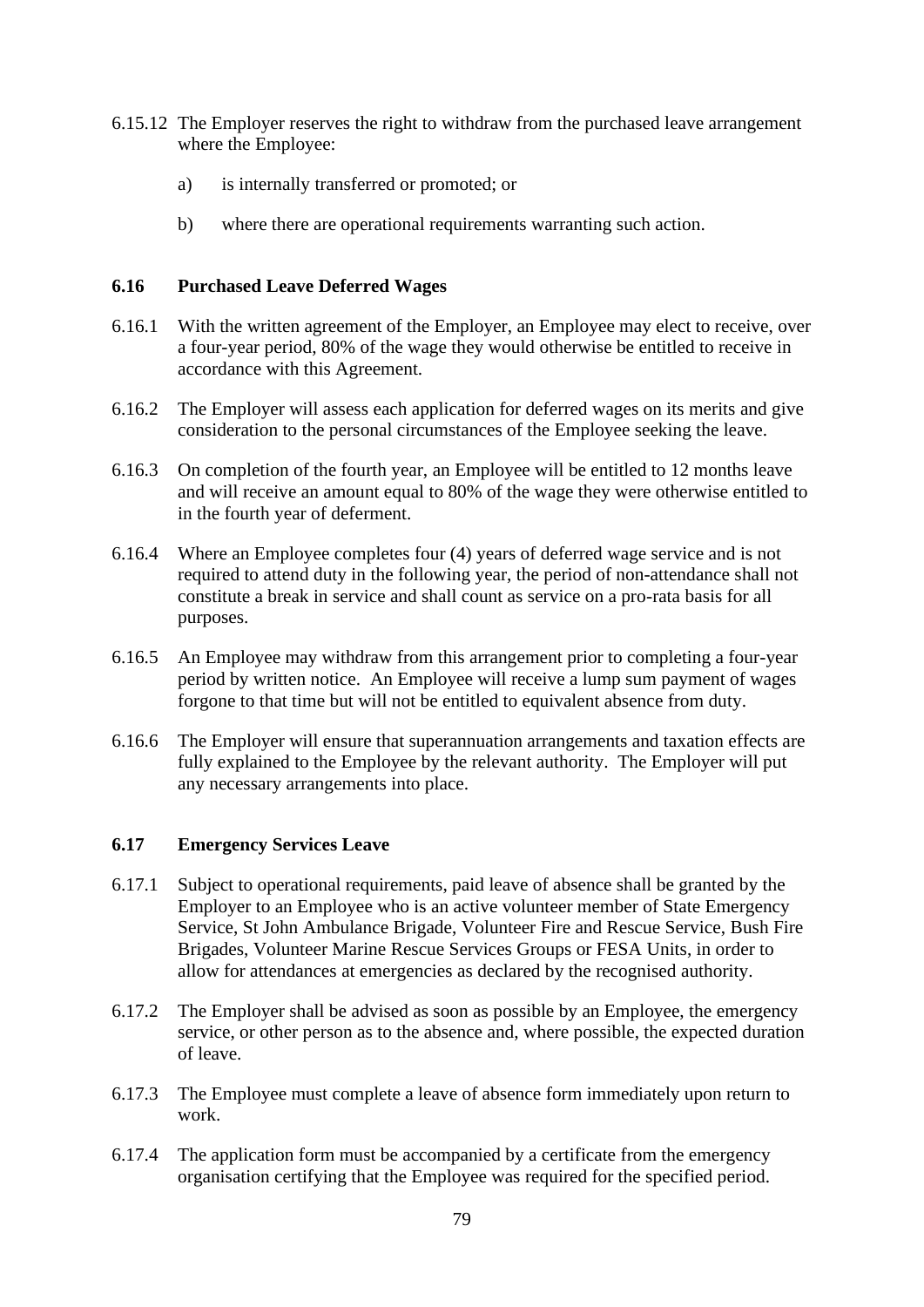6.17.5 An Employee who, during the course of an emergency, volunteers their services to an emergency organisation, shall comply with clauses6.17.2, 6.17.3and 6.17.4.

#### **6.18 Defence Force Reserves Leave**

- 6.18.1 For the purposes of this clause, "Defence Service" means service, including training, in a part of the Defence Force Reserves or the Cadet Force.
- 6.18.2 The Employer must grant leave of absence for the purpose of Defence Service to an Employee who is a volunteer member of the Defence Force Reserves or the Cadet Force.
- 6.18.3 Leave of absence may be paid or unpaid in accordance with the provisions of this clause and the Government Sector Labour Relations' Defence Force Reserves Policy Statement (the Policy Statement) as replaced from time to time.
- <span id="page-81-1"></span>6.18.4 Application for leave of absence for Defence Service shall, in all cases, be accompanied by evidence of the necessity for attendance. At the expiration of the leave of absence granted, the officer shall provide a certificate of attendance to the Employer.
- <span id="page-81-0"></span>6.18.5 Paid leave

An Employee who is a volunteer member of the Defence Force Reserve or the Cadet Force is entitled to paid leave of absence for Defence Service, subject to the conditions set out below:

- a) Part time Employees shall receive the same paid leave entitlement as full-time Employees but payment shall only be made for those hours that would normally have been worked but for the leave.
- b) On written application, an Employee shall be paid wages in advance when proceeding on such leave.
- c) An officer is entitled to paid leave for a period not exceeding 105 hours or any greater period nominated by the Policy Statement from time to time on full pay in any period of 12 months commencing on 1 July in each year.
- d) An Employee is entitled to a further period of leave, not exceeding 16 calendar days, in any period of 12 months commencing on July 1. Pay for this leave shall be at the rate of the difference between the normal remuneration of the Employee and the Defence Force payments to which the Employee is entitled if such payments do not exceed normal wages. In calculating the pay differential, pay for Saturdays, Sundays, Public Holidays and rostered days off is to be excluded, and no account is to be taken of the value of any board or lodging provided for the officer.

#### 6.18.6 Unpaid Leave

Leave of absence for the purpose of Defence Service shall be unpaid where: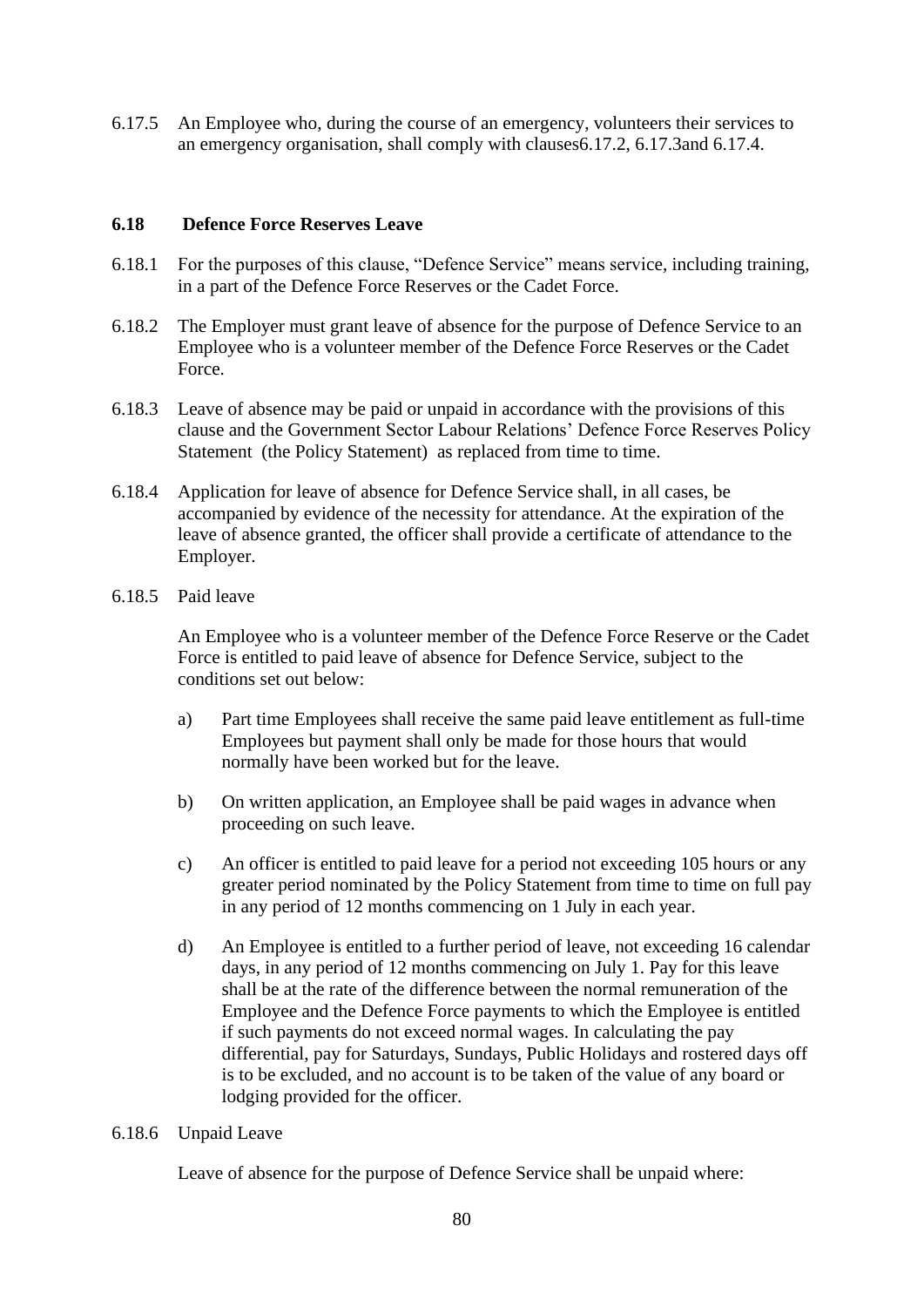- a) the absence exceeds the paid entitlement prescribed in sub-clause [6.18.5](#page-81-0) of this Agreement;
- b) the Employee fails to provide the Employer with at least 6 weeks' notice and evidence of the necessity for attendance as required by sub-clause [6.18.4](#page-81-1) of this Agreement where it was reasonably possible for the Employee to do so.
- 6.18.7 Use of other leave
	- a) An Employee may elect to use annual or long service leave credits for some or all of their absence on Defence Service, in which case they will be treated in all respects as if on normal paid leave.
	- b) The Employer cannot compel an officer to use annual leave or long service leave for the purpose of Defence Service.

#### **6.19 Study Leave**

- 6.19.1 Conditions for granting time off:
	- a) An Employee may be granted time off with pay for part time study purposes at the discretion of the Employer.
	- b) Part time and fixed term Employees are entitled to study leave on the same basis as full time Employees.
	- c) Time off with pay may be granted up to a maximum of five (5) hours per week, including travelling time, where subjects of approved courses are conducted during normal working hours. The equivalent applies if studying by correspondence.
	- d) Employees who are obliged to attend educational institutions for compulsory block sessions may be granted time off with pay, including travelling time, up to the maximum annual amount allowed to an Employee in paragraph (c) of this sub-clause.
	- e) Employees shall be granted sufficient time off with pay to travel to and sit for the examinations of any approved course of study or for the mature age entrance examination for tertiary admission conducted by the Tertiary Institution Service Centre.
	- f) In every case the approval of time off to attend lectures and tutorials will be subject to:
		- i. the Employer's convenience;
		- ii. the course being undertaken on a part time basis;
		- iii. Employees undertaking an acceptable formal study load in their own time;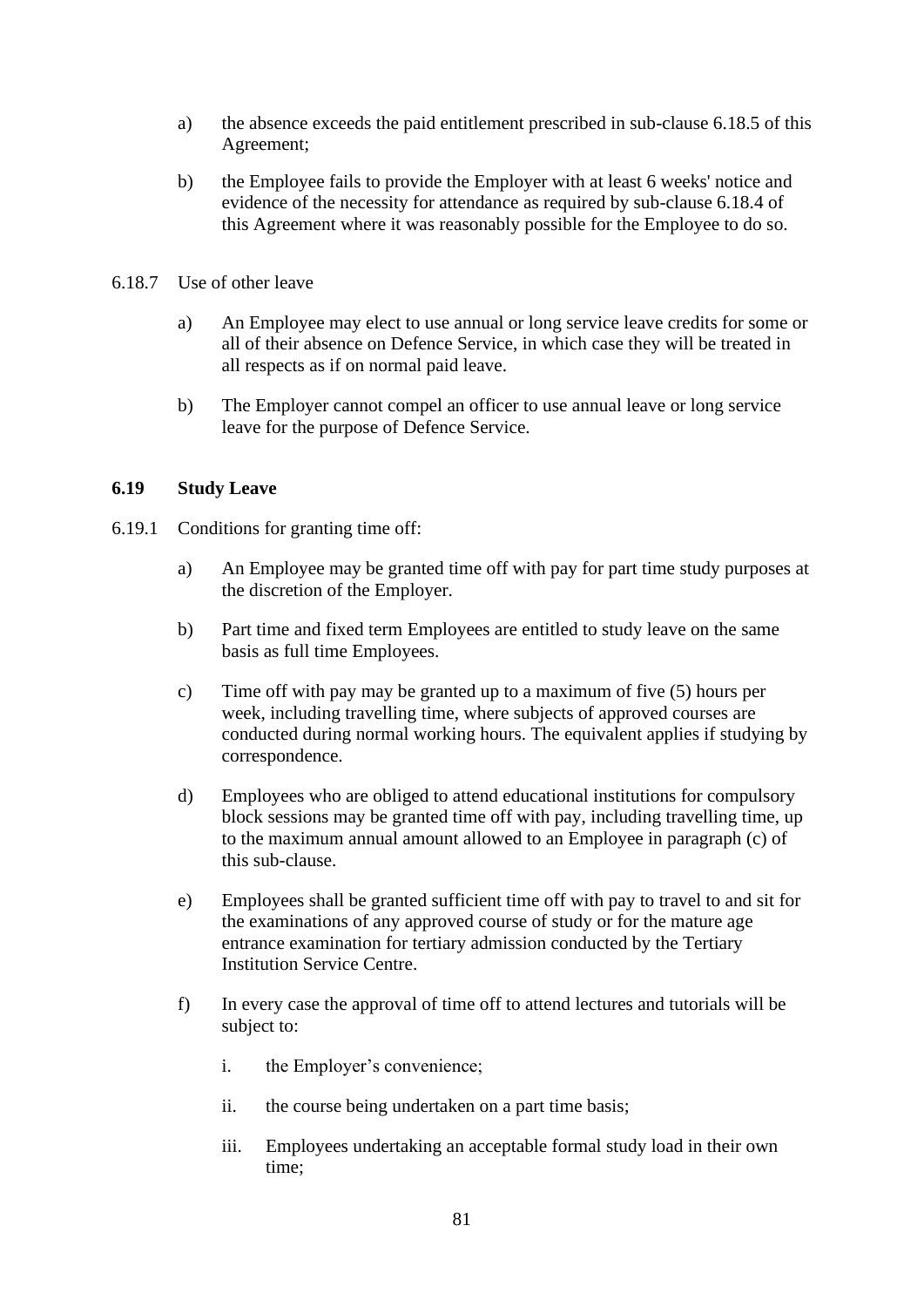- iv. Employees making satisfactory progress with their studies; and
- v. the course being relevant to the Employee's career in the public sector and being of value to the state.
- g) A service agreement or bond will not be required.
- 6.19.2 Payment of Fees and other Costs

Employees under this Agreement are covered by the same provisions as outlined in the PTA's Study Assistance Policy.

- 6.19.3 For the purposes of this clause:
	- a) in determining the Employer's convenience, Employers should give due emphasis to the Employee's career aspirations.
	- b) an acceptable part time study load should be regarded as not less than five (5) hours per week of formal tuition or the equivalent if studying by correspondence with at least half of the total formal study commitment being undertaken in the Employee's own time, except in special cases such as where the Employee is in the final year of study and requires less time to complete the course, or the Employee is undertaking the recommended part time year or stage and this does not entail five (5) hours formal study.

#### **6.20 Leave Without Pay**

- 6.20.1 Subject to the provisions of sub-clause [6.20.2](#page-83-0) of this clause, the Employer may grant an Employee leave without pay for any period and is responsible for that Employee on their return.
- <span id="page-83-0"></span>6.20.2 Every application for leave without pay will be considered on its merits and may be granted provided that the following conditions are met:
	- a) the work of the Employer is not inconvenienced; and
	- b) all other leave credits of the Employee are exhausted.
- 6.20.3 An Employee on a fixed term appointment may not be granted leave without pay for any period beyond that Employee's approved period of engagement.
- 6.20.4 The Employer may grant an Employee leave without pay to undertake full time study, subject to a yearly review of satisfactory performance. Leave without pay for this purpose shall not count as qualifying service for leave purposes.
- 6.20.5 Subject to the provisions of sub-clause [6.20.2](#page-83-0) of this clause, the Employer may grant an Employee who has been awarded a sporting scholarship by the Australian Institute of Sport, leave without pay.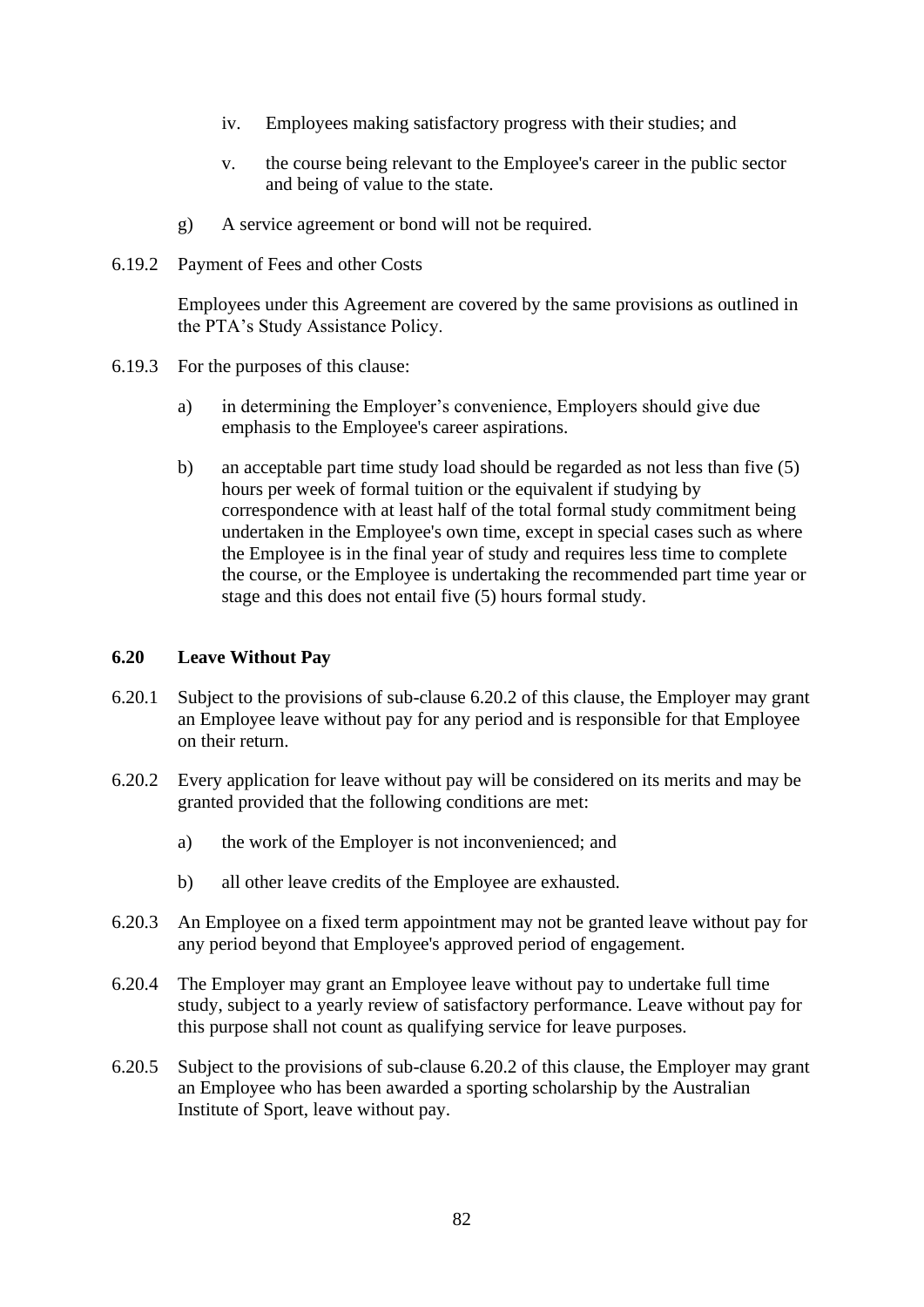## **6.21 Absence From Duty**

- 6.21.1 Unauthorised absence shall be unpaid time. Unauthorised absences shall be discussed between an Employer and Employee.
- 6.21.2 Except for the circumstances outlined in sub-clause [6.3.4d\),](#page-41-0) an Employee unable to attend work as required must notify the Employer at least three (3) hours before the Employee's required starting time. Where there is no such notification, or where there are no reasonable grounds for not providing the notice the Employee may not be paid for the absence.
- 6.21.3 Return to Duty: An Employee who is absent from duty and whose next rostered working shift commences prior to 1200 shall inform the Employer of the Employee's availability for duty by no later than 1500 hours the previous day. Where the Employee's next rostered shift commences at or after 1200 hours the Employee shall inform the Employer of the Employee's availability for duty by 1000 hours on the same day.

## <span id="page-84-1"></span>**6.22 Rostering of Leave**

- <span id="page-84-0"></span>6.22.1 The leave roster process is as follows, unless otherwise agreed between the parties to this Agreement.
- 6.22.2 Every year before 31 March, the Employer shall post a roster showing the planned dates for clearance of leave by Employees over the following financial year, taking into account that:
	- a) long service leave is to be taken at a mutually agreed time but the Employer may direct an Employee to take a long service leave entitlement that has been accrued for more than 3 years;
	- b) unless otherwise agreed between the Employer and the Employee, annual leave is to be taken each year by the Employee;
	- c) the Employer may direct that leave in lieu of Public Holidays be taken or cashed out after the anniversary of its accrual; and
	- d) Employees seeking a purchased leave arrangement must request to take that leave in the next financial year in accordance with clause [6.15.5.](#page-79-0)
	- e) Easter Sunday is to be taken in accordance with clause [6.2](#page-39-0) Easter Sunday.
- 6.22.3 Every year before 15 February, or as otherwise agreed by the Parties, Employees will:
	- a) nominate their preferred commencement and end dates for the clearance of the following leave entitlements as at the commencement of the following financial year, calculated up to 30 June:
		- i. long service leave which will have accrued as at 30 June;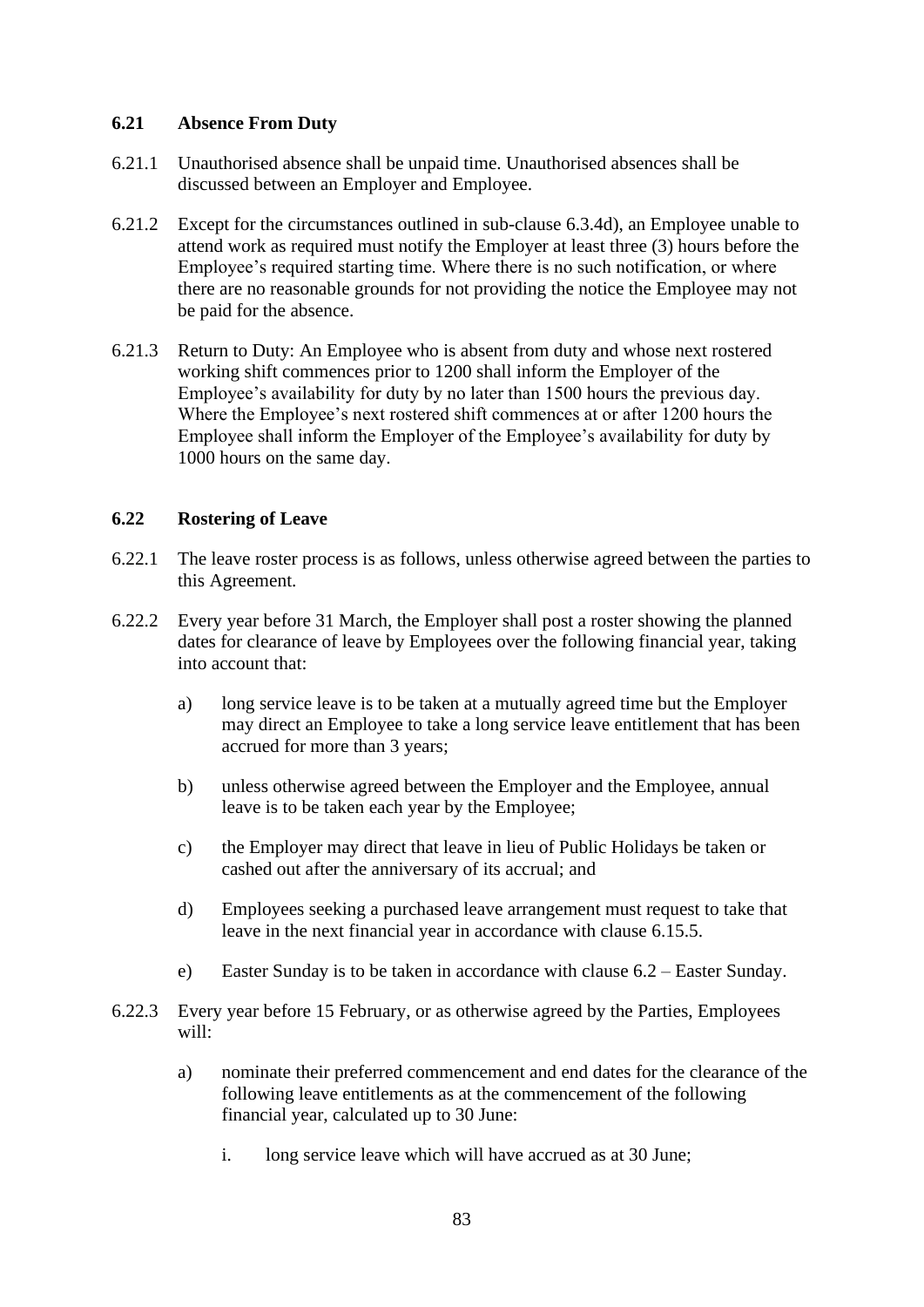- ii. total annual leave entitlements accruing on a weekly basis up to 30 June;
- iii. any accrued leave in lieu of Public Holidays accruing before 30 June of the previous year;
- <span id="page-85-0"></span>b) nominate their preferred dates for clearance of the day of paid leave for Easter Sunday;
- c) submit any application for purchased leave, nominating the time at which the Employee proposes to clear that leave if it is approved;
- d) give notice of up to two (2) requested protected days off in accordance with clause [3.1.8.](#page-25-0)
- 6.22.4 The Employer may, at its sole discretion and upon application from an Employee, agree to alternative arrangements for the clearances of leave.
- 6.22.5 The leave rostering arrangements shall provide for Employees to share equitably the opportunity for clearance of leave at particular seasons and periods of demand.
- 6.22.6 During the Royal Show period, leave clearance will be minimised to meet increased service requirements and be subject to operational needs.
- 6.22.7 Where an Employee does not nominate dates for the clearance of leave the Employer will designate dates for the clearance on the leave roster for the following financial year.
- 6.22.8 Provision can be made for up to 40 hours' annual leave to remain outstanding at the normal application time, and an Employee may, with the consent of the Employer, take this leave as short-term annual leave in any leave year. Where the Employee requests that the leave is taken in a block at a later date within the leave entitlement year and with six (6) weeks' notice given, the Employer will consider and approve or not approve the request based on operational requirements, will not unreasonably refuse an application and will advise the Employee as soon as practicable.
- 6.22.9 An Employee may apply to defer part of their annual leave entitlement to be taken in the following financial year. The decision to grant or refuse the deferral will be at the Employer's discretion. At the time of application, an Employee seeking deferral must nominate specific provisional dates in the following leave year when the deferred leave can be cleared and the Employer's decision to grant the application will constitute an agreement that the leave will be taken on those dates. The Employee may submit a further leave request for the deferred leave during the next leave roster process confirming or seeking to vary the provisionally agreed dates, which will be treated no less favourably than a new leave request. In the absence of a further leave request, the Employee will be rostered on leave on the provisionally agreed dates.
- 6.22.10 The Employer may, at its sole discretion, approve an application by an Employee to vary their leave dates after the leave roster is posted.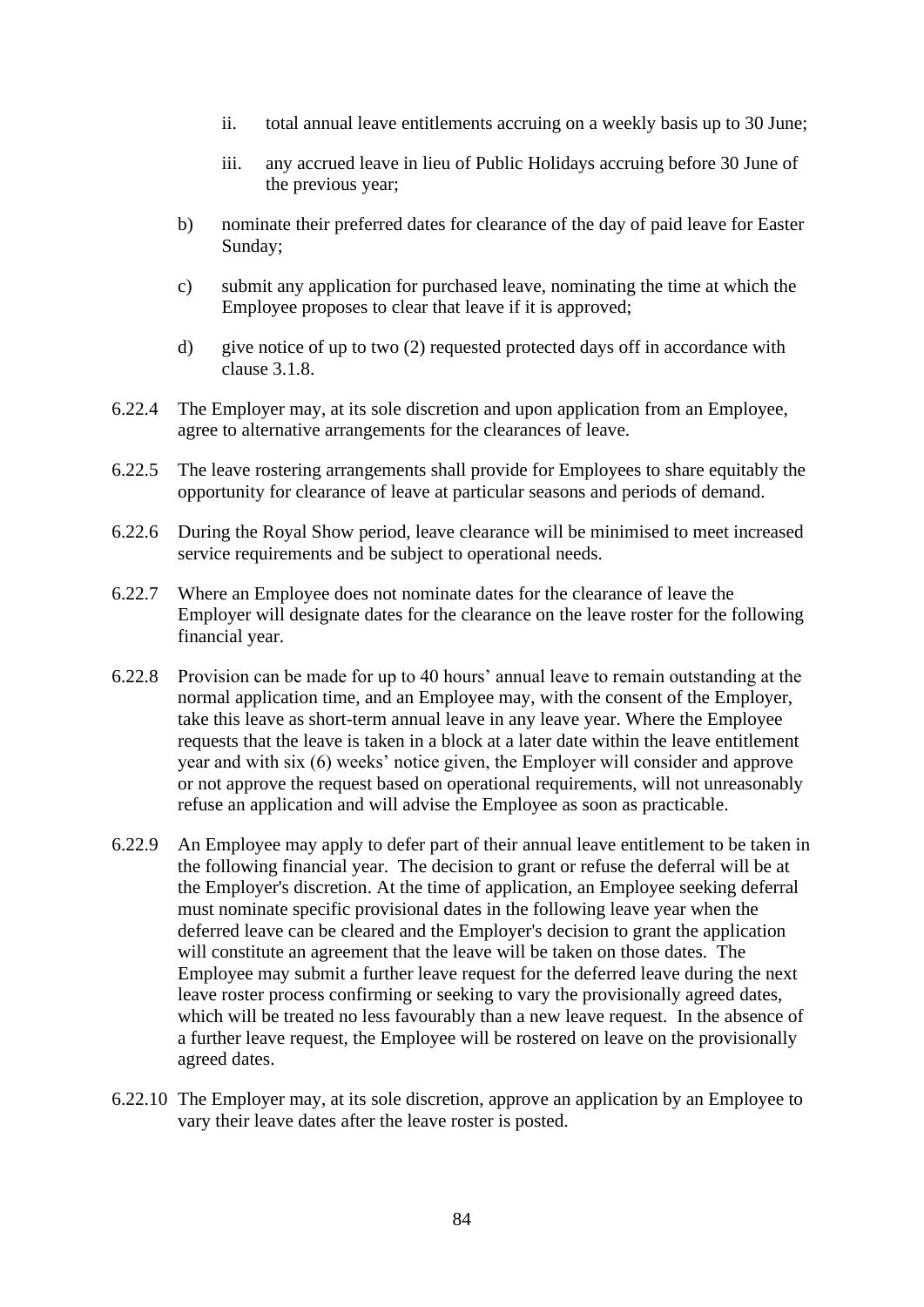#### Leave in Lieu of Public Holidays

- <span id="page-86-0"></span>6.22.11 Where a request to clear accrued leave in lieu of Public Holidays is not submitted in accordance with sub-clauses [6.22.3a\)iii,](#page-85-0) a request may be submitted before the posting of the next Actual Roster and such requests may be approved subject to operational requirements..
- 6.22.12 Where a request to clear accrued leave in lieu of Public Holidays is not submitted in accordance with sub-clause [6.22.3a\)iii](#page-85-0) or [6.22.11,](#page-86-0)
	- a) any request to clear a day in lieu within any posted Actual Roster period may only be approved at the discretion of the Employer; and
	- b) sub-clause [6.22.1c](#page-84-0)) may be utilised.

# **6.23 Cashing Out of Leave Entitlements**

- 6.23.1 The Employer may approve the cashing out of the following forms of leave:
	- a) accrued long service leave;
	- b) up to 50% of any annual leave accrued by an Employee during any completed year of service;
	- c) accrued leave in lieu of Public Holidays.
- 6.23.2 Requests to cash out leave shall be in writing and consistent with the provisions of any relevant Employer policies. They shall usually be made in conjunction with the submission of leave requests during the nomination period for the Leave Roster Process under sub-clause [6.22](#page-84-1) of this Agreement. Requests to cash out leave made at other times may be approved at the discretion of the Employer, taking into account operational requirements and the reason the request was not made at the usual time.
- 6.23.3 Unless otherwise agreed between the Employer and Employee, the minimum amount of accrued long service leave which may be cashed out at any time is four (4) weeks.
- 6.23.4 Except where the Employer is satisfied there are extenuating circumstances, a minimum of 80 hours accrued leave must be taken in a calendar year for any application to cash out long service leave or annual leave to be approved.

#### **6.24 Family and Domestic Violence Leave**

6.24.1 In recognition that Employees sometimes face situations of violence or abuse in their personal life that may affect their attendance or performance at work the Employer has agreed to the leave which is the subject of this clause. The Employer is committed to providing support to Employees that experience family and domestic violence.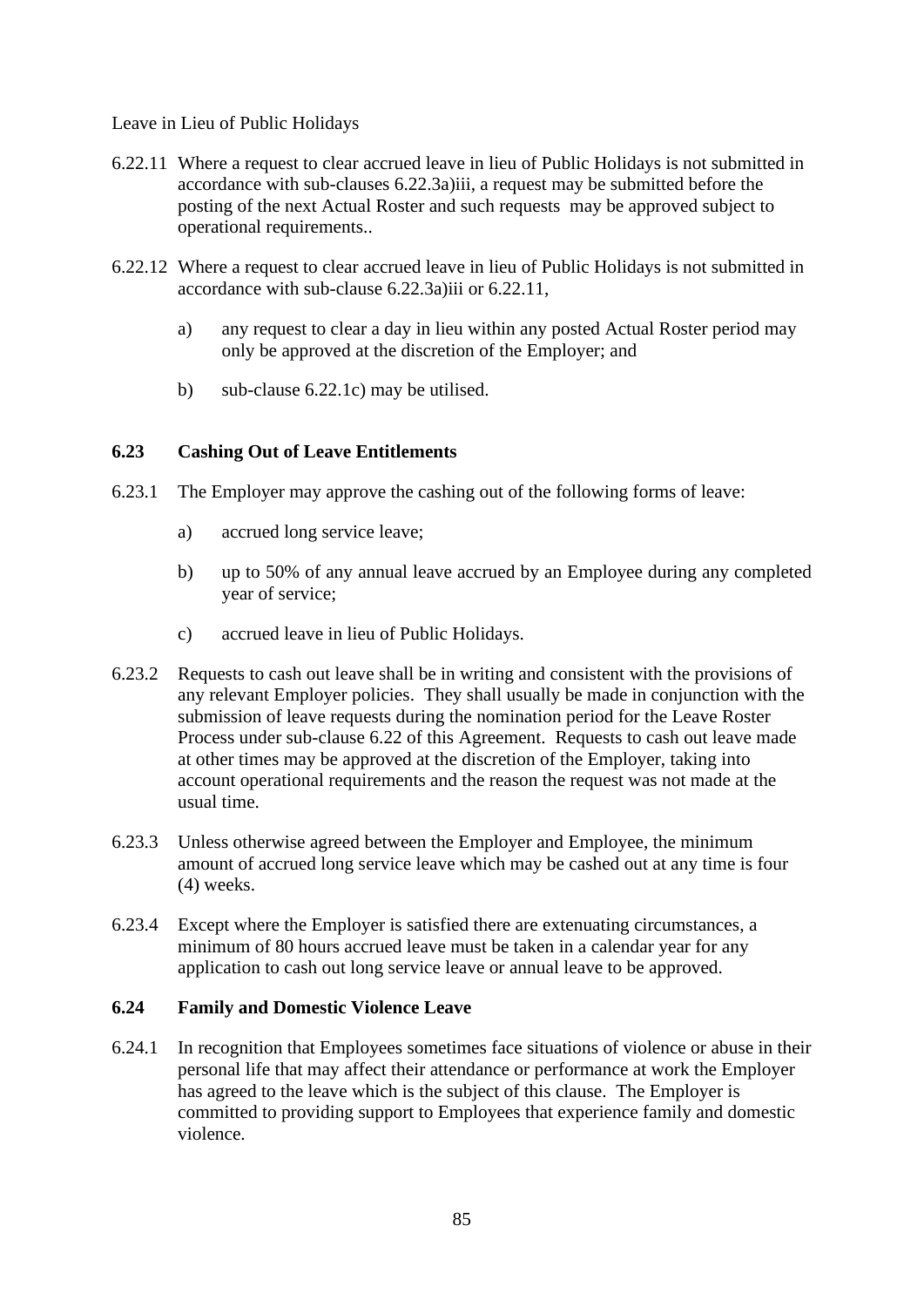- 6.24.2 An Employee will not be discriminated against or have adverse action taken against them because of their disclosure of, experience of, or perceived experience of, family and domestic violence.
- 6.24.3 The Employer does not tolerate Employees perpetrating family and domestic violence in or from the workplace. Employees must not use work facilities to perpetrate family and domestic violence. Any such conduct is a breach of employment obligations and any Employees who do so will face disciplinary action.

## **Definition of Family and Domestic Violence**

#### 6.24.4

- a) The meaning of family and domestic violence is in accordance with the definition of "family violence" at section 5A in of the *Restraining Orders Act 1997* (WA). (Section 5A).
- b) To avoid doubt, this definition includes, but is not limited to behaviour that:
	- i. is physically or sexually abusive;
	- ii. is emotionally or psychologically abusive;
	- iii. is economically abusive;
	- iv. is threatening;
	- v. is coercive;
	- vi. in any other way controls or dominates the family or household member and causes that person to feel fear for their safety or wellbeing or that of another person; or
	- vii. causes a child to hear or witness, or otherwise be exposed to the effects of, such behaviour.

#### **Access to Family and Domestic Violence Leave**

- <span id="page-87-0"></span>6.24.5 In accordance with the following sub-clauses, an Employee may make application for leave to deal with activities related to family and domestic violence. The Employer will assess each application and give consideration to the personal circumstances of the Employee seeking the leave.
- <span id="page-87-1"></span>6.24.6 Such activities related to family and domestic violence may include attendance at medical appointments, legal proceedings; counselling; appointments with a medical or legal practitioner; relocation or making other safety arrangements; and other matters of a compassionate or pressing nature related to the family and domestic violence which arise without notice and require immediate attention.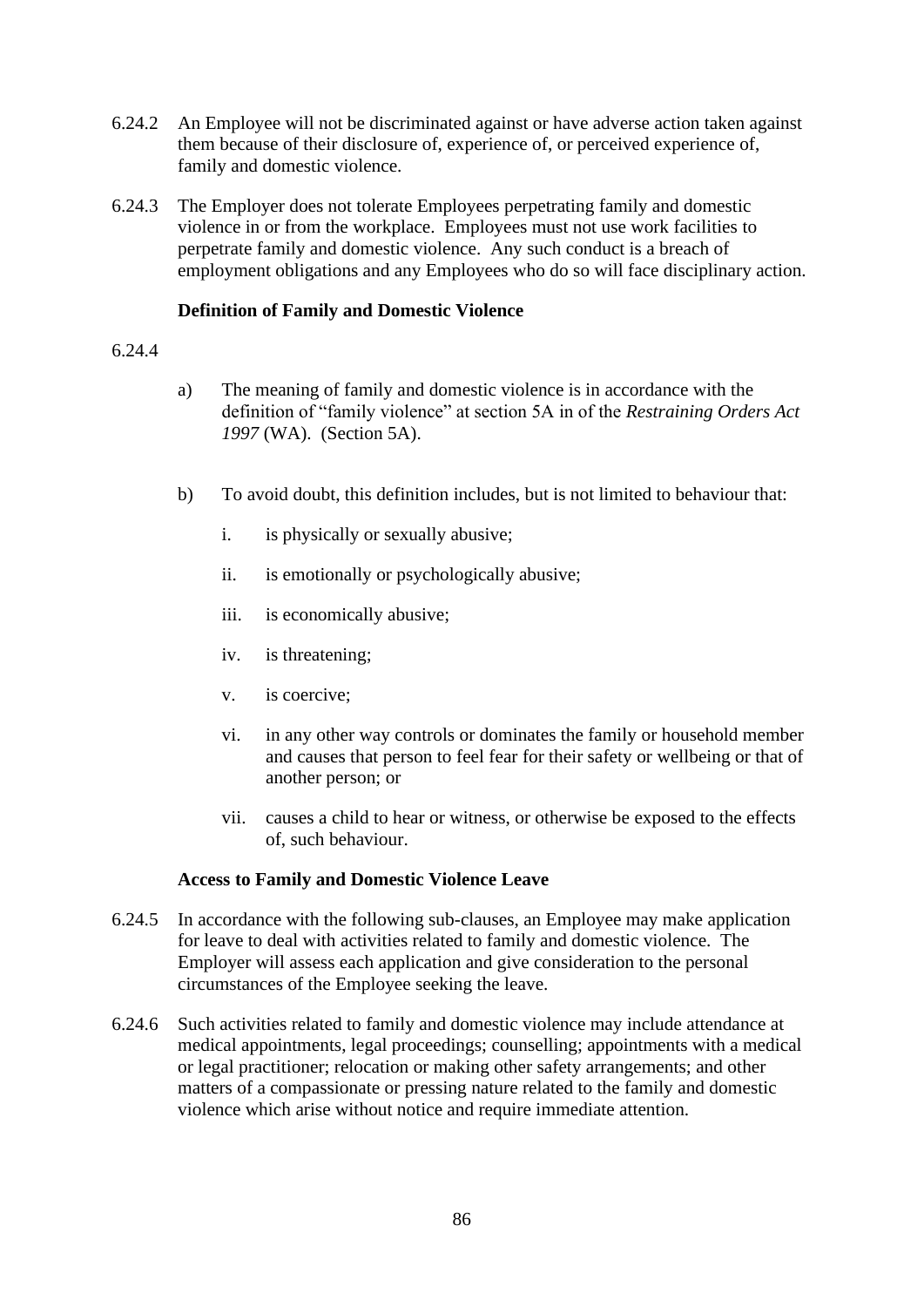- <span id="page-88-0"></span>6.24.7 Subject to sub-clauses [6.24.5](#page-87-0) and [6.24.6](#page-87-1) an Employee experiencing family and domestic violence will have access to 10 non-cumulative days per year of paid family and domestic violence leave, in addition to their existing leave entitlements.
- 6.24.8 Upon exhaustion of the leave entitlement in sub-clause [6.24.7,](#page-88-0) Employees will be entitled to up to two (2) days unpaid family and domestic violence leave on each occasion.
- 6.24.9 Family and domestic violence leave does not affect salary increment dates, or the calculation of long service leave entitlements or annual leave entitlements.
- 6.24.10 Subject to the Employer's approval of the application, family and domestic violence leave may be taken as whole or part days off.

#### **Notice and Evidentiary Requirements**

- 6.24.11 The Employee shall give their Employer notice as soon as reasonably practicable of their request to take leave under this clause.
- 6.24.12 Supporting evidence of family and domestic violence may be required to access paid leave entitlements however this should not be onerous on the Employee. Leave can be granted without supporting documentation when the manager/supervisor is satisfied that it is not required.
- 6.24.13 Evidence may include a document issued by the police, a court, a legal service, a health professional, a counsellor, a financial institution, a family violence support service or a refuge service. A statutory declaration may also be provided.
- 6.24.14 Such evidence will be dealt with in accordance with the confidentiality provisions in this clause.

#### **Access to Other Forms of Leave**

- 6.24.15 Subject to the leave provisions of this Agreement, an Employee experiencing family and domestic violence may use other leave entitlements.
- 6.24.16 Subject to the Employer's approval of the application, and sufficient leave entitlements being available, leave may be taken as whole or part days off.
- 6.24.17 Forms of other paid accrued leave include:
	- a) personal leave/; and/or
	- b) annual leave; and/or
	- c) long service leave; and/or
	- d) purchased leave.
- 6.24.18 Approval of leave without pay is subject to the provisions of this Agreement.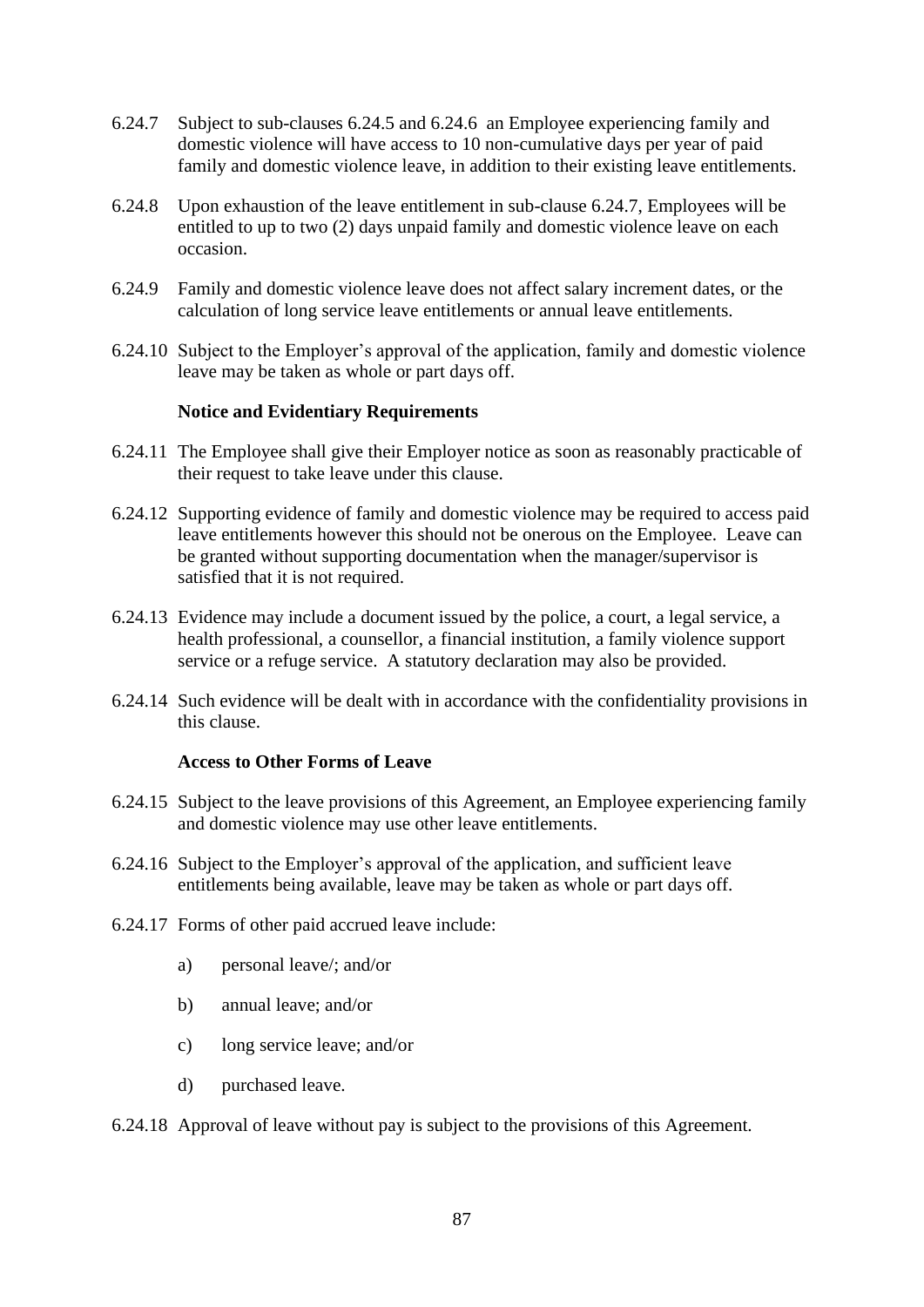## **Confidentiality**

- 6.24.19 The Employer will take all reasonable steps to ensure any information disclosed by Employees regarding family and domestic violence is kept strictly confidential. Disclosure will be on a need-to-know basis only and only to maintain safety. Where possible, disclosure will only occur with the express consent of the Employee.
- 6.24.20 Employers will take reasonable steps to ensure any information or documentation provided by an Employee regarding family and domestic violence is kept confidential.
- 6.24.21 Subsequent disclosure within an organisation should be on a need-to-know basis, for example if there is a potential for workplace safety to be impacted and generally with the consent of the Employee.
- 6.24.22 This clause does not override any legal obligations to disclose information.

## **Contact Person**

6.24.23 The Employer will identify contact/s within the workplace who will be trained in family and domestic violence and associated privacy issues. The Employer will advertise the name of any family and domestic violence contacts within the workplace.

## **Individual Support**

- 6.24.24 Where there is a risk to the personal health or safety of an Employee who is experiencing or has experienced family and domestic violence, the Employer, where appropriate, may:
	- a) facilitate flexible working arrangements, such as changes to hours/days worked, working different days or length of days, changed shift/rostering arrangements, in accordance with the provisions of this Agreement; and/or
	- b) make workplace modifications including changes to the Employee's telephone number and email address and, where appropriate/practicable, the Employee's work location.
- 6.24.25 An Employee who is experiencing or has experienced family and domestic violence may access confidential counselling support via the Employer's EAP.

#### **Workplace Safety**

- 6.24.26 Where an Employee raises issues of family and domestic violence the Employer should establish with the Employee the level of risk and seek advice from their human resource/safety specialist to review and implement specific safety and emergency management systems and plans.
- 6.24.27 With the exception of access to the Employer's EAP which is available to all Employees, the provisions of this clause are only applicable to Employees who are victims of family and domestic violence.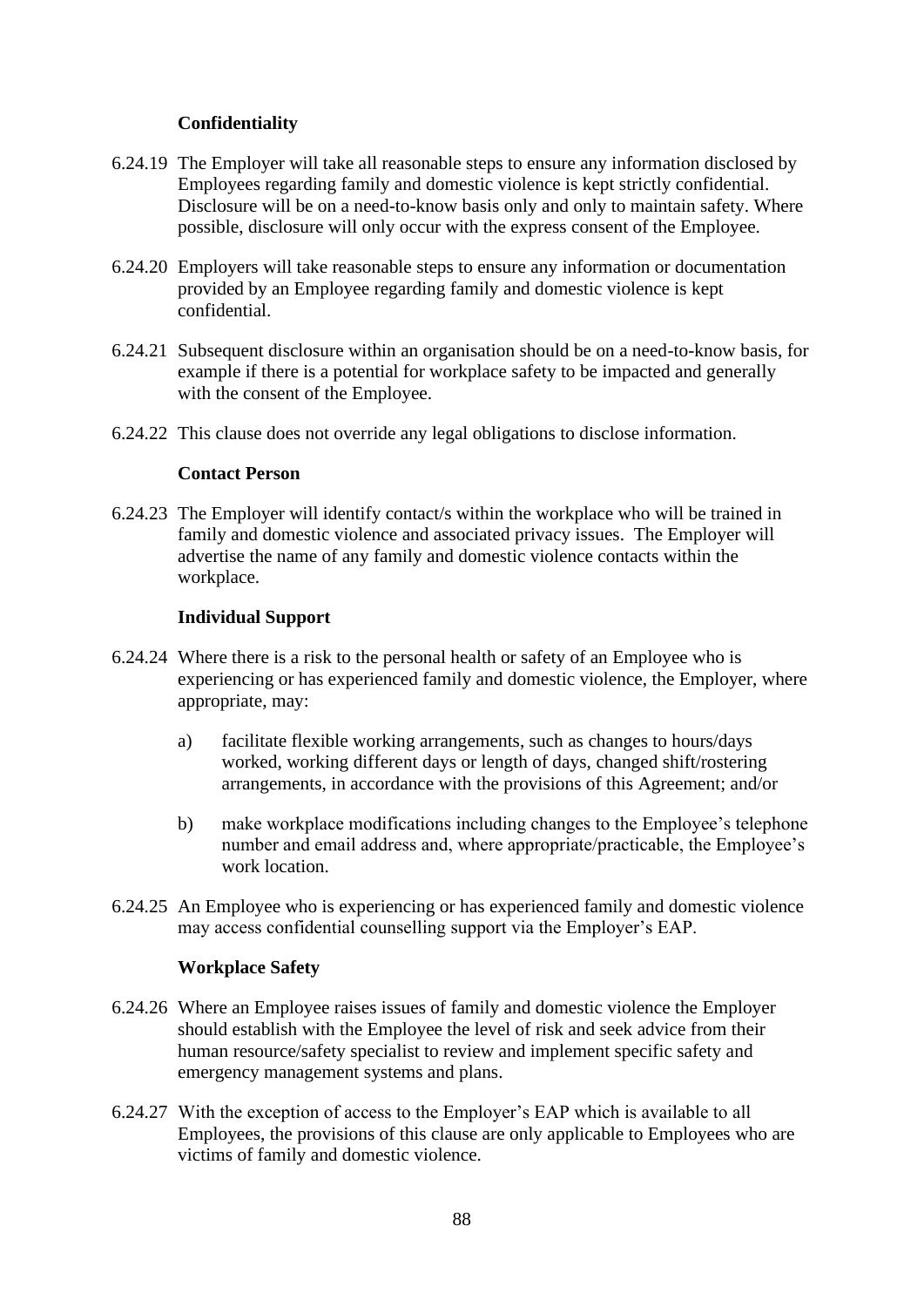## **6.25 Cultural Leave for Aboriginal and Torres Strait Islanders**

- 6.25.1 Employees who identify as Aboriginal or Torres Strait Islanders (ATSI) are entitled to paid cultural leave which can be accessed to participate in any of the following:
	- a) cultural and ceremonial obligations under ATSI lore, customs or traditional law; and
	- b) community cultural events such as NAIDOC Week activities, Reconciliation Week or Coming of the Light festivals.
- 6.25.2 Up to five (5) days of paid cultural leave per calendar year will be available under this clause. The leave need not be taken in one continuous period. Paid cultural leave will not accrue from year to year and will not be paid out on termination.
- 6.25.3 The Employer will assess each application for cultural leave on its merits and give consideration to the personal circumstances of the Employee seeking the leave.
- 6.25.4 The Employer may request reasonable evidence of the legitimate need for the Employee to be allowed time off.
- 6.25.5 If an Employer requires an Employee to attend to business associated with an ATSI organisation, or an organisation that works to facilitate ATSI interests, the attendance is considered to be a part of the Employee's normal duties and the Employee need not access leave under this or any other clause to enable it.
- 6.25.6 Cultural leave granted under this clause is in addition to the leave provided by clause [6.4](#page-45-0) Bereavement Leave and clause [6.7](#page-49-0) – Cultural/Ceremonial Leave of this Agreement.

# **7 CONDUCT OF THE PARTIES**

#### **7.1 Consultation**

- 7.1.1 The parties recognise the need for effective communication to improve the business/operational performance and working environment in agencies.
- 7.1.2 The parties acknowledge that decisions will continue to be made by the Employer, who is responsible and accountable to Government for the effective and efficient operation of the agency.
- 7.1.3 The parties agree that:
	- a) where the Employer proposes to make changes likely to affect existing practices, working conditions or employment prospects of the Employees, the Union and Employees affected shall be notified by the Employer as early as possible;
	- b) for the purposes of such discussion the Employer shall provide to the Union and Employees concerned relevant information about the changes, including the nature of the changes on the Employees provided that the Employer shall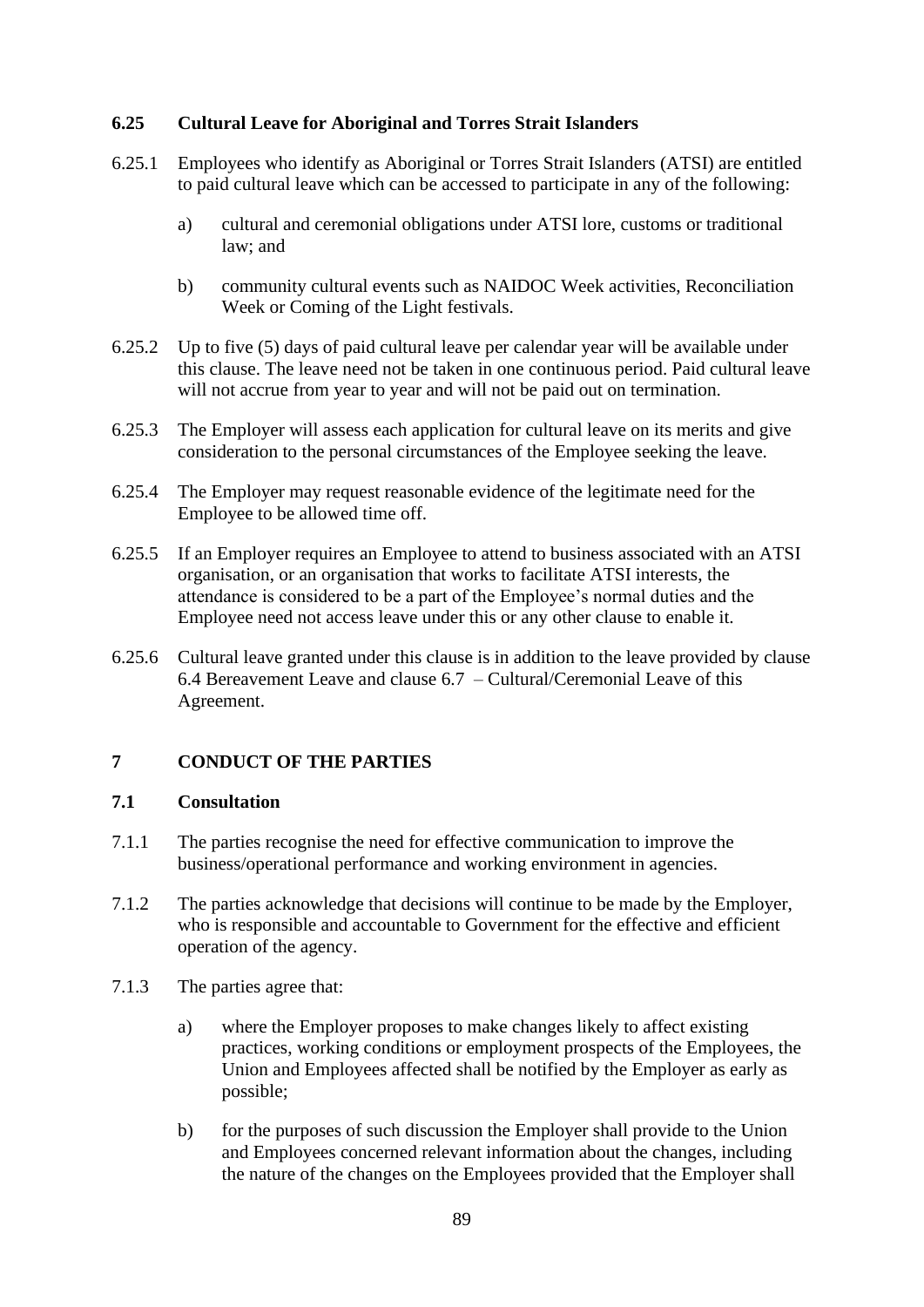not be required to disclose confidential information the disclosure of which, would be inimical to their interests; and

c) in the context of such discussion the Union and Employees are able to contribute to the decision making process.

#### **7.2 Joint Consultative Committee**

- 7.2.1 The Joint Consultative Committee (JCC) will be a forum for Consultation on issues such as:
	- a) development of workload management tools within the agency;
	- b) industrial issues;
	- c) fixed term and casual employment usage; and
	- d) changes to work organisation and/or work practices occurring in the workplace.
- 7.2.2 The JCC will comprise the Employer or their nominee, Employer nominated representatives and Union nominated representatives.
- 7.2.3 The JCC will convene within 28 days of a written request being received from either party.
- 7.2.4 The JCC will determine its own operating procedures and the JCC parties are to provide all reasonable and relevant information except confidential commercial, business or personal information, the release of which may seriously harm a party or individual.

#### **7.3 Facilities For Union Representatives**

- 7.3.1 The Employer recognises the rights of the Union to organise and represent its members. Union representatives (delegates) in the organisation have a legitimate role and function in assisting the Union in the tasks of recruitment, organising, communication and representing members' interests in the workplace and the organisation.
- 7.3.2 The Employer will recognise Union representatives in the organisation and will allow them to carry out their role and functions.
- 7.3.3 The Union will advise the Employer in writing of the names of the Union representatives in the organisation.
- 7.3.4 The Employer shall recognise the authorisation of each Union representative in the organisation and shall provide them with the following:
	- a) Reasonable paid time off from normal duties: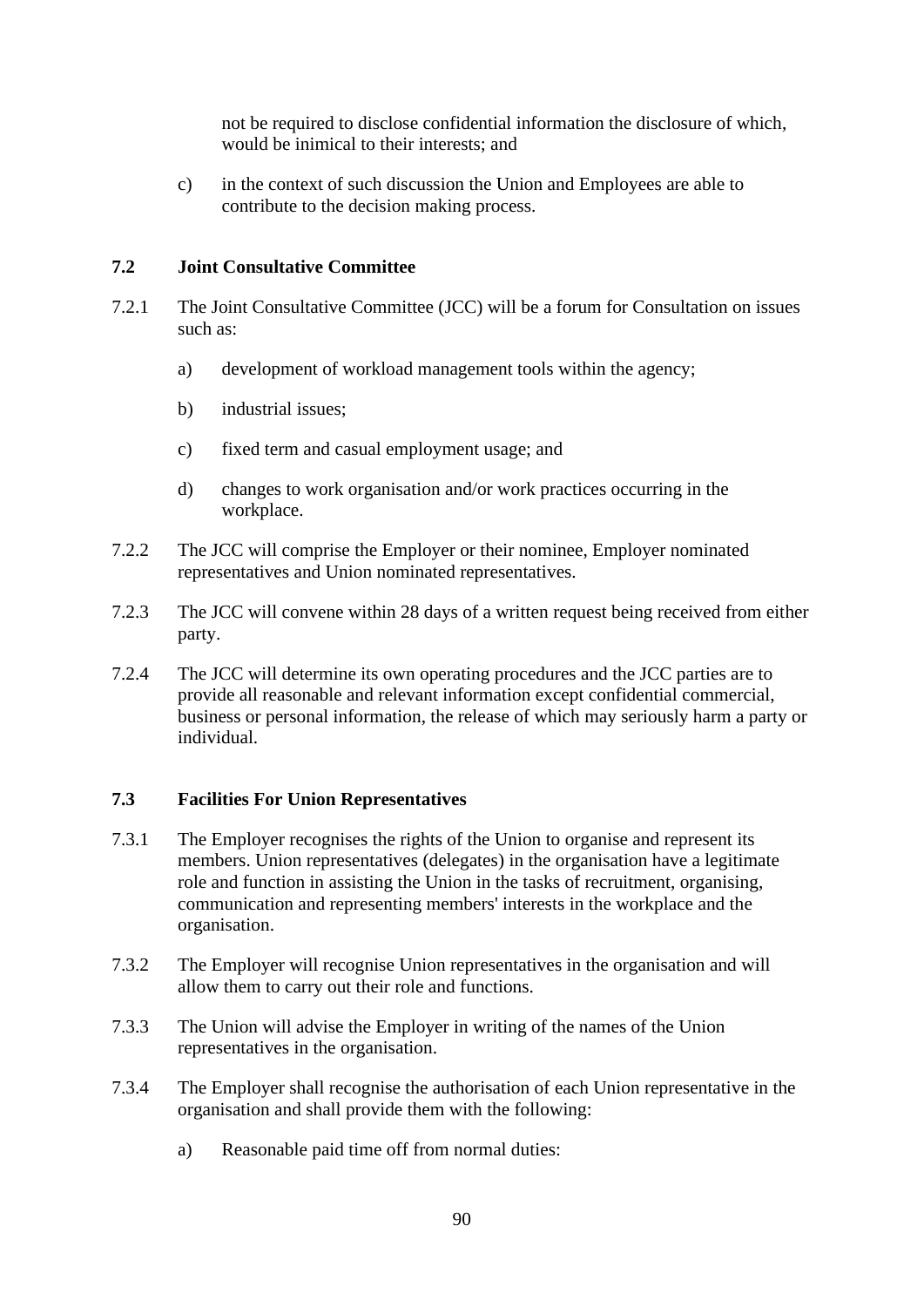- i. to perform their functions as a Union representative such as organising, recruiting, individual grievance handling, collective bargaining, involvement in JCC; and
- ii. to attend Union business.
- b) Access to facilities required for the purpose of carrying out their duties. Facilities may include but not be limited to the use of:
	- i. lockable filing cabinets;
	- ii. meeting rooms;
	- iii. telephones;
	- iv. fax;
	- v. email;
	- vi. internet;
	- vii. photocopiers; and
	- viii. stationery.

Such access to facilities shall not unreasonably affect the operation of the organisation and shall be in accordance with normal organisation protocols.

- c) A notice board for the display of Union materials including broadcast email facilities.
- d) Paid access to periods of leave for the purpose of attending Union training courses in accordance with clause [7.4](#page-93-0) of this Agreement. Country representatives will be provided with appropriate travel time.
- e) Notification of the commencement of new Employees and, as part of their induction, time to discuss the benefits of Union membership with them.
- f) Access to a sheltered area for meetings of members.
- g) Access to work location, names, rosters and hours of work of Employees. This information and access will also be provided to Union officials upon request.
- h) Access to Awards, Agreements, policies and procedures.
- i) Access to information on matters affecting Employees in accordance with the Consultation provisions under this Agreement.
- j) The names of any Equal Employment Opportunity and Occupational Health, Safety and Welfare representatives.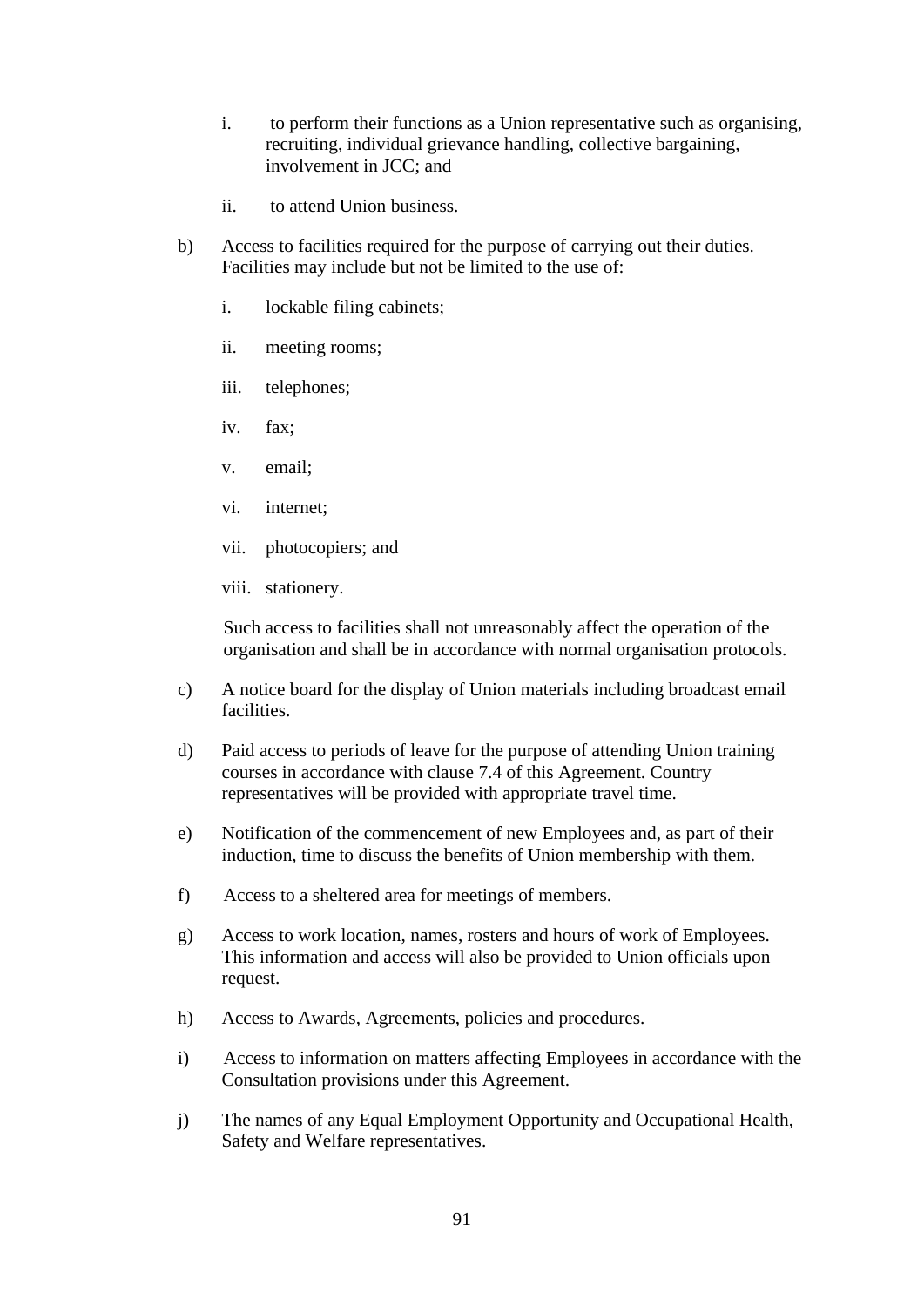- 7.3.5 The Employer agrees, upon receiving written authorisation from an Employee, to provide to the Union within five (5) working days the Employee's bank account details and subsequent changes from time to time for the purpose of enabling the Employee to establish direct debit facility for the payment of Union dues. Employers must be indemnified against financial accountability related to these transactions.
- 7.3.6 **Group inductions**: Where the Employer conducts a group induction, which may be on or off site, the Union shall be given at least 14 days' notice of the time and place of the induction. The Union will be entitled to at least 30 minutes to address new Employees without Employer representatives being present.
- 7.3.7 **Union general/delegate meetings**: Subject to reasonable notice and prior arrangement with the Employer, Employees will be granted paid time off to attend quarterly general meetings of up to one hour duration on site with the Union. Where the site meeting exceeds one (1) hour, such absence will be without pay for the period of the meeting that exceeds one (1) hour. To conduct these meetings the Union shall be entitled to a private facility at the workplace wherever possible provided the Union gives the Employer reasonable notice.
- 7.3.8 The Employer recognises that it is paramount that Union representatives in the workplace are not threatened or disadvantaged in any way as a result of their role as a Union representative.

# <span id="page-93-0"></span>**7.4 Trade Union Training Leave**

- 7.4.1 Subject to the Employer's convenience and the provisions of this clause:
	- a) the Employer shall grant paid leave of absence to Employees who are nominated by the Union to attend short courses relevant to the public sector or the role of Union workplace representative, conducted by the Union or its nominated provider.
	- b) the Employer shall grant paid leave of absence to attend similar courses or seminars as from time to time approved by agreement between the PTA and the Union.
- 7.4.2 An Employee shall be granted up to a maximum of five (5) days paid leave per calendar year for trade union training or similar courses or seminars as approved. However, leave of absence in excess of five (5) days and up to 10 days may be granted in any one calendar year provided that the total leave being granted in that year and in the subsequent year does not exceed 10 days.
- <span id="page-93-1"></span>7.4.3 Leave of absence will be granted at the ordinary rate of pay and shall not include shift allowances, penalty rates or overtime.
- 7.4.4 Where a Public Holiday or rostered day off falls during the duration of a course, a day off in lieu of that day will not be granted.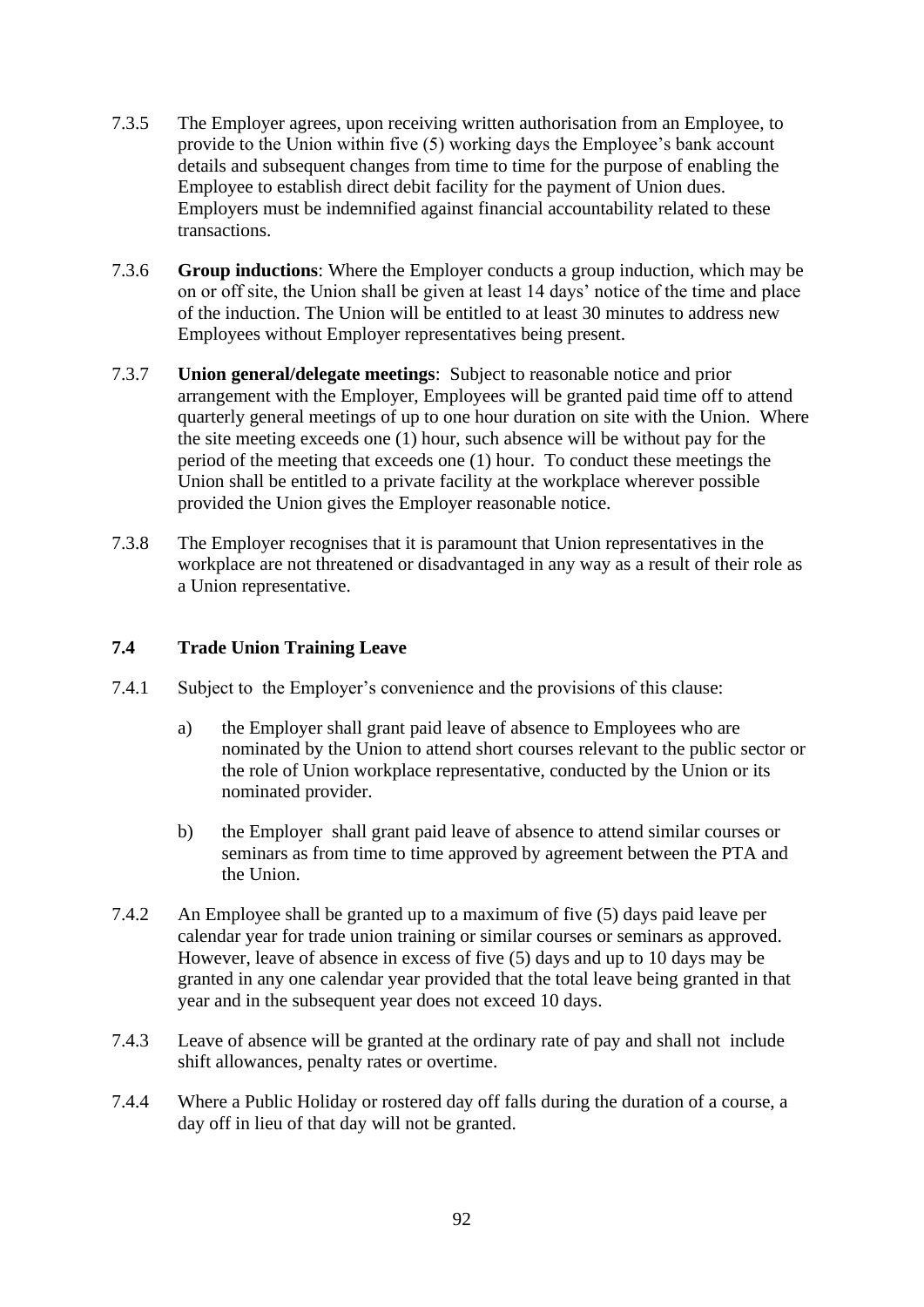- 7.4.5 Subject to paragraph [7.4.3,](#page-93-1) shift workers attending a course shall be deemed to have worked the shifts they would have worked had leave not been taken to attend the course.
- 7.4.6 Part time Employees shall receive the same entitlement as full time Employees, but payment shall only be made for those hours that would normally have been worked but for the leave.
- 7.4.7 Any application by an Employee shall be submitted to the Employer for approval at least four (4) weeks before the commencement of the course unless the Employer agrees otherwise.
- 7.4.8 All applications for leave shall be accompanied by a statement from the Union indicating that the Employee has been nominated for the course. The application shall provide details as to the subject, commencement date, length of course, venue and the authority that is conducting the course.
- 7.4.9 A qualifying period of 12 months service shall be served before an Employee is eligible to attend courses or seminars of more than a half-day duration. The Employer may, where special circumstances exist, approve an application to attend a course or seminar where an Employee has less than 12 months service.
- 7.4.10 The Employer shall not be liable for any expenses associated with an Employee's attendance at trade union training courses.
- 7.4.11 Leave of absence granted under this clause shall include any necessary travelling time in normal working hours immediately before or after the course.

# <span id="page-94-0"></span>**7.5 Dispute Settlement**

- 7.5.1 Any questions, disputes or difficulties arising under this Agreement or in the course of the employment of Employees covered by this Agreement shall be dealt with in accordance with this clause.
- 7.5.2 The Employee/s and the manager with whom the dispute has arisen shall discuss the matter and attempt to find a satisfactory solution, within three (3) working days. An Employee may be accompanied by a Union representative.
- 7.5.3 If the dispute cannot be resolved at this level, the matter shall be referred to and be discussed with the relevant manager's superior and an attempt made to find a satisfactory solution, within a further three (3) working days. An Employee may be accompanied by a Union representative.
- 7.5.4 If the dispute is still not resolved, it may be referred by the Employee/s or Union representative to the Employer or their nominee.
- 7.5.5 Where the dispute cannot be resolved within five (5) working days of the Union representatives' referral of the dispute to the Employer or their nominee, either party may refer the matter to the Commission.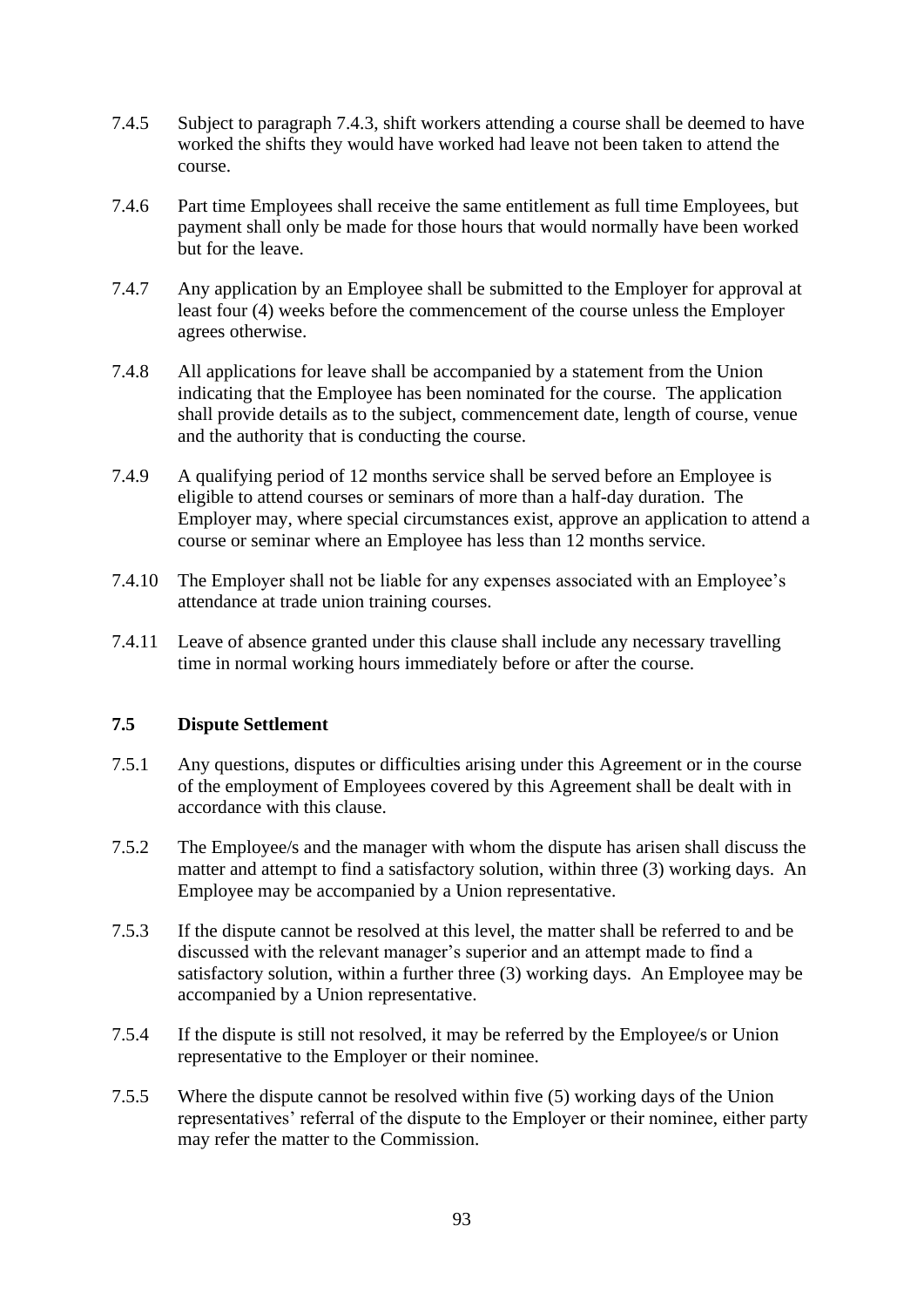- 7.5.6 The period for resolving a dispute may be extended by agreement between the parties.
- 7.5.7 At all stages of the procedure the Employee may be accompanied by a Union representative.
- 7.5.8 Notwithstanding the above the Union may raise matters directly with representatives of the Employer. In each case the Union and the Employer shall endeavour to reach agreement. If no agreement is reached either party may refer the dispute to the Commission for conciliation and/or arbitration.
- 7.5.9 The parties covered by this Agreement will maintain and will not disrupt the provision of services to the public while disputes are being dealt with under this procedure.
- 7.5.10 Nothing in this clause constitutes a referral agreement within the meaning of section 12 of the *Employment Dispute Resolution Act 2008*.

# **8 MISCELLANEOUS PROVISIONS**

## **8.1 Uniforms, Clothing and Protective Equipment**

- 8.1.1 Employees as required will wear specialised clothing for particular operations. The Employer will establish a uniform committee in Consultation with the Union.
- 8.1.2 The Employer, as agreed from time to time between the Employer and the Union, shall supply uniforms and clothing.
- 8.1.3 Employees shall be responsible for any loss or damage thereto, with fair wear and tear attributable to ordinary use excepted.

# **8.2 Health and Fitness**

- 8.2.1 To ensure that an Employee is medically fit to carry out duties in a satisfactory and safe manner the Employee will, if required, undergo a medical examination or health assessment as arranged with the Employer's Occupational Physician for purposes of National Health Assessment for the Rail Industry.
- 8.2.2 The Employer will pay the costs of any medical examination or assessment conducted by the Employer's Occupational Physician. However, subject to any policy to the contrary, the Employee is responsible for any costs associated with any treatment of a condition identified by the Employer's Occupational Physician.
- 8.2.3 The Employee will, as required, undergo drug and alcohol testing in accordance with the Employer's policies on the safety of personnel working on or about the railway system.
- 8.2.4 The Employee will not be required to undergo a medical examination for the purposes of the National Health Assessment for the Rail Industry while such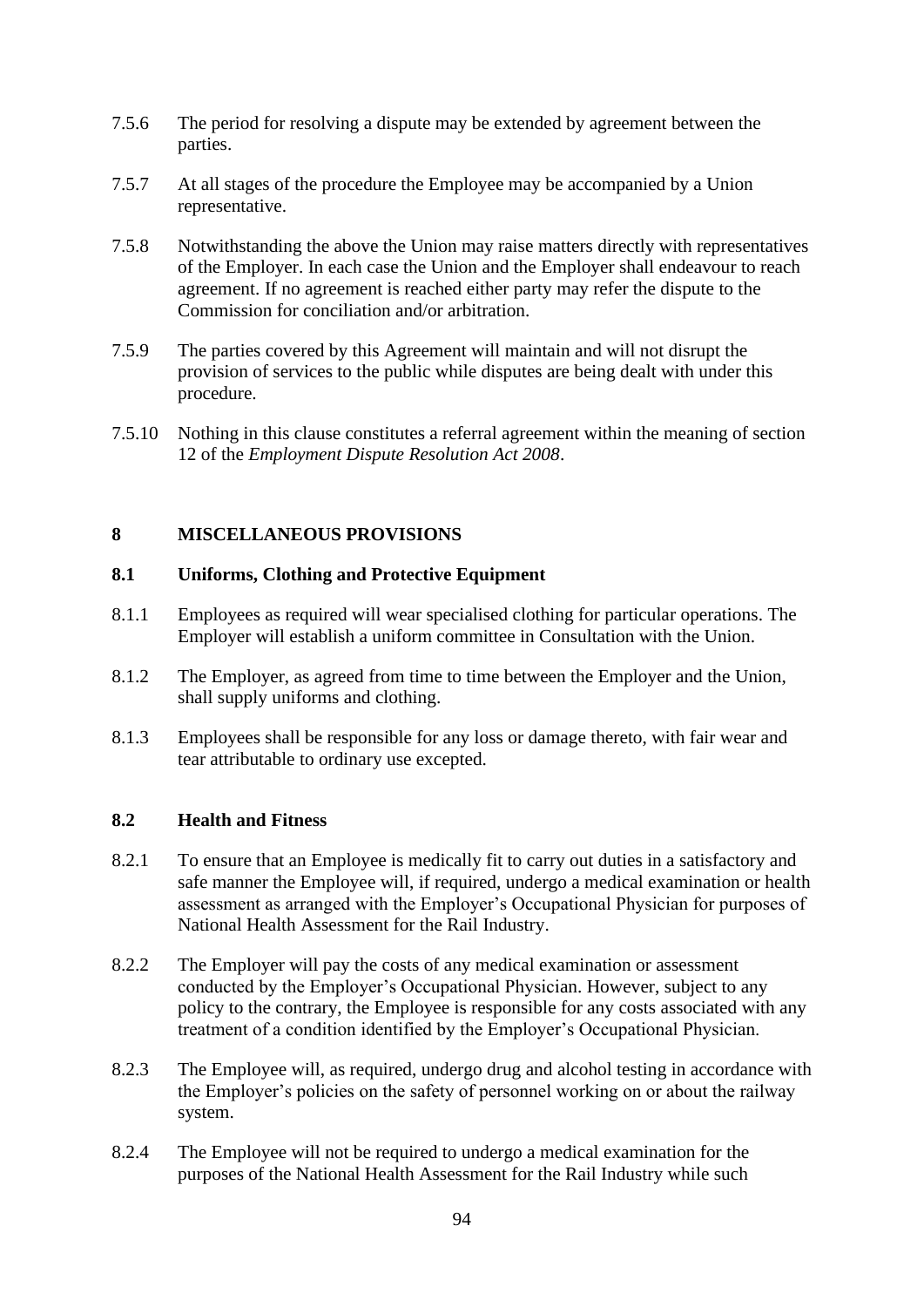Employee is on workers compensation, except and only when an Employee returns from workers compensation and is medically cleared to recommence paid remuneration or a circumstance where a health assessment is required for the purpose of alternative duties.

## **8.3 Occupational Safety and Health Representatives Records**

- 8.3.1 The Employer shall maintain an Occupational Safety and Health (OSH) Representative Register (the Register).
- 8.3.2 The Register is to record the following information for each OSH representative in the Organisation:
	- a) name;
	- b) work branch/division/directorate;
	- c) work location;
	- d) job title/occupation;
	- e) date of election as an OSH representative; and
	- f) training details on completion of relevant OSH training courses, including initial and refresher training dates.
- 8.3.3 The Employer shall provide a copy of the Register to the Joint Consultative Committee every six (6) months.
- 8.3.4 The Register is to be submitted to the Department of Mines, Industry Regulation and Safety - Public Sector Labour Relations division on 31 January each year, for the previous year.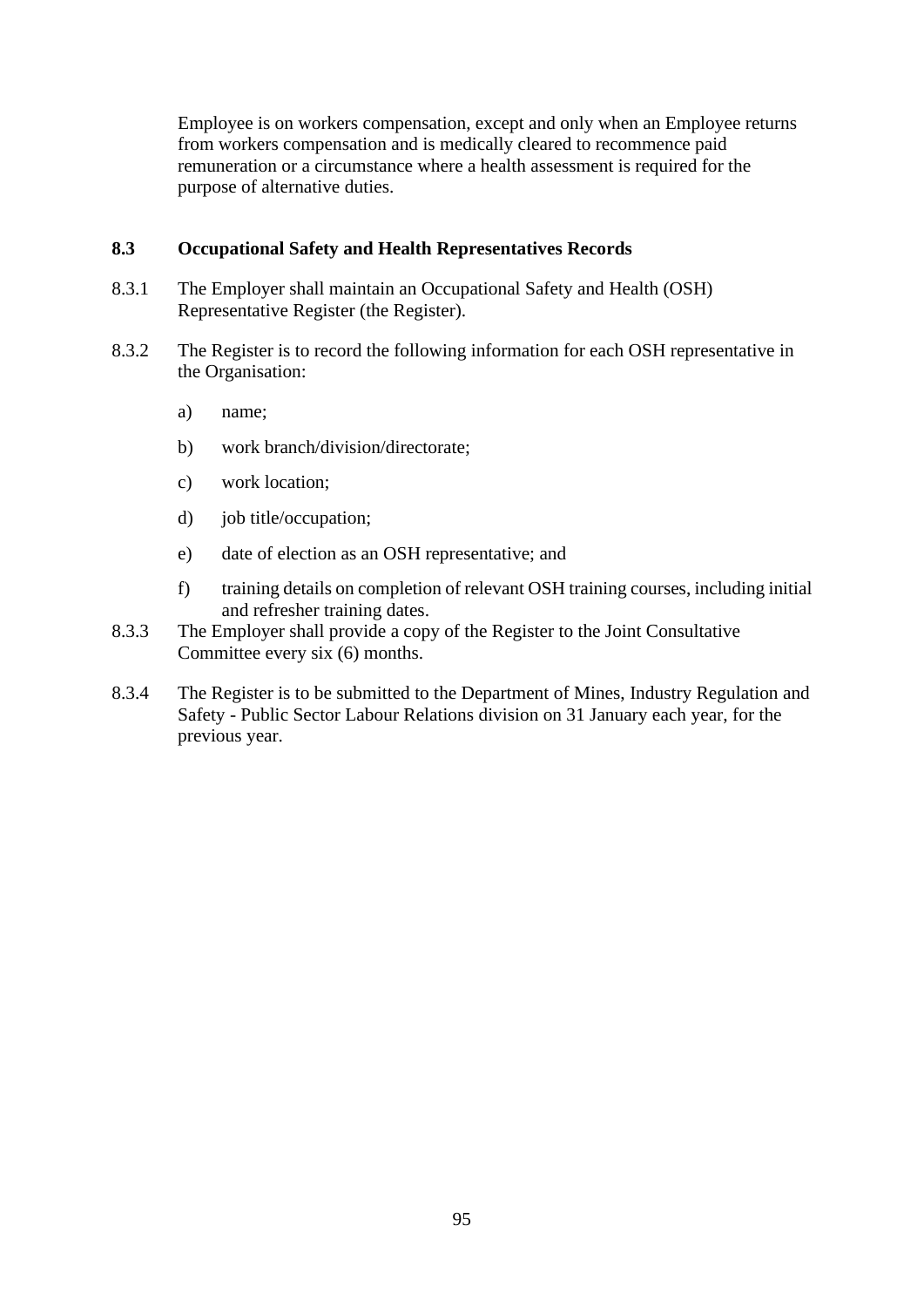Williams date: 17 May 2022 Signed

Joshua Dekuyer

Branch Secretary. The Australian Rail, Tram and Bus Industry Union of Employees, West Australian Branch

Date: 26 Signed Peter Woronzow Chief Executive Officer. The Public Transport Authority of Western Australia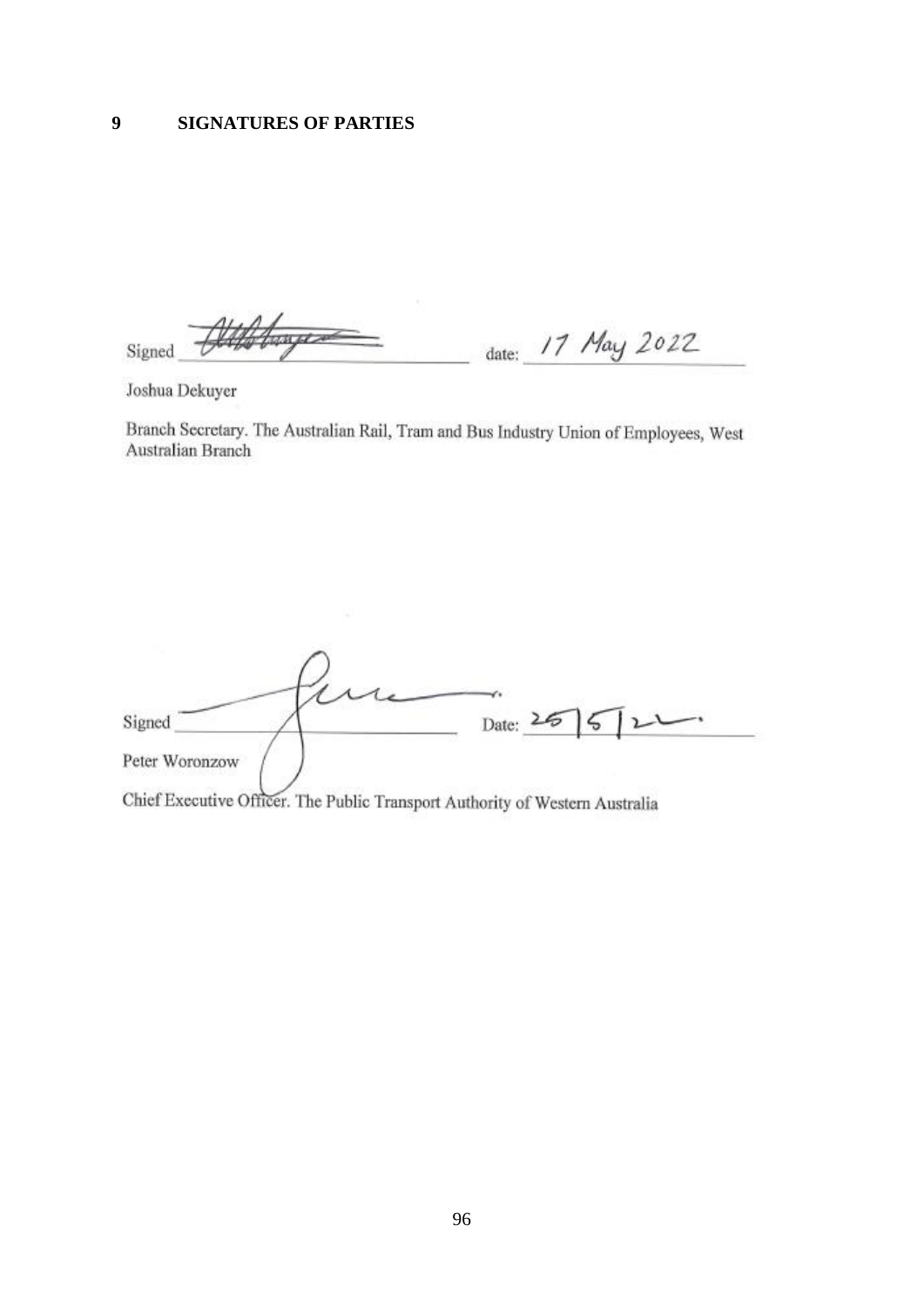#### **SCHEDULE 1 – WAGE TABLE AND CLASSIFICATION STRUCTURE**

| <b>Transit Officer</b><br><b>Levels</b> | <b>From 7 October 2021</b>        | From 7 October 2022            |  |  |  |  |
|-----------------------------------------|-----------------------------------|--------------------------------|--|--|--|--|
|                                         | <b>Weekly Base Rate of</b><br>Pay | <b>Weekly Base Rate of Pay</b> |  |  |  |  |
| STO <sub>3</sub>                        | \$1,490.20                        | \$1,531.20                     |  |  |  |  |
| STO <sub>2</sub>                        | \$1,460.50                        | \$1,500.70                     |  |  |  |  |
| STO <sub>1</sub>                        | \$1,430.60                        | \$1,469.90                     |  |  |  |  |
| TO <sub>5</sub>                         | \$1,400.90                        | \$1,439.40                     |  |  |  |  |
| TO <sub>4</sub>                         | \$1,364.30                        | \$1,401.80                     |  |  |  |  |
| TO <sub>3</sub>                         | \$1,329.50                        | \$1,366.10                     |  |  |  |  |
| TO <sub>2</sub>                         | \$1,296.50                        | \$1,332.20                     |  |  |  |  |
| TO1                                     | \$1,265.10                        | \$1,299.90                     |  |  |  |  |
| <b>Trainee</b>                          | \$1,075.30                        | \$1,104.90                     |  |  |  |  |

a) An Employee who is employed by the Employer on the date of registration of this Agreement will, on registration of the Agreement, receive a payment equivalent to the additional wages that would have been paid had the wages in Schedule 1 been paid on and from 7 October 2021. The increase is only payable after registration of this Agreement in the Commission.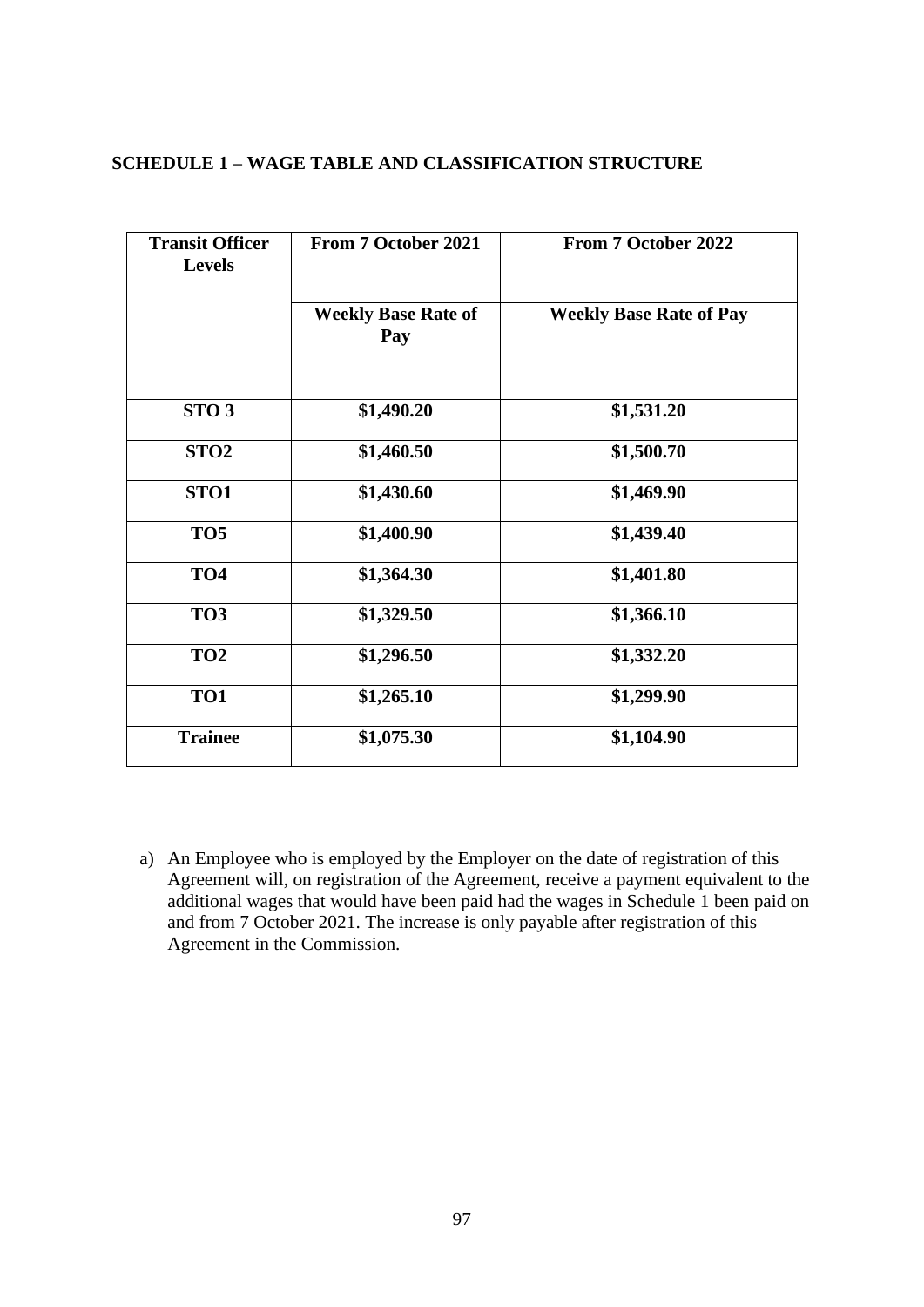# **SCHEDULE 2 - REIMBURSEMENT - KILOMETRES ALLOWANCE**

|                                    | Joondalup         |                | Midland         |                | Fremantle         |                | Armadale          |                | Outer             |                | Perth             |                |                       |                |                |                | Inner (Northern) Inner (Northern) Forrestfield Airport |                |                |                                    |
|------------------------------------|-------------------|----------------|-----------------|----------------|-------------------|----------------|-------------------|----------------|-------------------|----------------|-------------------|----------------|-----------------------|----------------|----------------|----------------|--------------------------------------------------------|----------------|----------------|------------------------------------|
|                                    |                   |                |                 |                |                   |                |                   |                | (Southern)        |                |                   |                | Mandurah              |                | Mandurah       |                |                                                        | Link           |                |                                    |
| Innermost Station                  | GL                | Return<br>Dist | Maylands        | Return<br>Dist | Subiaco           | Return<br>Dist | Burswood          | Return<br>Dist | Kwinana           | Return<br>Dist | Perth             | Return<br>Dist | <b>Bull Creek</b>     | Return<br>Dist | Aubin<br>Grove | Return<br>Dist | Redcliffe                                              | Return<br>Dist |                |                                    |
|                                    |                   |                |                 |                |                   |                |                   |                |                   |                |                   |                |                       |                |                |                |                                                        |                | ACS            | Airport Central Station            |
|                                    | ACS               | 43.1           | ACS             | 27.2           | ACS               | 39.5           | ACS               | 23.9           | ACS               | 88.1           | ACS               | 31.5           | ACS                   | 36.7           | KW             | 21.1           | AG                                                     | 74.5           | AG             | Aubin Grove                        |
|                                    | AG                | 60             | AG              | 59.4           | AG                | 57.4           | AG                | 50             | AG                | 21.1           | AG                | 51.7           | AR                    | 46             | MN             | 91.9           | AR                                                     | 67.8           | AR             | Armadale                           |
|                                    | AR                | 87.6           | AR              | 67.8           | AR                | 67.4           | ВС                | 23.8           | AR                | 45.4           | AR                | 75.8           | BS                    | 45.8           | RO             | 48.7           | ВC                                                     | 37.1           | ВC             | <b>Bull Creek</b>                  |
|                                    | BC                | 36.2           | ВC              | 33.2           | ВC                | 29.6           | BS                | 21.2           | ВC                | 45.6           | ВC                | 25.6           | <b>BTR</b>            | 109.2          | WB             | 54.3           | BS                                                     | 18.4           | BS             | Bassendean                         |
|                                    | BS                | 28.2           | <b>BTR</b>      | 87.4           | BS                | 28             | <b>BTR</b>        | 94.2           | BS                | 86.2           | BS                | 21.2           | <b>BUR</b>            | 22.8           | WE             | 32.1           | <b>BUR</b>                                             | 19.1           | <b>BTR</b>     | <b>Butler</b>                      |
|                                    | <b>BUR</b>        | 23.2           | <b>BUR</b>      | 13.2           | <b>BTR</b>        | 81.4           | BY                | 14.2           | <b>BTR</b>        | 149.4          | <b>BTR</b>        | 86.4           | BY                    | 38.8           |                |                | BY                                                     | 13.4           | <b>BUR</b>     | Burswood                           |
|                                    | BY                | 21             | СА              | 27.2           | <b>BUR</b>        | 17.6           | СK                | 78.2           | <b>BUR</b>        | 67.6           | <b>BUR</b>        | 11             | CA                    | 22.8           |                |                | СA                                                     | 22.5           |                | <b>BUTCHER ST Kwinana Training</b> |
|                                    | СА                | 36.2           | СK              | 71.4           | BY                | 21.6           | CL                | 27.4           | BY                | 79.4           | BY                | 13.2           | СK                    | 93.2           |                |                | СK                                                     | 86.7           | BY             | Bayswater                          |
|                                    | CL                | 18.4           | CL              | 27.6           | СA                | 30             | CO                | 43             | СA                | 65.4           | CA                | 22.6           | CL                    | 36.6           |                |                | CO                                                     | 64.2           | CA             | Cannington                         |
| To Innermost Statoin on other Line | CO                | 53.8           | $\mathsf{CO}$   | 52.4           | СК                | 65.4           | CU                | 68.6           | СK                | 133.4          | СK                | 70.4           | CU                    | 82.2           |                |                | CU                                                     | 78.6           | СK             | Clarkson                           |
|                                    | FR                | 47.2           | CU              | 61.4           | $\mathsf{CO}$     | 48.6           | FR                | 38.2           | CL                | 74.8           | CL                | 20             | FR                    | 21.6           |                |                | FR                                                     | 56.8           | CL             | Claremont                          |
|                                    | FS                | 52.3           | FR              | 45.8           | CU                | 55.8           | FS                | 33             | CO                | 26.2           | CO                | 45.8           | FS                    | 47.9           |                |                | GL                                                     | 38.2           | CO             | Cockburn                           |
|                                    | GS                | 54             | FS              | 36             | FS                | 48.6           | GL                | 22.4           | CU                | 122.6          | CU                | 61.2           | GL                    | 36.6           |                |                | GS                                                     | 39.2           | CU             | Currambine                         |
|                                    | ΚL                | 78.4           | GL              | 16             | GL                | 10             | JO                | 61.4           | FR                | 52.2           | FR                | 38.2           | GS                    | 36             |                |                | JO                                                     | 72.7           | FR             | Fremantle                          |
|                                    | KW                | 77.6           | GS              | 48             | GS                | 48             | KW                | 66.6           | FS                | 81.2           | FS                | 40.7           | JO                    | 78.2           |                |                | KL                                                     | 46.8           | FS             | Forrestfield                       |
|                                    | MA                | 16             | JO              | 53.8           | JO                | 50             | MA                | 12.8           | GL                | 77             | GL                | 14             | KL                    | 43.6           |                |                | KW                                                     | 89.5           | GD             | Guildford Training Facility        |
|                                    | <b>MD</b>         | 48             | KL              | 56.2           | KL                | 58             | MD                | 28.4           | GS                | 59.6           | GS                | 40.2           | MA                    | 34.4           |                |                | MA                                                     | 17.4           | GL             | Glendalough                        |
|                                    | MN                | 154            | KW              | 76.6           | KW                | 72.2           | MN                | 138.2          | JO                | 118.6          | JO                | 55             | <b>MD</b>             | 54             |                |                | <b>MD</b>                                              | 26.9           | GS             | Gosnells                           |
|                                    | MU                | 39             | ΜN              | 152.4          | MA                | 16.2           | MU                | 29.6           | ΚL                | 51             | KL                | 66.6           | OS                    | 23             |                |                | MN                                                     | 159.5          | JO             | Joondalup                          |
|                                    | OS                | 27.4           | MU              | 37.8           | <b>MD</b>         | 40.2           | PC                | 11             | МA                | 69.4           | KW                | 69.6           | PC                    | 29             |                |                | MU                                                     | 47.6           | KL             | Kelmscott                          |
|                                    | PC                | 13.6           | OS              | 19.4           | MN                | 148.4          | RO                | 89             | <b>MD</b>         | 93.6           | MA                | 8.2            | <b>RS</b>             | 37.1           |                |                | OS                                                     | 18.7           | KW             | Kwinana                            |
|                                    | RO                | 102.8          | PC              | 8.2            | MU                | 34             | RS                | 19.1           | MU                | 39             | <b>MD</b>         | 35.8           | ST                    | 42             |                |                | PC                                                     | 26.7           | МA             | Maylands                           |
|                                    | RS                | 38.2           | RO              | 101.6          | OS                | 22.2           | ST                | 29             | OS                | 63.8           | <b>MN</b>         | 148.6          | SU                    | 30.6           |                |                | RO                                                     | 114.4          | <b>MD</b>      | Midland                            |
|                                    | SU                | $10\,$         | RS              | 17.4           | PC                | 9              | SU                | 17.8           | PCP               | 69.4           | MU                | 30.6           | TH                    | 24.6           |                |                | ST                                                     | 46.9           | MN             | Mandurah                           |
|                                    | TH                | 45.4           | ST              | 23.4           | RO                | 95.2           | WA                | 38.4           | RS                | 89.5           | OS                | 14.6           | WA                    | 59             |                |                | PS                                                     | 17.9           | MU             | Murdoch                            |
|                                    | WB                | 108.8          | SU              | 16.2           | <b>RS</b>         | 34.6           | WB                | 97.6           | ST                | 83.6           | RO                | 94.6           | WH                    | 64.8           |                |                | SU                                                     | 34.6           | OS             | Oats Street                        |
|                                    | WE                | 87.2           | TH              | 36.6           | ST                | 15.6           | WE                | 77             | SU                | 71             | RS                | 26.7           | PS                    | 28.4           |                |                | TH                                                     | 33.9           | PC             | Perth Precinct                     |
|                                    |                   |                |                 |                |                   |                |                   |                |                   |                |                   |                | VP                    |                |                |                |                                                        |                |                |                                    |
|                                    | PS<br>VP          | 19.5           | WA              | 30.8           | TH                | 39.6           | WH                | 50.6           | TH                | 55.2           | ST                | 20.4           |                       | 26.3           |                |                | WA                                                     | 48.2           | RO             | Rockingham                         |
|                                    |                   | 25.2           | WB              | 107.6          | WA                | 28.6           | PS                | 4.2            | WA                | 96.6           | SU                | 9.4            |                       |                |                |                | WB                                                     | 121.2          | RS             | Redcliffe                          |
|                                    |                   |                | WE              | 86.2           | WB                | 103.4          |                   |                | WH                | 105.4          | TH                | 31.8           |                       |                |                |                | WE                                                     | 100.6          | ST             | Stirling                           |
|                                    |                   |                | WH              | 43.2           | WE                | 82.2           |                   |                | PS                | 70.1           | WA                | 31.2           |                       |                |                |                | WH                                                     | 59.5           | PS             | Perth Stadium                      |
|                                    |                   |                | PS              | 10.1           | WH                | 37.8           |                   |                | VP                | 67             | WB                | 100.8          |                       |                |                |                |                                                        |                | SU             | Subiaco                            |
|                                    |                   |                | VP              | 15.5           | PS                | 15.7           |                   |                |                   |                | WE                | 79.2           |                       |                |                |                |                                                        |                | TH             | Thornlie                           |
|                                    |                   |                |                 |                | VP                | 21.4           |                   |                |                   |                | WH                | 42.8           |                       |                |                |                |                                                        |                | VP             | Victoria Park                      |
|                                    |                   |                |                 |                |                   |                |                   |                |                   |                | VP                | 13.4           |                       |                |                |                |                                                        |                | WA             | Warwick                            |
|                                    |                   |                |                 |                |                   |                |                   |                |                   |                |                   |                |                       |                |                |                |                                                        |                | WB             | Warnbro                            |
|                                    |                   |                |                 |                |                   |                |                   |                |                   |                |                   |                |                       |                |                |                |                                                        |                | WE             | Wellard                            |
|                                    | GD                | 34.8           | 83.4 Butcher St | 85.6           | GD                | 35.2<br>76     | GD                | 22.6<br>76.4   | GD                | 87.8<br>16     | GD                | 26.8           | GD<br>78.8 Butcher St | 47<br>39.4     |                |                | GD                                                     | 12.7<br>102.2  | WH<br>RTN DIST | Whitfords<br>Return Distance       |
|                                    | <b>Butcher St</b> |                |                 |                | <b>Butcher St</b> |                | <b>Butcher St</b> |                | <b>Butcher St</b> |                | <b>Butcher St</b> |                |                       |                |                |                | <b>Butcher St</b>                                      |                |                |                                    |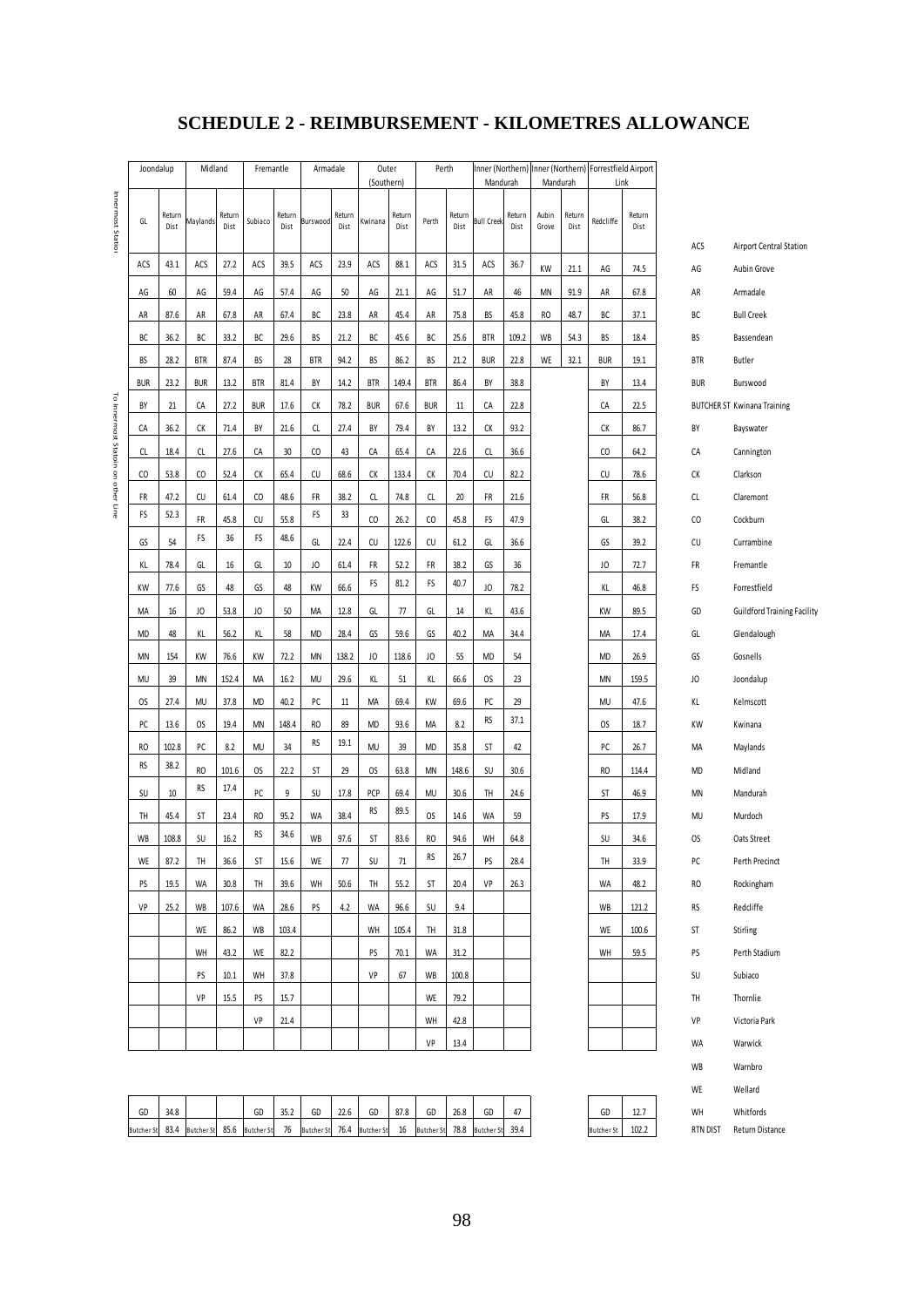# **SCHEDULE 3 – SHIFT WORK CONFIGURATIONS AND ALLOWANCES**

The Employer may, if the Employer so desires, work any part of its business on shifts in accordance with the following provisions;

- a. On an afternoon shift, which commences before 1800 hrs and the ordinary time of which concludes at or after 1830 hours will be paid an allowance per hour as expressed in the table below on all time paid at the Base rate of pay.
- b. On a night shift, which commences at or between 1800 hours and 0359 hours, will be paid an allowance per hour as expressed in the table below on all time paid at the Base rate of pay.
- c. On an early morning shift, which commences at or between 0400 hours and 0530 hours, will be paid an allowance per hour as expressed in the table below on all time paid at the Base rate of pay.
- d. In addition to the hourly shift work allowance, an Employee will be paid an allowance as expressed below for any shift where the ordinary time commences or finishes at or between 0101 hours and 0359 hours.

The weekday shiftwork penalties will be adjusted annually from the first pay period on or after 1 July each year:

| Afternoon                           | \$3.58 |
|-------------------------------------|--------|
| Night                               | \$4.26 |
| Early morning                       | \$3.58 |
| Commence or finish between 0101 and | \$4.26 |
| 0359                                |        |